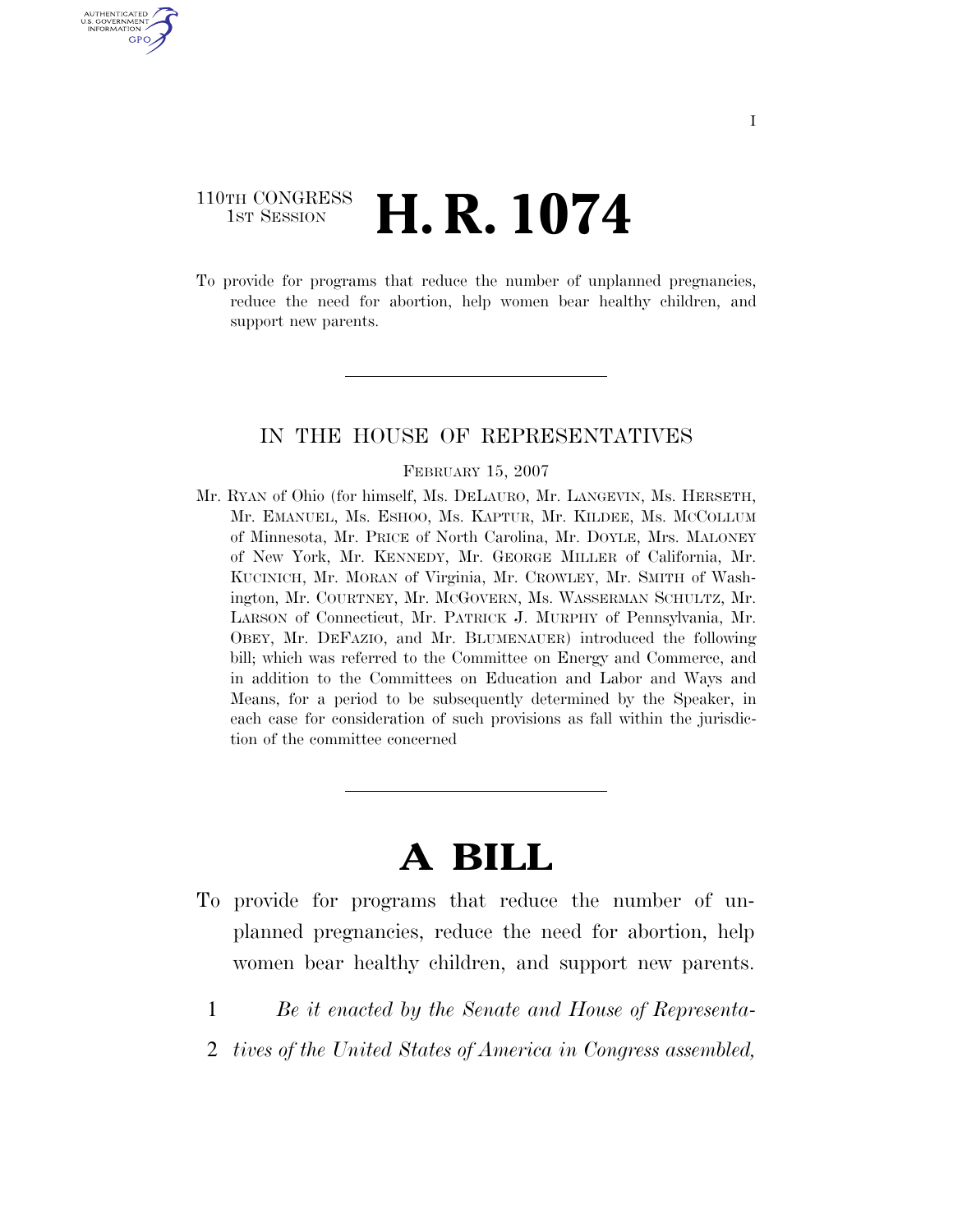#### 1 **SECTION 1. SHORT TITLE; TABLE OF CONTENTS.**

2 (a) SHORT TITLE.—This Act may be cited as the

3 ''Reducing the Need for Abortion and Supporting Parents

4 Act''.

5 (b) TABLE OF CONTENTS.—The table of contents for

- 6 this Act is as follows:
	- Sec. 1. Short title; table of contents.
	- Sec. 2. Findings; purpose.
	- Sec. 3. Definitions.
	- Sec. 4. Eligibility of Indian tribes for awards.

#### TITLE I—EDUCATION PROGRAMS FOR PREVENTING TEEN **PREGNANCIES**

Sec. 101. Findings.

Sec. 102. Education programs for preventing teen pregnancies.

#### TITLE II—REAUTHORIZATION OF CERTAIN AFTER-SCHOOL PROGRAMS

Sec. 201. Findings.

Sec. 202. Reauthorization of certain after-school programs.

#### TITLE III—TEEN PREGNANCY PREVENTION INCENTIVE GRANTS

- Sec. 301. Teen pregnancy prevention incentive grants.
- Sec. 302. Establishing national goal to prevent teen pregnancy.

#### TITLE IV—DEMONSTRATION GRANTS TO ENCOURAGE CREATIVE APPROACHES TO TEEN PREGNANCY PREVENTION

Sec. 401. Demonstration grants to encourage creative approaches to teen pregnancy prevention.

#### TITLE V—NATIONAL CAMPAIGN TO ENLIST PARENTS IN PREVENTING TEEN PREGNANCY

- Sec. 501. Findings.
- Sec. 502. Establishment of a national center for parents of adolescents; provision of challenge grants for State and local programs.

#### TITLE VI—CLARIFICATION OF CONTINUED MEDICAID COVERAGE OF FAMILY PLANNING SERVICES

Sec. 601. Clarification of continued Medicaid coverage of family planning services.

#### TITLE VII—EXPANDED MEDICAID ELIGIBILITY FOR FAMILY PLANNING SERVICES

Sec. 701. Expanded Medicaid eligibility for family planning services.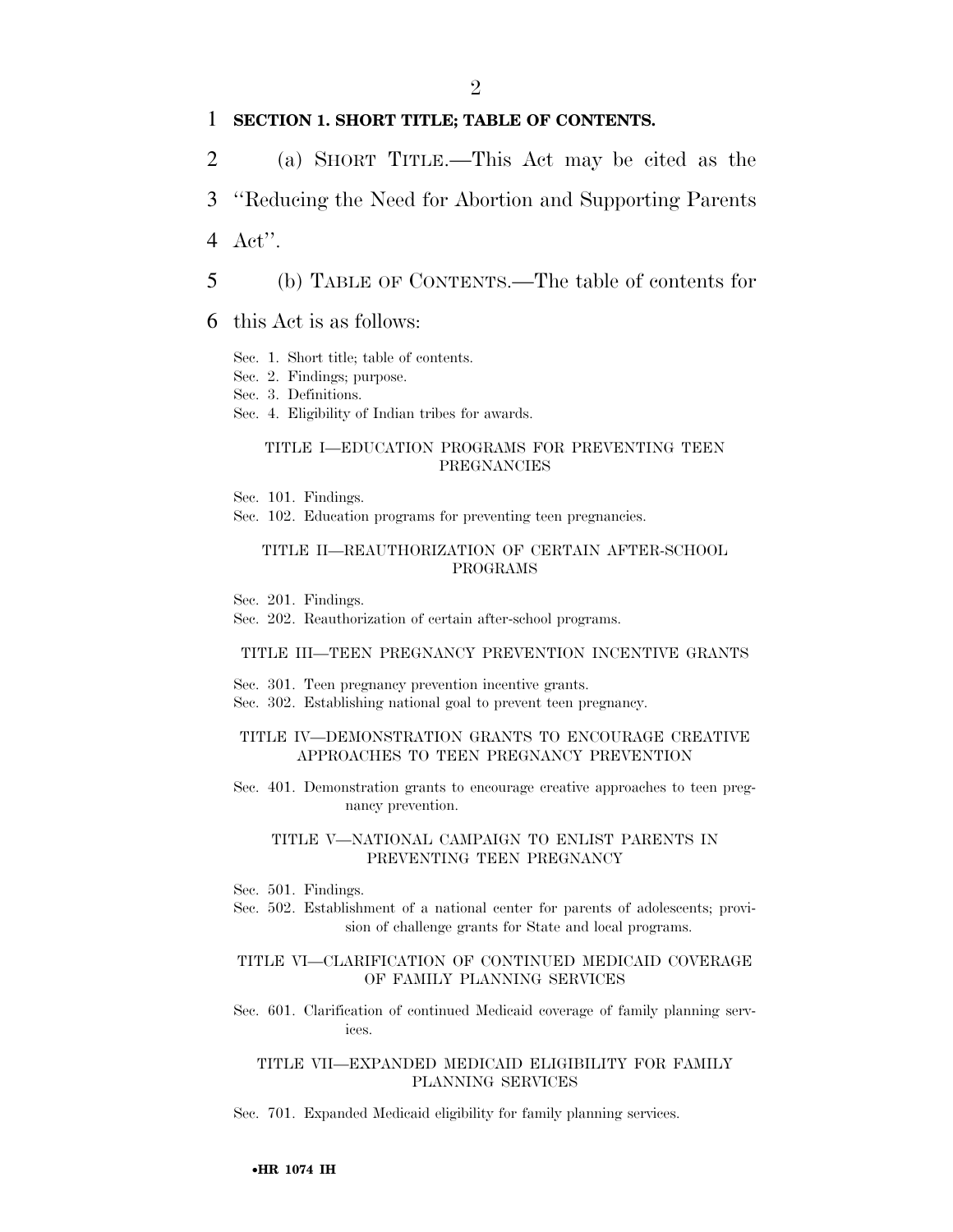#### TITLE VIII—DISCLOSURE OF INFORMATION FOR ABORTION SERVICES

Sec. 801. Disclosure of information for abortion services.

#### TITLE IX—MEDICAID AND SCHIP COVERAGE OF PREGNANT WOMEN

Sec. 901. State option to expand or add coverage of certain pregnant women under Medicaid and SCHIP.

Sec. 902. Coordination with the maternal and child health program.

Sec. 903. Increase in SCHIP income eligibility.

Sec. 904. Outreach program to encourage those eligible for services to enroll.

#### TITLE X—TITLE X OF PUBLIC HEALTH SERVICE ACT

Sec. 1001. Short title.

Sec. 1002. Authorization of appropriations.

#### TITLE XI—PREGNANCY AS PREEXISTING CONDITION

Sec. 1101. Removal of pregnancy as a preexisting condition under individual health insurance coverage.

#### TITLE XII—INCREASING WOMEN'S KNOWLEDGE ABOUT THEIR PREGNANCY

Sec. 1201. Grants to health centers for purchase of ultrasound equipment.

Sec. 1202. Services to patients receiving positive test diagnosis for Down syndrome or other prenatally diagnosed condition.

#### TITLE XIII—PREVENTING DOMESTIC VIOLENCE AND SEXUAL ASSAULT

Sec. 1301. Separate program to identify and treat pregnant women and new mothers who are victims of domestic violence, dating violence, sexual assault, or stalking.

Sec. 1302. Additional authorization of appropriations for public campaign to increase public awareness.

#### TITLE XIV—SUPPORT FOR PREGNANT AND PARENTING **STUDENTS**

Sec. 1401. Support services for students of institutions of higher education. Sec. 1402. Child care access means parents in school program.

#### TITLE XV—FEDERALLY-FUNDED HOMES FOR PREGNANT AND PARENTING WOMEN

Sec. 1501. Counseling requirements.

Sec. 1502. Treatment of pregnant and parenting women.

#### TITLE XVI—EXPANSION OF ADOPTION CREDIT AND ADOPTION ASSISTANCE PROGRAMS

Sec. 1601. Expansion of adoption credit and adoption assistance programs.

#### TITLE XVII—PROVIDING SUPPORT TO NEW PARENTS

Sec. 1701. Increased support for WIC program.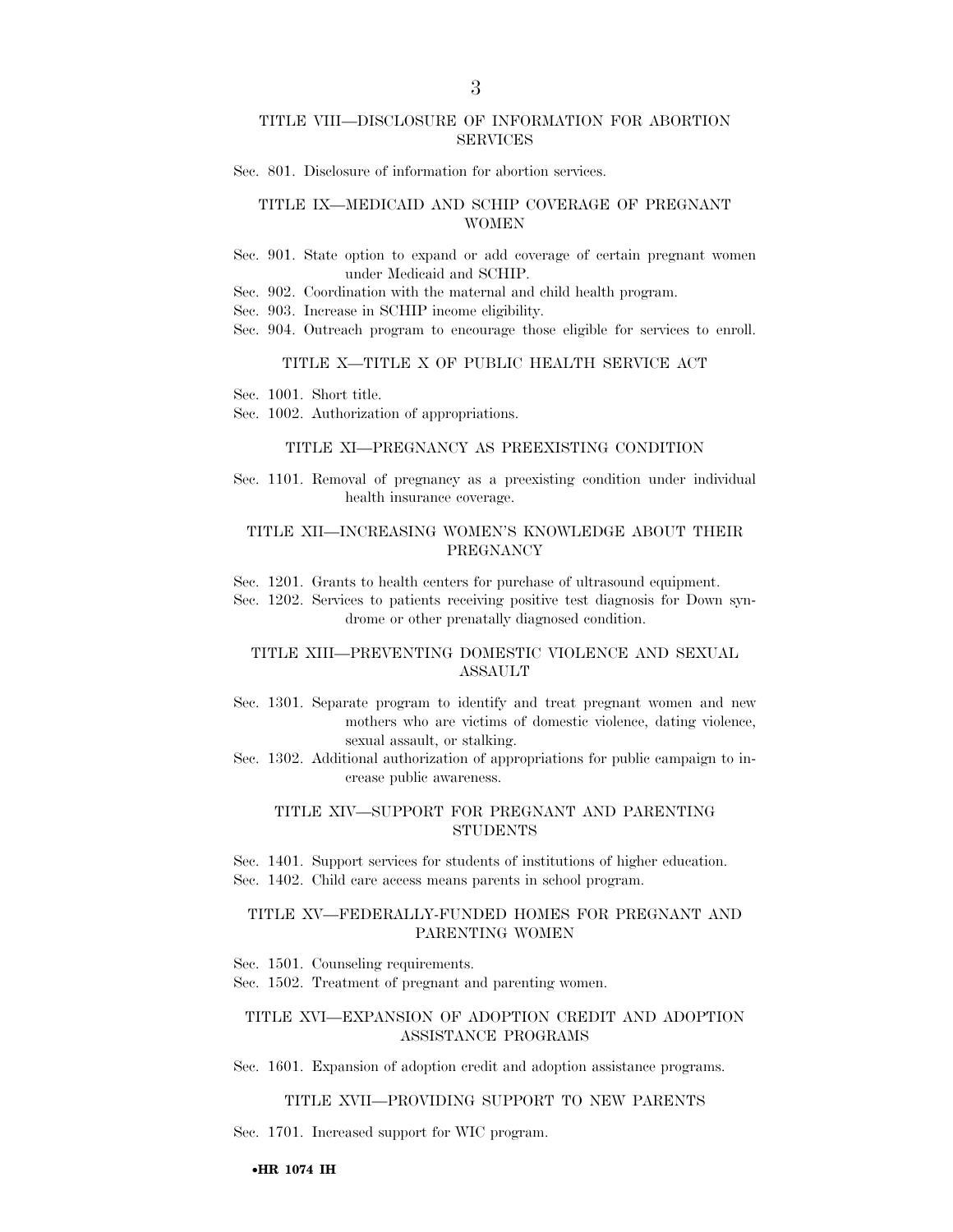- Sec. 1702. Nutritional support for low-income parents.
- Sec. 1703. Increased funding for the Child Care and Development Block Grant program.
- Sec. 1704. Teenage or first-time mothers; free home visits by registered nurses for education on health needs of infants.
- Sec. 1705. Grants for increasing public awareness of resources available to women preparing for child birth.

#### TITLE XVIII—COLLECTING AND REPORTING ABORTION SURVEILLANCE DATA

Sec. 1801. Grants for collection and reporting of abortion surveillance data. Sec. 1802. Report on reasons why women choose to have an abortion.

### **SEC. 2. FINDINGS; PURPOSE.**

 (a) FINDINGS.—Congress makes the following find-ings:

 (1) There are 1,290,000 abortions annually in America and one in five pregnancies ends in abor-tion.

 (2) 49 percent of all pregnancies in America are unintended. Excluding miscarriages, 54 percent of unintended pregnancies end in abortion.

 (3) 57 percent of women who have abortions have incomes below 200 percent of the poverty level.

 (4) Rates of unintended pregnancy in the United States increased by nearly 30 percent among low-income women between 1994 and 2001, and a low-income woman today is about 4 times as likely to have an unintended pregnancy as her higher in-come counterpart.

 (5) Levels of contraceptive use among low-in-come women at risk of unintended pregnancy de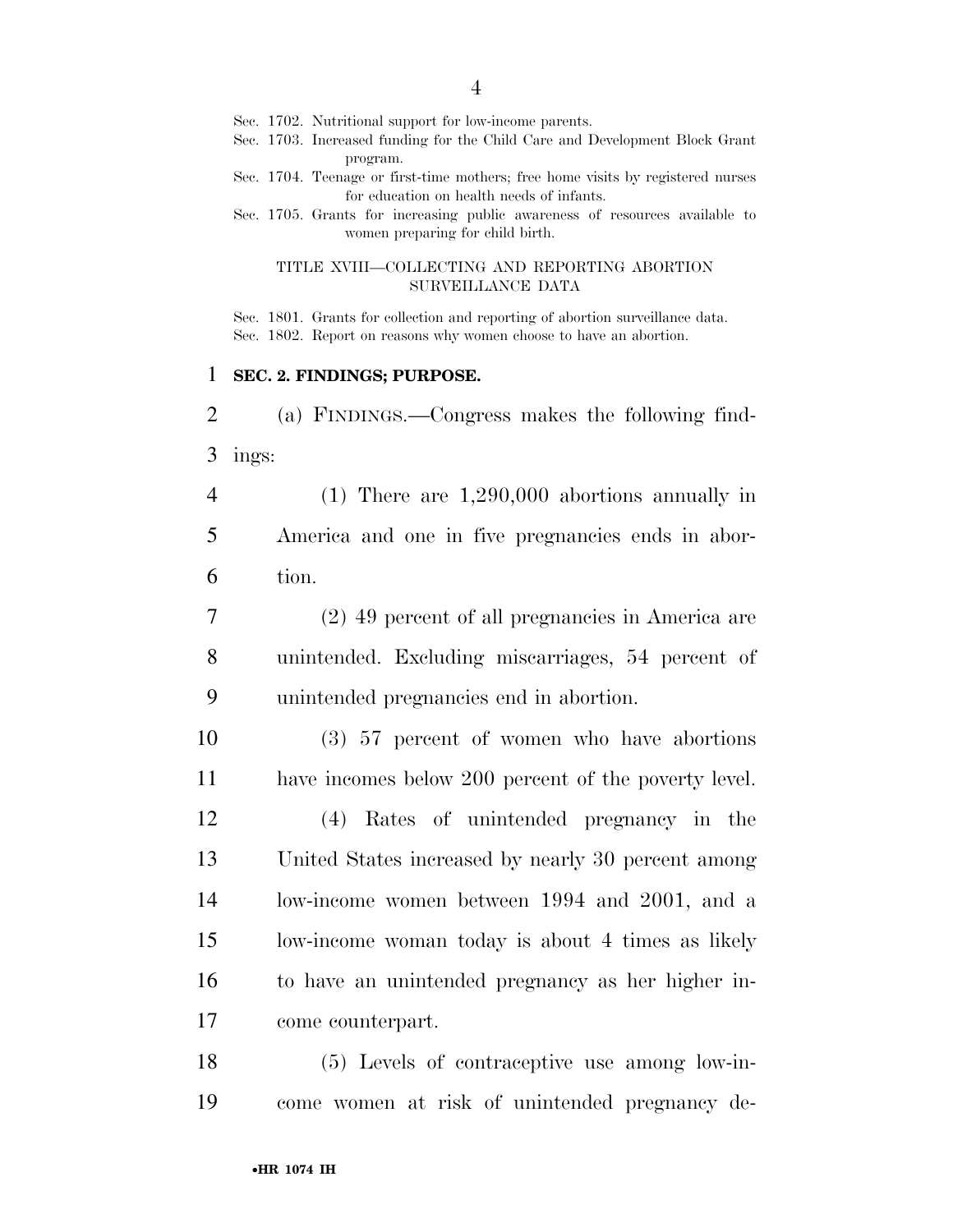clined significantly between 1994 and 2001, from 92 percent to 86 percent.

 (6) By helping couples avoid unintended preg- nancy, Medicaid-funded and Title X contraceptive services are highly cost-effective, and every public dollar spent on family planning saves \$3 in the cost of pregnancy-related care alone.

 (7) Abortion rates decreased among higher in- come women but increased among low income women between 1994 and 2001, and a low income woman is more than 4 times as likely to have an abortion as her higher income counterpart.

 (8) ''Cannot afford a baby'' is the second most frequently cited reason women choose to have an abortion; 73 percent of women having abortions cited this reason as a contributing factor.

 (b) PURPOSE.—The purpose of this Act is to provide a comprehensive initiative to—

 (1) reduce the abortion rate by reducing the number of unintended pregnancies and supporting women facing unplanned pregnancies;

 (2) prevent unintended pregnancies from occur-23 ring in the first place—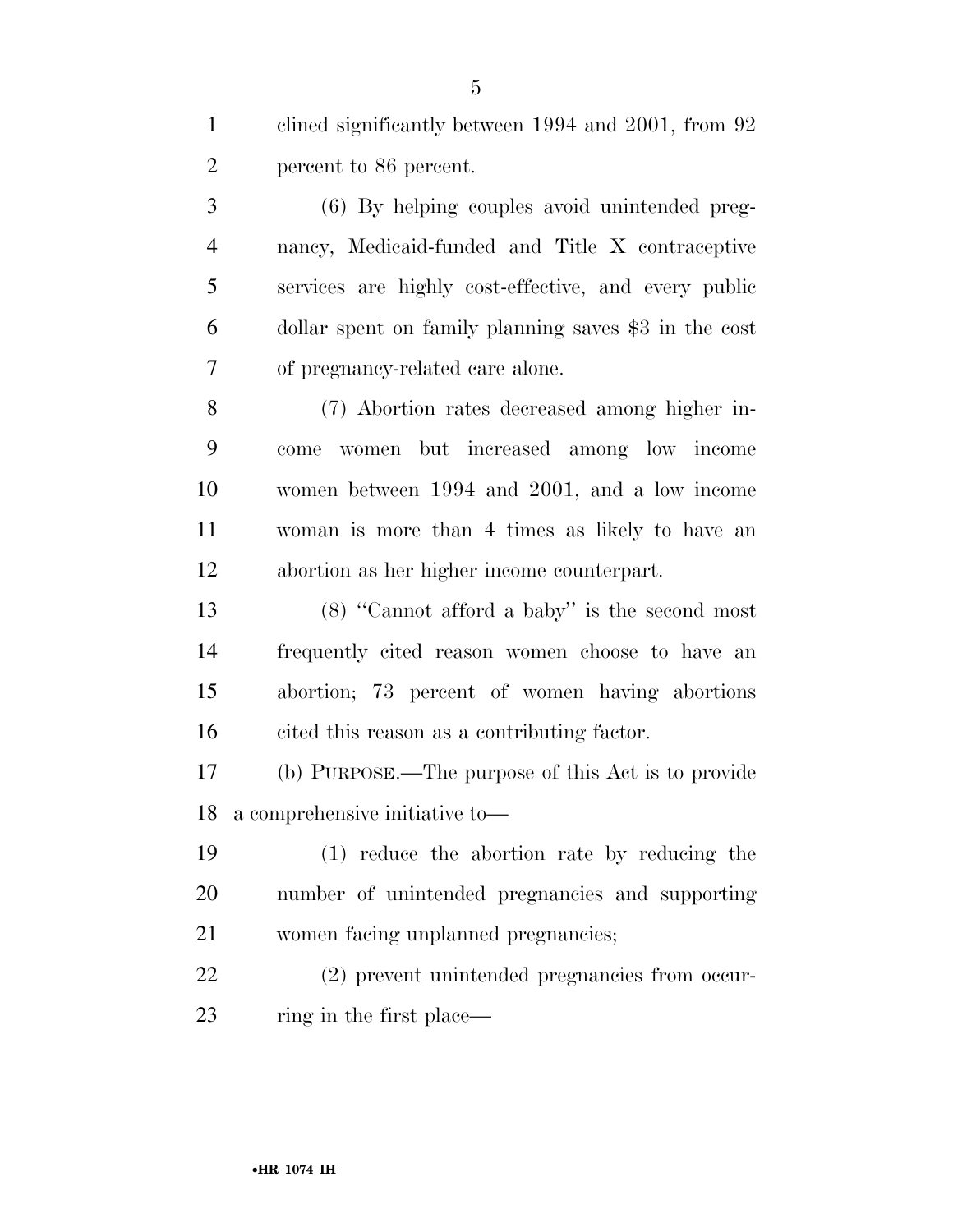| $\mathbf{1}$   | (A) by reducing teen pregnancy through                |
|----------------|-------------------------------------------------------|
| $\overline{2}$ | education, after-school and other programs, and       |
| 3              | involving parents; and                                |
| $\overline{4}$ | (B) by extending Medicaid family planning             |
| 5              | services to more low-income women; and                |
| 6              | (3) support pregnant women, new parents, and          |
| $\overline{7}$ | their children, through measures that address do-     |
| 8              | mestic violence and sexual assault, provide health    |
| 9              | care services, information about pregnancy, and       |
| 10             | other supportive services for pregnant women, and     |
| 11             | provide supportive services for new parents.          |
| 12             | SEC. 3. DEFINITIONS.                                  |
| 13             | For purposes of this Act:                             |
|                |                                                       |
| 14             | (1) The term "Secretary" means the Secretary          |
| 15             | of Health and Human Services.                         |
| 16             | $(2)$ The term "State" includes the 50 States,        |
| 17             | the District of Columbia, the Commonwealth of         |
| 18             | Puerto Rico, the Commonwealth of the Northern         |
| 19             | Mariana Islands, American Samoa, Guam, the Vir-       |
| 20             | gin Islands, and any other territory or possession of |
| 21             | the United States.                                    |
| 22             | SEC. 4. ELIGIBILITY OF INDIAN TRIBES FOR AWARDS.      |
| 23             | (a) IN GENERAL.—In the case of programs carried       |

operative agreements, or contracts, Indian tribes are eligi-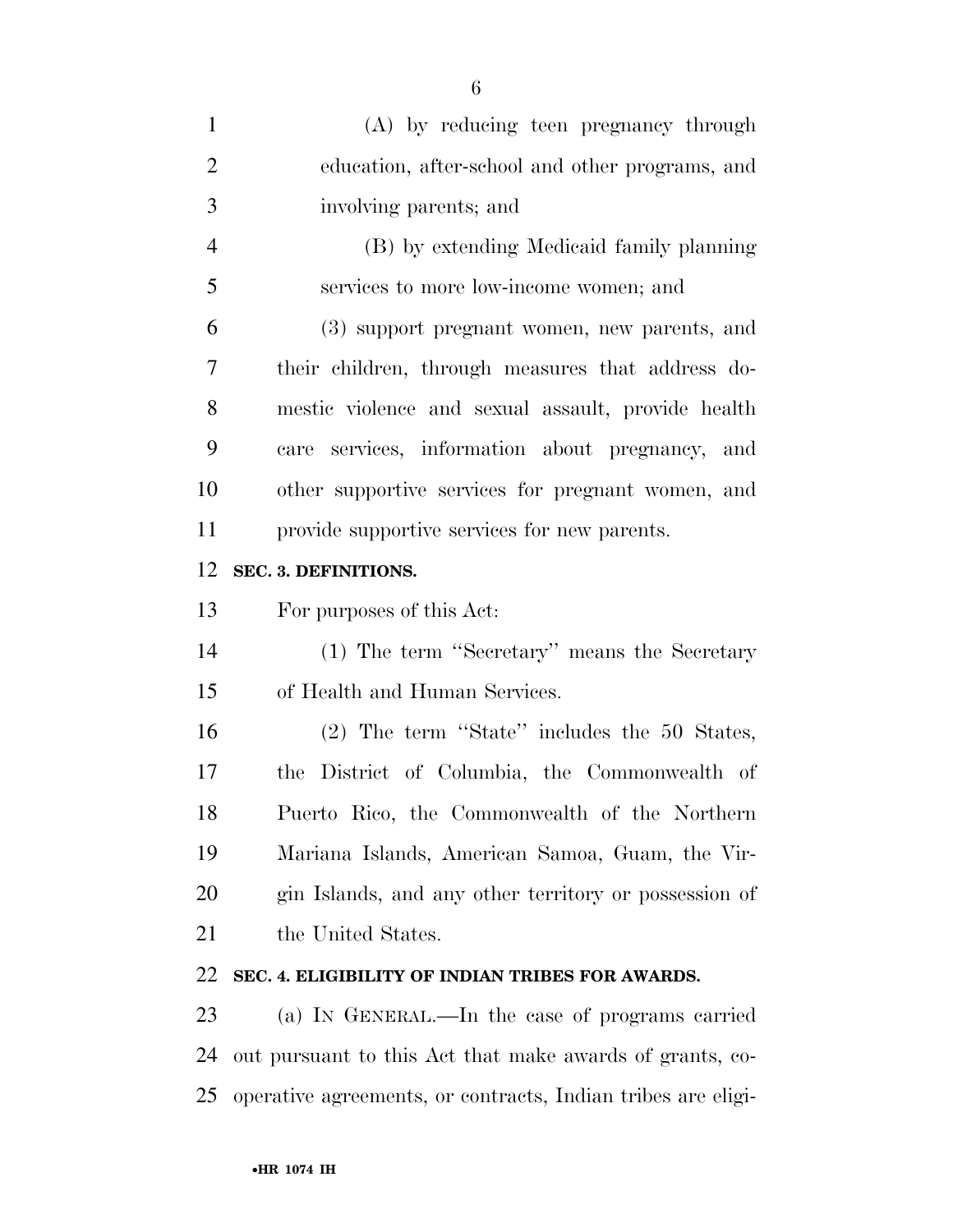ble for awards under the programs in accordance with such criteria as the Secretary may establish.

 (b) DEFINITIONS.—For purposes of this Act, the term ''Indian tribe'' has the meaning given such term in section 4 of the Indian Self-Determination and Education Assistance Act.

# **TITLE I—EDUCATION PRO- GRAMS FOR PREVENTING TEEN PREGNANCIES**

#### **SEC. 101. FINDINGS.**

The Congress finds as follows:

 (1) The United States has the highest teen pregnancy rate and teen birth rate among com- parable countries, costing the United States at least \$7,000,000,000 annually.

 (2) About one out of three young women in America become pregnant before they reach the age of 20.

 (3) Teenagers account for nearly one of every five abortions.

 (4) Teen pregnancy has serious consequences for young women, their children, and communities as a whole. Too-early childbearing increases the like- lihood that a young woman will drop out of high school and that she and her child will live in poverty.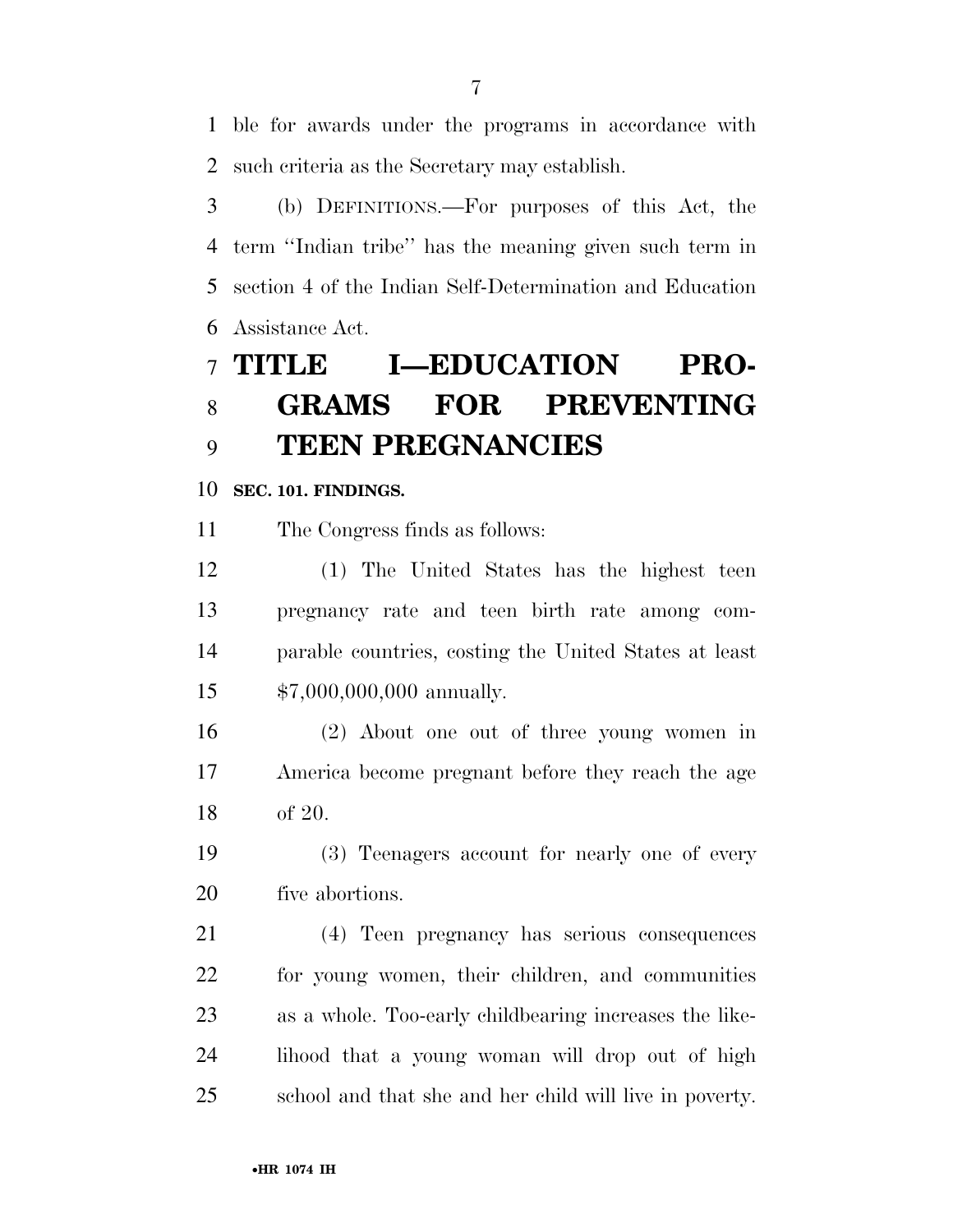(5) Statistically, the sons of teen mothers are more likely to end up in prison. The daughters of teen mothers are more likely to end up teen mothers too.

 (6) Teens that grow up in disadvantaged eco- nomic, social, and family circumstances are more likely to engage in risky behavior and have a child during adolescence.

 (7) Eight in 10 girls and six in 10 boys report that they wish they had waited until they were older to have sex.

# **SEC. 102. EDUCATION PROGRAMS FOR PREVENTING TEEN PREGNANCIES.**

 (a) IN GENERAL.—The Secretary shall make grants to local educational agencies, State and local public health agencies, and nonprofit private entities for the purpose of carrying out projects to provide education on preventing teen pregnancies.

 (b) PREFERENCE IN MAKING GRANTS.—In making grants under subsection (a), the Secretary shall give pref- erence to applicants that will carry out the projects under such subsection in communities for which the rate of teen pregnancy is significantly above the average rate of such pregnancies.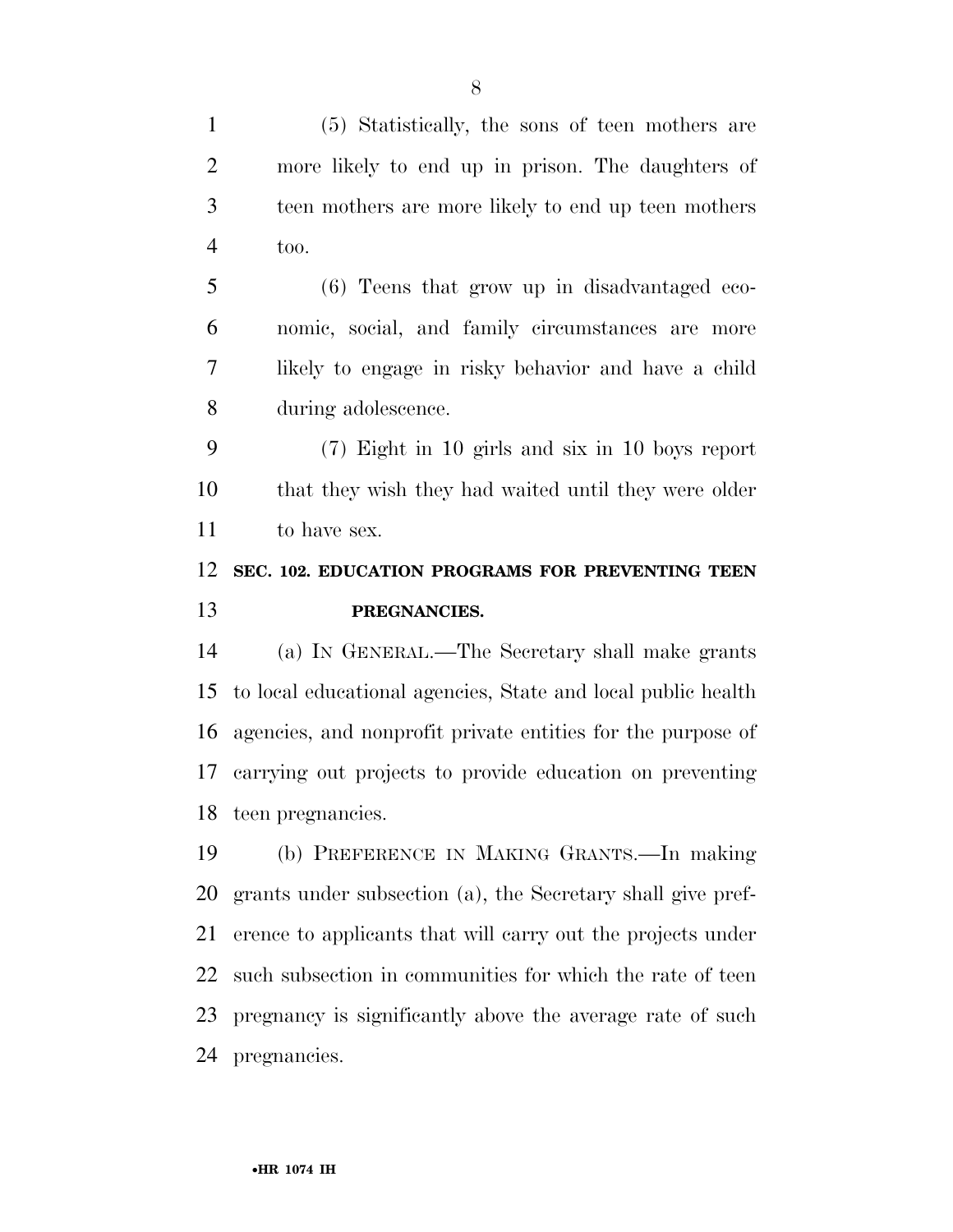(c) CERTAIN REQUIREMENTS.—A grant may be made under subsection (a) only if the applicant for the grant meets the following conditions with respect to the project involved: (1) The applicant agrees that information pro- vided by the project on pregnancy prevention will be age-appropriate, factually and medically accurate and complete, and scientifically-based. (2) The applicant agrees that the project will prevent teen pregnancies by— (A) encouraging teens to delay sexual ac- tivity and providing educational services and interventions, including information about con- traception for sexually active teens or teens at risk of becoming sexually active that meets the requirements of paragraph (1); (B) educating both young men and women about the responsibilities and pressures that come along with parenting; (C) helping parents communicate with teens about sexuality; or (D) teaching young people responsible de- cision-making. 24 (d) MATCHING FUNDS.—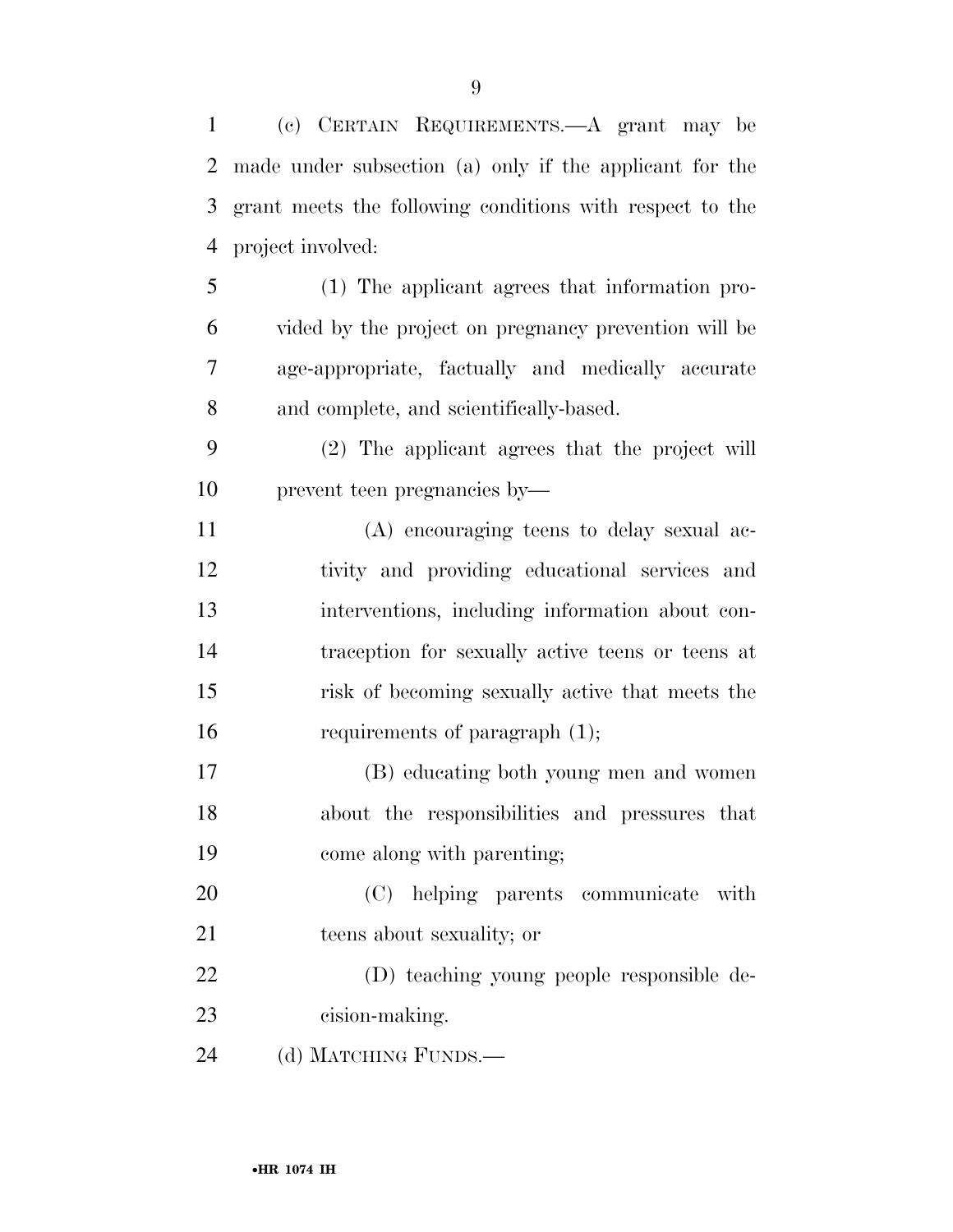(1) IN GENERAL.—With respect to the costs of 2 the project to be carried out under subsection (a) by an applicant, a grant may be made under such sub- section only if the applicant agrees to make available (directly or through donations from public or private entities) non-Federal contributions toward such costs in an amount that is not less than 25 percent of such costs (\$1 for each \$3 of Federal funds pro-vided in the grant).

 (2) DETERMINATION OF AMOUNT CONTRIB- UTED.—Non-Federal contributions required in para- graph (1) may be in cash or in kind, fairly evalu- ated, including plant, equipment, or services. Amounts provided by the Federal Government, or services assisted or subsidized to any significant ex- tent by the Federal Government, may not be in- cluded in determining the amount of such non-Fed-eral contributions.

 (e) SUPPLEMENTATION OF FUNDS.—An applicant to which a grant is made under subsection (a) for a fiscal year shall use the grant to supplement and not supplant funds that would otherwise be available to the applicant for carrying out the purpose described in such subsection. (f) EVALUATION OF PROJECTS.—The Secretary shall establish criteria for the evaluation of projects under sub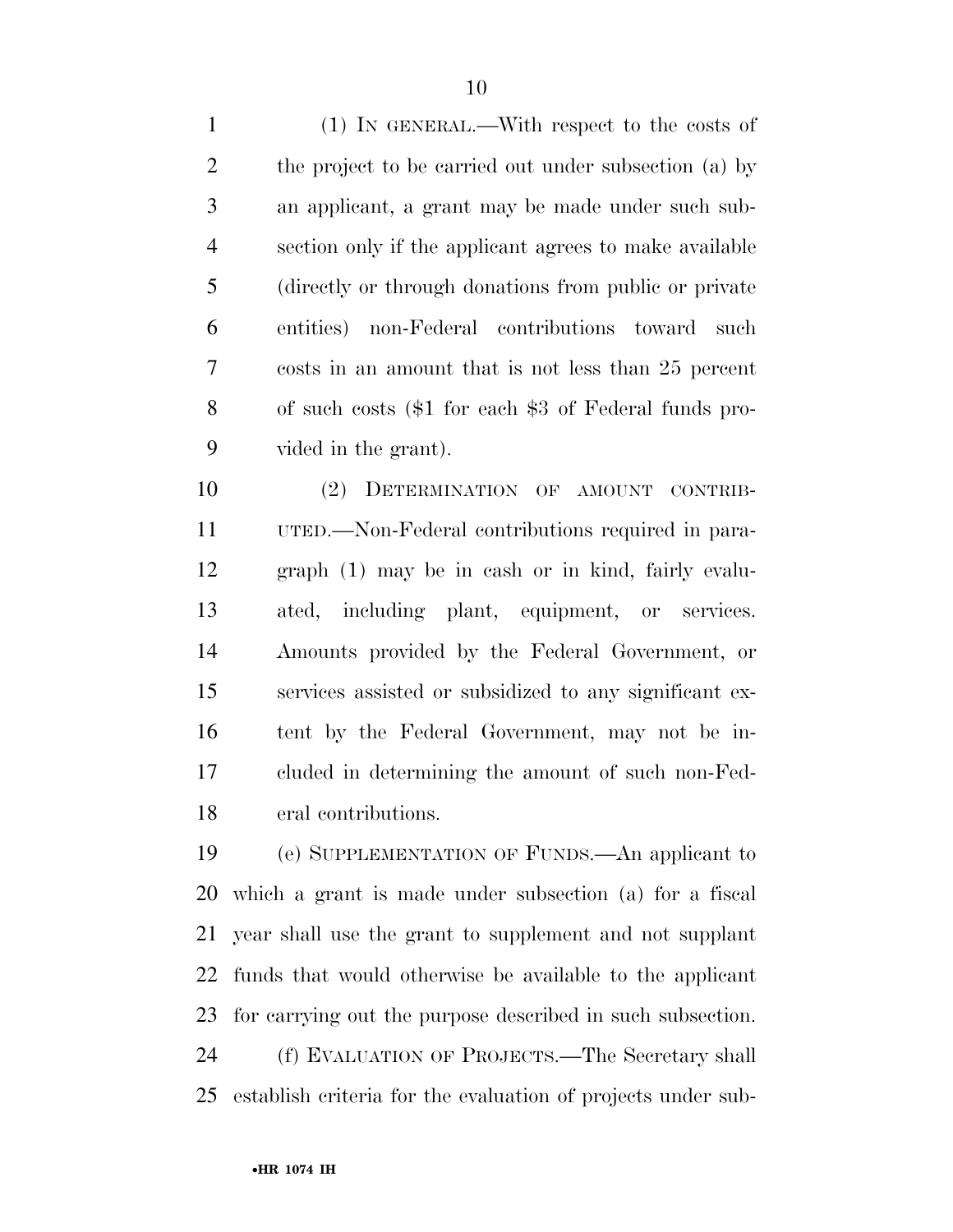section (a). A grant may be made under such subsection only if the applicant involved—

- (1) agrees to conduct evaluations of the project in accordance with such criteria;
- (2) agrees to submit to the Secretary such re- ports describing the results of the evaluations as the Secretary determines to be appropriate; and
- (3) submits to the Secretary, in the application under subsection (g), a plan for conducting the eval-uations.

 (g) APPLICATION FOR GRANT.—A grant may be made under subsection (a) only if an application for the grant is submitted to the Secretary and the application is in such form, is made in such manner, and contains such agreements, assurances, and information, including the agreements under subsections (c) through (f) and the plan under subsection (f)(3), as the Secretary determines to be necessary to carry out this section.

 (h) REPORT TO CONGRESS.—Not later than April 1, 2012, the Secretary shall submit to the Congress a report describing the extent to which projects under subsection (a) have been successful in reducing the rate of teen preg- nancies in the communities in which the projects have been carried out.

(i) DEFINITIONS.—For purposes of this section: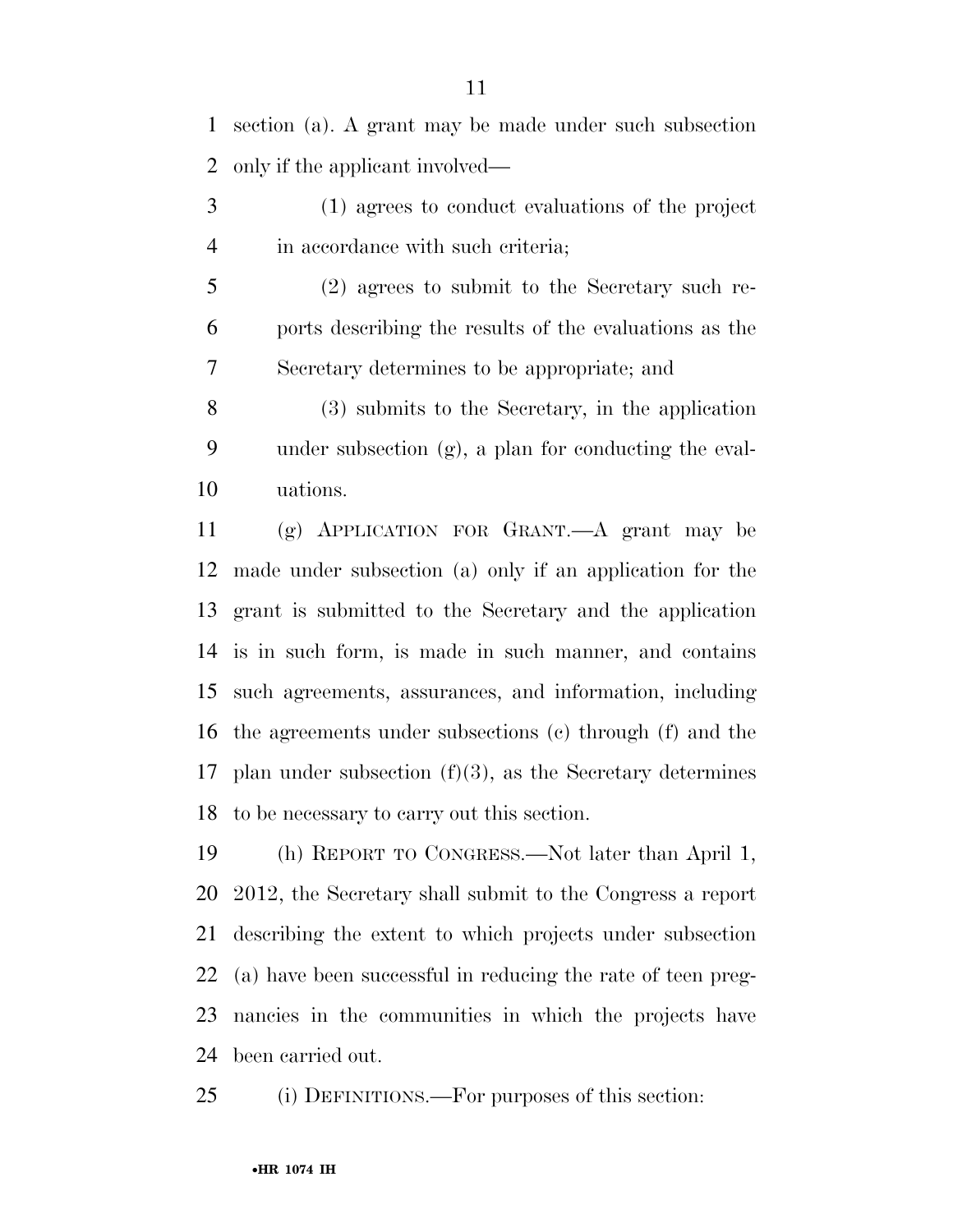| $\mathbf{1}$   | $(1)$ The term "age-appropriate", with respect to             |
|----------------|---------------------------------------------------------------|
| $\overline{2}$ | the information in pregnancy prevention, means top-           |
| 3              | ics, messages, and teaching methods suitable to par-          |
| $\overline{4}$ | ticular ages or age groups of children and adoles-            |
| 5              | cents, based on developing cognitive, emotional, and          |
| 6              | behavioral capacity typical for the age or age group.         |
| 7              | (2) The term "factually and medically accurate                |
| 8              | and complete" means verified or supported by the              |
| 9              | weight of research conducted in compliance with ac-           |
| 10             | cepted scientific methods and—                                |
| 11             | (A) published in peer-reviewed journals,                      |
| 12             | where applicable; or                                          |
| 13             | (B) comprising information that leading                       |
| 14             | professional organizations and agencies with                  |
| 15             | relevant expertise in the field recognize as accu-            |
| 16             | rate, objective, and complete.                                |
| 17             | (3) The term "local educational agency" has                   |
| 18             | the meaning given such term in section 9101 of the            |
| 19             | Elementary and Secondary Education Act of 1965.               |
| 20             | (j) AUTHORIZATION OF APPROPRIATIONS.—For the                  |
| 21             | purpose of carrying out this section, there is authorized     |
| 22             | to be appropriated $$20,000,000$ for each of the fiscal years |
| 23             | 2008 through 2012.                                            |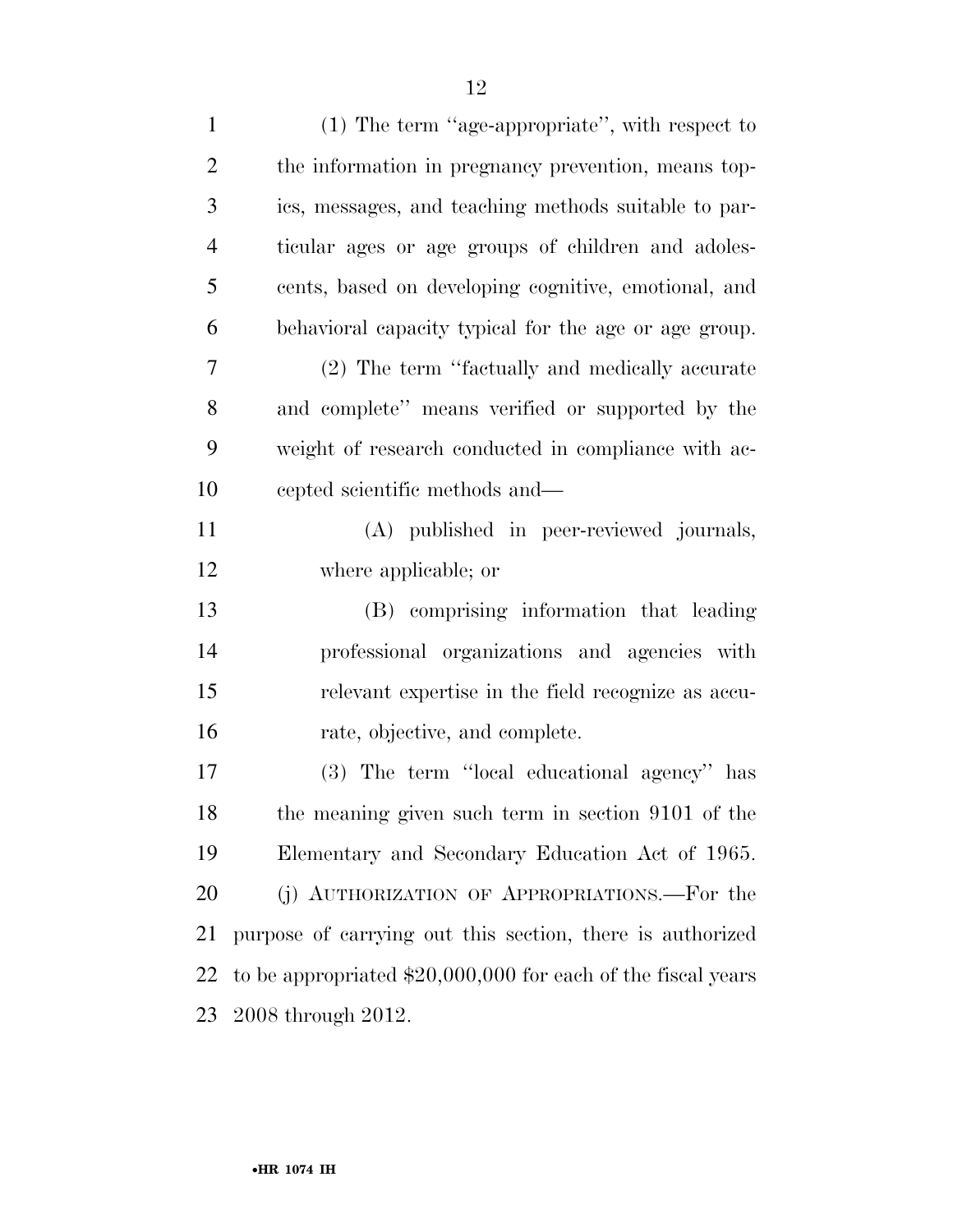# **TITLE II—REAUTHORIZATION OF CERTAIN AFTER-SCHOOL PROGRAMS**

### **SEC. 201. FINDINGS.**

The Congress finds as follows:

 (1) The likelihood of teens having sex for the first time increases with the number of unsupervised hours teens have during a week.

 (2) After-school programs can reduce teen risky behavior. Teenage girls who play sports, for in- stance, are more likely to delay sex and have fewer partners and less likely to become pregnant.

 (3) After-school programs can help prevent teen pregnancy by advancing good decision-making skills and providing teens with health education and posi-16 tive role models in a supervised setting.

## **SEC. 202. REAUTHORIZATION OF CERTAIN AFTER-SCHOOL**

**PROGRAMS.** 

 (a) 21ST CENTURY COMMUNITY LEARNING CEN- TERS.—Section 4206 of the Elementary and Secondary Education Act of 1965 (20 U.S.C. 7176) is amended—  $(1)$  in paragraph  $(5)$ , by striking "and"; (2) in paragraph (6), by striking the period at

the end and inserting a semicolon; and

(3) by adding at the end the following: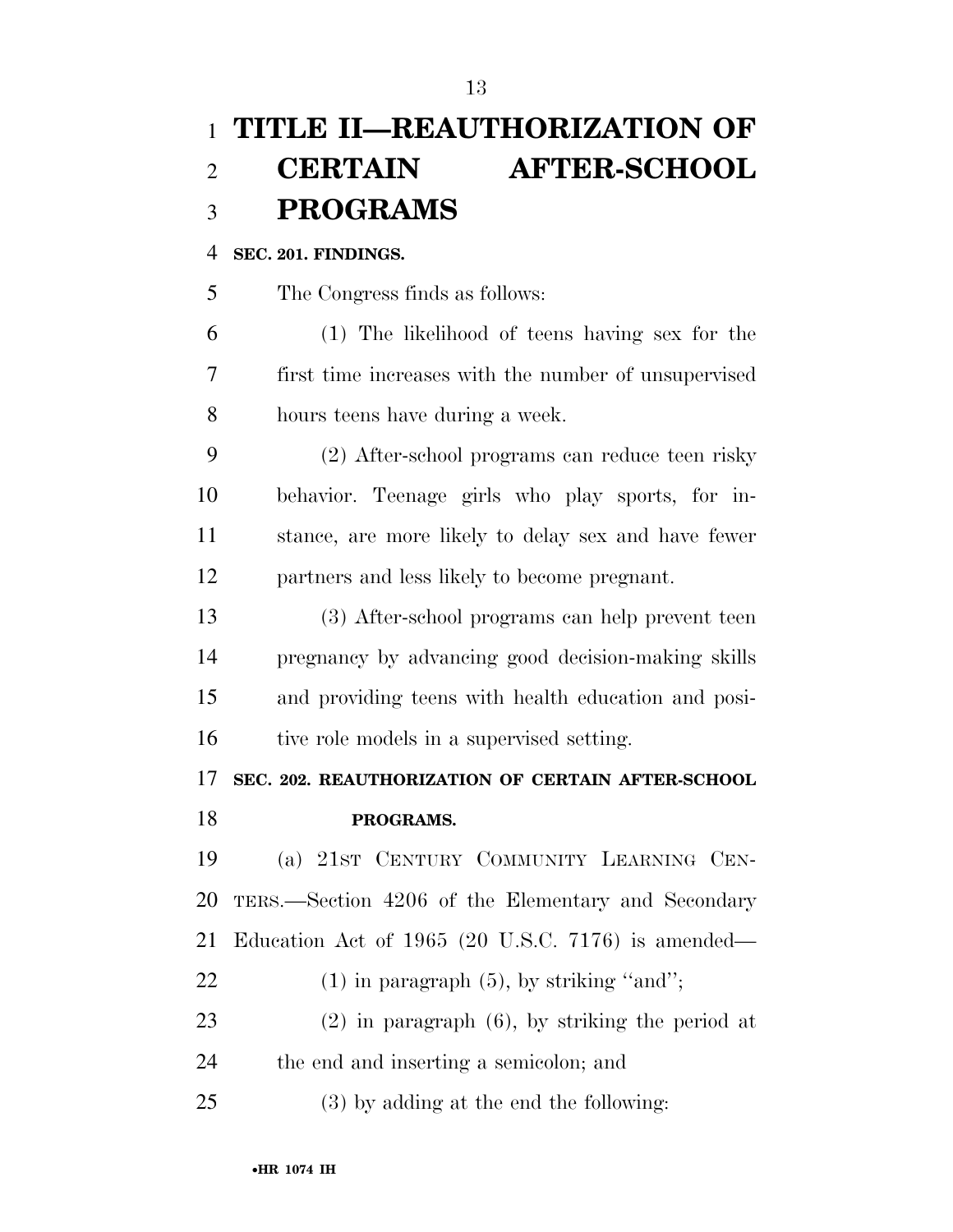1 ''(7) \$2,750,000,000 for fiscal year 2008; and  $\frac{4}{8}$  (8) \$2,750,000,000 for fiscal year 2009.". (b) CAROL M. WHITE PHYSICAL EDUCATION PRO- GRAM.—Section 5401 of the Elementary and Secondary Education Act of 1965 (20 U.S.C. 7241) is amended by adding at the end the following: ''(7) \$755,000,000 for fiscal year 2008, of which \$80,000,000 is for carrying out subpart 10. ''(8) \$755,000,000 for fiscal year 2009, of which \$80,000,000 is for carrying out subpart 10.''. (c) FEDERAL TRIO PROGRAMS.—Section 402A(f) of the Higher Education Act of 1965 (20 U.S.C. 1070a– 13 11(f)) is amended by striking " $$700,000,000$  for fiscal year 1999, and such sums as may be necessary for each of the 4 succeeding fiscal years'' and inserting ''\$883,000,000 for fiscal year 2008 and such sums as may be necessary for each of the 5 succeeding fiscal years''. (d) GEARUP.—Section 404H of the Higher Edu- cation Act of 1965 (20 U.S.C. 1070a–28) is amended by striking ''\$200,000,000 for fiscal year 1999 and such sums as may be necessary for each of the 4 succeeding fiscal years'' and inserting ''\$350,000,000 for fiscal year 2008 and such sums as may be necessary for each of the

5 succeeding fiscal years''.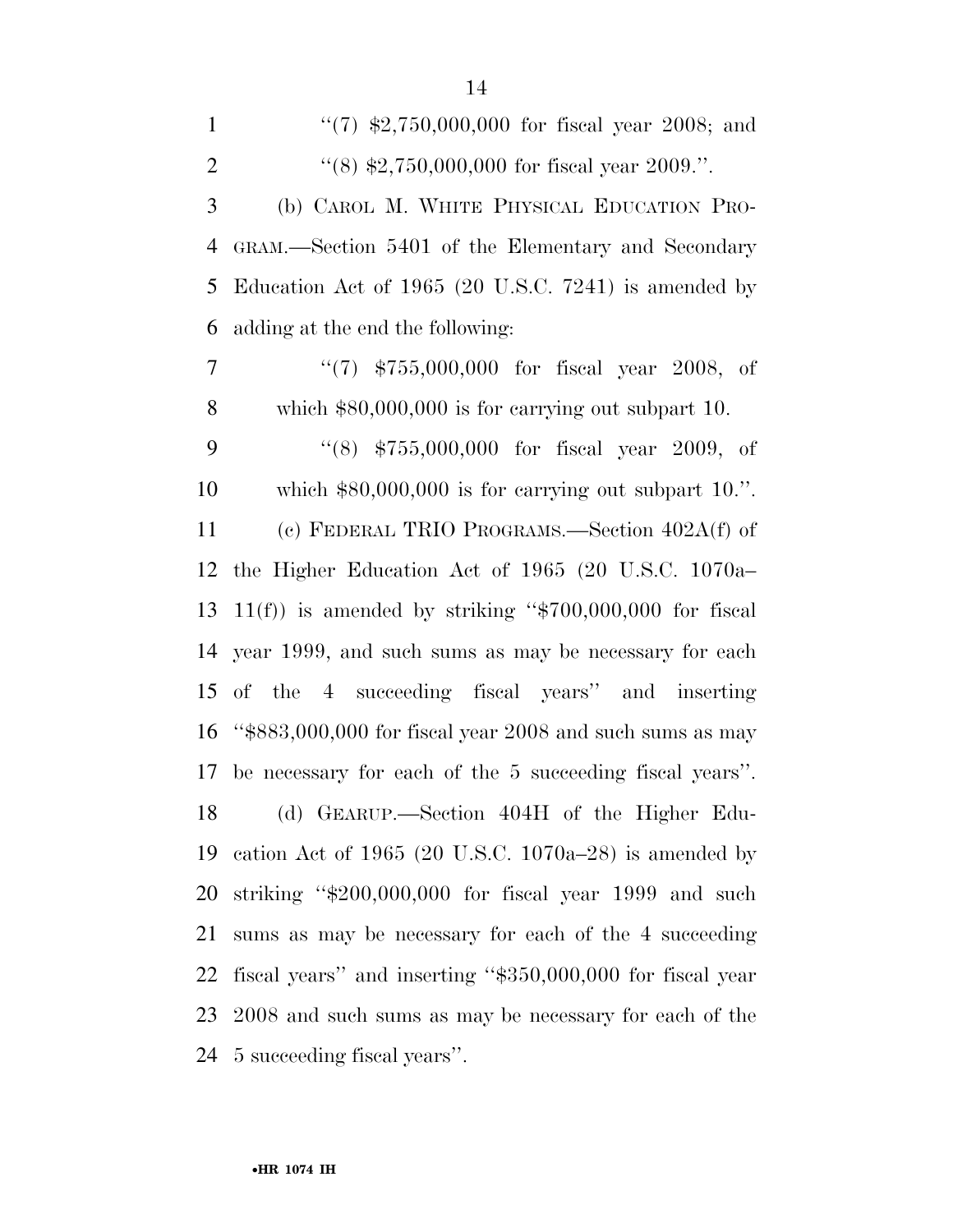| $\mathbf{1}$   | TITLE III—TEEN PREGNANCY                               |
|----------------|--------------------------------------------------------|
| $\overline{2}$ | <b>PREVENTION</b><br><b>INCENTIVE</b>                  |
| 3              | <b>GRANTS</b>                                          |
| $\overline{4}$ | SEC. 301. TEEN PREGNANCY PREVENTION INCENTIVE          |
| 5              | <b>GRANTS.</b>                                         |
| 6              | Section $403(a)(2)$ of the Social Security Act (42)    |
| 7              | U.S.C. $603(a)(2)$ is amended to read as follows:      |
| 8              | "(2) INCENTIVE GRANTS TO PREVENT TEEN                  |
| 9              | PREGNANCY.                                             |
| 10             | "(A) GRANTS TO ELIGIBLE STATES.—                       |
| 11             | $``(i)$ IN GENERAL.—                                   |
| 12             | "(I) FISCAL YEAR 2008; GRANTS                          |
| 13             | TO<br><b>STATES</b><br><b>WITH</b><br><b>COMPLIANT</b> |
| 14             | PLANS.-For fiscal year 2008, each                      |
| 15             | State that meets the requirements of                   |
| 16             | clause (ii) shall be eligible to receive               |
| 17             | from the Secretary for such year a                     |
| 18             | grant in an amount determined under                    |
| 19             | subparagraph $(B)(i)(I)$ .                             |
| 20             | "(II) SUBSEQUENT FISCAL                                |
| 21             | YEARS; GRANTS TO HIGH-ACHIEVING                        |
| 22             | STATES WITH COMPLIANT PLANS.-                          |
| 23             | For each of the fiscal years 2009                      |
| 24             | through 2012, each high-achieving                      |
| 25             | State that meets the requirements of                   |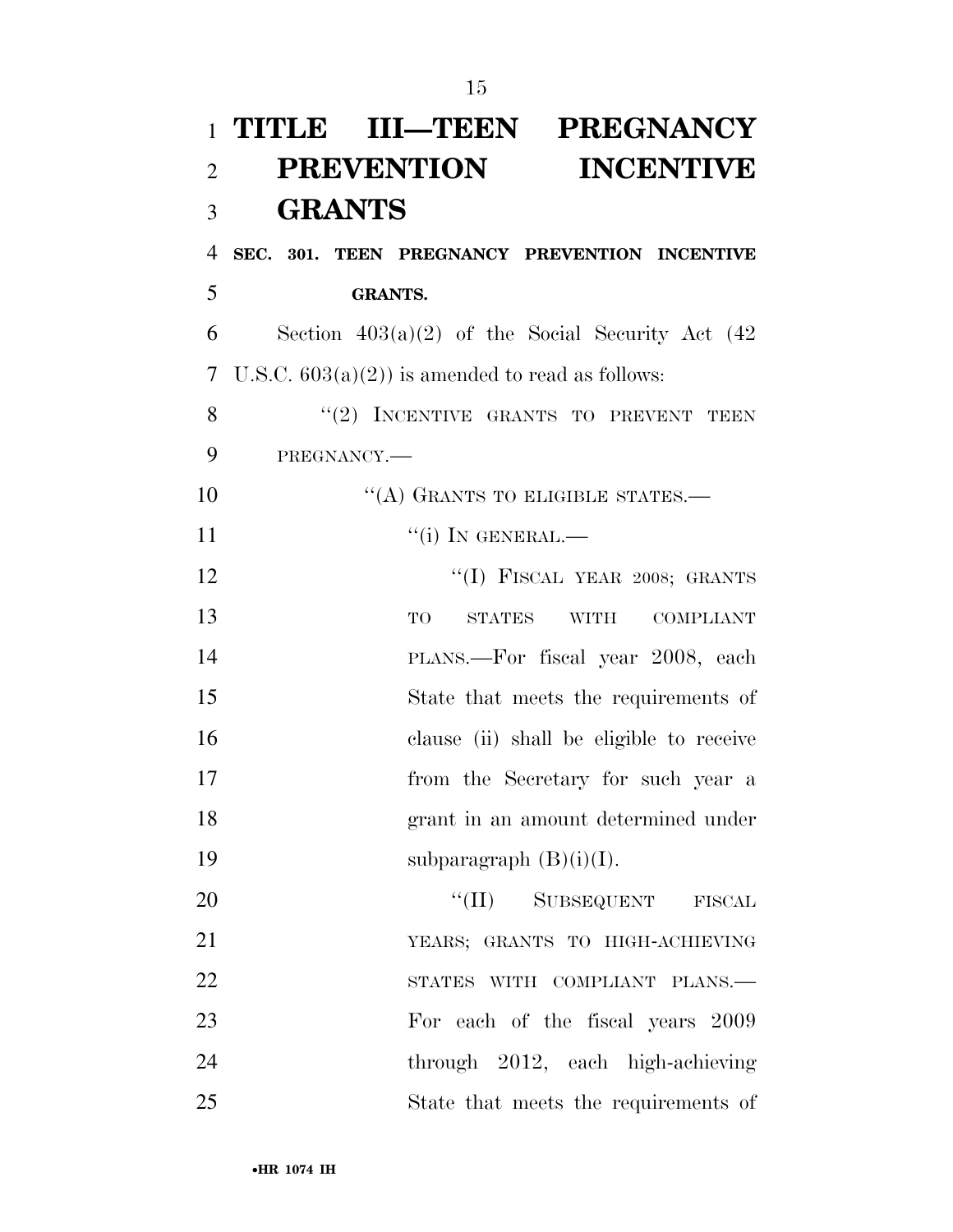| $\mathbf{1}$   | clause (ii) shall be eligible to receive |
|----------------|------------------------------------------|
| $\overline{2}$ | from the Secretary for such year a       |
| 3              | grant in an amount determined under      |
| $\overline{4}$ | subparagraph $(B)(i)(II)$ .              |
| 5              | ``(III)<br>HIGH-ACHIEVING                |
| 6              | STATE.—For purposes of this para-        |
| 7              | graph, the term 'high-achieving          |
| 8              | State', with respect to a year, means    |
| 9              | a State that has achieved an annual      |
| 10             | decline in the teen pregnancy rate for   |
| 11             | the State as compared to the pre-        |
| 12             | eeding year (or the most recent year)    |
| 13             | for which data is available) which ex-   |
| 14             | ceeds the national average rate of de-   |
| 15             | cline.                                   |
| 16             | "(ii) SUBMISSION OF PLAN; REQUIRE-       |
| 17             | MENTS.—A plan meets the requirements of  |
| 18             | this clause if the plan describes—       |
| 19             | "(I) the State's numerical goal          |
| 20             | for reducing teen pregnancy and teen     |
| 21             | births;                                  |
| 22             | $\lq$ (II) the strategies to be used to  |
| 23             | achieve such goal;                       |
| 24             | "(III) the efforts the State will        |
| 25             | make to involve young men, as well as    |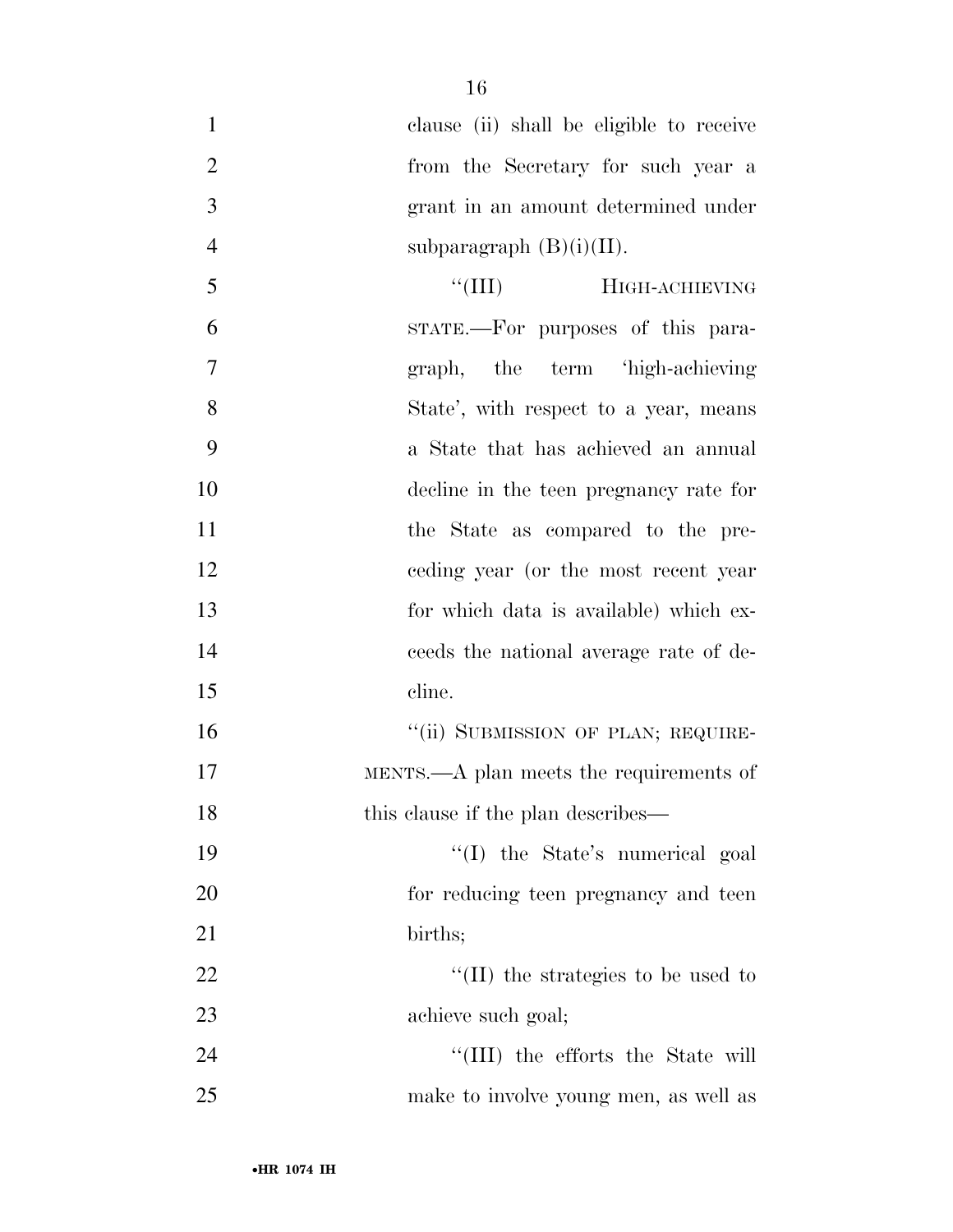| $\mathbf{1}$   | young women, in delaying pregnancy             |
|----------------|------------------------------------------------|
| $\overline{2}$ | and parenting;                                 |
| 3              | $\lq\lq (IV)$ efforts to involve parents       |
| $\overline{4}$ | and other caretakers; and                      |
| 5              | $\lq\lq(V)$ efforts to reach commu-            |
| 6              | nities or populations experiencing             |
| 7              | rates of teen pregnancy above the              |
| 8              | State average.                                 |
| 9              | "(iii) SET-ASIDE FOR GRANTS TO IN-             |
| 10             | DIAN TRIBES.—An amount equal to $1.5$          |
| 11             | percent of the amount appropriated in sub-     |
| 12             | paragraph $(G)$ for a fiscal year shall be re- |
| 13             | served for awarding grants to Indian tribes    |
| 14             | under this paragraph in such manner, and       |
| 15             | subject to such requirements, as the Sec-      |
| 16             | retary, in consultation with such tribes, de-  |
| 17             | termines appropriate.                          |
| 18             | "(iv) STATE.—The term 'State'                  |
| 19             | means each of the several States of the        |
| 20             | United States, the District of Columbia,       |
| 21             | the Commonwealth of Puerto Rico, the           |
| 22             | United States Virgin Islands, Guam,            |
| 23             | American Samoa, and the Commonwealth           |
| 24             | of the Northern Mariana Islands.               |
| 25             | "(B) AMOUNT OF GRANT.—                         |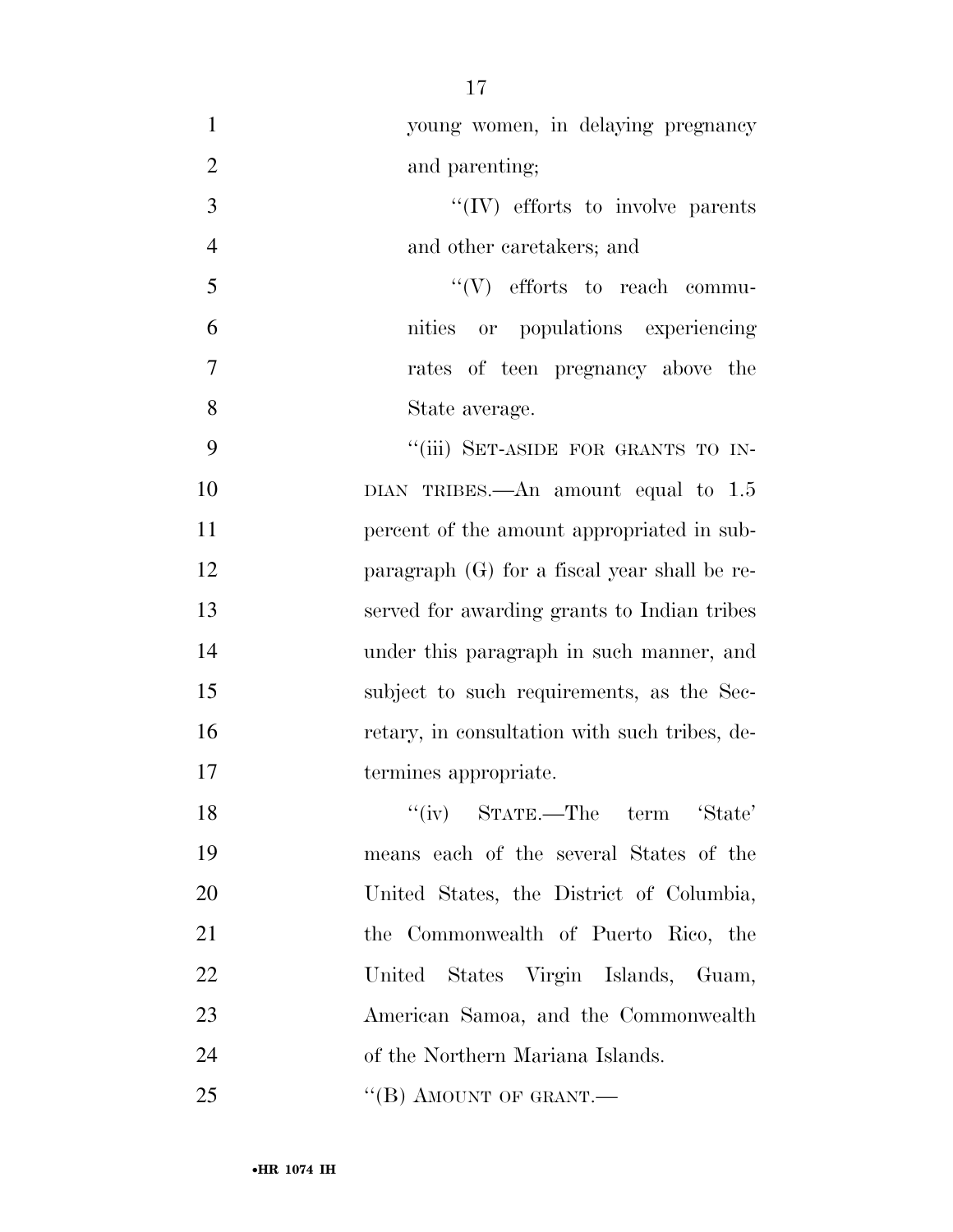| $\mathbf{1}$   | "(i) IN GENERAL.—The amount of a             |
|----------------|----------------------------------------------|
| $\overline{2}$ | grant under subparagraph $(A)(i)$ to an eli- |
| 3              | gible State for a fiscal year shall be the   |
| $\overline{4}$ | following amount, as applicable:             |
| 5              | $\lq(1)$ For fiscal year 2008, the           |
| 6              | amount that bears the same ratio to          |
| $\overline{7}$ | the amount appropriated in subpara-          |
| 8              | $graph(G)$ for such fiscal year as the       |
| 9              | proportion of births in the State to         |
| 10             | teens under age 20 bears to the num-         |
| 11             | ber of such births in all eligible States    |
| 12             | in the most recent year for which data       |
| 13             | is available.                                |
| 14             | "(II) For each of fiscal years               |
| 15             | $2009$ through $2012$ , the amount that      |
| 16             | bears the same ratio to the amount           |
| 17             | appropriated in subparagraph $(G)$ for       |
| 18             | such fiscal year as the proportion of        |
| 19             | teens under age 20 in the State bears        |
| 20             | to the number of such teens in all eli-      |
| 21             | gible States in the most recent year         |
| 22             | for which data is available.                 |
| 23             | "(ii) DETERMINATION OF TEEN PREG-            |
| 24             | NANCY RATES.—For purposes of this para-      |
| 25             | graph, the teen pregnancy rate for a State   |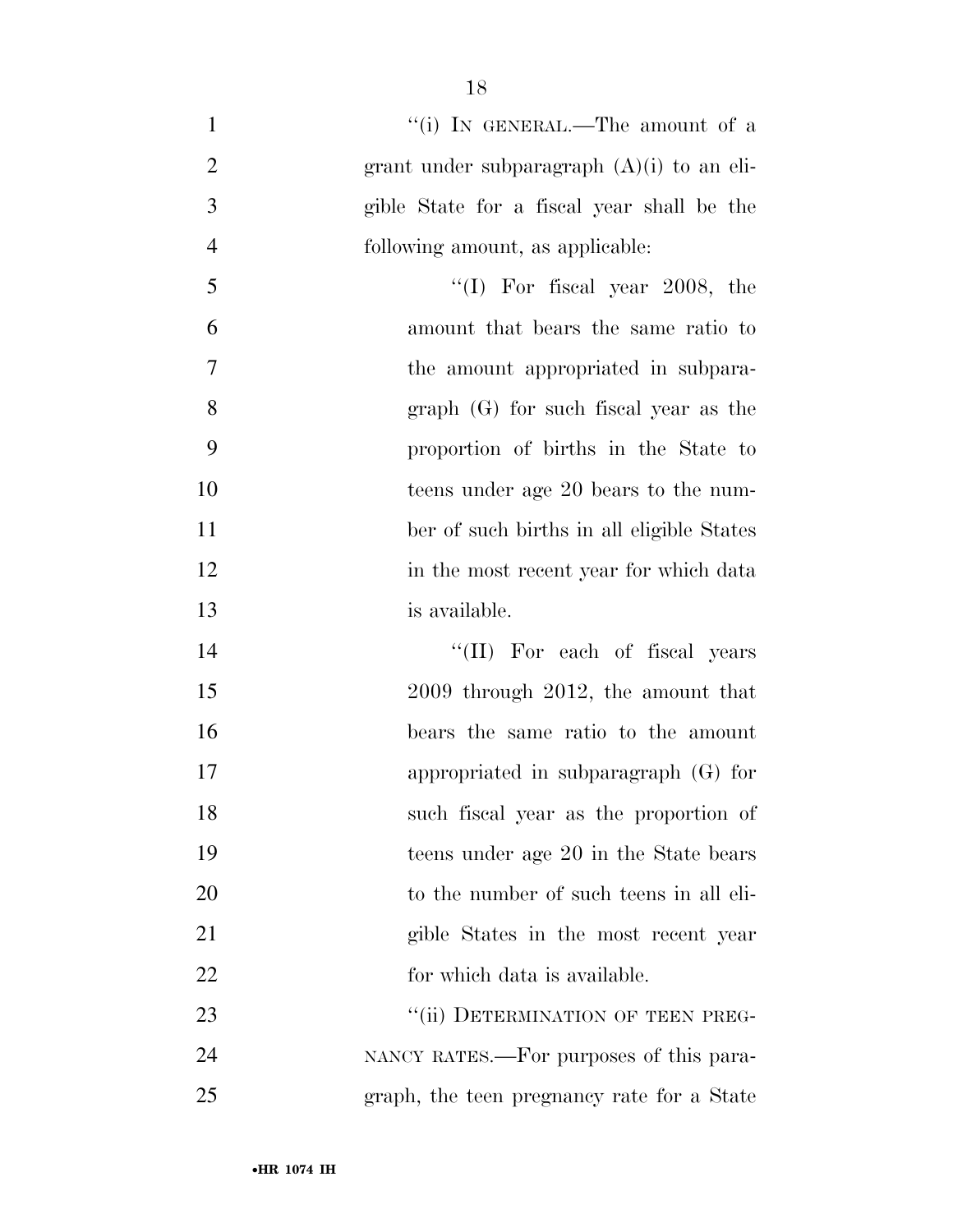| $\mathbf{1}$   | shall be determined on the basis of the    |
|----------------|--------------------------------------------|
| $\overline{2}$ | teen pregnancy rate per 1,000 women,       |
| 3              | ages 15 through 19, who reside in the      |
| $\overline{4}$ | State. Where teen pregnancy data is not    |
| 5              | available in a particular State, the Sec-  |
| 6              | retary may identify alternative sources of |
| 7              | data.                                      |
| 8              | "(C) USE OF FUNDS.—                        |
| 9              | "(i) IN GENERAL.—A State or Indian         |
| 10             | tribe shall use funds provided under a     |
| 11             | grant under this paragraph to implement    |
| 12             | teen pregnancy prevention strategies that  |
| 13             | meet the following requirements:           |
| 14             | "(I) The strategies replicate or           |
| 15             | substantially incorporate the elements     |
| 16             | of one or more teen pregnancy preven-      |
| 17             | tion programs that have been proven        |
| 18             | effective (on the basis of rigorous sci-   |
| 19             | entific research) to-                      |
| 20             | "(aa) delay or decrease sex-               |
| 21             | ual intercourse or sexual activity;        |
| 22             | "(bb) increase contraceptive               |
| 23             | use among sexually active teens;           |
| 24             | <b>or</b>                                  |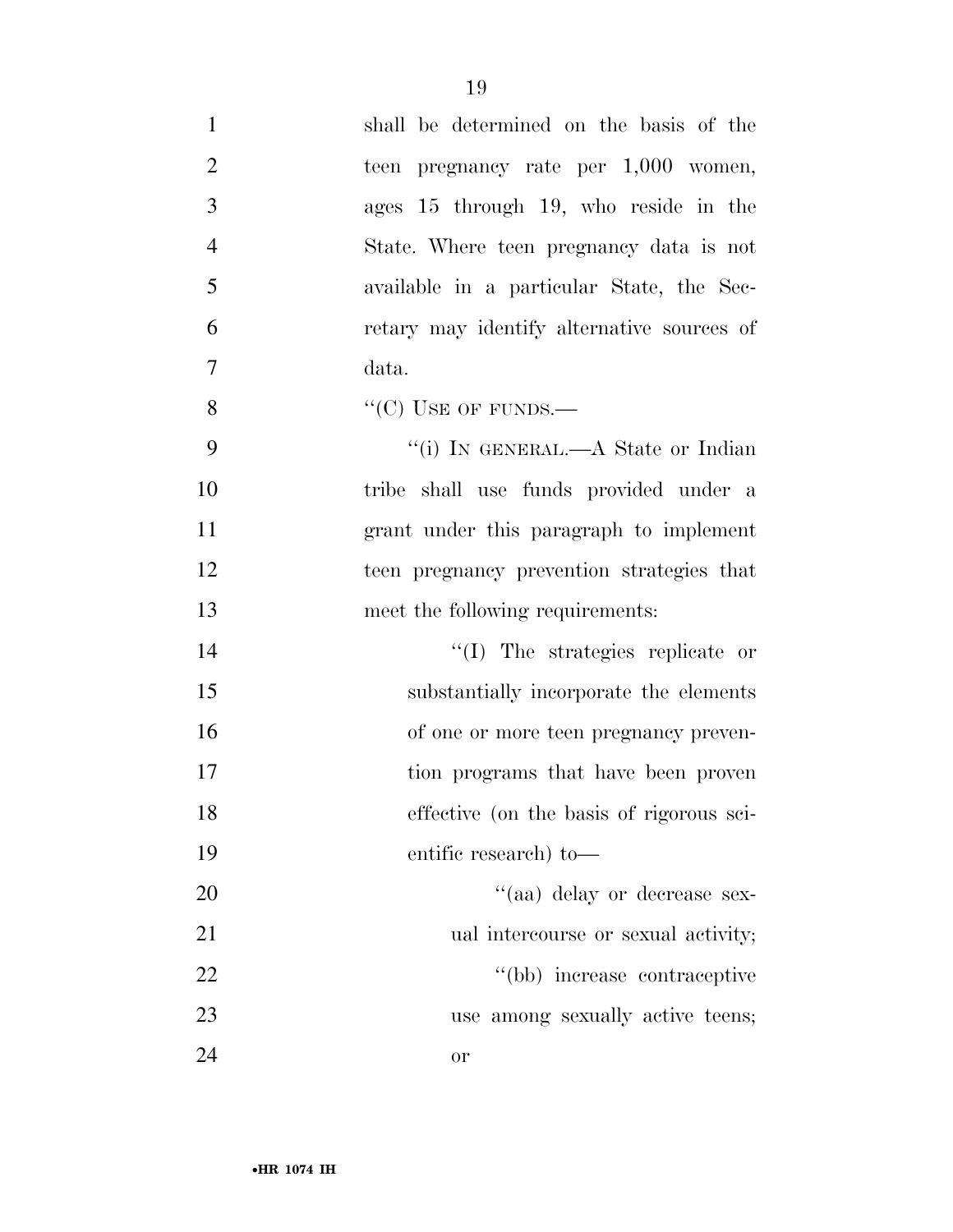| $\mathbf{1}$   | "(cc) reduce teenage preg-                       |
|----------------|--------------------------------------------------|
| $\overline{2}$ | nancy.                                           |
| 3              | "(II) The strategies incorporate                 |
| $\overline{4}$ | one or more of the following strategies          |
| 5              | for preventing teenage pregnancy:                |
| 6              | "(aa) Encouraging teenagers                      |
| 7              | to delay sexual activity.                        |
| 8              | "(bb) Sex and HIV edu-                           |
| 9              | cation.                                          |
| 10             | $``(ce)$ Preventive health serv-                 |
| 11             | ices.                                            |
| 12             | "(dd) Youth development                          |
| 13             | programs.                                        |
| 14             | "(ee) Service learning pro-                      |
| 15             | grams.                                           |
| 16             | "(ff) Helping parents com-                       |
| 17             | municate with teens.                             |
| 18             | "(gg) Outreach or media                          |
| 19             | programs.                                        |
| 20             | "(III) The strategies provide in-                |
| 21             | formation that is age-appropriate, fac-          |
| 22             | tually and medically accurate<br>and             |
| 23             | complete, and scientifically-based.              |
| 24             | "(D) SUBGRANT OR CONTRACT RECIPI-                |
| 25             | $ENTS. — A State to which a grant is made under$ |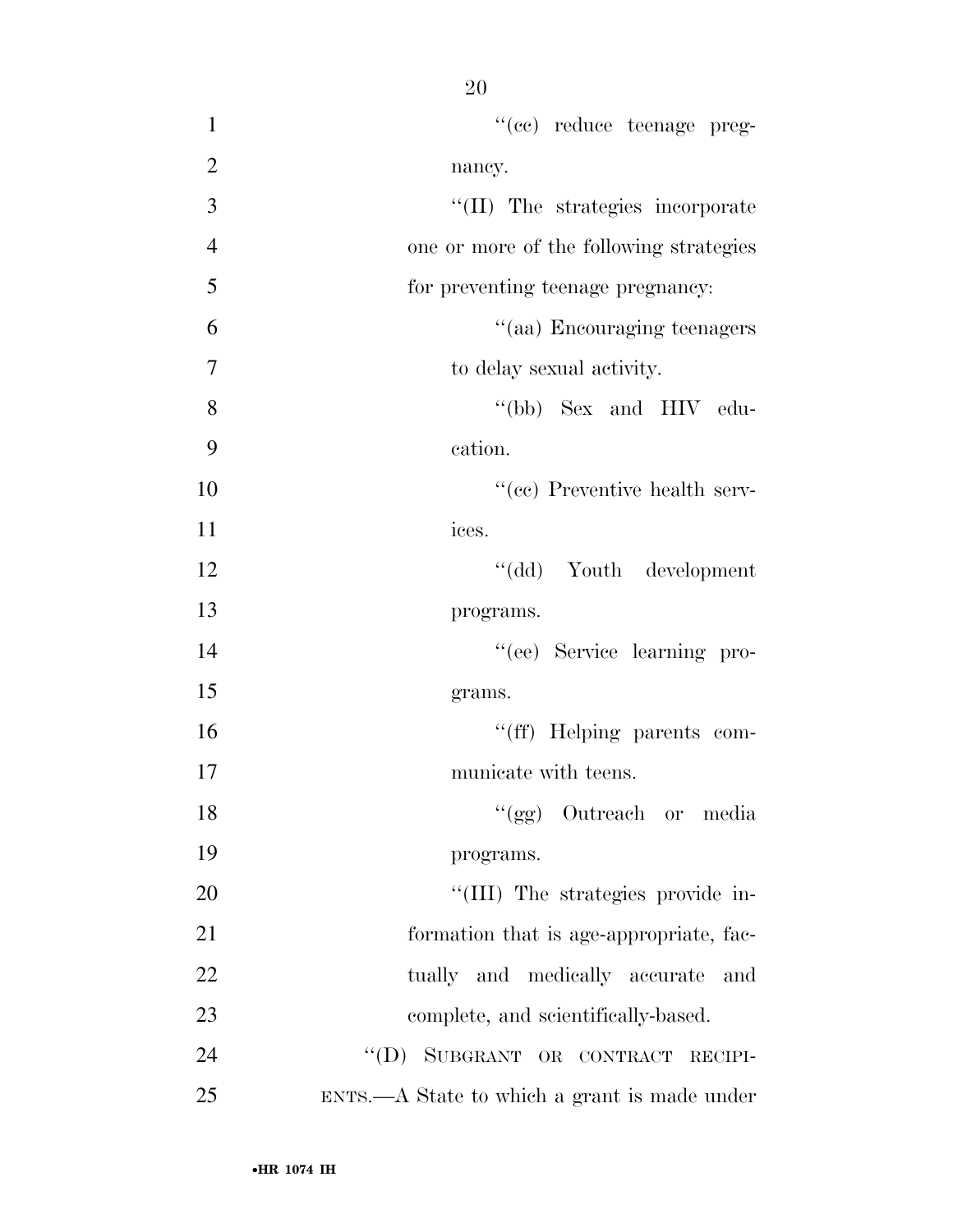| $\mathbf{1}$   | this paragraph for a fiscal year may award sub-  |
|----------------|--------------------------------------------------|
| $\overline{2}$ | grants or contracts to-                          |
| 3              | "(i) State or local nonprofit coalitions         |
| $\overline{4}$ | or organizations working to prevent teen-        |
| 5              | age pregnancy;                                   |
| 6              | "(ii) State, local, or tribal agencies;          |
| $\tau$         | $``(iii)$ schools;                               |
| 8              | "(iv) entities that provide after-school         |
| 9              | programs;                                        |
| 10             | $f'(v)$ nonprofit community or faith-            |
| 11             | based organizations; or                          |
| 12             | "(vi) other organizations designated             |
| 13             | by the State.                                    |
| 14             | "(E) SUPPLEMENTATION OF FUNDS.—A                 |
| 15             | State to which a grant is made under this para-  |
| 16             | graph for a fiscal year shall use funds provided |
| 17             | under the grant to supplement and not sup-       |
| 18             | plant funds that would otherwise be available to |
| 19             | the State for preventing teen pregnancy.         |
| 20             | "(F) DATA REPORTING.—A State to which            |
| 21             | a grant is made under this paragraph for a fis-  |
| 22             | cal year shall cooperate with the Secretary to   |
| 23             | collect information and report on outcomes of    |
| 24             | programs funded under the grant, as specified    |
| 25             | by the Secretary.                                |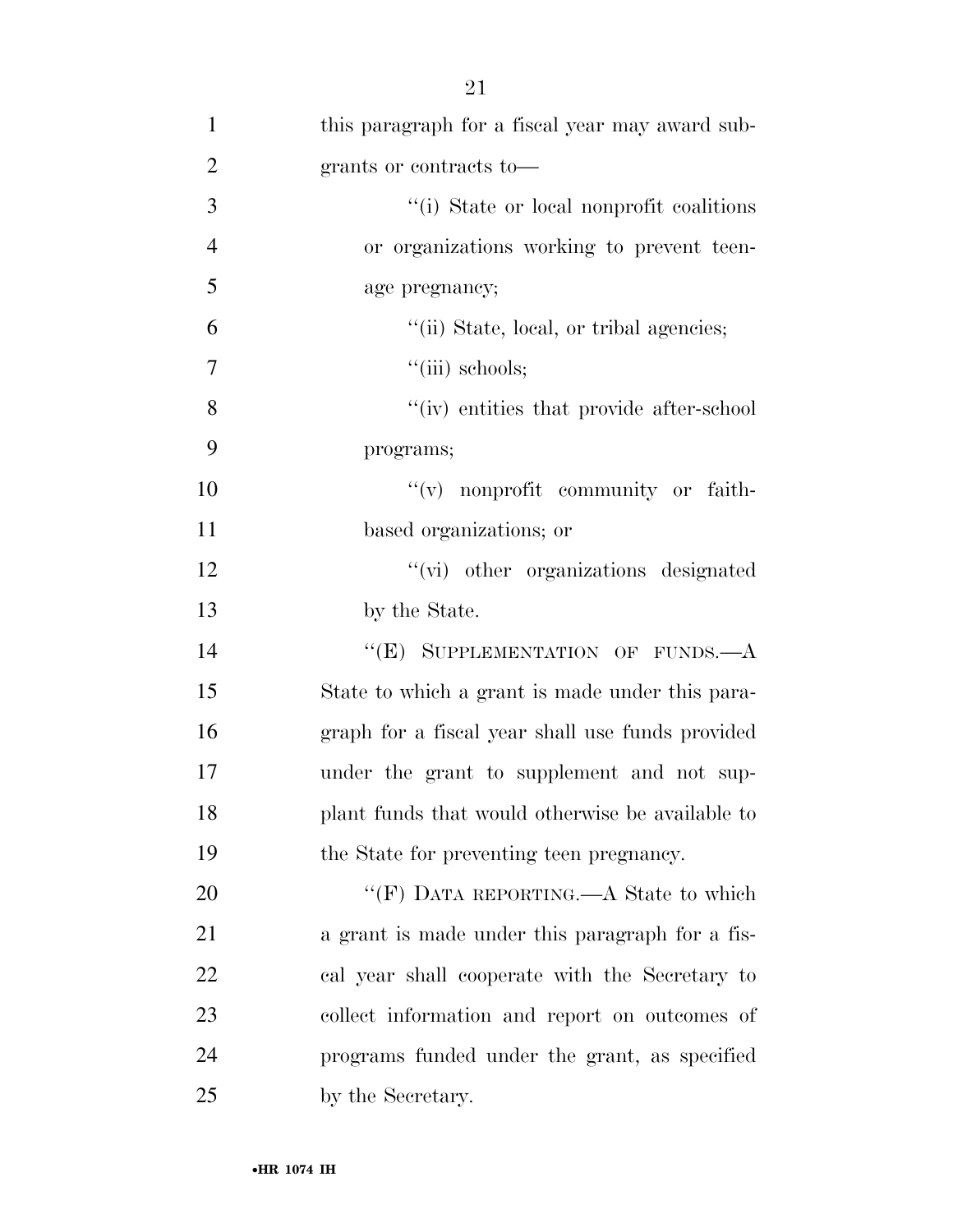| $\mathbf{1}$   | "(G) APPROPRIATION.—Out of any money              |
|----------------|---------------------------------------------------|
| $\overline{2}$ | in the Treasury of the United States not other-   |
| 3              | wise appropriated, there are appropriated for     |
| $\overline{4}$ | making grants under this paragraph                |
| 5              | $$20,000,000$ for each of the fiscal years $2008$ |
| 6              | through $2012$ .                                  |
| 7              | "(H) EVALUATION.-                                 |
| 8              | "(i) IN GENERAL.—The Secretary                    |
| 9              | shall, by grant or contract, gather and dis-      |
| 10             | seminate information on effective practices,      |
| 11             | programs, and strategies for reducing teen        |
| 12             | pregnancy rates that are used by States           |
| 13             | that receive grants under this paragraph in       |
| 14             | order to allow other States, and leaders in       |
| 15             | the area of teen pregnancy prevention, to         |
| 16             | learn from the experiences of successful          |
| 17             | States. The Secretary shall publish an in-        |
| 18             | terim and final report summarizing and            |
| 19             | synthesizing outcomes and lessons learned         |
| 20             | pursuant to such grants.                          |
| 21             | "(ii) APPROPRIATION.—Out of any                   |
| 22             | money in the Treasury of the United               |
| 23             | States not otherwise appropriated, there is       |
| 24             | appropriated to the Secretary for the pur-        |
| 25             | pose of carrying out clause (i) $$2,000,000$      |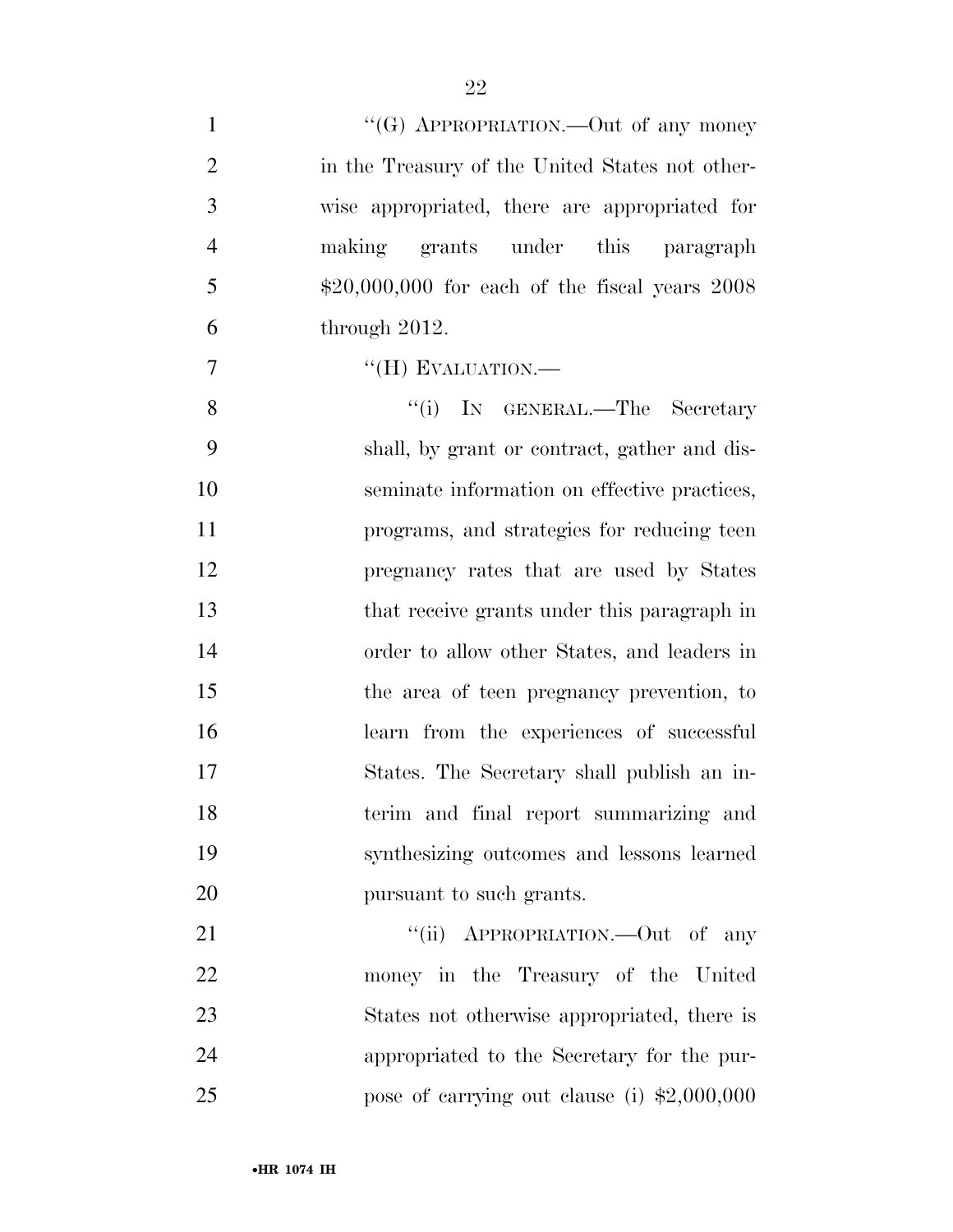| $\mathbf{1}$   | for fiscal year 2008, to remain available                   |
|----------------|-------------------------------------------------------------|
| $\overline{2}$ | through fiscal year 2013.".                                 |
| 3              | SEC. 302. ESTABLISHING NATIONAL GOAL TO PREVENT             |
| $\overline{4}$ | TEEN PREGNANCY.                                             |
| 5              | Section 905 of the Personal Responsibility and Work         |
| 6              | Opportunity Reconciliation Act of 1996 (42 U.S.C. 710)      |
| $\tau$         | note) is amended to read as follows:                        |
| 8              | "SEC. 905. ESTABLISHING NATIONAL GOAL TO PREVENT            |
| 9              | TEEN PREGNANCY.                                             |
|                |                                                             |
| 10             | "(a) IN GENERAL.—Not later than 90 days after the           |
| 11             | date of the enactment of this Act, the Secretary of Health  |
| 12             | and Human Services shall establish a national goal of re-   |
| 13             | ducing teen pregnancy by at least one-third over the sub-   |
| 14             | sequent ten years.                                          |
|                | "(b) REPORT.—Not later than 12 months after the             |
| 15<br>16       | date of the enactment of this Act, and annually thereafter, |
| 17             | the Secretary of Health and Human Services shall report     |

 made in meeting the national goal established under sub-section (a) and with respect to State-level progress on re-

ducing teen pregnancy.''.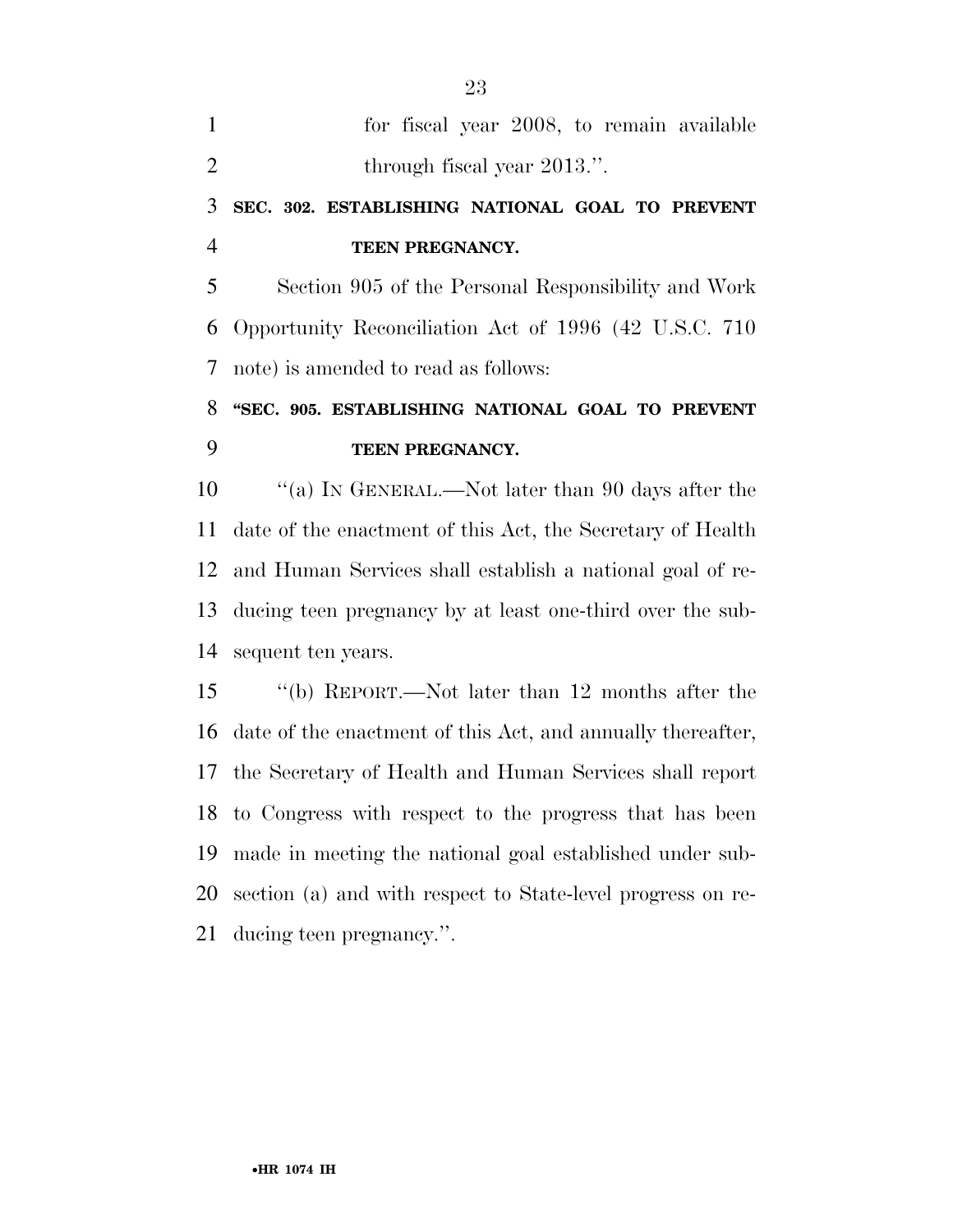# **TITLE IV—DEMONSTRATION GRANTS TO ENCOURAGE CRE- ATIVE APPROACHES TO TEEN PREGNANCY PREVENTION**

 **SEC. 401. DEMONSTRATION GRANTS TO ENCOURAGE CRE- ATIVE APPROACHES TO TEEN PREGNANCY PREVENTION.** 

 (a) IN GENERAL.—The Secretary may make grants to several public or nonprofit private entities for the pur- pose of assisting the entities in demonstrating innovative approaches to prevent teen pregnancies.

 (b) CERTAIN APPROACHES.—Approaches under sub-section (a) may include approaches such as the following:

 (1) Encouraging teen-driven approaches to pregnancy prevention.

 (2) Exposing teens to realistic simulations of the physical, emotional, and financial consequences of pregnancy and parenting.

 (3) Facilitating communication between parents and children, especially using programs that have been evaluated and proven effective.

22 (c) MATCHING FUNDS.—

23 (1) IN GENERAL.—With respect to the costs of the project to be carried out under subsection (a) by an applicant, a grant may be made under such sub-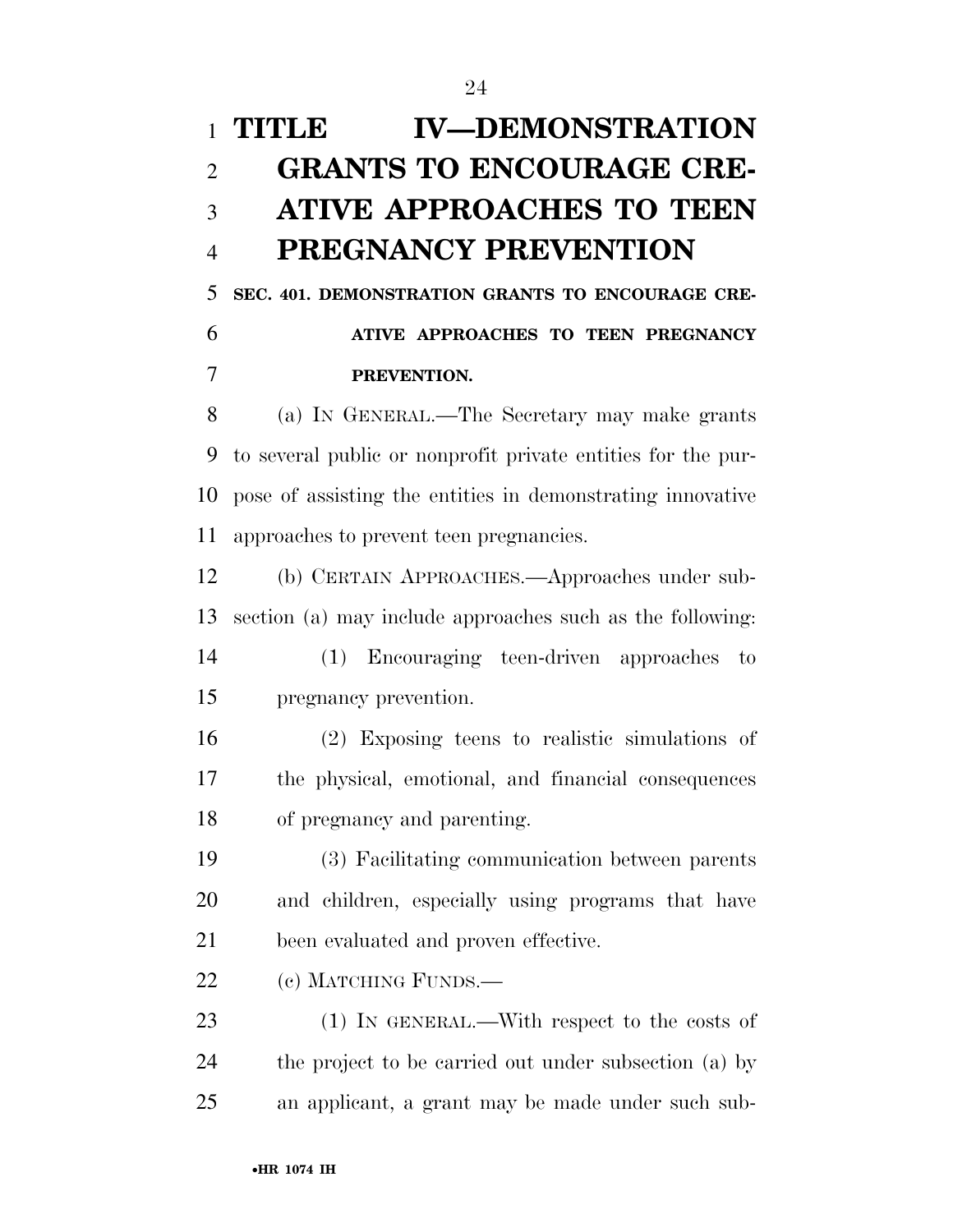section only if the applicant agrees to make available (directly or through donations from public or private entities) non-Federal contributions toward such costs in an amount that is not less than 25 percent of such costs (\$1 for each \$3 of Federal funds pro-vided in the grant).

 (2) DETERMINATION OF AMOUNT CONTRIB- UTED.—Non-Federal contributions required in para- graph (1) may be in cash or in kind, fairly evalu- ated, including plant, equipment, or services. Amounts provided by the Federal Government, or services assisted or subsidized to any significant ex- tent by the Federal Government, may not be in- cluded in determining the amount of such non-Fed-eral contributions.

 (d) EVALUATION OF PROJECTS.—The Secretary shall establish criteria for the evaluation of projects under sub- section (a). A grant may be made under such subsection only if the applicant involved—

 (1) agrees to conduct evaluations of the project 21 in accordance with such criteria;

 (2) agrees to submit to the Secretary such re- ports describing the results of the evaluations as the Secretary determines to be appropriate; and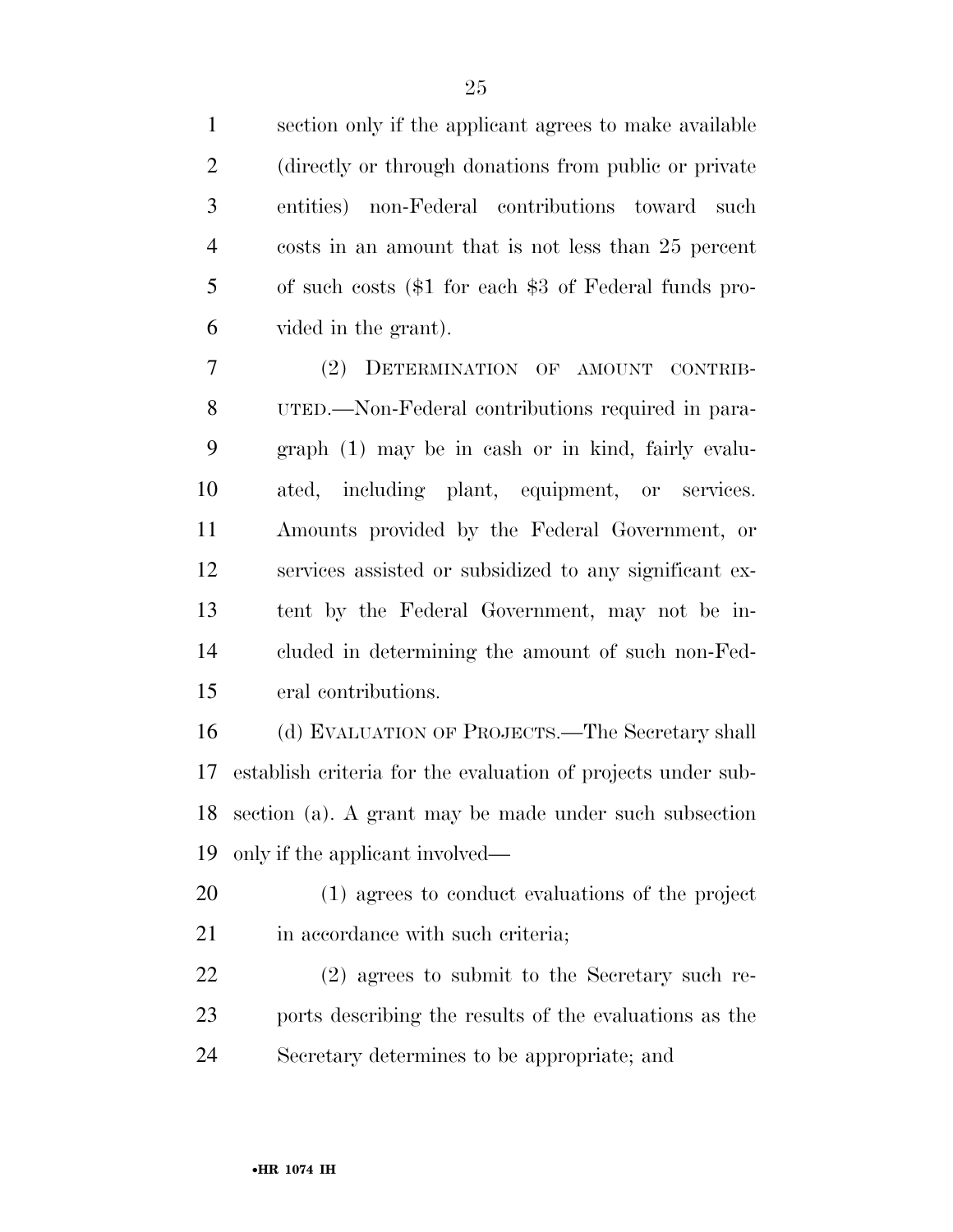(3) submits to the Secretary, in the application under subsection (e), a plan for conducting the eval-uations.

 (e) APPLICATION FOR GRANT.—A grant may be made under subsection (a) only if an application for the grant is submitted to the Secretary and the application is in such form, is made in such manner, and contains such agreements, assurances, and information, including the agreements under subsections (c) and (d) and the plan under subsection (d)(3), as the Secretary determines to be necessary to carry out this section.

 (f) REPORT TO CONGRESS.—Not later than April 1, 2013, the Secretary shall submit to the Congress a report describing the extent to which projects under subsection (a) have been successful in reducing the rate of teen preg- nancies in the communities in which the projects have been carried out. Such reports shall describe the various approaches used under subsection (a) and the effective-ness of each of the approaches.

20 (g) AUTHORIZATION OF APPROPRIATIONS.—For the purpose of carrying out this section, there is authorized to be appropriated \$10,000,000 for each of the fiscal years 2008 through 2012.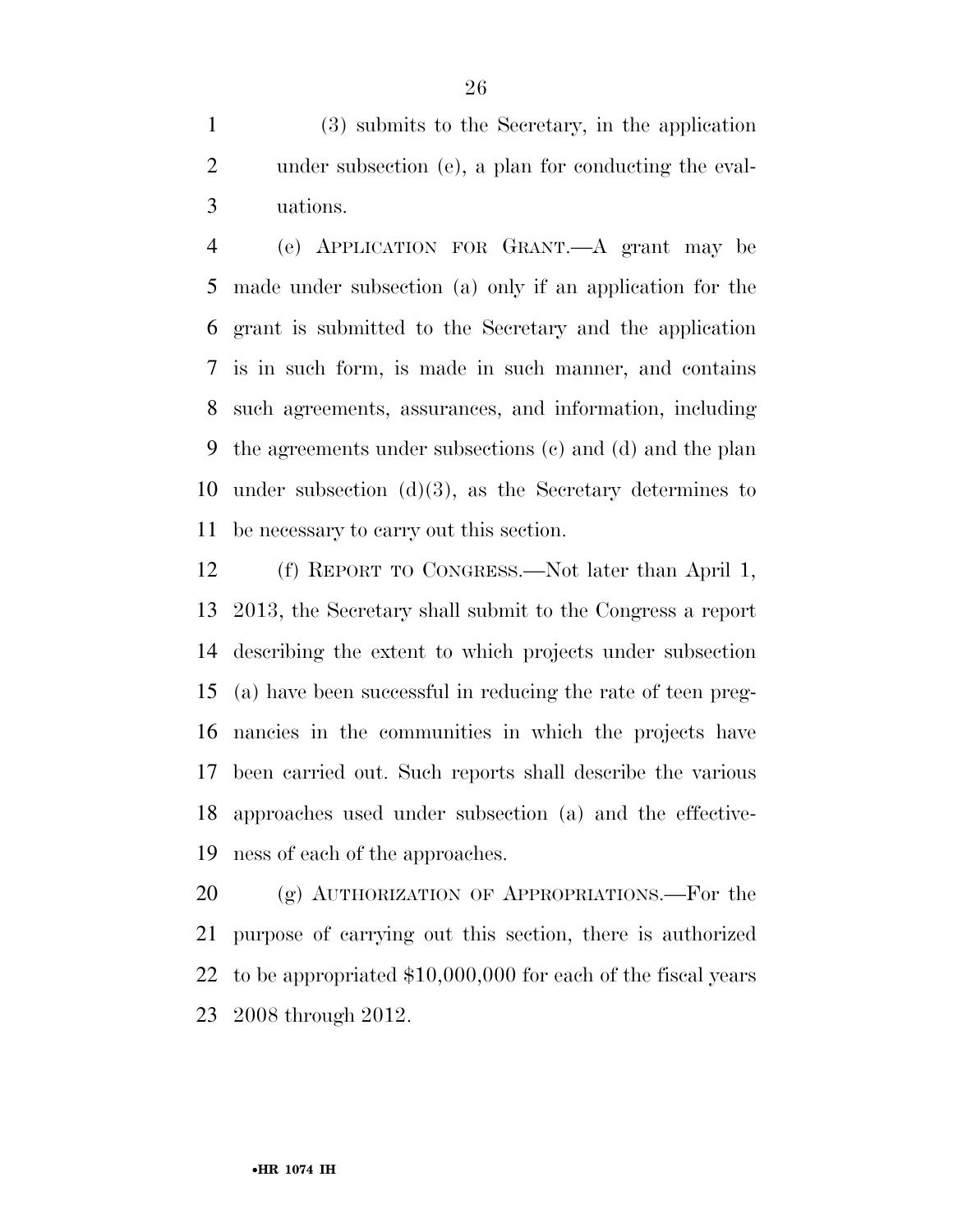# **TITLE V—NATIONAL CAMPAIGN TO ENLIST PARENTS IN PRE-VENTING TEEN PREGNANCY**

### **SEC. 501. FINDINGS.**

The Congress finds as follows:

 (1) Teens with strong emotional attachments to their parents are more likely to delay becoming sexu- ally active. Seven out of ten teens say that they are prepared to listen to things parents thought the teens were not ready to hear.

 (2) Ninety percent of parents of teens report that they know they should talk to their kids about sex but often don't know what to say, how to say it, or when to start the conversations.

 **SEC. 502. ESTABLISHMENT OF A NATIONAL CENTER FOR PARENTS OF ADOLESCENTS; PROVISION OF CHALLENGE GRANTS FOR STATE AND LOCAL PROGRAMS.** 

 (a) GRANT.—The Secretary shall make one grant to a nationally recognized nonpartisan, nonprofit organiza- tion that meets the requirements of this section to estab- lish and operate a national center for parents of adoles- cents to carry out the purposes and activities described in subsections (b) and (c) (referred to in this section as the ''Center'').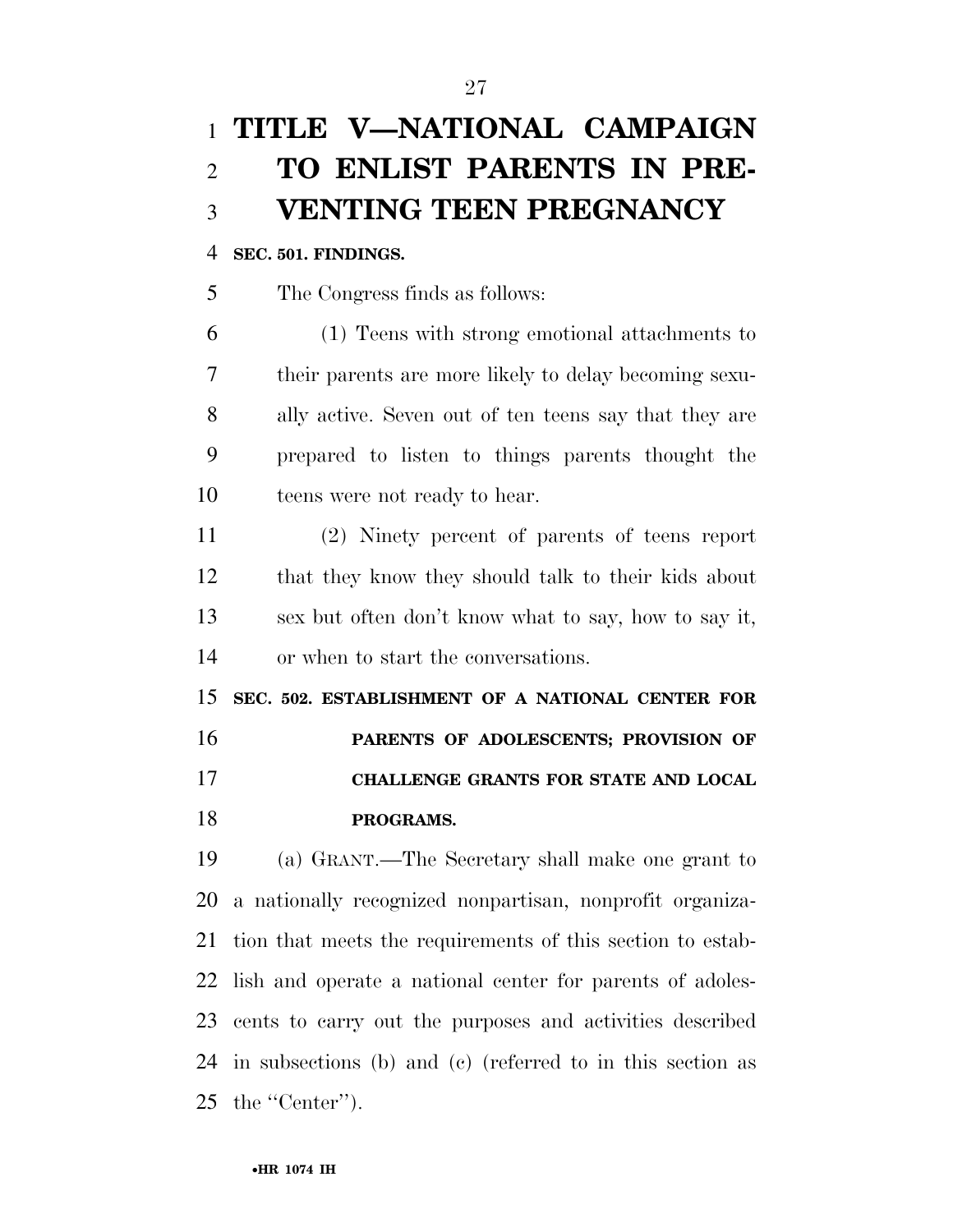(b) REQUIREMENTS.—The Secretary may make a grant under this section only if—

 (1) the organization focuses exclusively on pre- venting teen pregnancy and has at least 10 years of experience in working with diverse sectors of society to reduce teen pregnancy;

 (2) the organization has a demonstrated ability to work with and provide assistance to a broad range of individuals and entities, including teens, parents, the entertainment and news media, State, tribal, and local organizations, networks of teen pregnancy prevention practitioners, businesses, faith and community leaders, and researchers;

 (3) the organization is research-based and has capabilities in scientific analysis and evaluation; and (4) the organization has comprehensive knowl-

 edge and data about teen pregnancy prevention strategies.

 (c) PURPOSES.—The purposes of the Center are to— (1) support parents in their essential role in preventing teen pregnancy by equipping them with information and resources to promote and strength- en communication with their children about sex, val-ues, and healthy relationships;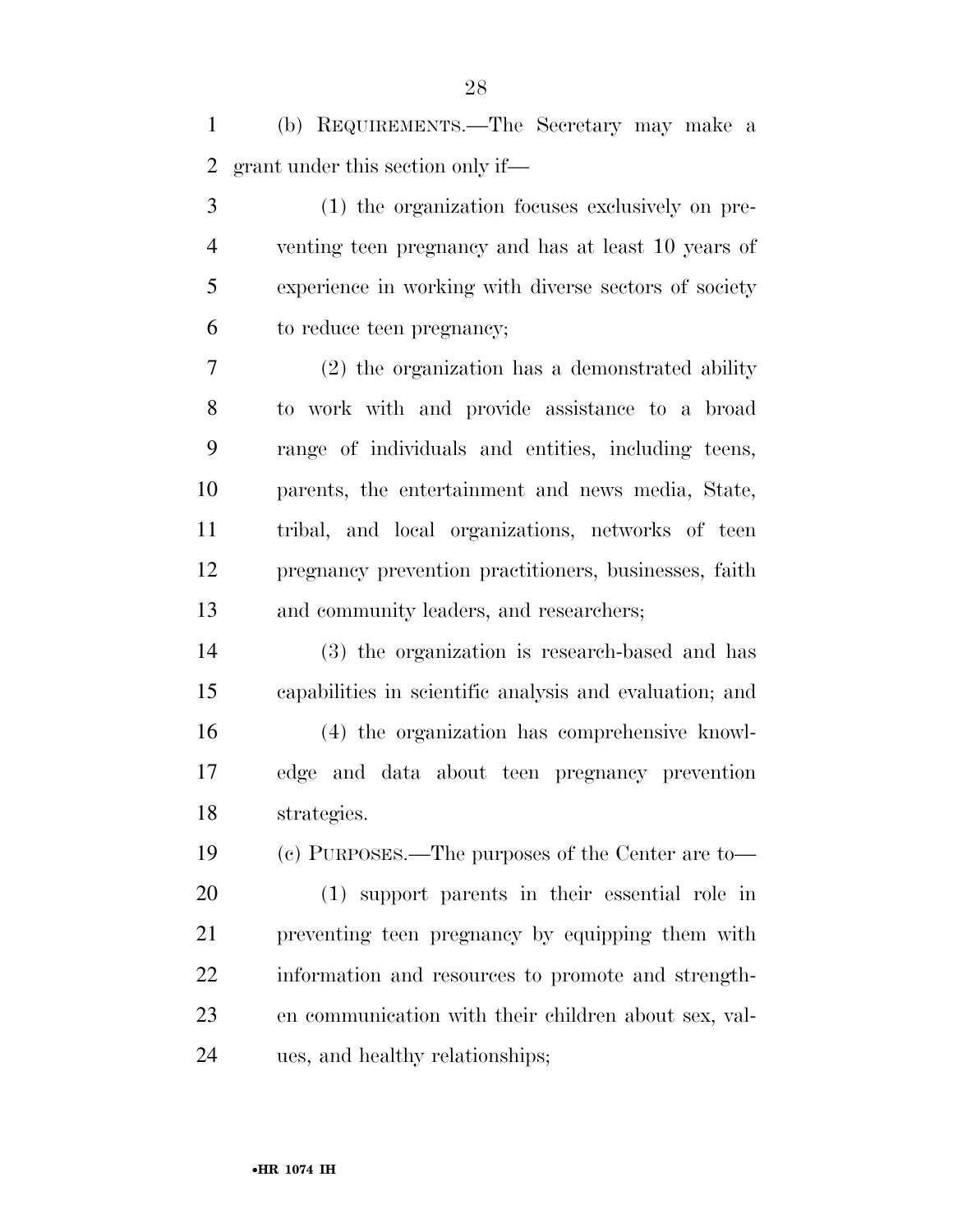| $\mathbf{1}$   | (2) develop and implement media campaigns to                |
|----------------|-------------------------------------------------------------|
| $\overline{2}$ | promote positive information and messages for par-          |
| 3              | ents about how they can help address teen preg-             |
| $\overline{4}$ | nancy; and                                                  |
| 5              | (3) provide challenge grants to States to pro-              |
| 6              | mote parent education and involvement.                      |
| 7              | (d) ACTIVITIES.—The Center shall carry out the pur-         |
| 8              | poses described in subsection (c) through the following ac- |
| 9              | tivities:                                                   |
| 10             | (1) Providing resources for parents and other               |
| <sup>11</sup>  | adults (such as other family members, teachers,             |
| 12             | coaches, mentors, and faith leaders) that help to fos-      |
| 13             | ter strong connections with children, including—            |
| 14             | (A) online access to current research;                      |
| 15             | (B) user-friendly guides for parents;                       |
| 16             | (C) practical tips and advice from experts;                 |
| 17             | (D) alerts about new trends among teens;                    |
| 18             | (E) suggestions for how to use the enter-                   |
| 19             | tainment media as a discussion-starter; and                 |
| 20             | (F) information about the rapidly-changing                  |
| 21             | media environment of teens.                                 |
| 22             | In order to efficiently reach and support parents, in-      |
| 23             | formation shall be provided primarily through tech-         |
| 24             | nological means, including the Internet.                    |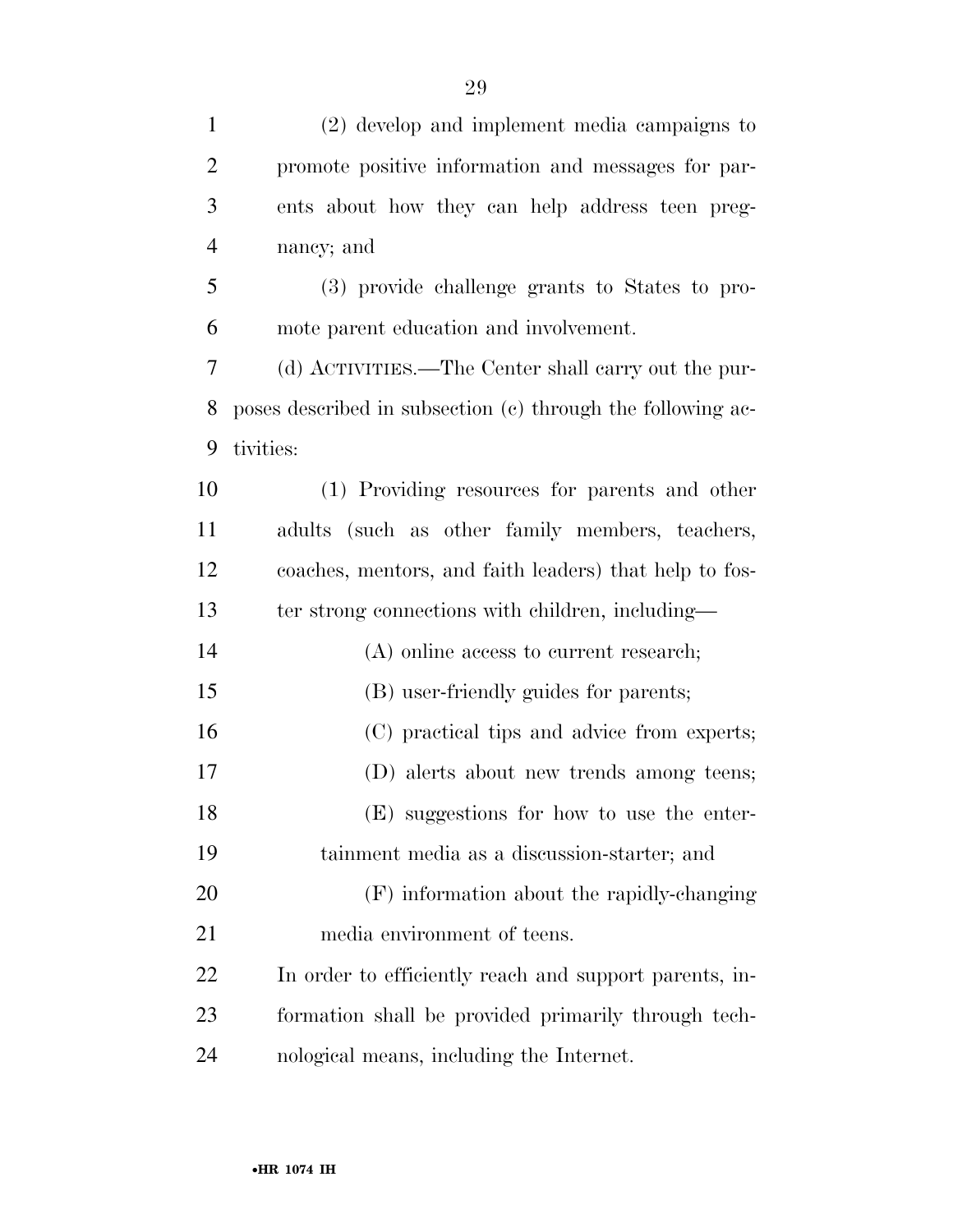(2) Using a portion of the funds available through this section to develop and implement media campaigns directly or through grants, contracts, or cooperative agreements with other entities. They may include the production and distribution of print- ed materials and messages for print media, tele- vision, and radio broadcast media, the Internet, or such other new technology as may be appropriate for reaching large numbers of parents and other adults involved in the lives of teens. Special efforts shall be made to develop messages that are effective in reaching fathers as well as mothers. To the extent possible, funds used to develop and implement media campaigns under this subsection shall be matched with non-Federal resources, including in-kind con- tributions, from public and private entities. In addi- tion, the Center shall provide consultation and serve as a source of factual information to individuals and organizations in the entertainment industry on issues related to teen pregnancy prevention that highlights the role of parents.

 (3) Awarding challenge grants on a competitive basis to States and Indian tribes. Applicants shall submit a plan for how they would involve parents and other caregivers (such as grandparents, foster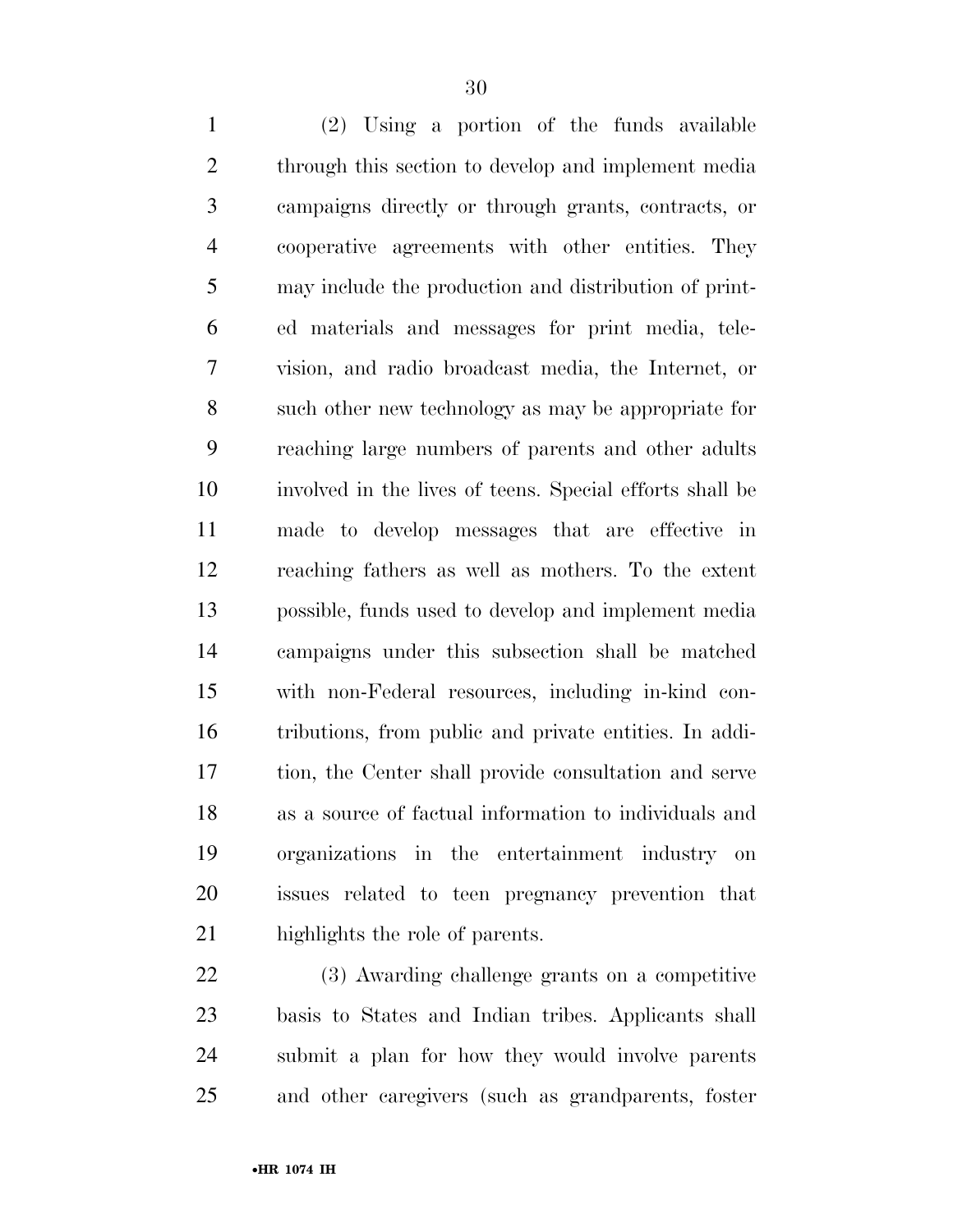| $\mathbf{1}$   | parents and other guardians) in helping to reduce     |
|----------------|-------------------------------------------------------|
| $\overline{2}$ | teen pregnancy through activities such as-            |
| 3              | (A) workshops and town hall meetings;                 |
| $\overline{4}$ | (B) providing information through employ-             |
| 5              | ers, civic associations, community and faith-         |
| 6              | based organizations, parent-teacher organiza-         |
| 7              | tions, and other organizations that reach large       |
| 8              | numbers of parents; and                               |
| 9              | (C) innovative ways to provide education              |
| 10             | and support for parents through online commu-         |
| 11             | nities and neighborhood-based activities.             |
| 12             | (e) AUTHORIZATION OF APPROPRIATIONS.                  |
| 13             | $(1)$ In GENERAL.—For the purpose of carrying         |
| 14             | out this section, there is authorized to be appro-    |
| 15             | priated \$15,000,000 for each of fiscal years 2008    |
| 16             | through 2012.                                         |
| 17             | $(2)$ CHALLENGE GRANTS.—Of the amount ap-             |
| 18             | propriated under paragraph (1) for a fiscal year, not |
| 19             | less than $$5,000,000$ shall be made available for    |
| 20             | challenge grants under subsection $(d)(3)$ .          |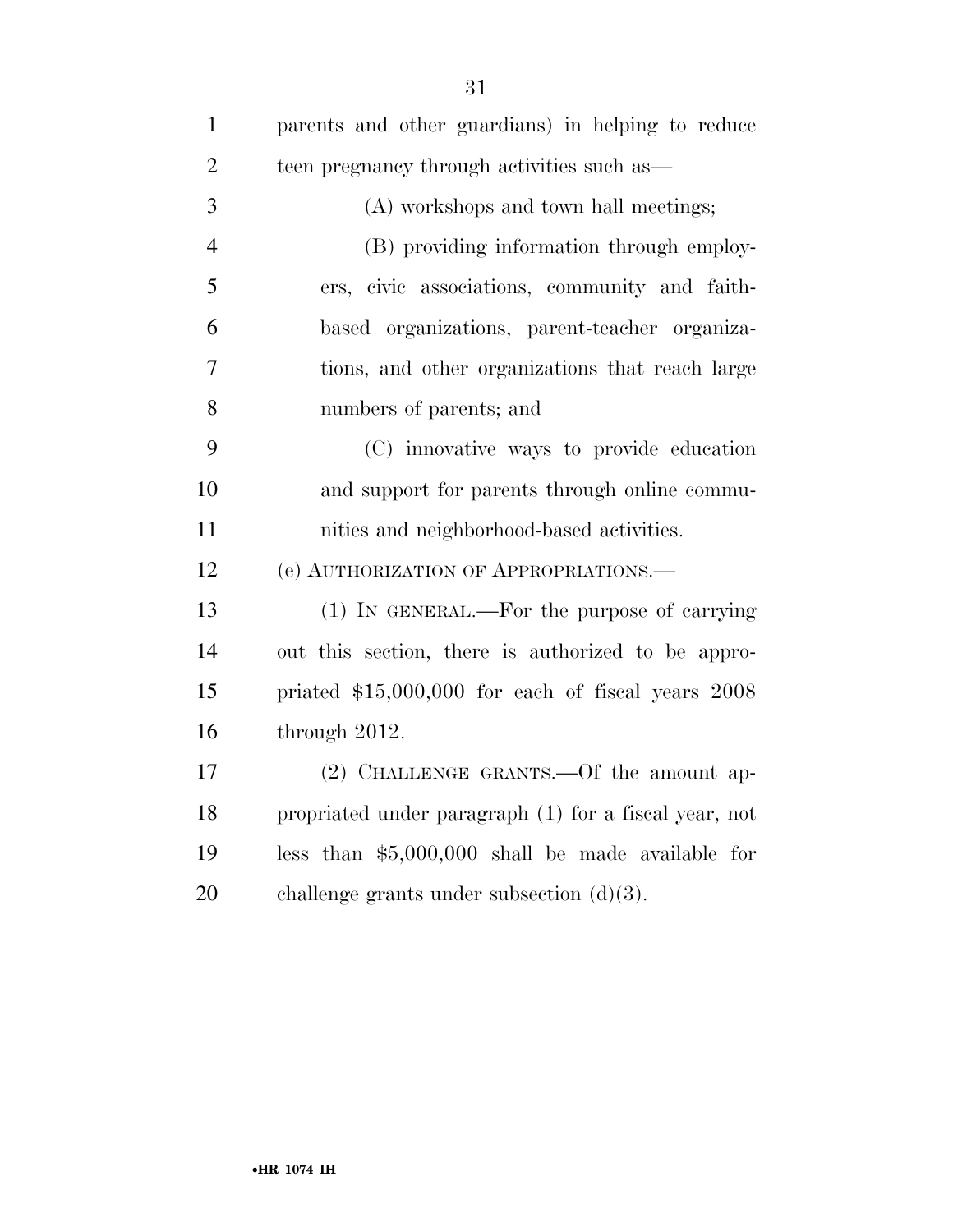# **TITLE VI—CLARIFICATION OF CONTINUED MEDICAID COV- ERAGE OF FAMILY PLANNING SERVICES**

**SEC. 601. CLARIFICATION OF CONTINUED MEDICAID COV-**

## **ERAGE OF FAMILY PLANNING SERVICES.**

 (a) IN GENERAL.—Section 1937(a)(1) of the Social 8 Security Act  $(42 \text{ U.S.C. } 1396u-7(a)(1))$  is amended by adding at the end the following new subparagraph:

**''(E)** COVERAGE OF FAMILY PLANNING SERVICES.—The State may only exercise the option under subparagraph (A) with respect to an individual if the State provides the indi- vidual, through the benchmark coverage, bench- mark equivalent coverage, or directly under its State plan, medical assistance for family plan- ning services and supplies (described in section 18 1905(a)(4)(C)) in at least the same amount, duration, and scope as would be provided if this section did not apply.''.

 (b) EFFECTIVE DATE.—The amendment made by subsection (a) shall apply as of the first day of the first month that begins more than 30 days after the date of the enactment of this Act.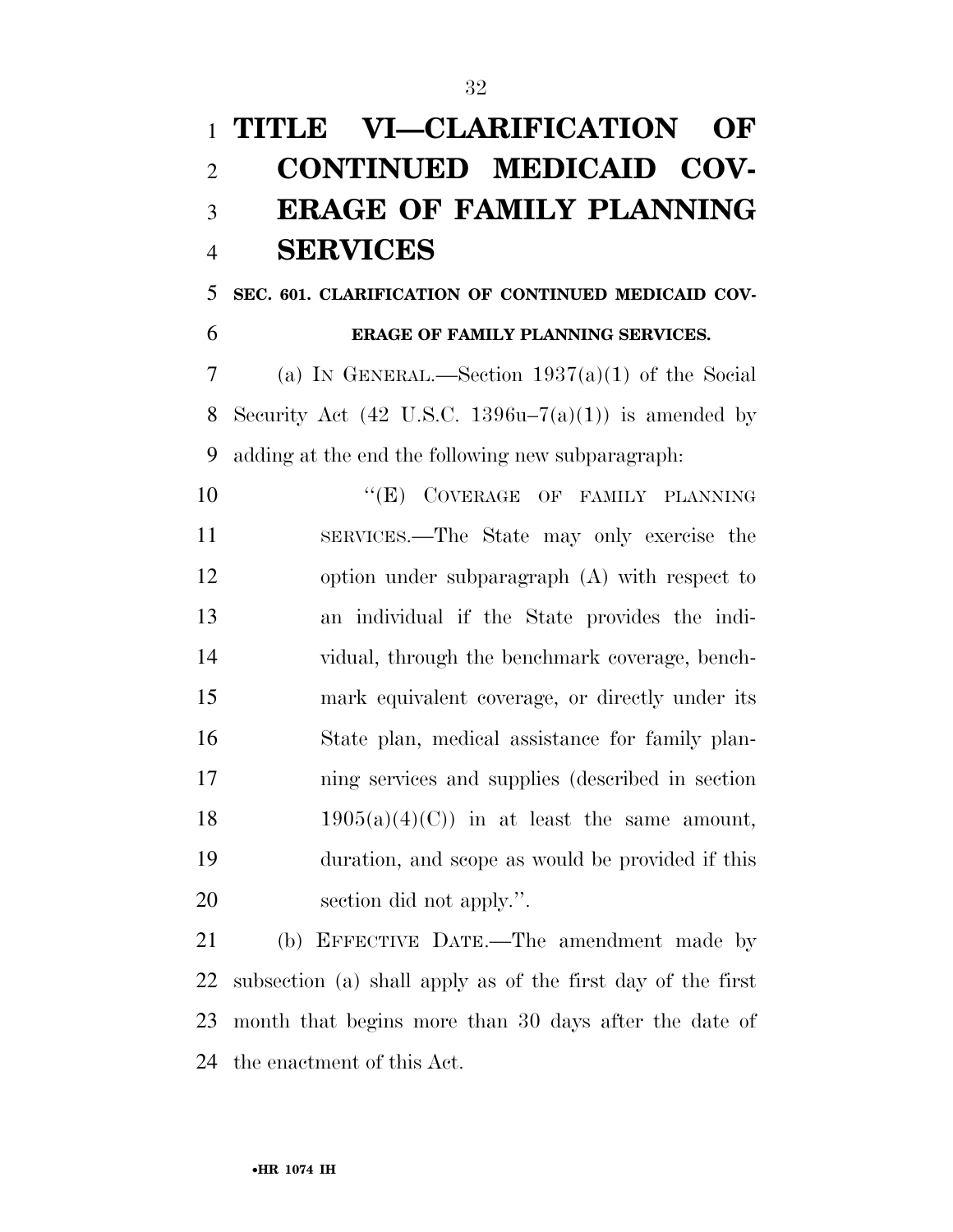| $\mathbf{1}$   | <b>VII—EXPANDED</b><br>TITLE<br>MED-               |
|----------------|----------------------------------------------------|
| $\overline{2}$ | <b>ICAID ELIGIBILITY FOR FAM-</b>                  |
| 3              | <b>ILY PLANNING SERVICES</b>                       |
| 4              | SEC. 701. EXPANDED MEDICAID ELIGIBILITY FOR FAMILY |
| 5              | PLANNING SERVICES.                                 |
| 6              | (a) COVERAGE AS MANDATORY CATEGORICALLY            |
| 7              | NEEDY GROUP.                                       |
| 8              | (1) IN GENERAL.—Section $1902(a)(10)(A)(i)$ of     |
| 9              | Social Security Act (42 U.S.C.<br>the              |
| 10             | $1396a(a)(10)(A)(i)$ is amended—                   |
| 11             | (A) in subclause (VI), by striking " $or$ " at     |
| 12             | the end;                                           |
| 13             | $(B)$ in subclause (VII), by adding "or" at        |
| 14             | the end; and                                       |
| 15             | (C) by adding at the end the following new         |
| 16             | subclause:                                         |
| 17             | "(VIII) subject to subsection                      |
| 18             | $(dd)(3)$ , who are described in sub-              |
| 19             | section (dd) (relating to individuals              |
| 20             | who meet the income standards for                  |
| 21             | pregnant women);".                                 |
| 22             | (2) GROUP DESCRIBED.—Section 1902 of the           |
| 23             | Social Security Act (42 U.S.C. 1396a) is amended   |
| 24             | by adding at the end the following new subsection: |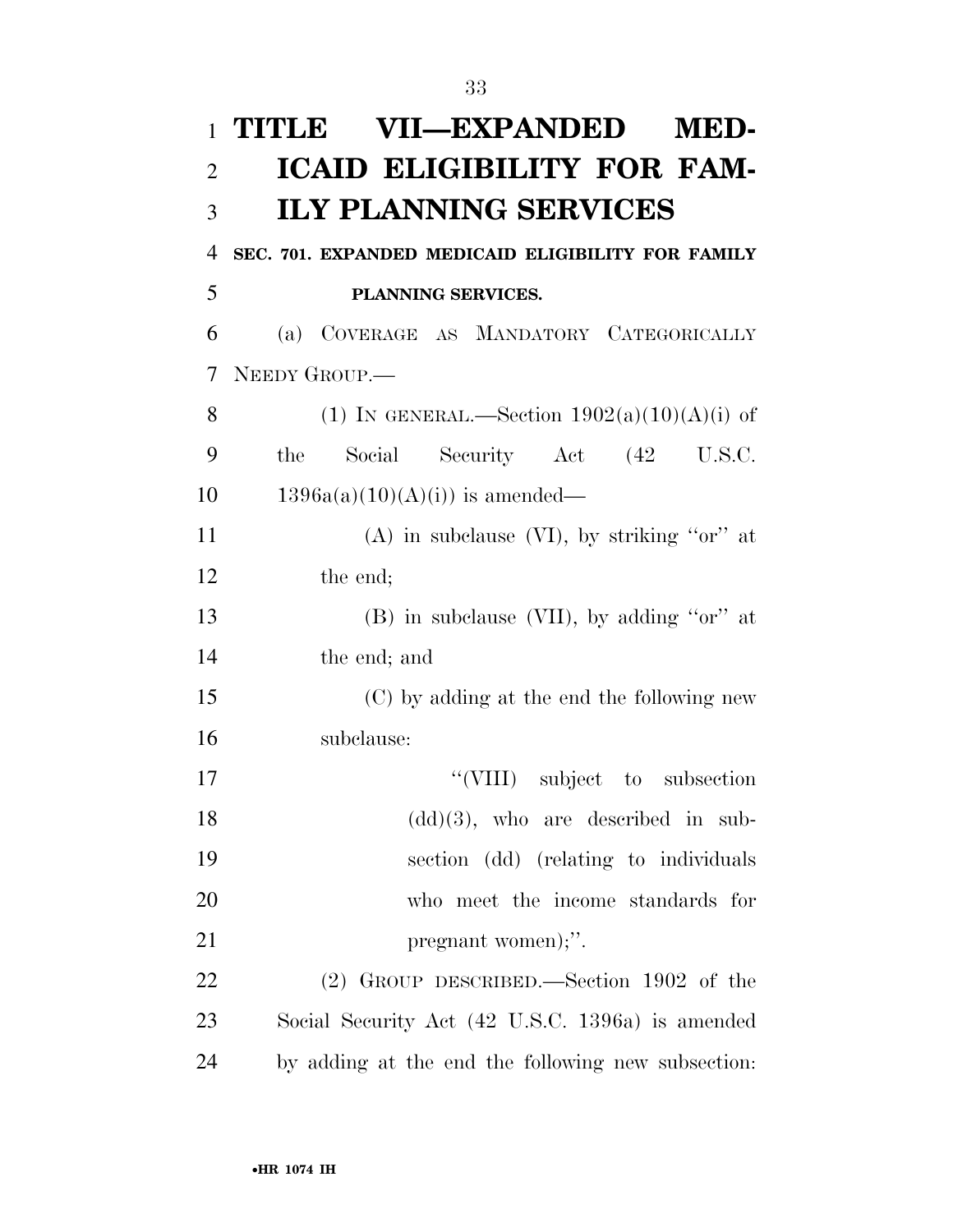''(dd)(1) Individuals described in this subsection are individuals who—

 ''(A) meet at least the income eligibility stand- ards established under the State plan as of May 1, 2006, for pregnant women or such higher income eligibility standard for such women as the State may establish; and

''(B) are not pregnant.

 ''(2) At the option of a State, individuals described in this subsection may include individuals who are deter- mined to meet the income eligibility standards referred to 12 in paragraph  $(1)(A)$  under the terms and conditions appli- cable to making eligibility determinations for medical as- sistance under this title under a waiver to provide the ben- efits described in clause (XV) of the matter following sub-16 paragraph  $(G)$  of section 1902(a)(10) granted to the State under section 1115 as of May 1, 2006.''.

 (3) LIMITATION ON BENEFITS.—Section  $1902(a)(10)$  of the Social Security Act (42 U.S.C.  $20 \qquad 1396a(a)(10)$  is amended in the matter following subparagraph (G)—

 (A) by striking ''and (XIV)'' and inserting 23  $\text{``(XIV)}$ "; and

24 (B) by inserting ", and (XV) the medical assistance made available to an individual de-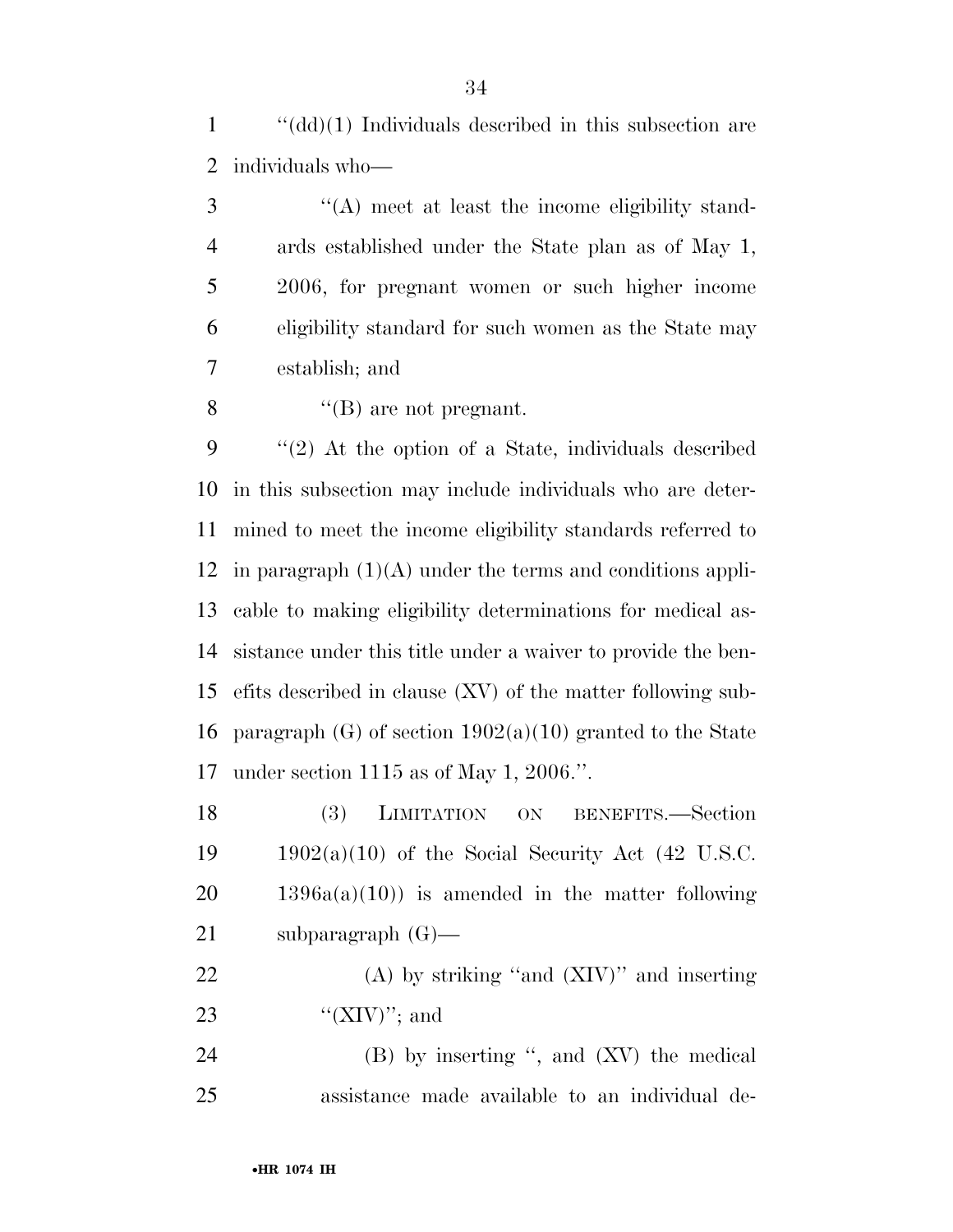| $\mathbf{1}$   | scribed in subsection (dd) who is eligible for             |
|----------------|------------------------------------------------------------|
| $\overline{2}$ | medical assistance only because of subpara-                |
| 3              | graph $(A)(10)(i)(VIII)$ shall be limited to family        |
| $\overline{4}$ | planning services and supplies described in sec-           |
| 5              | tion $1905(a)(4)(C)$ and, at the State's option,           |
| 6              | medical diagnosis or treatment services that are           |
| 7              | provided in conjunction with a family planning             |
| 8              | service in a family planning setting provided              |
| 9              | during the period in which such an individual is           |
| 10             | eligible;" after "cervical cancer".                        |
| 11             | CONFORMING AMENDMENTS.-Section<br>(4)                      |
| 12             | $1905(a)$ of the Social Security Act $(42 \text{ U.S.C.})$ |
| 13             | $1396d(a)$ ) is amended in the matter preceding para-      |
| 14             | $graph(1)$ —                                               |
| 15             | $(A)$ in clause (xii), by striking "or" at the             |
| 16             | end;                                                       |
| 17             | $(B)$ in clause (xiii), by adding "or" at the              |
| 18             | end; and                                                   |
| 19             | (C) by inserting after clause (xiii) the fol-              |
| 20             | lowing:                                                    |
| 21             | "(xiv) individuals described in section                    |
| 22             | $1902(\text{dd})$ ,".                                      |
| 23             | (b) PRESUMPTIVE ELIGIBILITY.—                              |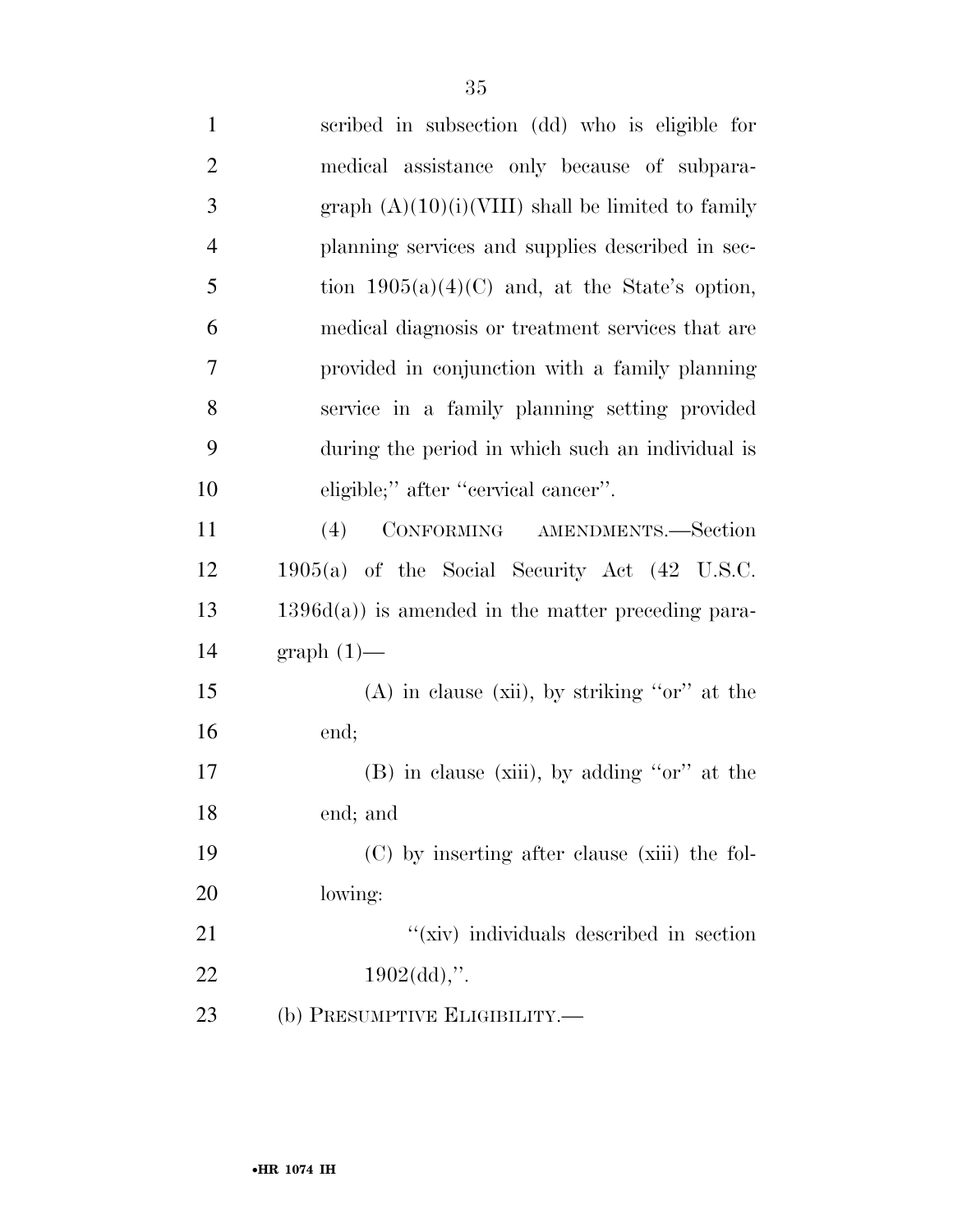(1) IN GENERAL.—Title XIX of the Social Se- curity Act (42 U.S.C. 1396 et seq.) is amended by inserting after section 1920B the following:

''PRESUMPTIVE ELIGIBILITY FOR FAMILY PLANNING

### SERVICES

 ''SEC. 1920C. (a) STATE OPTION.—A State plan ap- proved under section 1902 may provide for making med- ical assistance available to an individual described in sec- tion 1902(dd) (relating to individuals who meet the in- come eligibility standard for pregnant women in the State) during a presumptive eligibility period. In the case of an individual described in section 1902(dd) who is eligible for medical assistance only because of subparagraph  $(A)(10)(i)(VIII)$ , such medical assistance may be limited to family planning services and supplies described in 16 1905(a)(4)(C) and, at the State's option, medical diag- nosis or treatment services that are provided in conjunc- tion with a family planning service in a family planning setting provided during the period in which such an indi-vidual is eligible.

21 "(b) DEFINITIONS.—For purposes of this section:

22 "(1) PRESUMPTIVE ELIGIBILITY PERIOD.—The term 'presumptive eligibility period' means, with re- spect to an individual described in subsection (a), the period that—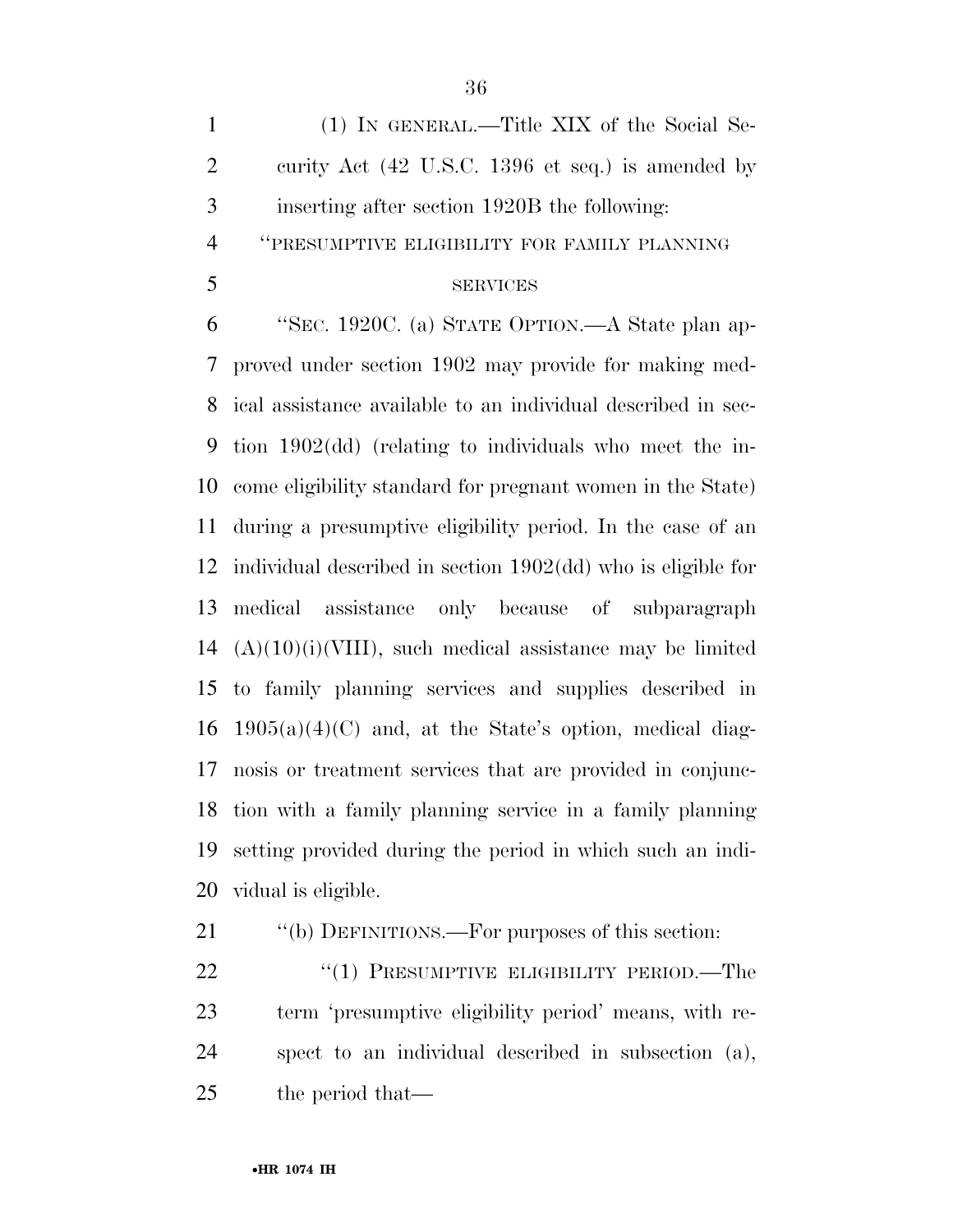| $\mathbf{1}$   | "(A) begins with the date on which a              |
|----------------|---------------------------------------------------|
| $\overline{2}$ | qualified entity determines, on the basis of pre- |
| 3              | liminary information, that the individual is de-  |
| $\overline{4}$ | scribed in section $1902(\text{dd})$ ; and        |
| 5              | $\lq\lq$ (B) ends with (and includes) the earlier |
| 6              | $of$ —                                            |
| 7              | $\cdot$ (i) the day on which a determination      |
| 8              | is made with respect to the eligibility of        |
| 9              | such individual for services under the State      |
| 10             | plan; or                                          |
| 11             | "(ii) in the case of such an individual           |
| 12             | who does not file an application by the last      |
| 13             | day of the month following the month dur-         |
| 14             | ing which the entity makes the determina-         |
| 15             | tion referred to in subparagraph (A), such        |
| 16             | last day.                                         |
| 17             | $``(2)$ QUALIFIED ENTITY.—                        |
| 18             | "(A) IN GENERAL.—Subject to subpara-              |
| 19             | graph (B), the term 'qualified entity' means      |
| 20             | any entity that—                                  |
| 21             | "(i) is eligible for payments under a             |
| 22             | State plan approved under this title; and         |
| 23             | "(ii) is determined by the State agen-            |
| 24             | cy to be capable of making determinations         |
| 25             | of the type described in paragraph $(1)(A)$ .     |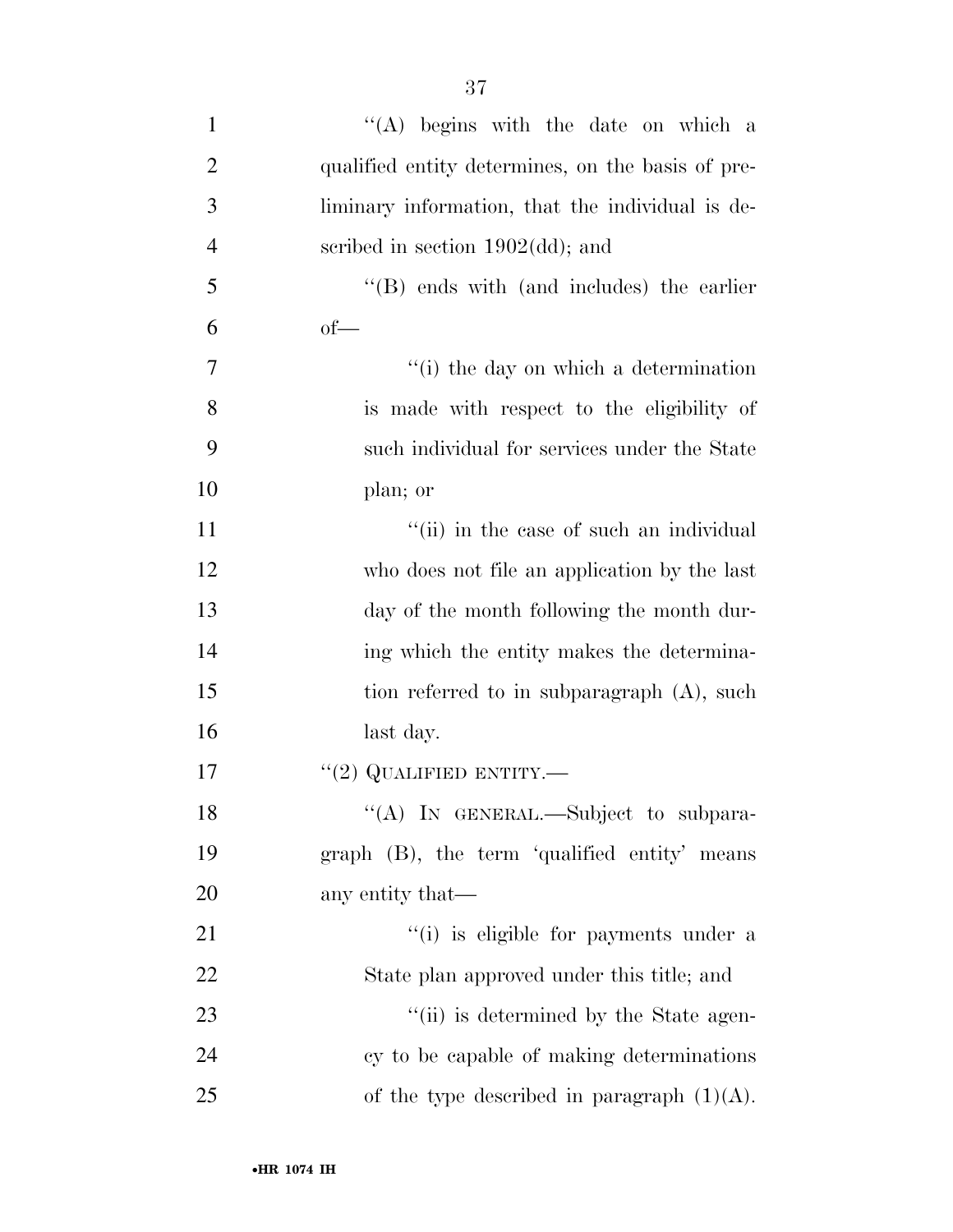| $\mathbf{1}$   | "(B) REGULATIONS.—The Secretary may                    |
|----------------|--------------------------------------------------------|
| $\overline{2}$ | issue regulations further limiting those entities      |
| 3              | that may become qualified entities in order to         |
| $\overline{4}$ | prevent fraud and abuse and for other reasons.         |
| 5              | "(C) RULE OF CONSTRUCTION.—Nothing                     |
| 6              | in this paragraph shall be construed as pre-           |
| 7              | venting a State from limiting the classes of en-       |
| 8              | tities that may become qualified entities, con-        |
| 9              | sistent with any limitations imposed under sub-        |
| 10             | paragraph $(B)$ .                                      |
| 11             | $``$ (c) ADMINISTRATION.—                              |
| 12             | "(1) IN GENERAL.—The State agency shall pro-           |
| 13             | vide qualified entities with—                          |
| 14             | "(A) such forms as are necessary for an                |
| 15             | application to be made by an individual de-            |
| 16             | scribed in subsection (a) for medical assistance       |
| 17             | under the State plan; and                              |
| 18             | $\lq\lq$ information on how to assist such in-         |
| 19             | dividuals in completing and filing such forms.         |
| 20             | "(2) NOTIFICATION REQUIREMENTS.—A quali-               |
| 21             | entity that determines under<br>fied<br>subsection     |
| 22             | $(b)(1)(A)$ that an individual described in subsection |
| 23             | (a) is presumptively eligible for medical assistance   |
| 24             | under a State plan shall—                              |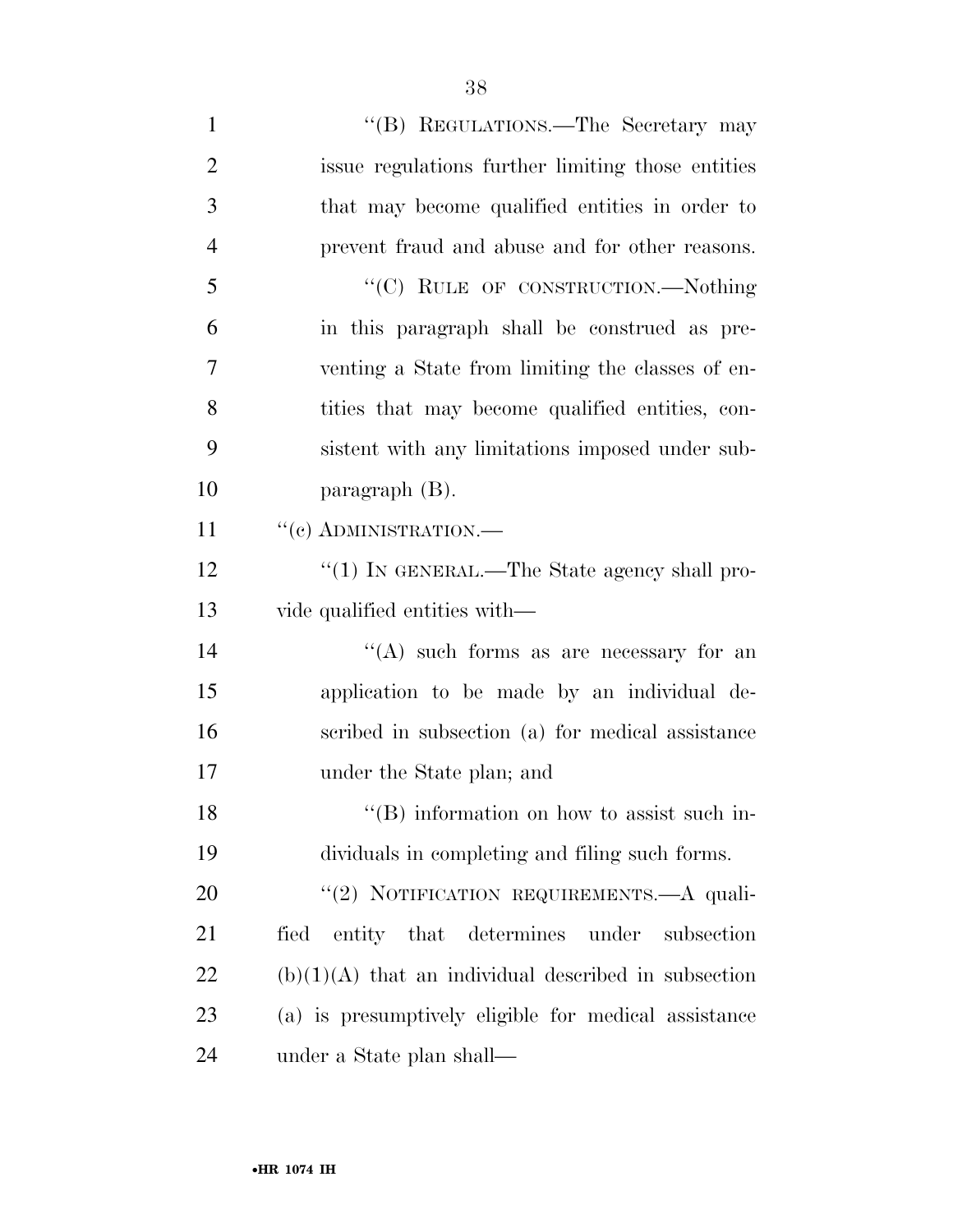1 ''(A) notify the State agency of the deter- mination within 5 working days after the date on which determination is made; and ''(B) inform such individual at the time the determination is made that an application for medical assistance is required to be made by not later than the last day of the month fol- lowing the month during which the determina- tion is made.  $(3)$  APPLICATION FOR MEDICAL ASSIST- ANCE.—In the case of an individual described in subsection (a) who is determined by a qualified enti- ty to be presumptively eligible for medical assistance under a State plan, the individual shall apply for medical assistance by not later than the last day of 16 the month following the month during which the de-

termination is made.

 ''(d) PAYMENT.—Notwithstanding any other provi-sion of this title, medical assistance that—

  $\frac{1}{20}$  is furnished to an individual described in subsection (a)—

22  $\langle (A)$  during a presumptive eligibility pe-riod;

24 "(B) by a entity that is eligible for pay-ments under the State plan; and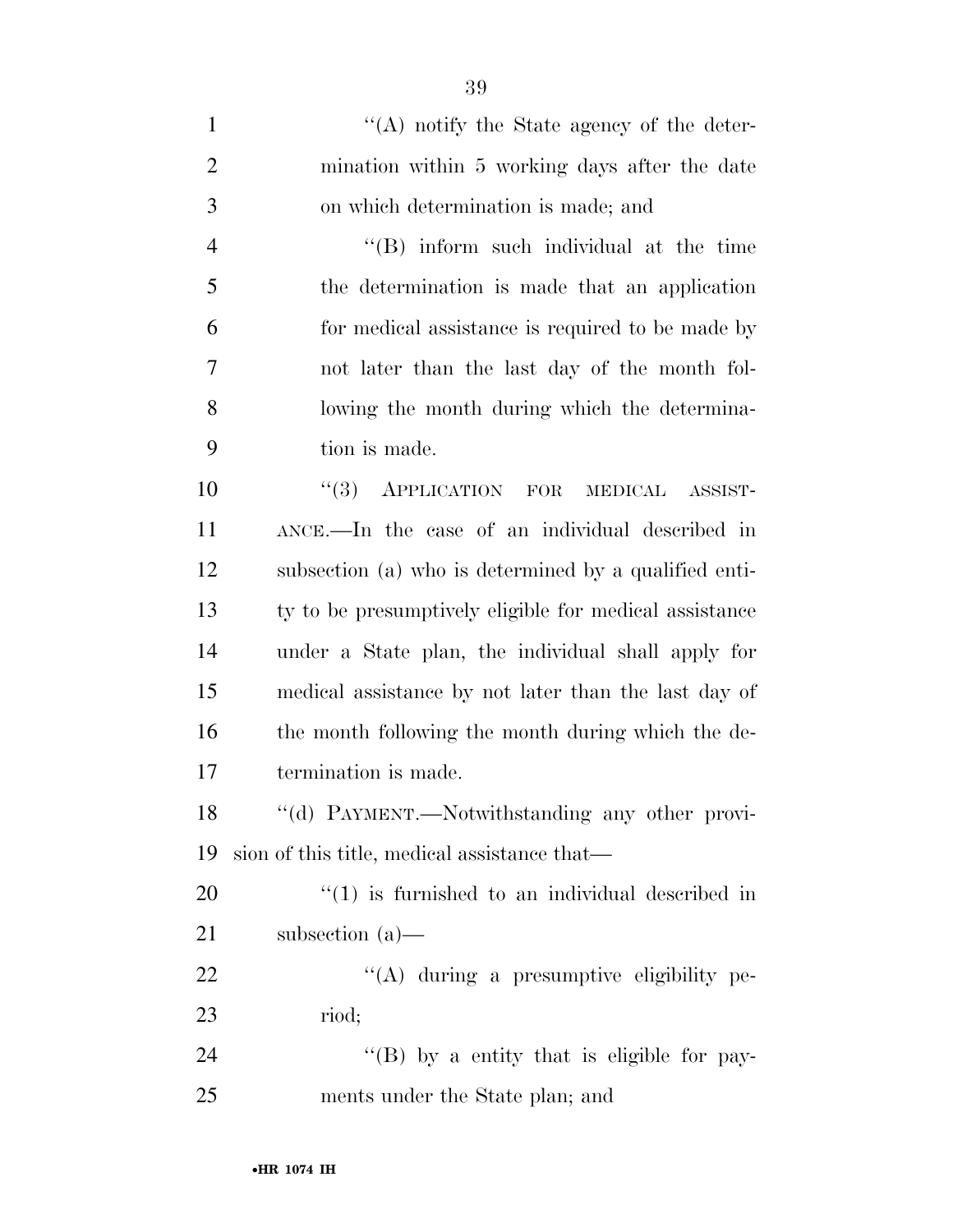| $\mathbf{1}$   | $\cdot\cdot(2)$ is included in the care and services covered |
|----------------|--------------------------------------------------------------|
| $\overline{2}$ | by the State plan, shall be treated as medical assist-       |
| 3              | ance provided by such plan for purposes of clause            |
| $\overline{4}$ | $(4)$ of the first sentence of section 1905(b).".            |
| 5              | (2) CONFORMING AMENDMENTS.—                                  |
| 6              | (A) Section $1902(a)(47)$ of the Social Se-                  |
| 7              | curity Act $(42 \text{ U.S.C. } 1396a(a)(47))$ is amend-     |
| 8              | ed by inserting before the semicolon at the end              |
| 9              | the following: "and provide for making medical               |
| 10             | assistance available to individuals described in             |
| 11             | subsection (a) of section 1920C during a pre-                |
| 12             | sumptive eligibility period in accordance with               |
| 13             | such section.".                                              |
| 14             | (B) Section $1903(u)(1)(D)(v)$ of such Act                   |
| 15             | $(42 \text{ U.S.C. } 1396b(u)(1)(D)(v))$ is amended—         |
| 16             | (i) by striking "or for" and inserting                       |
| 17             | ", for"; and                                                 |
| 18             | (ii) by inserting before the period the                      |
| 19             | following: ", or for medical assistance pro-                 |
| 20             | vided to an individual described in sub-                     |
| 21             | section (a) of section 1920C during a pre-                   |
| 22             | sumptive eligibility period under such sec-                  |
| 23             | tion".                                                       |
| 24             | $(e)$ EFFECTIVE DATE.—                                       |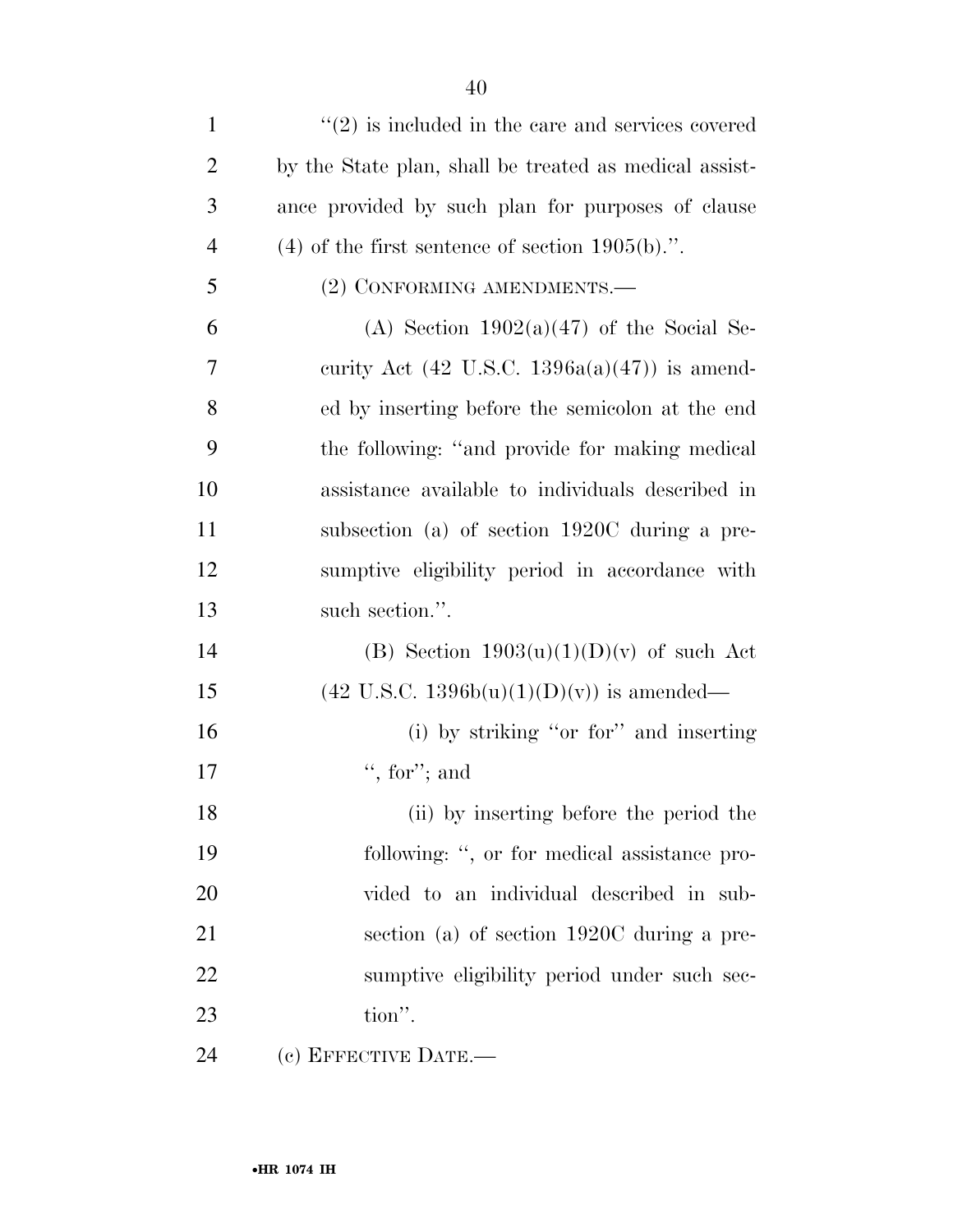(1) IN GENERAL.—Except as provided in para- graph (2), the amendments made by this section shall apply as of the first day of the first month that begins more than 30 days after the date of the en-actment of this Act.

 (2) EXTENSION OF EFFECTIVE DATE FOR STATE LAW AMENDMENT.—In the case of a State plan under title XIX of the Social Security Act (42 U.S.C. 1396 et seq.) which the Secretary of Health and Human Services determines requires State legis- lation in order for the plan to meet the additional requirements imposed by the amendments made by this section, the State plan shall not be regarded as failing to comply with the requirements of such title solely on the basis of its failure to meet these addi- tional requirements before the first day of the first calendar quarter beginning after the close of the first regular session of the State legislature that be- gins after the date of enactment of this Act. For purposes of the previous sentence, in the case of a State that has a 2-year legislative session, each year of the session is considered to be a separate regular session of the State legislature.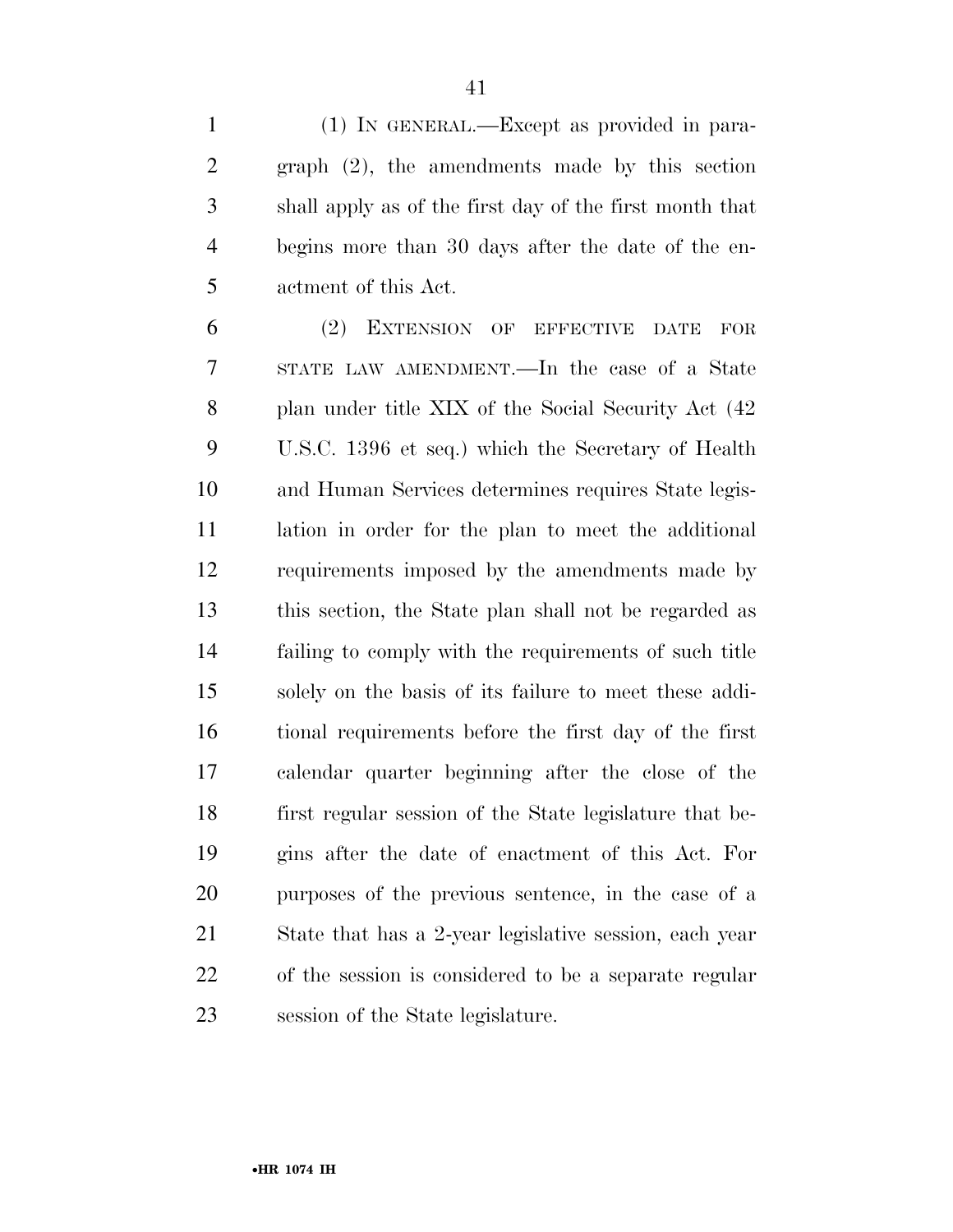# **TITLE VIII—DISCLOSURE OF IN- FORMATION FOR ABORTION SERVICES**

### **SEC. 801. DISCLOSURE OF INFORMATION FOR ABORTION SERVICES.**

 (a) IN GENERAL.—Primary care clinics that receive Federal financial assistance and provide abortion services shall obtain informed consent from the pregnant woman seeking to have the abortion.

 (b) INFORMED CONSENT.—Informed consent shall include:

- (1) Medically and factually accurate informa-tion on the following:
- (A) How the abortion procedure is per-formed.
- (B) Possible risks and complications of the procedure to be performed versus carrying the pregnancy to term.

 (2) At the woman's request, information re- garding alternatives to abortion including adoption and information concerning public and private agen- cies that may provide the woman with economic and other assistance to carry her pregnancy to term.

 (c) PREVENTION.—Information about family plan-ning services and supplies shall also be offered.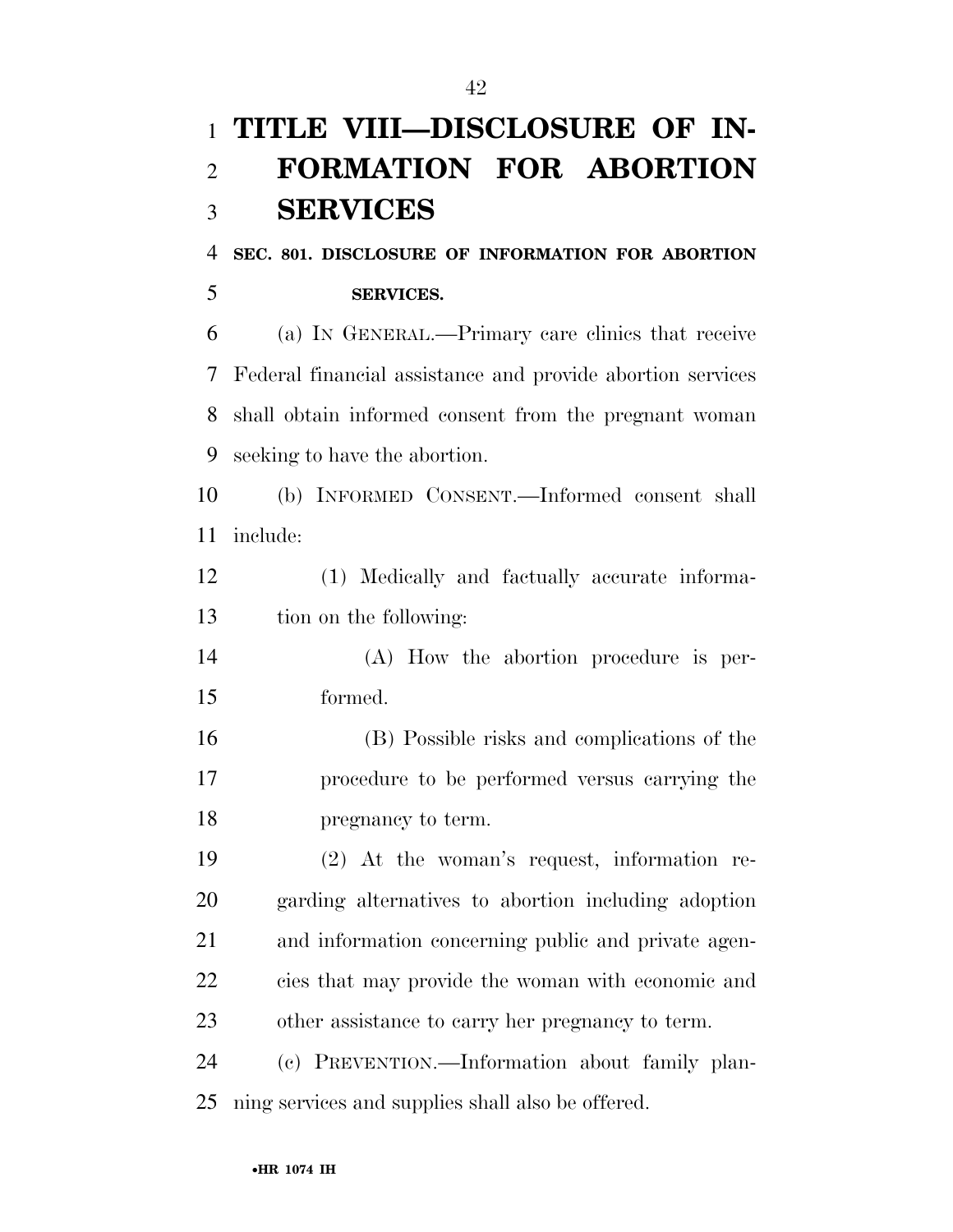(d) TREATMENT OF PATIENTS.—Primary care clinics receiving Federal financial assistance shall ensure that all patients are treated in a nonjudgmental manner and are not subjected to indignity, humiliation, or breaches of con-fidentiality.

 (e) DEFINITION.—For purposes of this section, the term ''medically and factually accurate'', with respect to information, means the information is—

 (1) verified or supported by the weight of re- search conducted in compliance with accepted sci-entific methods; and

 (2)(A) published in peer-reviewed journals where applicable; or

 (B) information that leading professional orga- nizations and agencies with relevant expertise in the field, such as the American College of Obstetricians and Gynecologists, recognize as accurate and objec-tive.

 **TITLE IX—MEDICAID AND SCHIP COVERAGE OF PREGNANT WOMEN** 

**SEC. 901. STATE OPTION TO EXPAND OR ADD COVERAGE** 

**OF CERTAIN PREGNANT WOMEN UNDER MED-**

**ICAID AND SCHIP.** 

(a) MEDICAID.—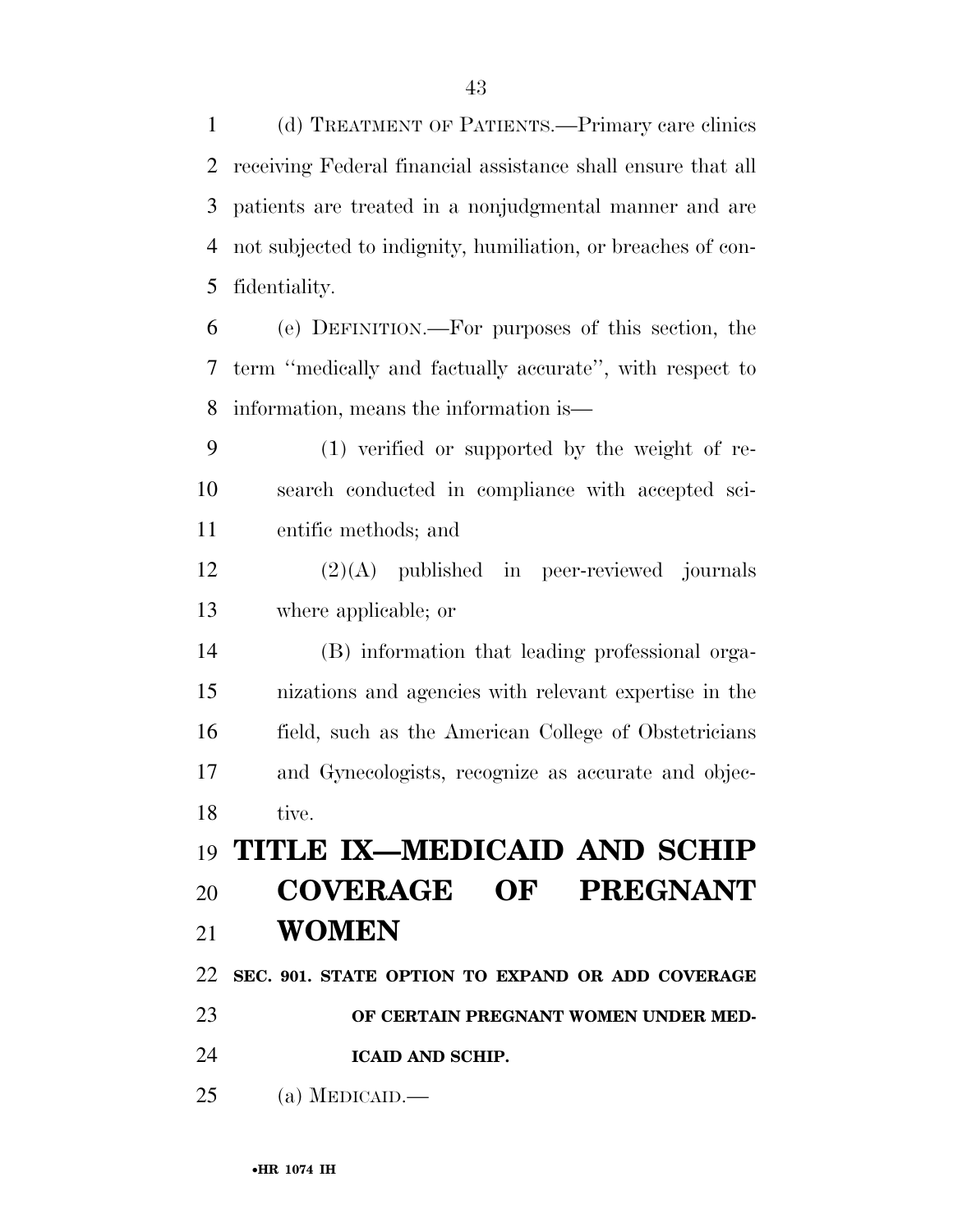| $\mathbf{1}$   | (1) AUTHORITY TO EXPAND COVERAGE.-Sec-                           |
|----------------|------------------------------------------------------------------|
| $\overline{2}$ | tion $1902(1)(2)(A)(i)$ of the Social Security Act (42)          |
| 3              | U.S.C. $1396a(l)(2)(A)(i)$ is amended by inserting               |
| $\overline{4}$ | "(or such higher percent as the State may elect for              |
| 5              | purposes of expenditures for medical assistance for              |
| 6              | described<br>section<br>pregnant<br>$\operatorname{in}$<br>women |
| 7              | $1905(u)(4)(A))$ " after "185 percent".                          |
| 8              | (2) ENHANCED MATCHING FUNDS AVAILABLE                            |
| 9              | IF CERTAIN CONDITIONS MET.—Section 1905 of the                   |
| 10             | Social Security Act (42 U.S.C. 1396d) is amended—                |
| 11             | $(A)$ in the fourth sentence of subsection                       |
| 12             | (b), by striking "or subsection $(u)(3)$ " and in-               |
| 13             | serting ", $(u)(3)$ , or $(u)(4)$ "; and                         |
| 14             | $(B)$ in subsection $(u)$ —                                      |
| 15             | (i) by redesignating paragraph $(4)$ as                          |
| 16             | paragraph $(5)$ ; and                                            |
| 17             | (ii) by inserting after paragraph $(3)$                          |
| 18             | the following:                                                   |
| 19             | $\lq(4)$ For purposes of the fourth sentence of                  |
| 20             | subsection (b) and section $2105(a)$ , the expenditures          |
| 21             | described in this paragraph are the following:                   |
| 22             | "(A) CERTAIN PREGNANT WOMEN.—If the                              |
| 23             | conditions described in subparagraph (B)<br>are                  |
| 24             | met, expenditures for medical assistance<br>for                  |
| 25             | pregnant women described in subsection (n) or                    |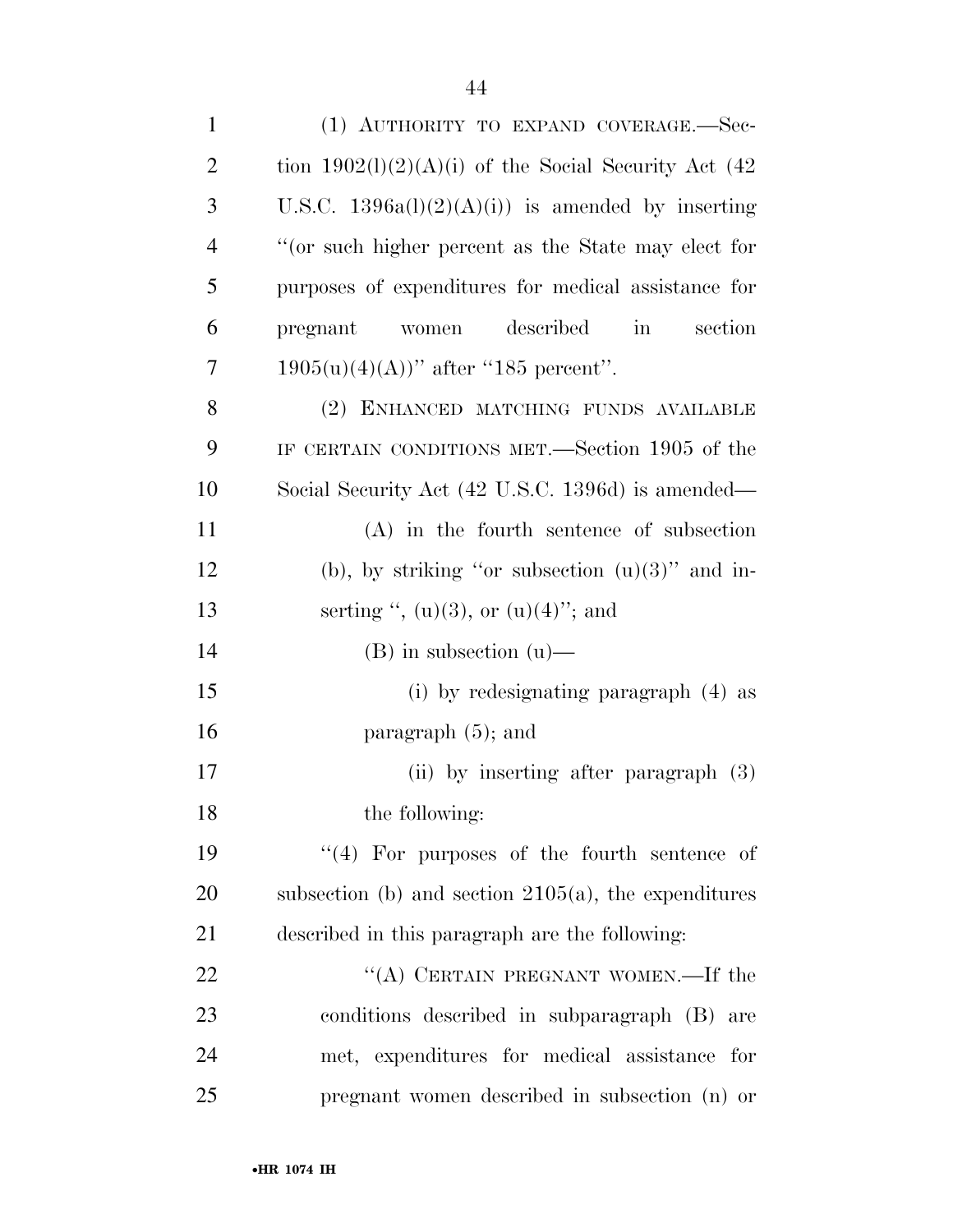| $\mathbf{1}$   | under section $1902(l)(1)(A)$ in a family the in-    |
|----------------|------------------------------------------------------|
| $\overline{2}$ | come of which exceeds the effective income level     |
| 3              | (expressed as a percent of the poverty line and      |
| $\overline{4}$ | considering applicable income disregards) that       |
| 5              | been specified under subsection<br>has               |
| 6              | $(a)(10)(A)(i)(III)$ or $(l)(2)(A)$ of section 1902, |
| 7              | as of January 1, 2007, but does not exceed the       |
| 8              | income eligibility level established under title     |
| 9              | XXI for a targeted low-income child.                 |
| 10             | "(B) CONDITIONS.—The conditions de-                  |
| 11             | scribed in this subparagraph are the following:      |
| 12             | "(i) The State plans under this title                |
| 13             | and title XXI do not provide coverage for            |
| 14             | pregnant women described in subpara-                 |
| 15             | graph (A) with higher family income with-            |
| 16             | out covering such pregnant women with a              |
| 17             | lower family income.                                 |
| 18             | "(ii) The State does not apply an ef-                |
| 19             | fective income level for pregnant women              |
| 20             | that is lower than the effective income level        |
| 21             | (expressed as a percent of the poverty line          |
| 22             | considering applicable income dis-<br>and            |
| 23             | regards) that has been specified under the           |
| 24             | under<br>State<br>plan<br>subsection                 |
| 25             | $(a)(10)(A)(i)(III)$ or $(l)(2)(A)$ of section       |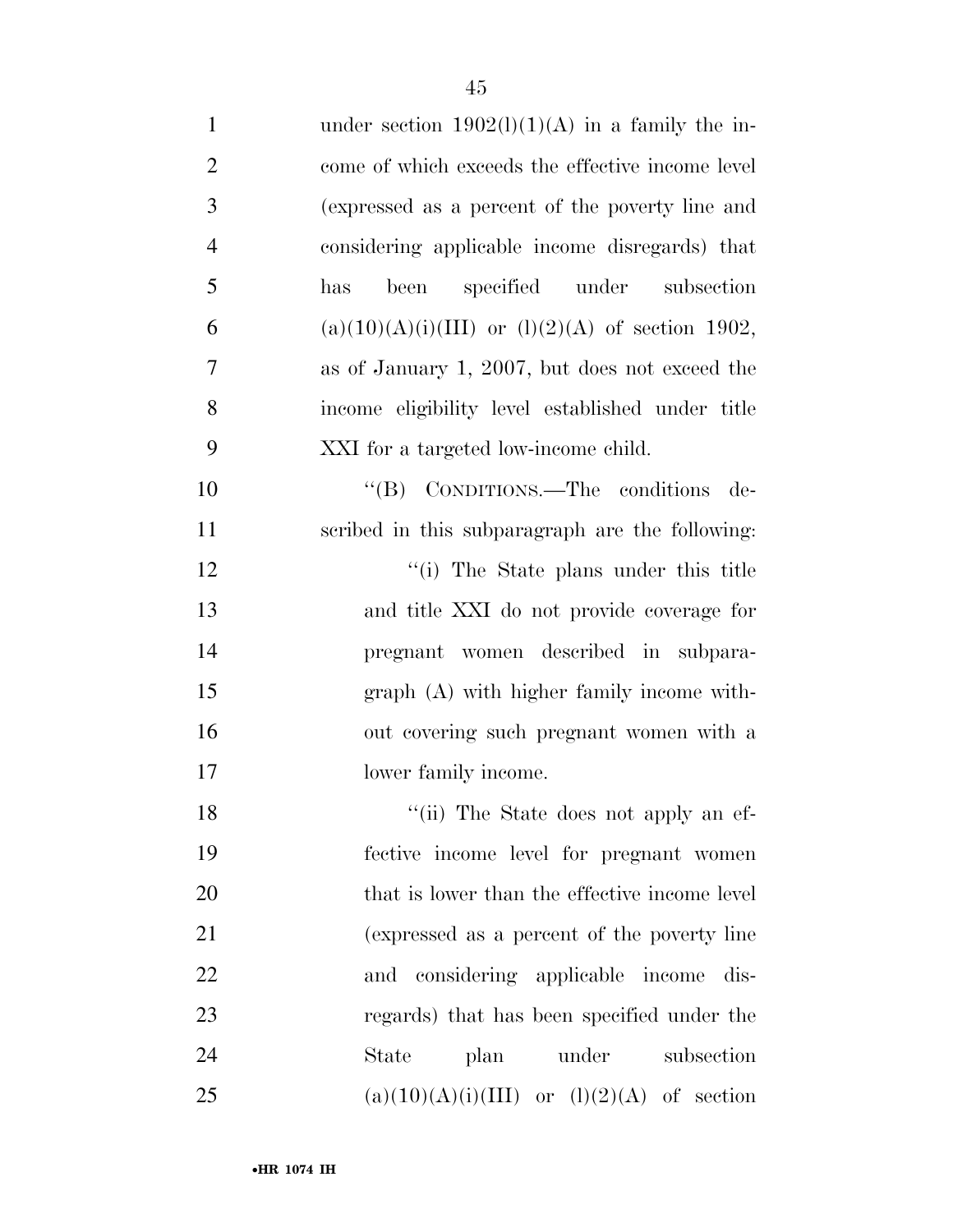| $\mathbf{1}$   | 1902, as of January 1, 2007, to be eligible            |
|----------------|--------------------------------------------------------|
| $\overline{2}$ | for medical assistance as a pregnant                   |
| 3              | woman.                                                 |
| $\overline{4}$ | "(C) DEFINITION OF POVERTY LINE.-In                    |
| 5              | this subsection, the term 'poverty line' has the       |
| 6              | meaning given such term in section                     |
| 7              | $2110(e)(5)$ .".                                       |
| 8              | (3) PAYMENT FROM TITLE XXI ALLOTMENT                   |
| 9              | FOR MEDICAID EXPANSION COSTS; ELIMINATION OF           |
| 10             | COUNTING MEDICAID CHILD PRESUMPTIVE ELIGI-             |
| 11             | BILITY COSTS AGAINST TITLE XXI ALLOTMENT.-             |
| 12             | Section $2105(a)(1)$ of the Social Security Act $(42)$ |
| 13             | U.S.C. $1397ee(a)(1)$ is amended—                      |
| 14             | (A) in the matter preceding subparagraph               |
| 15             | $(A)$ , by striking "(or, in the case of expendi-      |
| 16             | tures described in subparagraph (B), the Fed-          |
| 17             | eral medical assistance percentage (as defined         |
| 18             | in the first sentence of section $1905(b))$ "; and     |
| 19             | (B) by striking subparagraph (B) and in-               |
| 20             | serting the following:                                 |
| 21             | $\lq\lq$ (B) for the provision of medical assist-      |
| 22             | ance that is attributable to expenditures de-          |
| 23             | scribed in section $1905(u)(4)(A);$ ".                 |
| 24             | (4) ADDITIONAL AMENDMENTS TO MEDICAID.                 |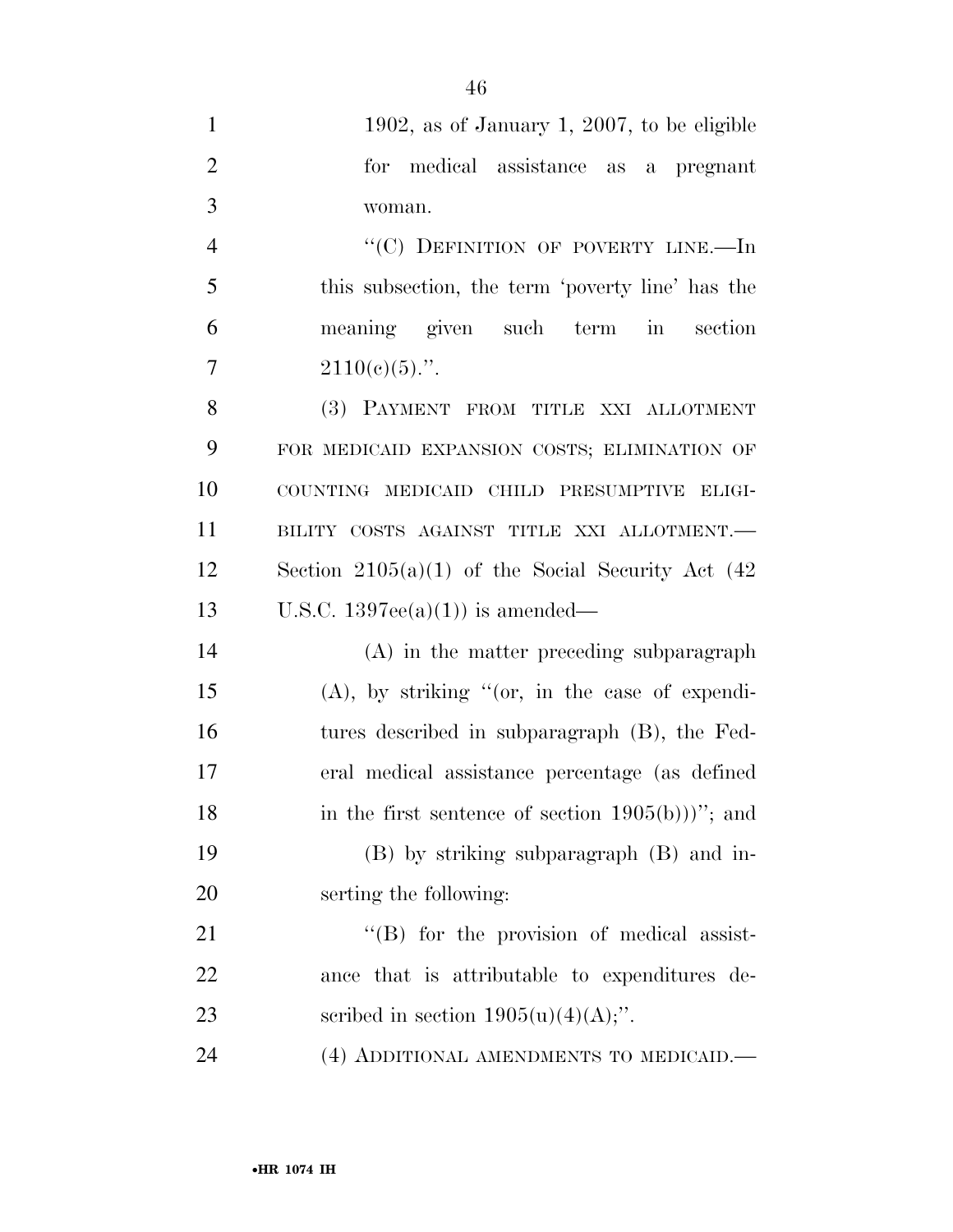| $\mathbf{1}$   | (A) ELIGIBILITY OF A NEWBORN.—Section                       |
|----------------|-------------------------------------------------------------|
| $\overline{2}$ | $1902(e)(4)$ of the Social Security Act $(42)$              |
| 3              | U.S.C. $1396a(e)(4)$ is amended in the first                |
| $\overline{4}$ | sentence by striking "so long as the child is a             |
| 5              | member of the woman's household and the                     |
| 6              | woman remains (or would remain if pregnant)                 |
| $\overline{7}$ | eligible for such assistance".                              |
| 8              | (B) APPLICATION OF QUALIFIED ENTITIES                       |
| 9              | TO PRESUMPTIVE ELIGIBILITY FOR PREGNANT                     |
| 10             | WOMEN UNDER MEDICAID.—Section $1920(b)$ of                  |
| 11             | the Social Security Act $(42 \text{ U.S.C. } 1396r-1(b))$   |
| 12             | is amended by adding at the end after and                   |
| 13             | below paragraph (2) the following flush sen-                |
| 14             | tence:                                                      |
| 15             | "The term 'qualified provider' includes a qualified en-     |
| 16             | tity as defined in section $1920A(b)(3)$ .".                |
| 17             | $(b)$ SCHIP.—                                               |
| 18             | (1) COVERAGE.—Title XXI of the Social Secu-                 |
| 19             | rity Act (42 U.S.C. 1397aa et seq.) is amended by           |
| 20             | adding at the end the following:                            |
| 21             | "SEC. 2111. OPTIONAL COVERAGE OF TARGETED LOW-IN-           |
| 22             | COME PREGNANT WOMEN.                                        |
| 23             | "(a) OPTIONAL COVERAGE.—Notwithstanding any                 |
| 24             | other provision of this title, a State may provide for cov- |
| 25             | erage, through an amendment to its State child health       |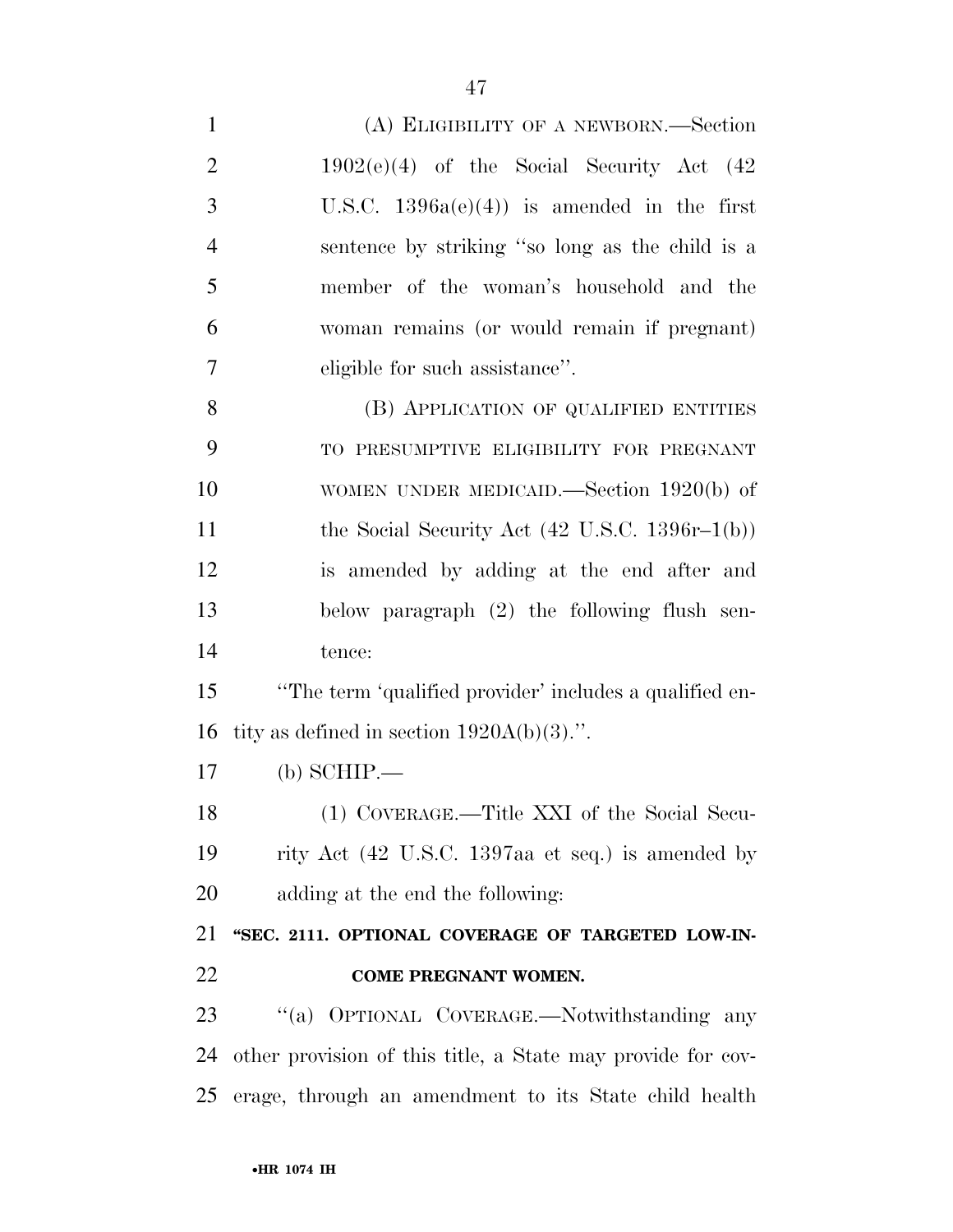plan under section 2102, of pregnancy-related assistance for targeted low-income pregnant women in accordance with this section, but only if the State meets the conditions 4 described in section  $1905(u)(4)(B)$ .

''(b) DEFINITIONS.—For purposes of this title:

 ''(1) PREGNANCY-RELATED ASSISTANCE.—The term 'pregnancy-related assistance' has the meaning given the term child health assistance in section 2110(a) as if any reference to targeted low-income children were a reference to targeted low-income pregnant women, except that the assistance shall be limited to services related to pregnancy (which in- clude prenatal, delivery, and postpartum services 14 and services described in section  $1905(a)(4)(C)$  and to other conditions that may complicate pregnancy.  $\frac{16}{2}$  TARGETED LOW-INCOME PREGNANT WOMAN.—The term 'targeted low-income pregnant woman' means a woman

19 ''(A) during pregnancy and through the end of the month in which the 60-day period (beginning on the last day of her pregnancy) ends;

23  $\langle$  (B) whose family income exceeds the ef- fective income level (expressed as a percent of the poverty line and considering applicable in-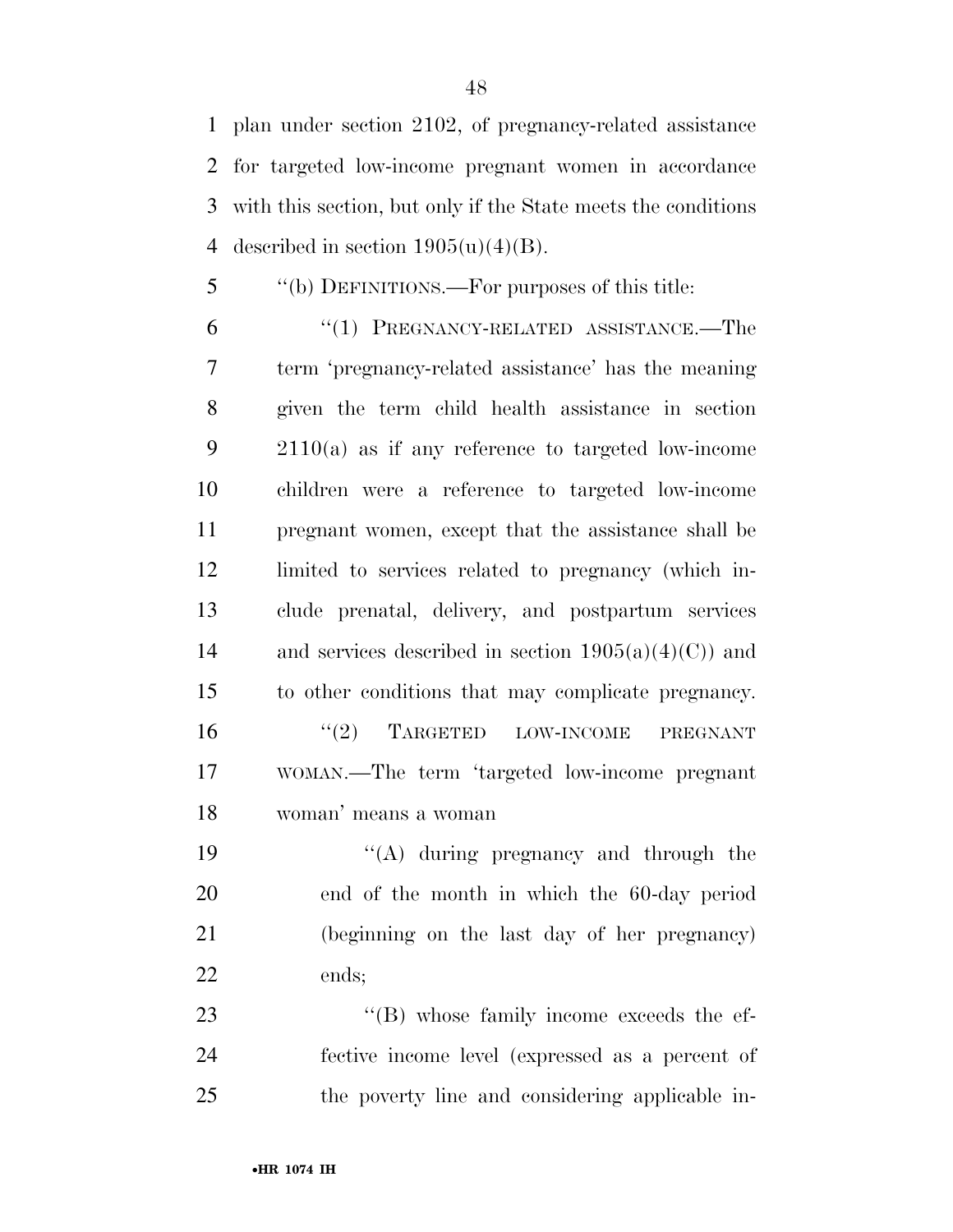| $\mathbf{1}$   | come disregards) that has been specified under              |
|----------------|-------------------------------------------------------------|
| $\overline{2}$ | subsection $(a)(10)(A)(i)(III)$ or $(l)(2)(A)$ of sec-      |
| 3              | tion 1902, as of January 1, 2007, to be eligible            |
| $\overline{4}$ | for medical assistance as a pregnant woman                  |
| 5              | under title XIX but does not exceed the income              |
| 6              | eligibility level established under the State child         |
| 7              | health plan under this title for a targeted low             |
| 8              | income child; and                                           |
| 9              | $\cdot$ (C) who satisfies the requirements of               |
| 10             | paragraphs $(1)(A)$ , $(1)(C)$ , $(2)$ , and $(3)$ of sec-  |
| 11             | tion $2110(b)$ .                                            |
| 12             | ``(e)<br>REFERENCES TO TERMS AND SPECIAL                    |
| 13             | RULES.—In the case of, and with respect to, a State pro-    |
| 14             | viding for coverage of pregnancy-related assistance to tar- |
| 15             | geted low-income pregnant women under subsection (a),       |
| 16             | the following special rules apply:                          |
| 17             | $\lq(1)$ Any reference in this title (other than in         |
| 18             | subsection (b)) to a targeted low-income child is           |
| 19             | deemed to include a reference to a targeted low-in-         |
| 20             | come pregnant woman.                                        |
| 21             | $\lq(2)$ Any such reference to child health assist-         |
| 22             | ance with respect to such women is deemed a ref-            |
| 23             | erence to pregnancy-related assistance.                     |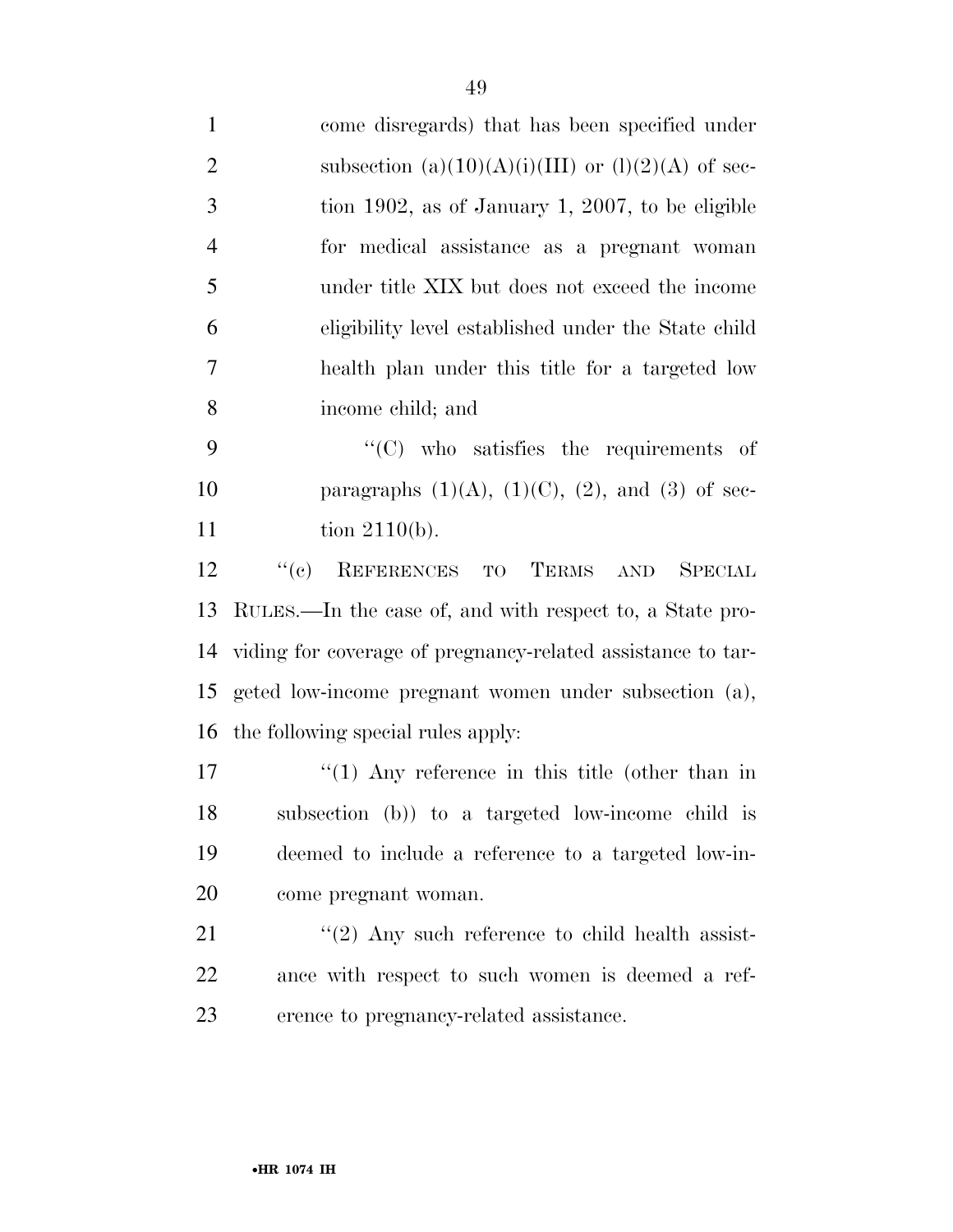1 ''(3) Any such reference to a child is deemed a reference to a woman during pregnancy and the pe-3 riod described in subsection  $(b)(2)(A)$ . 4 "(4) In applying section  $2102(b)(3)(B)$ , any reference to children found through screening to be eligible for medical assistance under the State Med- icaid plan under title XIX is deemed a reference to pregnant women. ''(5) There shall be no exclusion of benefits for services described in subsection (b)(1) based on any preexisting condition and no waiting period (includ- ing any waiting period imposed to carry out section  $2102(b)(3)(C)$  shall apply. ''(6) Subsection (a) of section 2103 (relating to required scope of health insurance coverage) shall not apply insofar as a State limits coverage to serv- ices described in subsection (b)(1) and the reference 18 to such section in section  $2105(a)(1)(C)$  is deemed not to require, in such case, compliance with the re-20 quirements of section  $2103(a)$ .  $\frac{4}{7}$  In applying section 2103(e)(3)(B) in the case of a pregnant woman provided coverage under this section, the limitation on total annual aggregate cost-sharing shall be applied to the entire family of

such pregnant woman.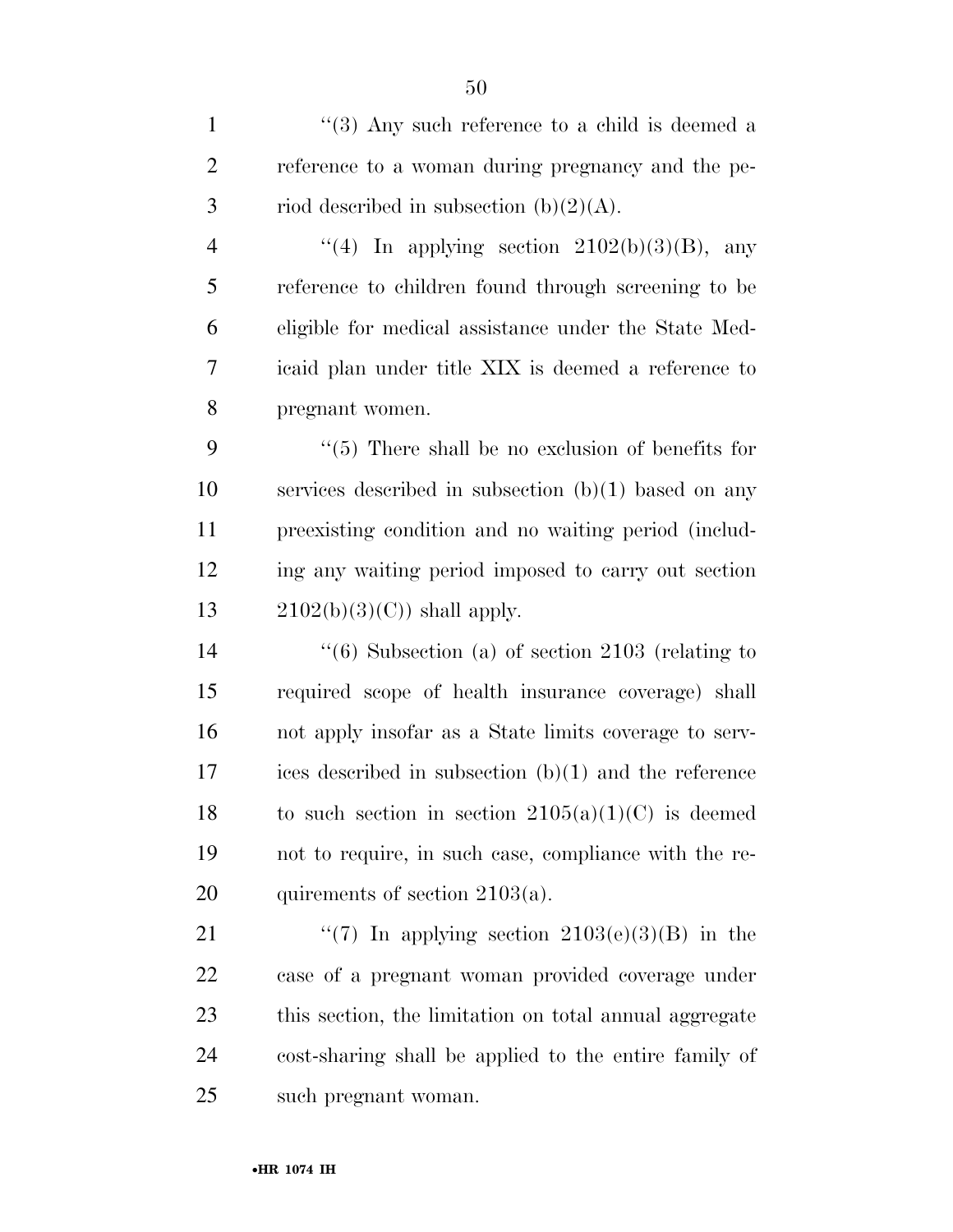''(d) AUTOMATIC ENROLLMENT FOR CHILDREN BORN TO WOMEN RECEIVING PREGNANCY-RELATED AS- SISTANCE.—If a child is born to a targeted low-income pregnant woman who was receiving pregnancy-related as- sistance under this section on the date of the child's birth, the child shall be deemed to have applied for child health assistance under the State child health plan and to have been found eligible for such assistance under such plan or to have applied for medical assistance under title XIX and to have been found eligible for such assistance under such title, as appropriate, on the date of such birth and to remain eligible for such assistance until the child at- tains 1 year of age. During the period in which a child is deemed under the preceding sentence to be eligible for child health or medical assistance, the child health or med- ical assistance eligibility identification number of the mother shall also serve as the identification number of the child, and all claims shall be submitted and paid under such number (unless the State issues a separate identifica- tion number for the child before such period expires).''. (2) ADDITIONAL ALLOTMENTS FOR PROVIDING

| ∠⊥ | (2) ADDITIONAL ALLOTMENTS FOR PROVIDING |
|----|-----------------------------------------|
| 22 | COVERAGE OF PREGNANT WOMEN.—            |

23 (A) IN GENERAL.—Section 2104 of the So-cial Security Act (42 U.S.C. 1397dd) is amend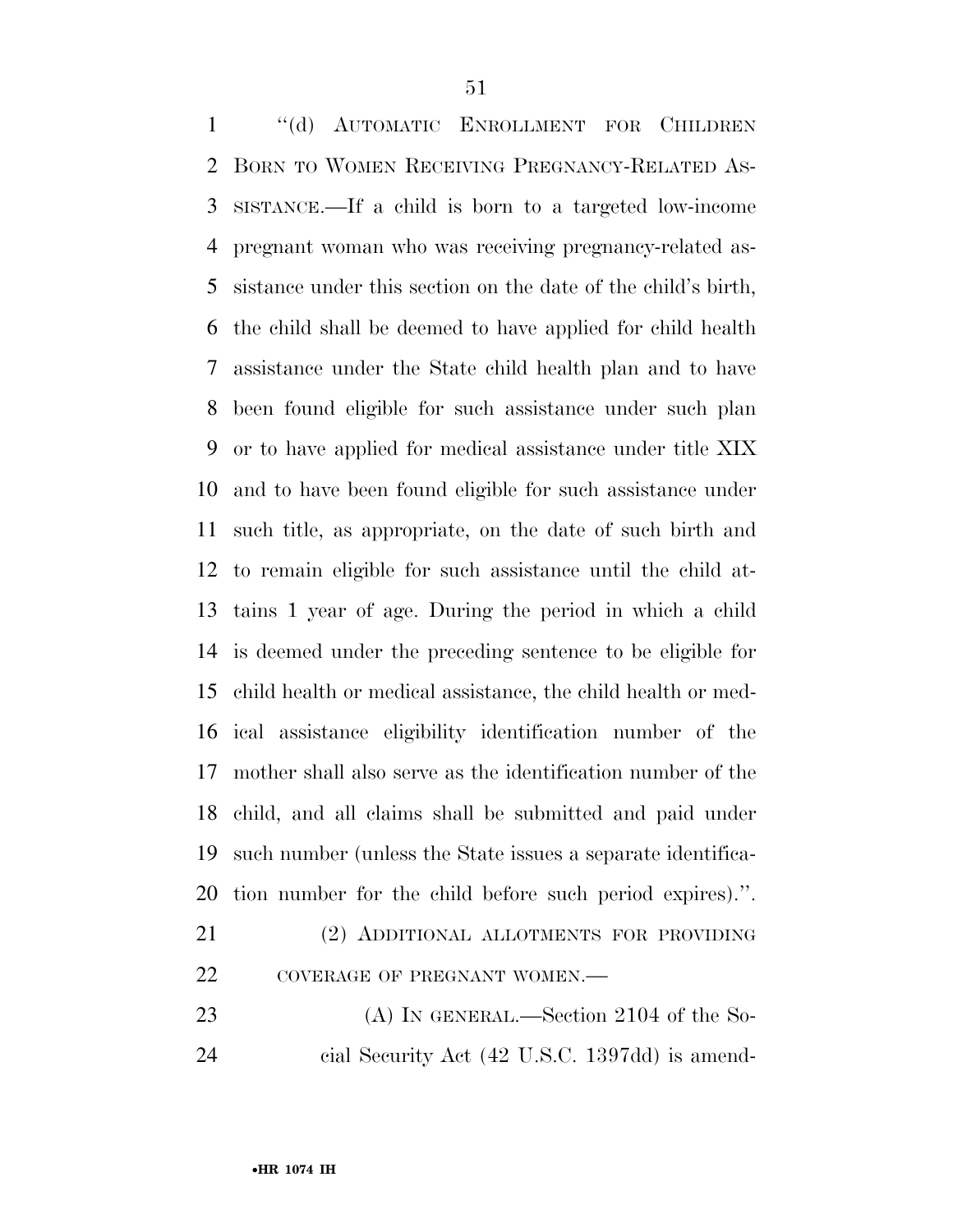ed by adding at the end the following new sub-section:

 ''(i) ADDITIONAL ALLOTMENTS FOR PROVIDING COV-ERAGE OF PREGNANT WOMEN.—

5 "(1) APPROPRIATION; TOTAL ALLOTMENT. For the purpose of providing additional allotments to States under this title, there is appropriated, out of any money in the Treasury not otherwise appro- priated, for each of fiscal years 2008 and 2009, \$200,000,000.

11 "(2) STATE AND TERRITORIAL ALLOTMENTS.— In addition to the allotments provided under sub- sections (b) and (c), subject to paragraphs (3) and (4), of the amount available for the additional allot- ments under paragraph (1) for a fiscal year, the Secretary shall allot to each State with a State child health plan approved under this title—

18 ''(A) in the case of such a State other than a commonwealth or territory described in sub- paragraph (B), the same proportion as the pro- portion of the State's allotment under sub- section (b) (determined without regard to sub- section (f)) to the total amount of the allot-ments under subsection (b) for such States eli-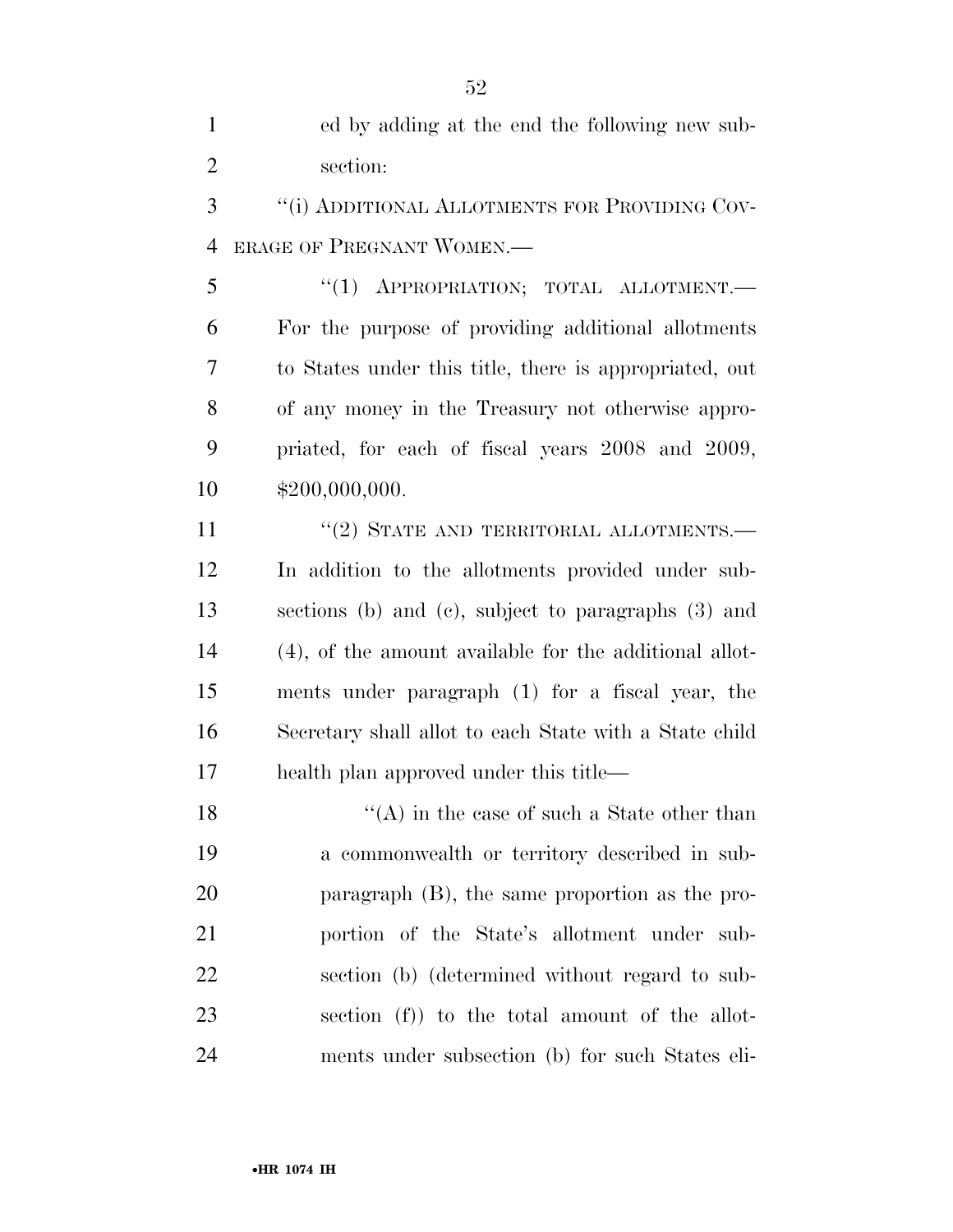| $\mathbf{1}$   | gible for an allotment under this paragraph for       |
|----------------|-------------------------------------------------------|
| $\overline{2}$ | such fiscal year; and                                 |
| 3              | $\lq\lq (B)$ in the case of a commonwealth or ter-    |
| $\overline{4}$ | ritory described in subsection $(c)(3)$ , the same    |
| 5              | proportion as the proportion of the common-           |
| 6              | wealth's or territory's allotment under sub-          |
| 7              | section (c) (determined without regard to sub-        |
| 8              | section (f) to the total amount of the allot-         |
| 9              | ments under subsection (c) for commonwealths          |
| 10             | and territories eligible for an allotment under       |
| 11             | this paragraph for such fiscal year.                  |
| 12             | "(3) USE OF ADDITIONAL ALLOTMENT.—Addi-               |
| 13             | tional allotments provided under this subsection are  |
| 14             | not available for amounts expended before October     |
| 15             | 1, 2007. Such amounts are available for amounts ex-   |
| 16             | pended on or after such date for child health assist- |
| 17             | ance for targeted low-income children, as well as for |
| 18             | pregnancy-related assistance for targeted low-income  |
| 19             | pregnant women.                                       |
| 20             | "(4) NO PAYMENTS UNLESS ELECTION TO EX-               |
| 21             | PAND COVERAGE OF PREGNANT WOMEN. No pay-              |

 ments may be made to a State under this title from an allotment provided under this subsection unless

 the State provides pregnancy-related assistance for targeted low-income pregnant women under this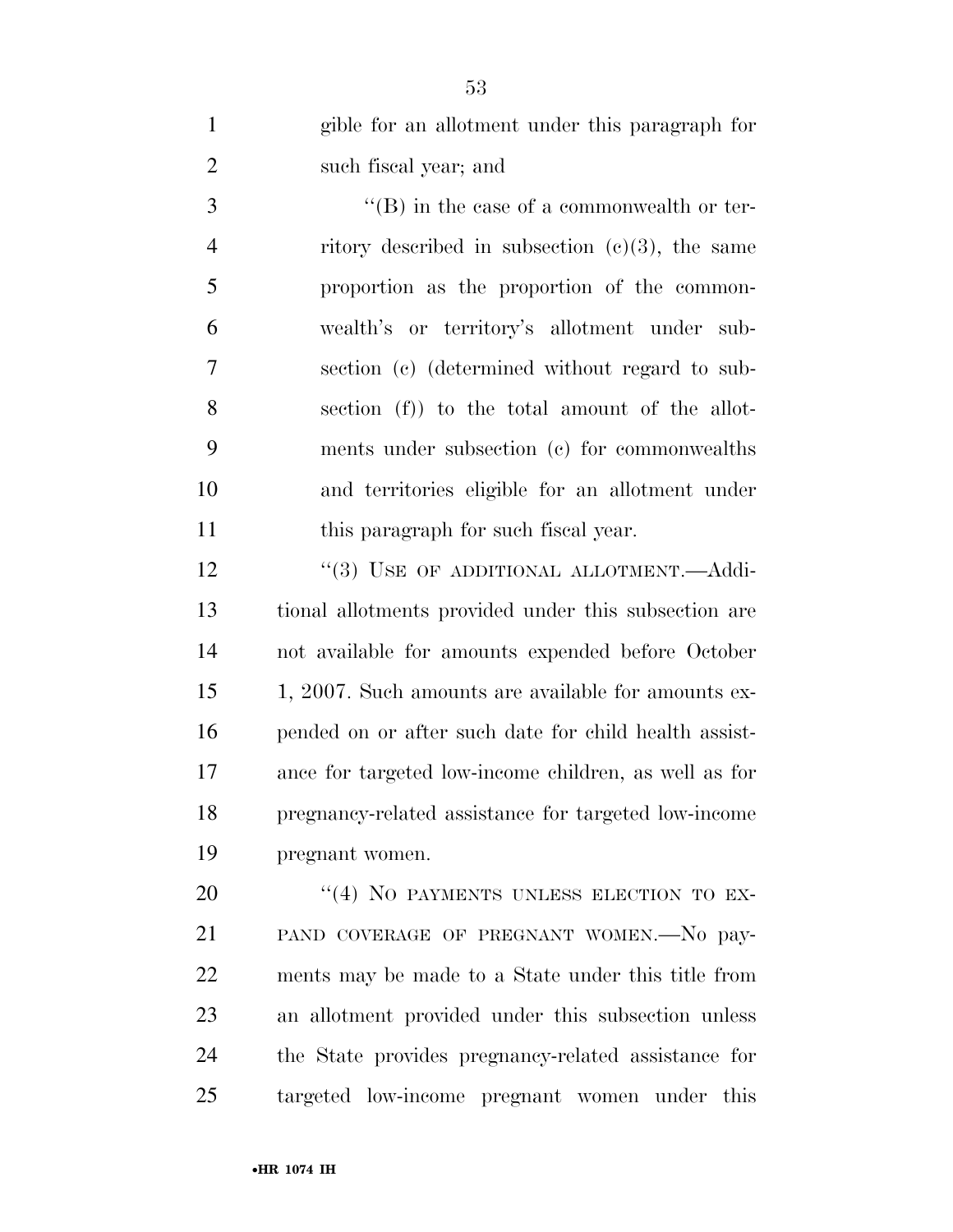| $\mathbf{1}$   | title, or provides medical assistance for pregnant     |
|----------------|--------------------------------------------------------|
| $\overline{2}$ | women under title XIX, whose family income ex-         |
| 3              | ceeds the effective income level applicable under sub- |
| $\overline{4}$ | section $(a)(10)(A)(i)(III)$ or $(l)(2)(A)$ of section |
| 5              | 1902 to a family of the size involved as of January    |
| 6              | 1, 2008."                                              |
| 7              | (B) CONFORMING AMENDMENTS.—Section                     |
| 8              | 2104 of the Social Security Act (42 U.S.C.             |
| 9              | $1397dd$ is amended—                                   |
| 10             | $(i)$ in subsection $(a)$ , in the matter              |
| 11             | preceding paragraph (1), by striking "sub-             |
| 12             | section (d)" and inserting "subsections (d)            |
| 13             | and (i)," after "under this section,";                 |
| 14             | (ii) in subsection (b)(1), by striking                 |
| 15             | "subsection (d)" and inserting "sub-                   |
| 16             | sections (d) and (i)" after "Subject to                |
| 17             | paragraph $(4)$ "; and                                 |
| 18             | (iii) in subsection (c)(1), by striking                |
| 19             | "subsection (d)" and inserting "sub-                   |
| 20             | sections (d) and $(i)$ ".                              |
| 21             | (3) PRESUMPTIVE ELIGIBILITY UNDER TITLE                |
| 22             | $XXI$ .                                                |
| 23             | (A) APPLICATION TO<br>PREGNANT                         |
| 24             | WOMEN.—Section $2107(e)(1)(D)$ of the Social           |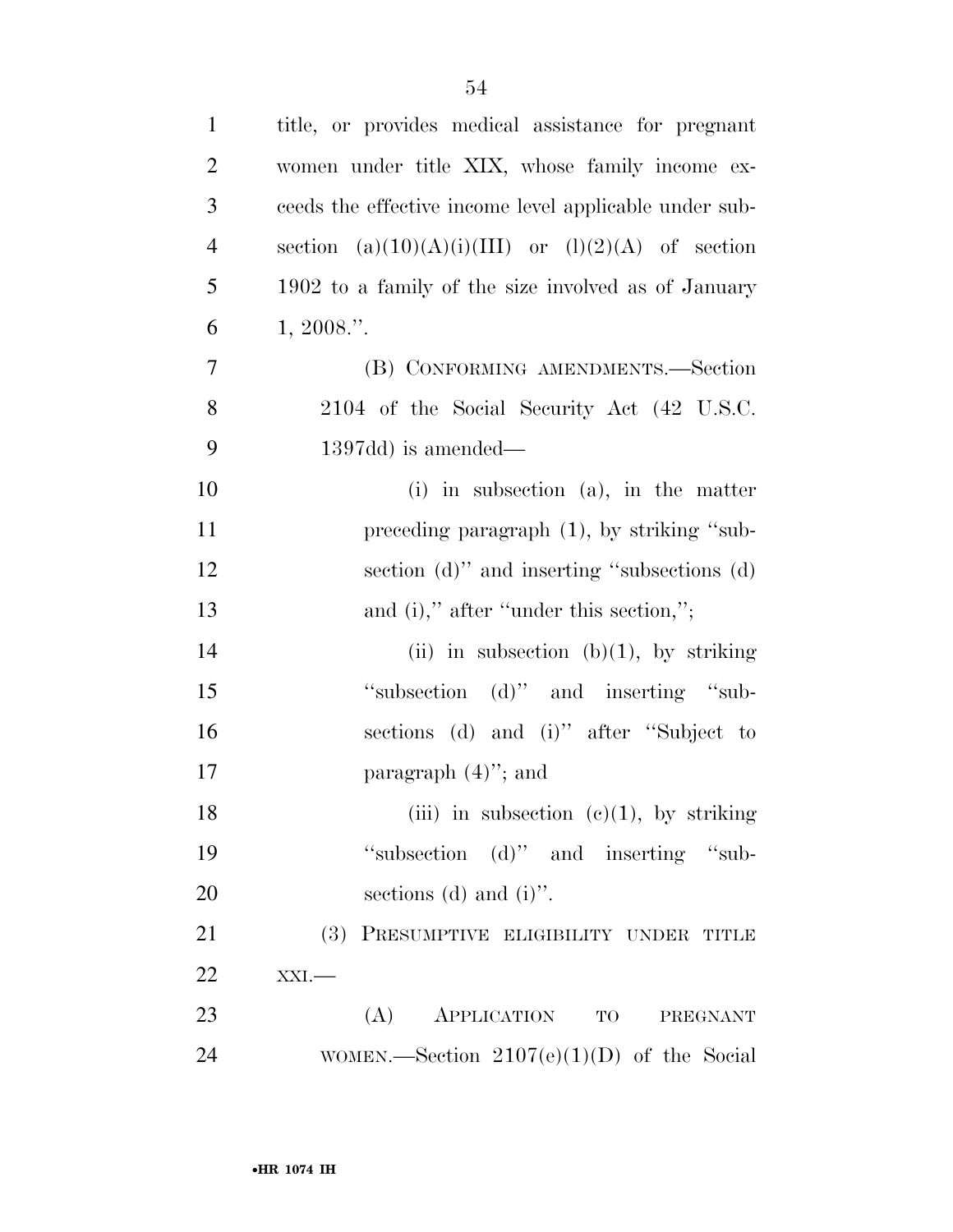| $\mathbf{1}$   | Security Act $(42 \text{ U.S.C. } 1397 \text{gg}(e)(1))$ is       |
|----------------|-------------------------------------------------------------------|
| $\overline{2}$ | amended to read as follows:                                       |
| 3              | "(D) Sections $1920$ and $1920A$ (relating to                     |
| $\overline{4}$ | presumptive eligibility).".                                       |
| 5              | (B) EXCEPTION FROM LIMITATION ON AD-                              |
| 6              | MINISTRATIVE EXPENSES. Section $2105(c)(2)$                       |
| 7              | Social Security Act (42 U.S.C.<br>of<br>the                       |
| 8              | $1397ee(e)(2)$ is amended by adding at the end                    |
| 9              | the following new subparagraph.                                   |
| 10             | "(C) EXCEPTION FOR PRESUMPTIVE ELI-                               |
| 11             | GIBILITY EXPENDITURES.—The limitation                             |
| 12             | under subparagraph (A) on expenditures shall                      |
| 13             | not apply to expenditures attributable to the                     |
| 14             | application of section 1920 or 1920A (pursuant                    |
| 15             | to section $2107(e)(1)(D)$ , regardless of whether                |
| 16             | the child or pregnant woman is determined to                      |
| 17             | be ineligible for the program under this title or                 |
| 18             | title XIX.".                                                      |
| 19             | (4)<br>ADDITIONAL AMENDMENTS TO<br><b>TITLE</b>                   |
| 20             | $XXI$ .                                                           |
| 21             | (A) NO COST-SHARING FOR PREGNANCY                                 |
| 22             | RELATED SERVICES.—Section $2103(e)(2)$ of the                     |
| 23             | Social Security Act $(42 \text{ U.S.C. } 1397\text{cc}(e)(2))$ is |
| 24             | amended—                                                          |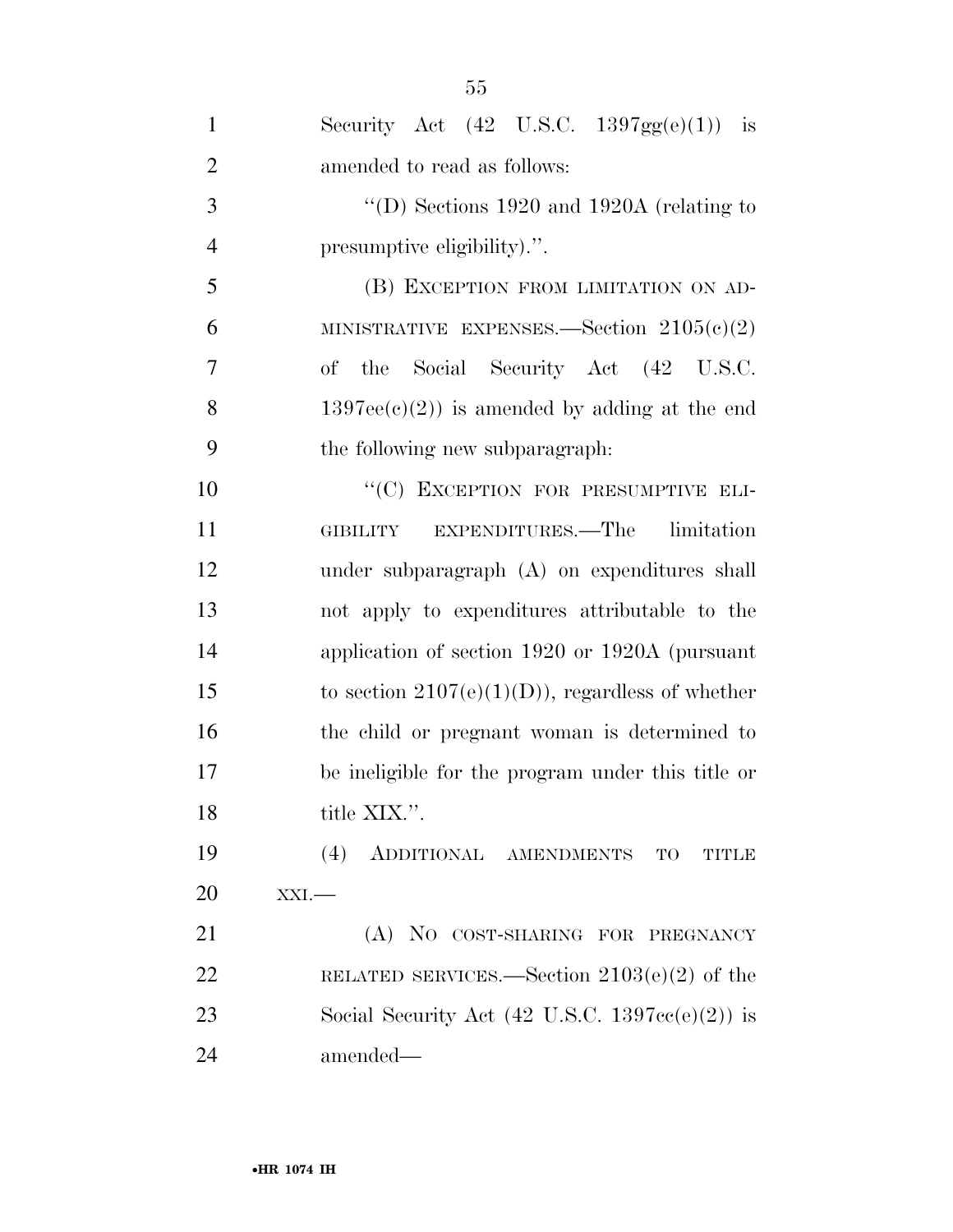(i) in the heading, by inserting ''OR PREGNANCY-RELATED SERVICES'' after **THEYENTIVE SERVICES'**; and (ii) by inserting before the period at the end the following: ''or for pregnancy related services''. (B) NO WAITING PERIOD.—Section 8 2102(b)(1)(B) of the Social Security Act  $(42)$ 9 U.S.C.  $1397bb(b)(1)(B)$  is amended— 10 (i) by striking ", and" at the end of clause (i) and inserting a semicolon; (ii) by striking the period at the end 13 of clause (ii) and inserting "; and"; and (iii) by adding at the end the fol- lowing:  $\frac{1}{10}$  may not apply a waiting period (including a waiting period to carry out **paragraph**  $(3)(C)$  in the case of a targeted low-income pregnant woman.''. (c) EFFECTIVE DATE.—The amendments made by

 this section apply to items and services furnished on or after October 1, 2007, without regard to whether regula- tions implementing such amendments have been promul-gated.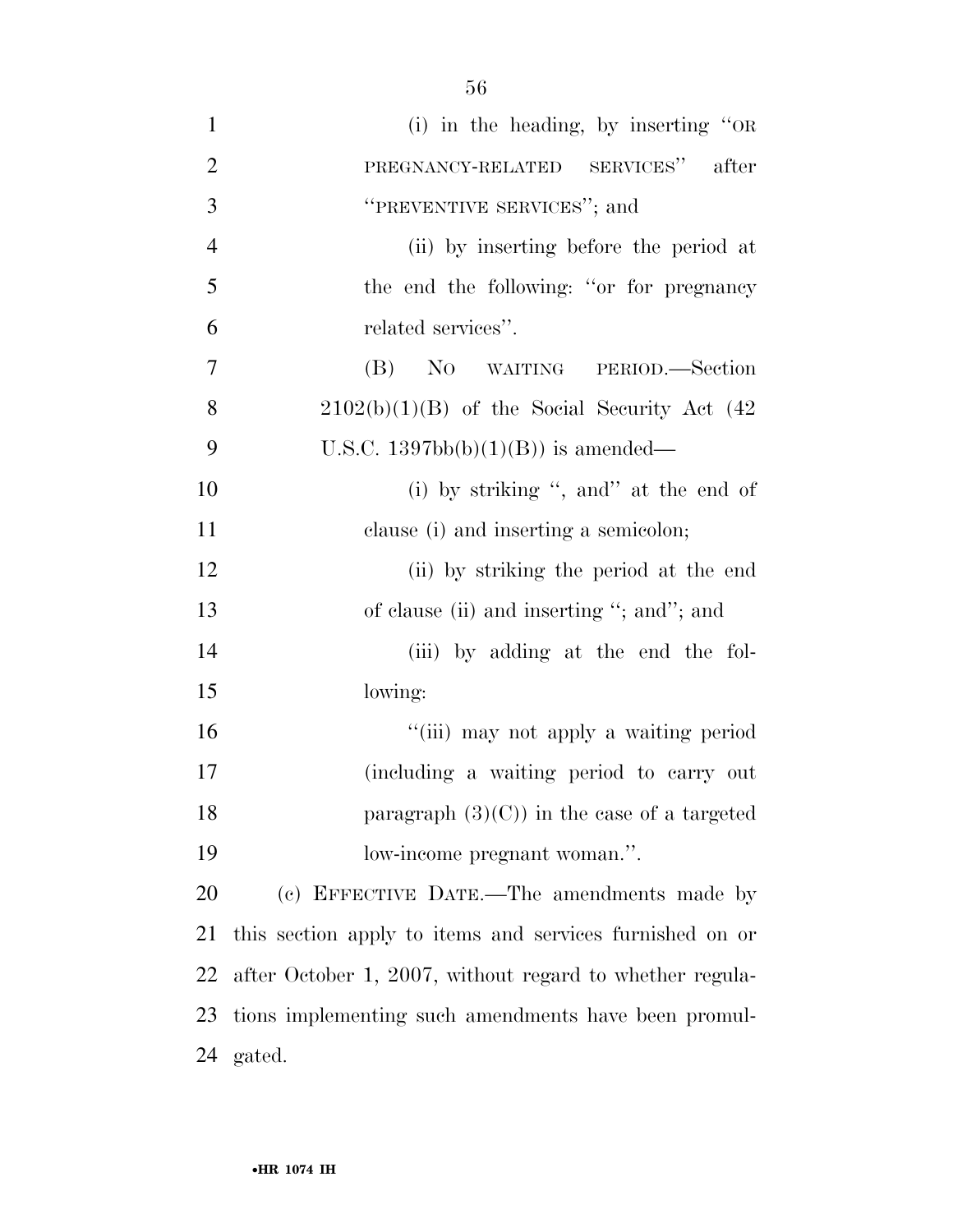(d) CONSTRUCTION.—Nothing in this Act shall be

| 2  | construed as affecting the regulation promulgated at Fed-            |
|----|----------------------------------------------------------------------|
| 3  | eral Register $61956$ (October 2, 2002), relating to eligi-          |
| 4  | bility for prenatal care and other health services for un-           |
| 5  | born children under SCHIP.                                           |
| 6  | SEC. 902. COORDINATION WITH THE MATERNAL AND CHILD                   |
| 7  | <b>HEALTH PROGRAM.</b>                                               |
| 8  | (a) IN GENERAL.—Section $2102(b)(3)$ of the Social                   |
| 9  | Security Act $(42 \text{ U.S.C. } 1397 \text{bb}(b)(3))$ is amended— |
| 10 | $(1)$ in subparagraph $(D)$ , by striking "and" at                   |
| 11 | the end;                                                             |
| 12 | $(2)$ in subparagraph $(E)$ , by striking the period                 |
| 13 | and inserting "; and"; and                                           |
| 14 | (3) by adding at the end the following new sub-                      |
| 15 | paragraph:                                                           |
| 16 | $``(F)$ that operations and activities under                         |
| 17 | this title are developed and implemented in con-                     |
| 18 | sultation and coordination with the program op-                      |
| 19 | erated by the State under title V in areas in-                       |
| 20 | cluding outreach and enrollment, benefits and                        |
| 21 | services, service delivery standards, public                         |
| 22 | health and social service agency relationships,                      |
| 23 | and quality assurance and data reporting.".                          |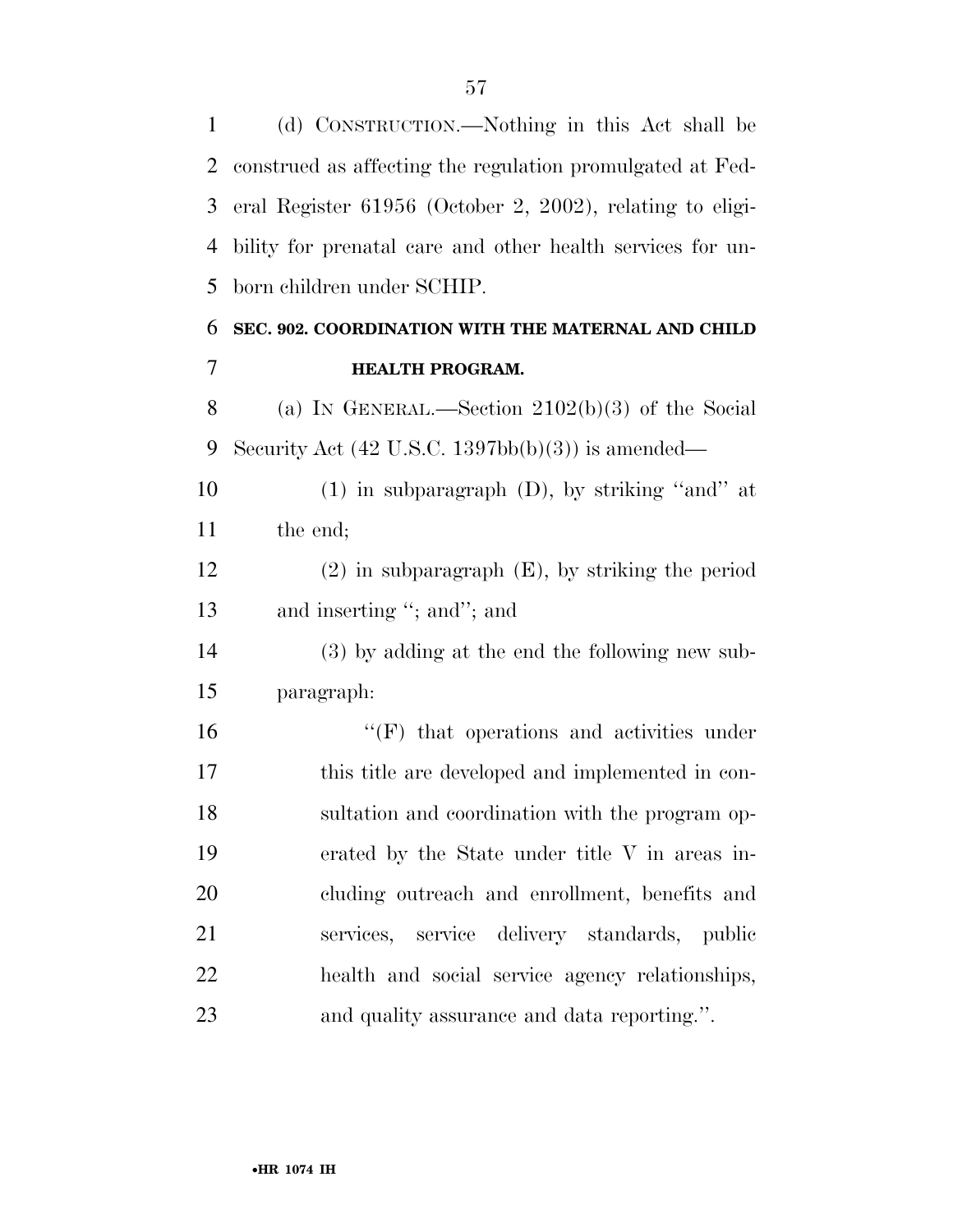(b) CONFORMING MEDICAID AMENDMENT.—Section 2 1902(a)(11) of such Act (42 U.S.C. 1396a(a)(11)) is amended—

4 (1) by striking "and" before " $(C)$ "; and

 (2) by inserting before the semicolon at the end the following: '', and (D) provide that operations and activities under this title are developed and imple- mented in consultation and coordination with the program operated by the State under title V in areas including outreach and enrollment, benefits and services, service delivery standards, public health and social service agency relationships, and quality assurance and data reporting''.

 (c) EFFECTIVE DATE.—The amendments made by this section take effect on January 1, 2008.

#### **SEC. 903. INCREASE IN SCHIP INCOME ELIGIBILITY.**

 (a) DEFINITION OF LOW-INCOME CHILD.—Section  $2110(c)(4)$  of the Social Security Act (42 U.S.C. 42) 19 U.S.C.  $1397jj(c)(4)$  is amended by striking "200" and inserting ''250''.

 (b) EFFECTIVE DATE.—The amendment made by subsection (a) applies to child health assistance provided and allotments determined under section 2104 of the So- cial Security Act (42 U.S.C. 1397dd) for fiscal years be-ginning with fiscal year 2008.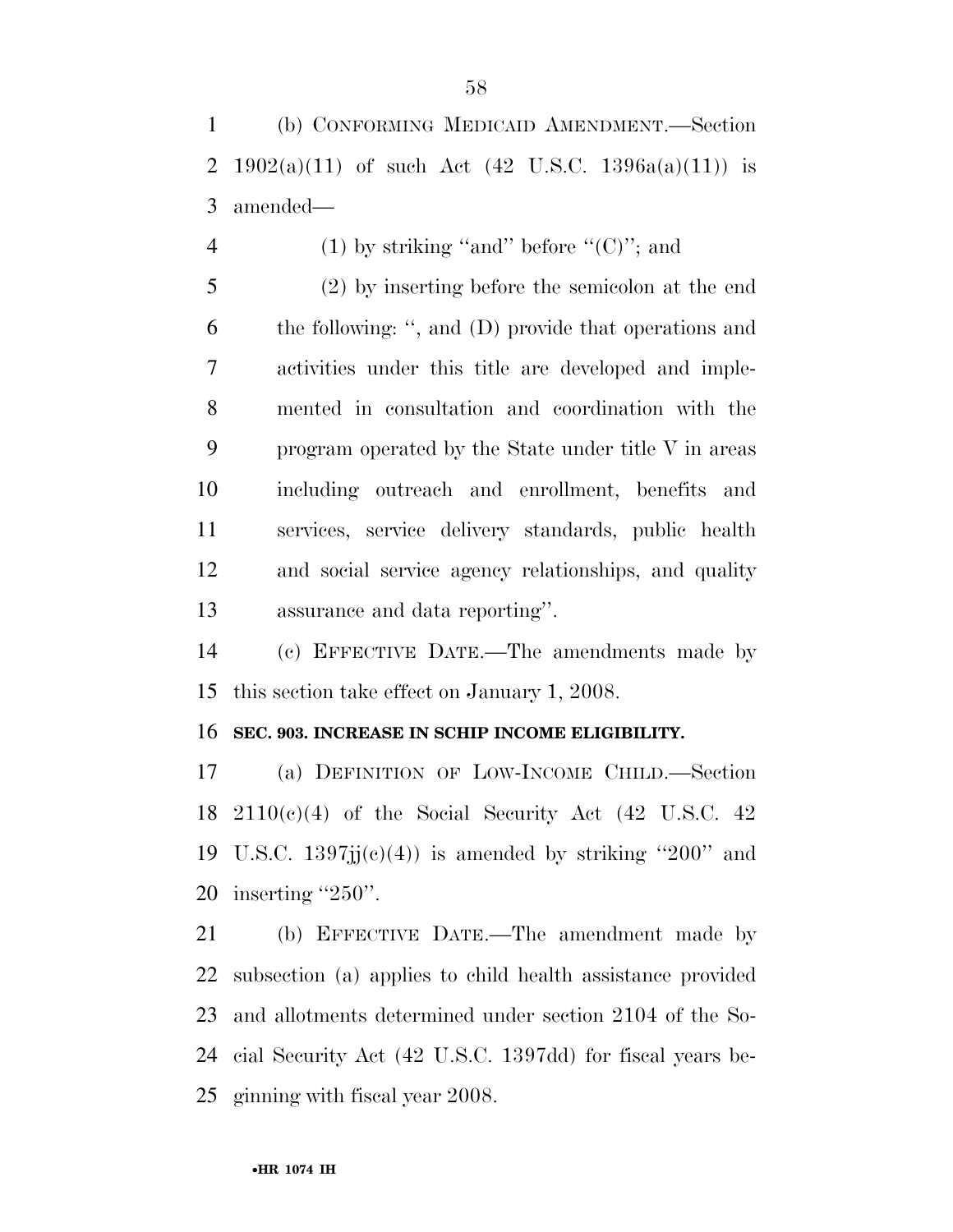**SEC. 904. OUTREACH PROGRAM TO ENCOURAGE THOSE EL- IGIBLE FOR SERVICES TO ENROLL.**  The Secretary shall make such funds available as may be necessary to encourage eligible pregnant women

to enroll for services under this title.

# **TITLE X—TITLE X OF PUBLIC HEALTH SERVICE ACT**

#### **SEC. 1001. SHORT TITLE.**

 This title may be cited as the ''Title X Family Plan-ning Services Act of 2007''.

#### **SEC. 1002. AUTHORIZATION OF APPROPRIATIONS.**

 For the purpose of making grants and contracts under section 1001 of the Public Health Service Act, there are authorized to be appropriated \$700,000,000 for fiscal year 2008, and such sums as may be necessary for each subsequent fiscal year.

### **TITLE XI—PREGNANCY AS**

## **PREEXISTING CONDITION**

**SEC. 1101. REMOVAL OF PREGNANCY AS A PREEXISTING** 

**CONDITION UNDER INDIVIDUAL HEALTH IN-**

#### **SURANCE COVERAGE.**

 (a) IN GENERAL.—Title XXVII of the Public Health Service Act is amended by inserting after section 2752 the following new section: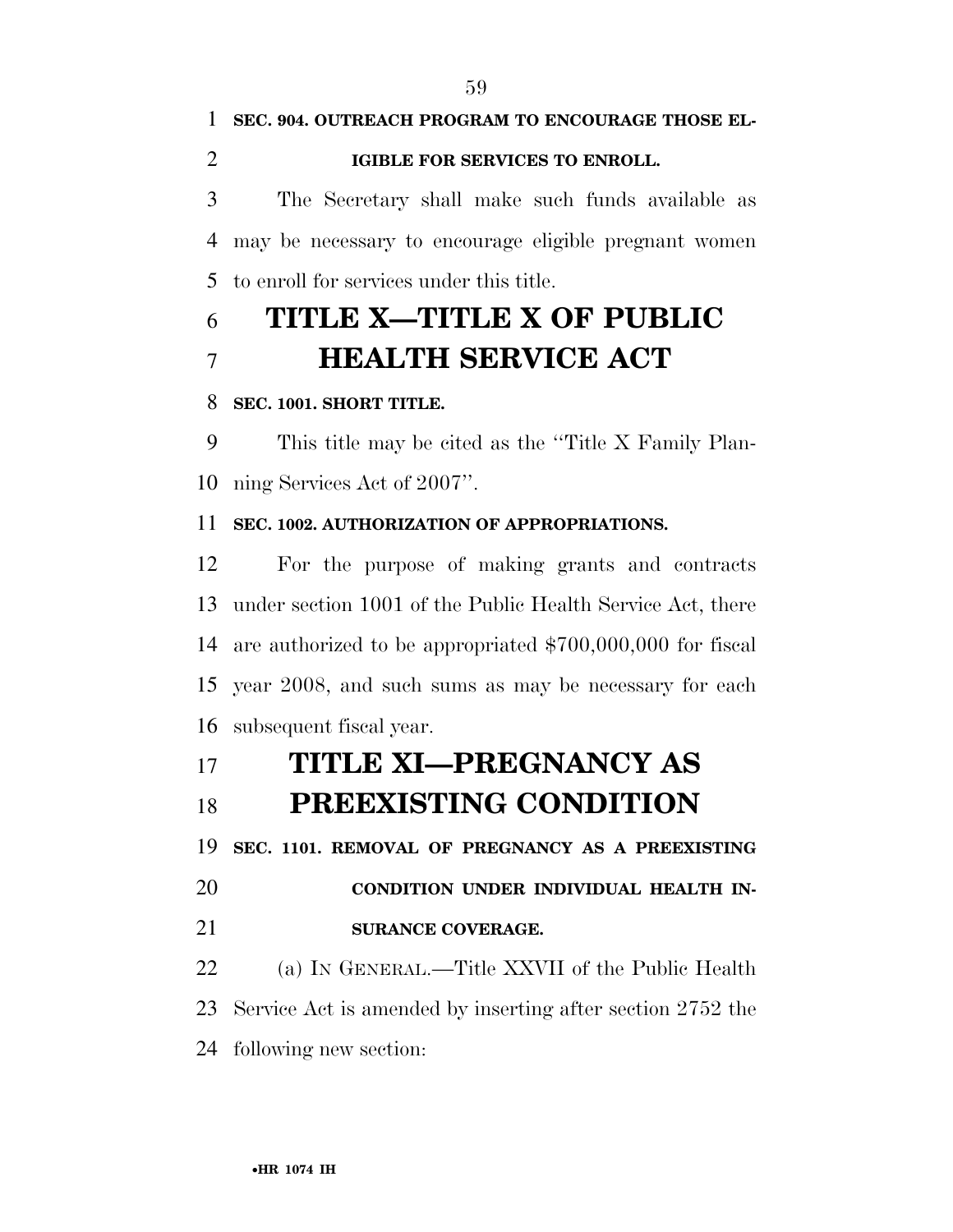''Individual health insurance coverage, and a health insurance issuer offering individual health insurance cov- erage, may not impose any preexisting condition exclusion relating to pregnancy as a preexisting condition.''.

 (b) EFFECTIVE DATE.—The amendment made by subsection (a) shall apply to coverage provided on or after January 1, 2008.

# **TITLE XII—INCREASING WOM- EN'S KNOWLEDGE ABOUT THEIR PREGNANCY**

**SEC. 1201. GRANTS TO HEALTH CENTERS FOR PURCHASE** 

#### **OF ULTRASOUND EQUIPMENT.**

 Part B of title III of the Public Health Service Act (42 U.S.C. 243 et seq.) is amended by inserting after sec-tion 317L the following:

### **''SEC. 317L-1. GRANTS FOR THE PURCHASE OR UPGRADE**

#### **OF ULTRASOUND EQUIPMENT.**

20 "(a) In GENERAL.—The Secretary may make grants for the purchase of ultrasound equipment. Such ultrasound equipment shall be used by the recipients of such grants to provide ultrasound examinations to preg-nant women consenting to such services.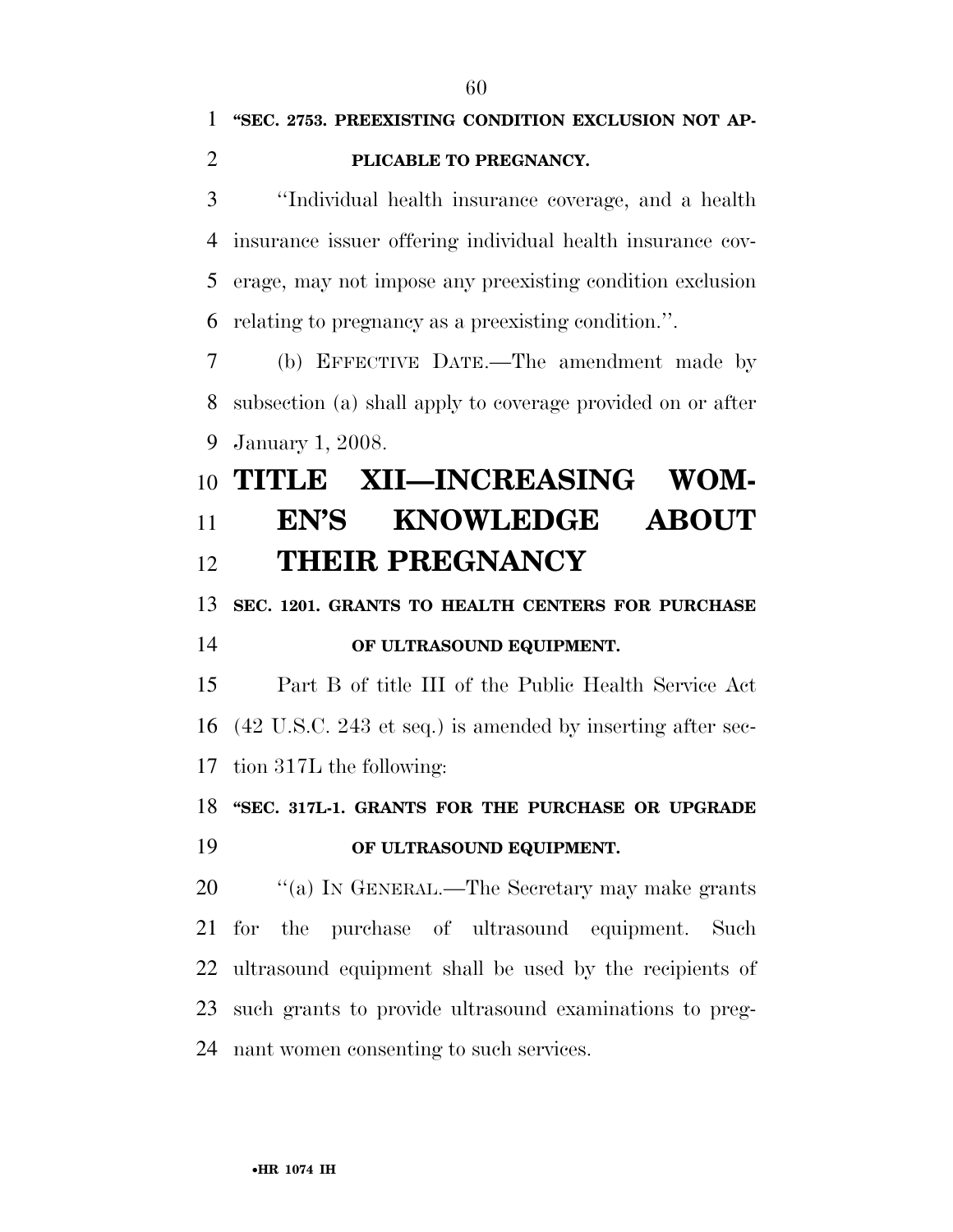| $\mathbf{1}$ | "(b) ELIGIBILITY REQUIREMENTS.—An entity may            |
|--------------|---------------------------------------------------------|
| 2            | receive a grant under subsection (a) only if the entity |
| 3            | meets the following conditions:                         |
| 4            | $\lq(1)$ The entity is a health center eligible to re-  |
| 5            | ceive a grant under section 330 of the Public Health    |
| 6            | Service Act (relating to community health centers,      |
| 7            | migrant health centers, homeless health centers, and    |
| 8            | public-housing health centers).                         |
| 9            | $\lq(2)$ The entity agrees to comply with the fol-      |
| 10           | lowing medical procedures:                              |
| 11           | "(A) Each pregnant woman upon whom                      |
| 12           | the ultrasound equipment is used will be given          |
| 13           | the option of viewing the visual image of the           |
| 14           | fetus from the ultrasound examination and will          |
| 15           | be given the option of hearing a general ana-           |
| 16           | tomical and physiological description of the            |
| 17           | characteristics of the fetus.                           |
| 18           | "(B) Each pregnant woman upon whom                      |
| 19           | the ultrasound equipment is used will be given          |
| 20           | the option of learning, according to the best           |
| 21           | medical judgment of the health professional             |
| 22           | performing the ultrasound examination, the ap-          |
| 23           | proximate age of the embryo or fetus consid-            |
| 24           | ering the number of weeks elapsed from the              |
| 25           | probable time of the conception of the embryo           |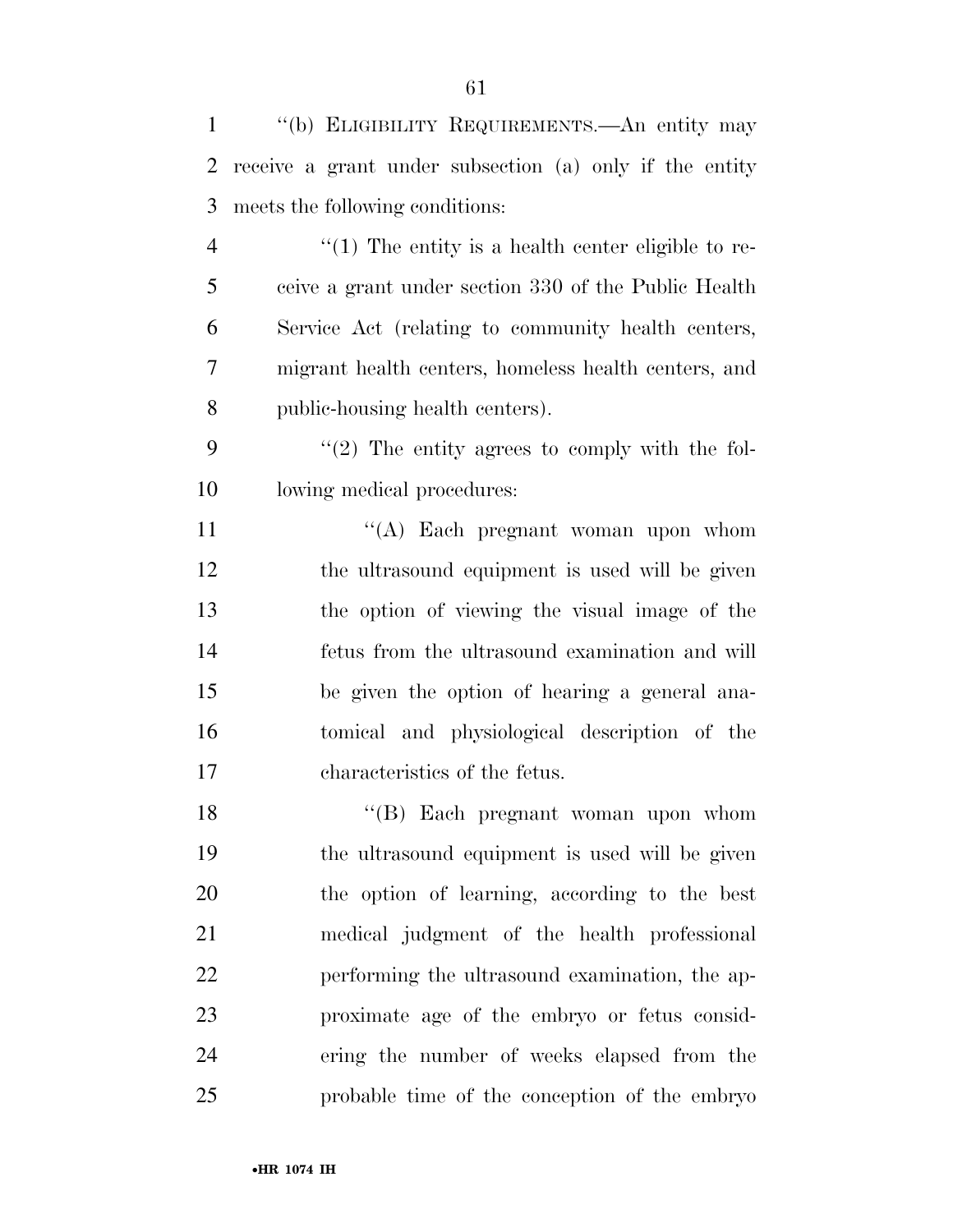or fetus, based upon the information provided by the client as to the time of her last men- strual period, her medical history, a physical ex-amination, or appropriate laboratory tests.

 $\cdot$  (C) The ultrasound examinations will be performed by a health professional authorized under the law of the State involved to perform such examinations.

 ''(c) APPLICATION FOR GRANT.—A grant may be made under subsection (a) only if an application for the grant is submitted to the Secretary and the application is in such form, is made in such manner, and contains such agreements, assurances, and information as the Sec- retary determines to be necessary to carry out this section. ''(d) ANNUAL REPORT TO SECRETARY.—A grant may be made under subsection (a) only if the applicant for the grant agrees to report on an annual basis to the Secretary, in such form and manner as the Secretary may require, on the ongoing compliance of the applicant with the eligibility conditions established in subsection (b).

21 " (e) AUTHORIZATION OF APPROPRIATIONS.—For the purpose of carrying out this section, there are authorized to be appropriated \$3,000,000 for fiscal year 2008, and such sums as may be necessary for each of the fiscal years 2009 through 2011.''.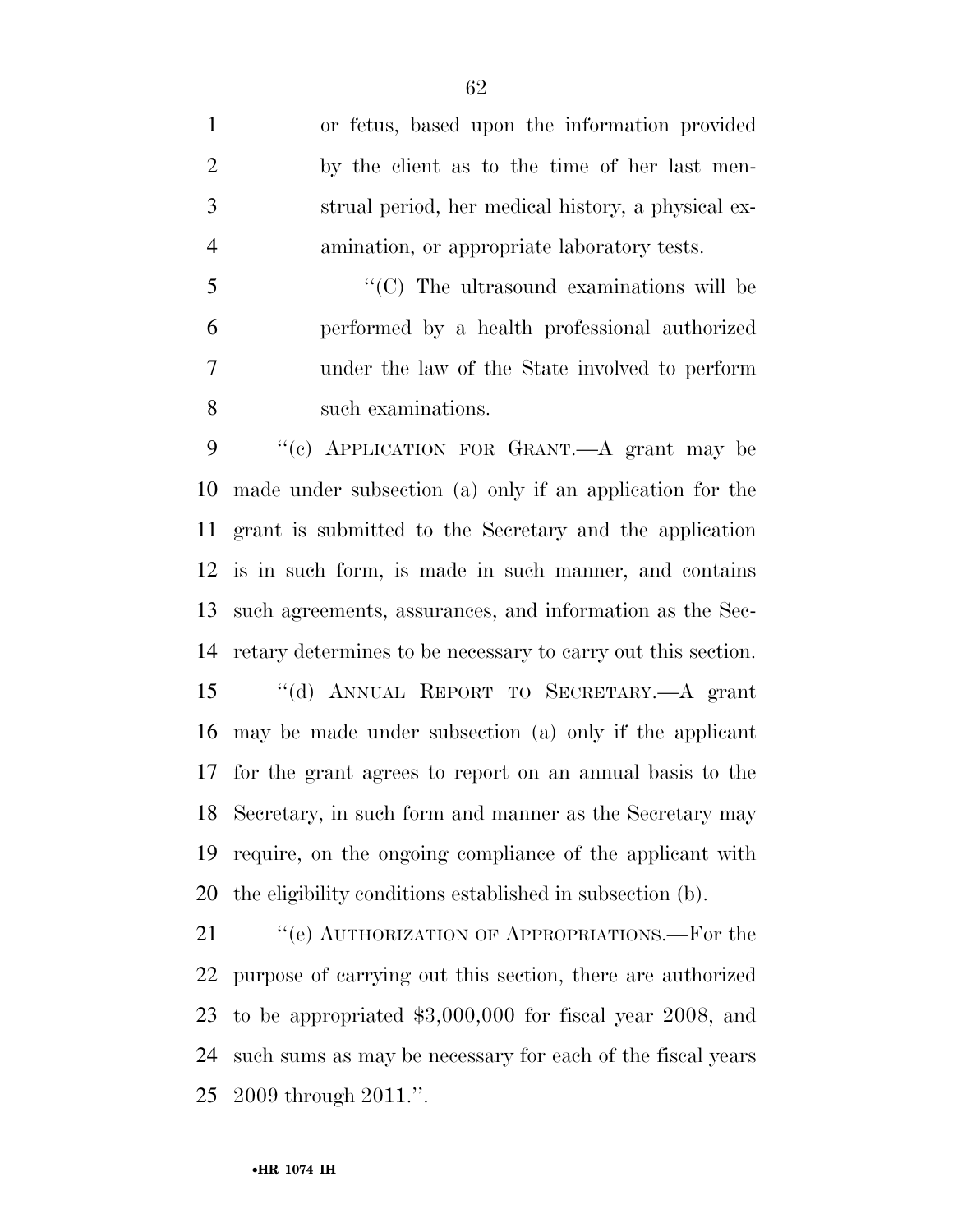| 1              | SEC. 1202. SERVICES TO PATIENTS RECEIVING POSITIVE    |
|----------------|-------------------------------------------------------|
| $\overline{2}$ | TEST DIAGNOSIS FOR DOWN SYNDROME OR                   |
| 3              | PRENATALLY DIAGNOSED<br><b>CONDI-</b><br><b>OTHER</b> |
| $\overline{4}$ | TION.                                                 |
| 5              | (a) FINDINGS AND PURPOSES.—                           |
| 6              | (1) FINDINGS.—The Congress finds as follows:          |
| 7              | (A) Pregnant women who choose to under-               |
| 8              | go prenatal genetic testing should have access        |
| 9              | to timely, scientific, and nondirective counseling    |
| 10             | about the conditions being tested for and the         |
| 11             | accuracy of such tests, from health care profes-      |
| 12             | sionals qualified to provide and interpret these      |
| 13             | tests. Informed consent is a critical component       |
| 14             | of all genetic testing.                               |
| 15             | (B) A recent, peer-reviewed study and two             |
| 16             | reports from the Centers for Disease Control          |
| 17             | and Prevention on prenatal testing found a de-        |
| 18             | ficiency in the data needed to understand the         |
| 19             | epidemiology of prenatally diagnosed conditions,      |
| 20             | to monitor trends accurately, and to increase         |
| 21             | the effectiveness of health intervention.             |
| 22             | $(2)$ PURPOSES.—It is the purpose of this sec-        |
| 23             | tion, after the diagnosis of a fetus with Down syn-   |
| 24             | drome or other prenatally diagnosed conditions, to-   |
| 25             | (A) increase patient referrals to providers           |
| 26             | of key support services for women who have re-        |
|                |                                                       |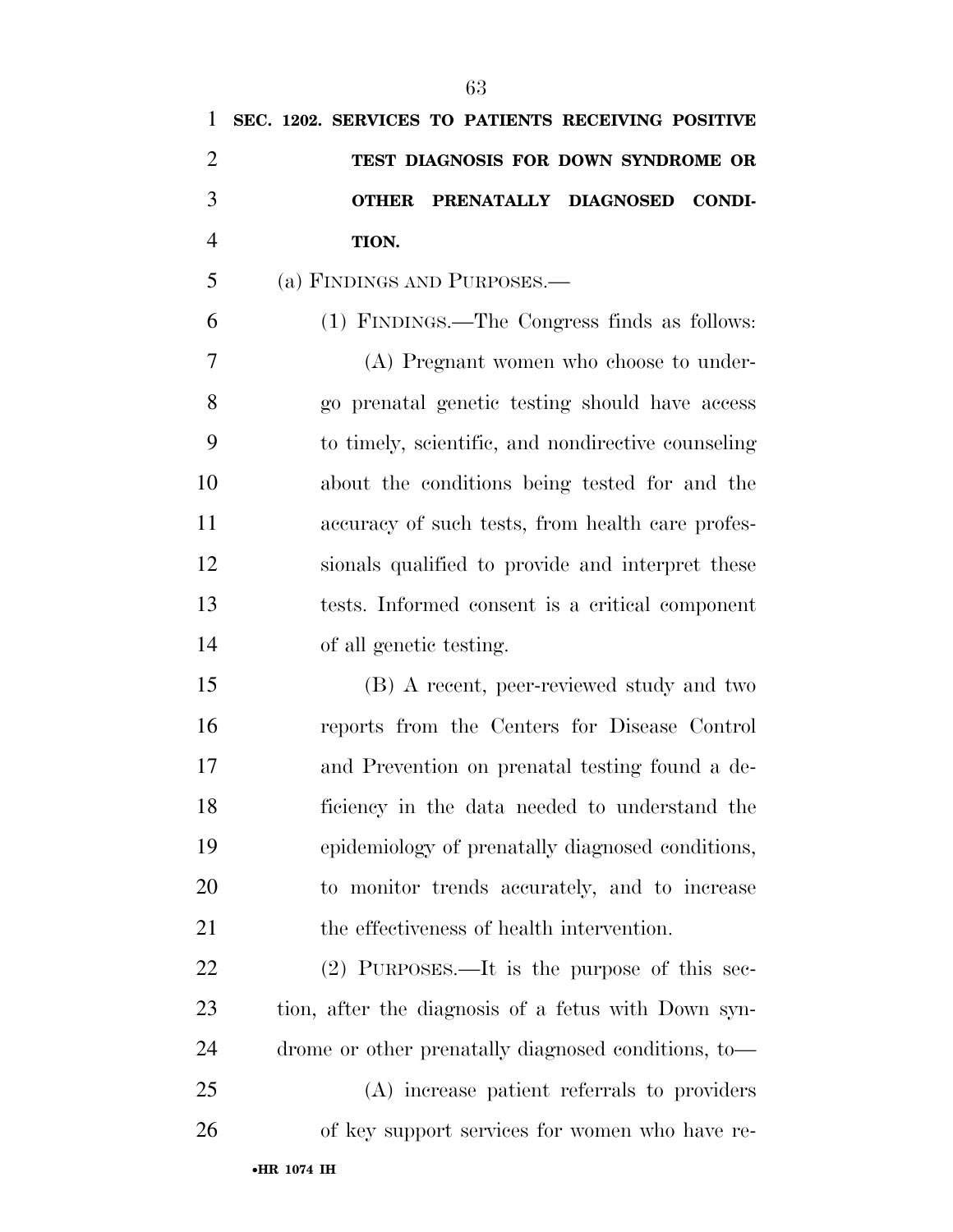| $\mathbf{1}$   | ceived a positive test diagnosis for Down syn-            |
|----------------|-----------------------------------------------------------|
| $\overline{2}$ | drome, or other prenatally diagnosed conditions,          |
| 3              | as well as to provide up-to-date, science-based           |
| $\overline{4}$ | information about life-expectancy, development            |
| 5              | potential, and quality of life for a child born           |
| 6              | with Down syndrome or other prenatally diag-              |
| 7              | nosed condition;                                          |
| 8              | (B) provide networks of support through a                 |
| 9              | Centers for Disease Control and Prevention pa-            |
| 10             | tient and provider outreach program;                      |
| 11             | (C) improve available data by incor-                      |
| 12             | porating information directly revealed by pre-            |
| 13             | natal testing into existing State-based surveil-          |
| 14             | lance programs for birth defects and prenatally           |
| 15             | diagnosed conditions; and                                 |
| 16             | (D) ensure that patients receive up-to-date,              |
| 17             | scientific information about the accuracy of the          |
| 18             | test.                                                     |
| 19             | (b) AMENDMENT TO THE PUBLIC HEALTH SERVICE                |
| 20             | ACT.—Part P of title III of the Public Health Service Act |
| 21             | (42 U.S.C. 280g et seq.) is amended by adding at the end  |
| 22             | the following:                                            |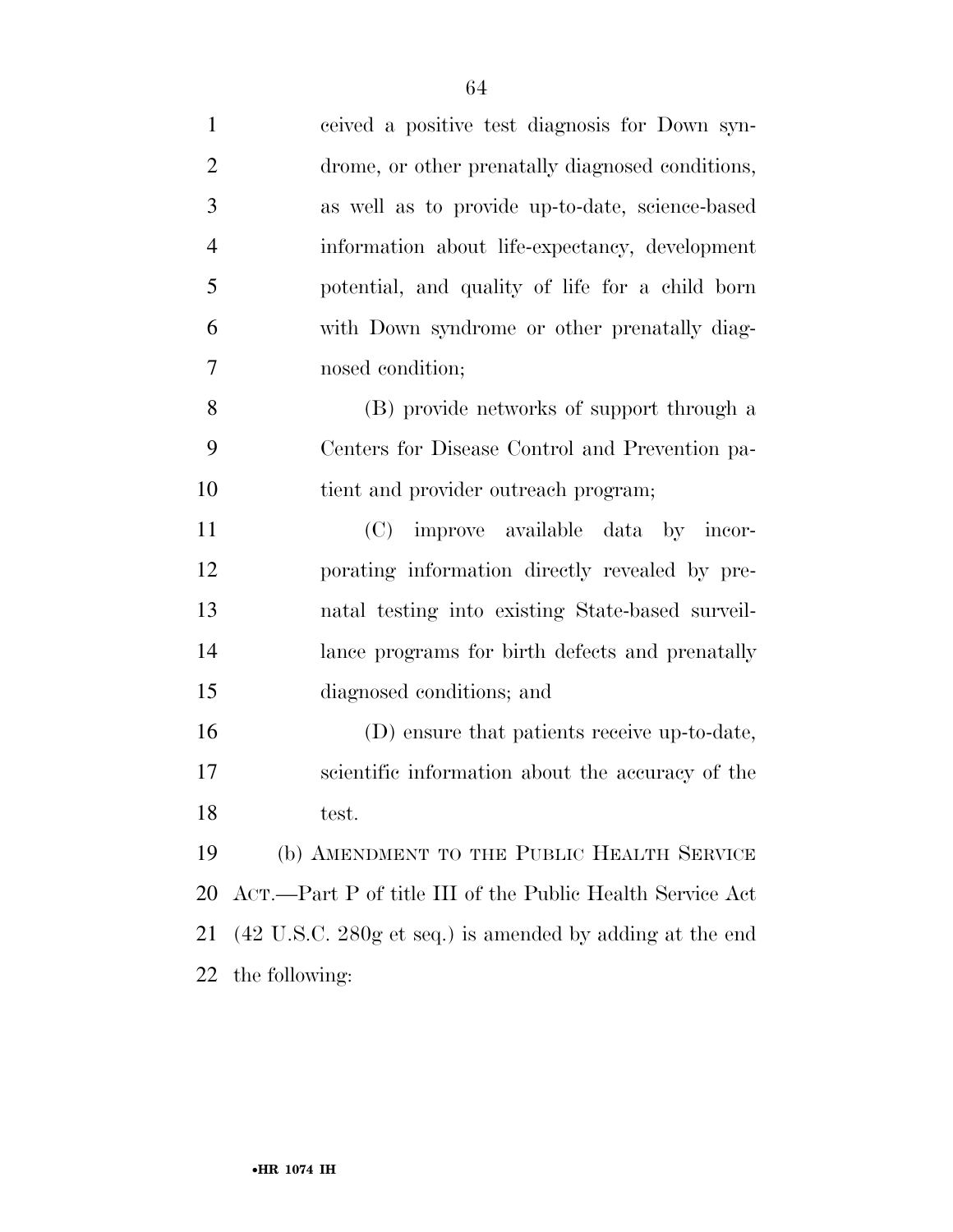| 1              | "SEC. 399R. SUPPORT FOR PATIENTS RECEIVING A POSI-     |
|----------------|--------------------------------------------------------|
| $\overline{2}$ | TIVE TEST DIAGNOSIS OF DOWN SYNDROME                   |
| 3              | OR OTHER PRENATALLY DIAGNOSED CONDI-                   |
| $\overline{4}$ | TIONS.                                                 |
| 5              | "(a) DEFINITIONS.—In this section:                     |
| 6              | "(1) DOWN SYNDROME.—The term 'Down syn-                |
| 7              | drome' refers to a chromosomal disorder caused by      |
| 8              | an error in cell division that results in the presence |
| 9              | of an extra whole or partial copy of chromosome 21.    |
| 10             | $(2)$ HEALTH CARE PROVIDER.—The<br>term                |
| 11             | 'health care provider' means any person or entity re-  |
| 12             | quired by State or Federal law or regulation to be     |
| 13             | licensed, registered, or certified to provide health   |
| 14             | care services, and who is so licensed, registered, or  |
| 15             | certified.                                             |
| 16             | "(3) PRENATALLY DIAGNOSED CONDITION.-                  |
| 17             | The term 'prenatally diagnosed condition' means any    |
| 18             | fetal health condition identified by prenatal genetic  |
| 19             | testing or prenatal screening procedures.              |
| 20             | "(4) PRENATAL TEST.—The term 'prenatal                 |
| 21             | test' means diagnostic or screening tests offered to   |
| 22             | pregnant women seeking routine prenatal care that      |
| 23             | are administered on a required or recommended          |
| 24             | basis by a health care provider based on medical his-  |
| 25             | tory, family background, ethnic background, pre-       |
| 26             | vious test results, or other risk factors.             |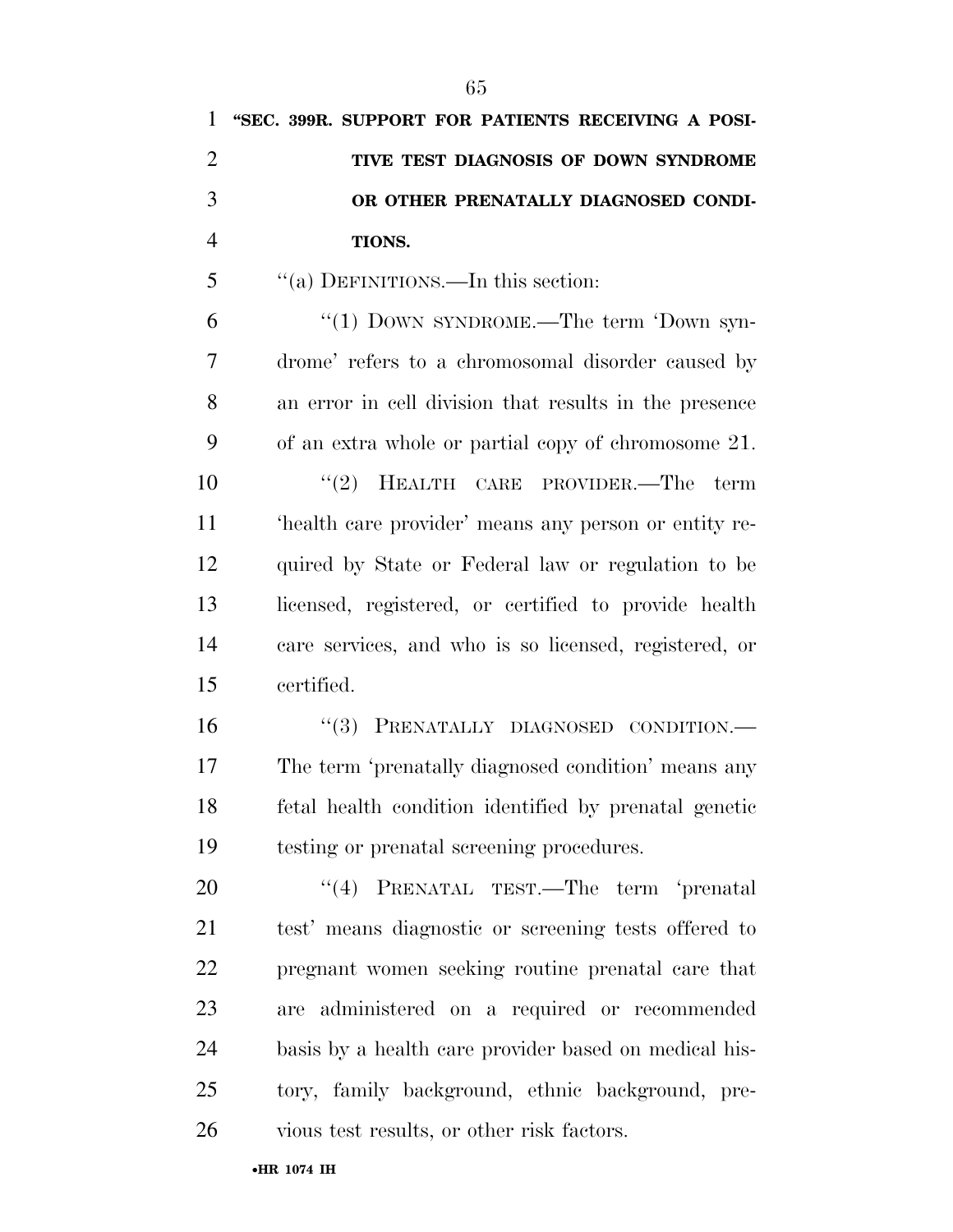| $\mathbf{1}$ | "(b) INFORMATION AND SUPPORT SERVICES.—The                   |
|--------------|--------------------------------------------------------------|
| 2            | Secretary, acting through the Director of the National In-   |
| 3            | stitutes of Health, the Director of the Centers for Disease  |
| 4            | Control and Prevention, or the Administrator of the          |
| 5            | Health Resources and Services Administration, may au-        |
| 6            | thorize and oversee certain activities, including the award- |
| 7            | ing of grants, contracts or cooperative agreements, to-      |
| 8            | $\lq(1)$ collect, synthesize, and disseminate current        |
| 9            | scientific information relating to Down syndrome or          |
| 10           | other prenatally diagnosed conditions; and                   |
| 11           | $\lq(2)$ coordinate the provision of, and access to,         |
| 12           | new or existing supportive services for patients re-         |
| 13           | ceiving a positive test diagnosis for Down syndrome          |
| 14           | or other prenatally diagnosed conditions, including—         |
| 15           | $\lq\lq$ the establishment of a resource tele-               |
| 16           | phone hotline and Internet Website accessible                |
| 17           | to patients receiving a positive test result;                |
| 18           | "(B) the establishment of a clearinghouse                    |
| 19           | scientific information, including clinical<br>$\mathrm{of}$  |
| 20           | course, life expectancy, development potential,              |
| 21           | and quality of life relating to Down syndrome                |
| 22           | or other prenatally diagnosed conditions;                    |
| 23           | "(C) the establishment of national and                       |
| 24           | local peer-support programs;                                 |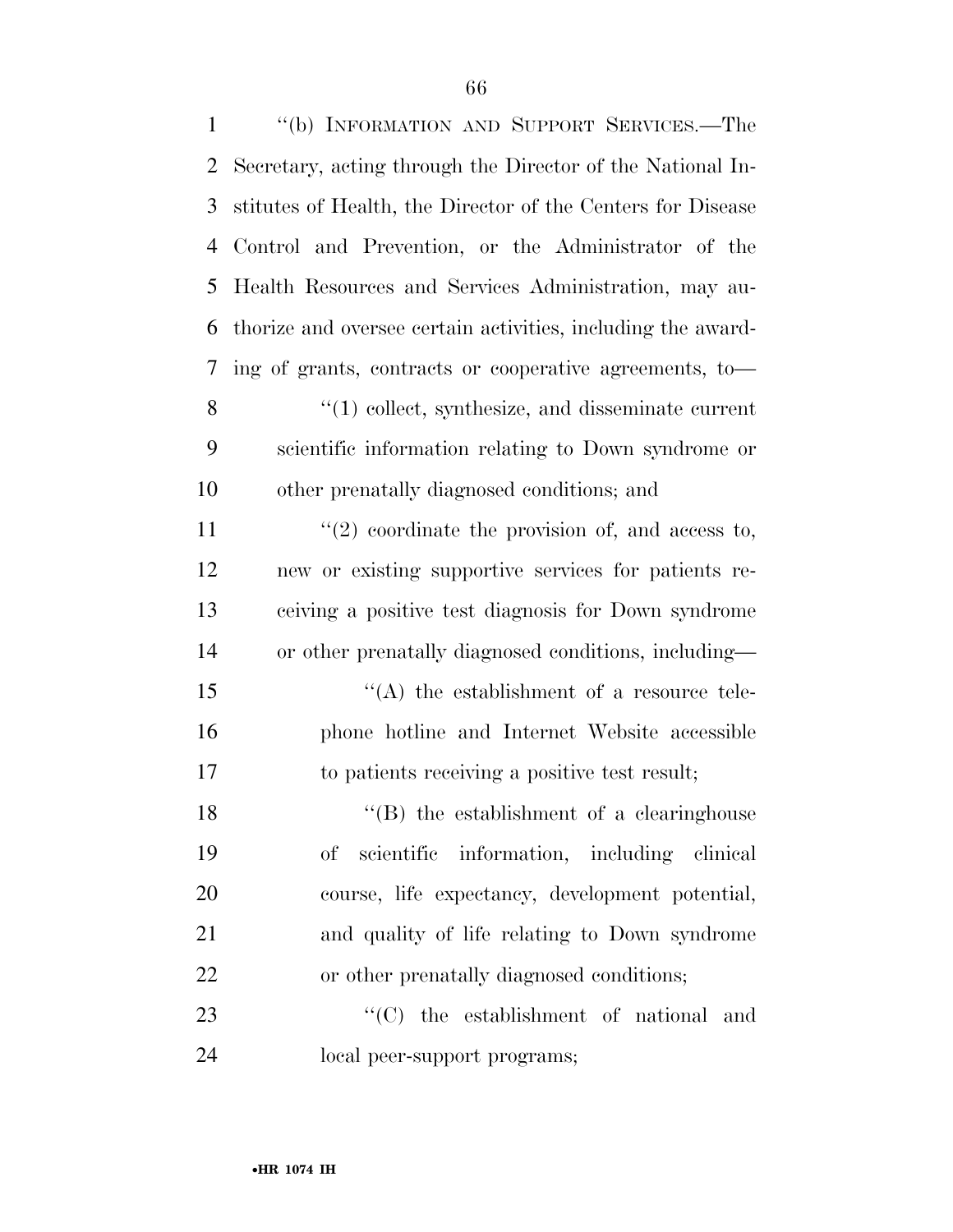$''(D)$  the establishment of a national reg- istry, or network of local registries, of families willing to adopt newborns with Down syndrome or other prenatally diagnosed conditions, and links to adoption agencies willing to place ba- bies with Down syndrome or other prenatally diagnosed conditions, with families willing to adopt; and ''(E) the establishment of awareness and

 education programs for health care providers who provide the results of prenatal tests for Down syndrome or other prenatally diagnosed conditions, to patients, consistent with the pur-14 poses described in section  $1202(a)(2)$  of the Re- ducing the Need for Abortion and Supporting Parents Act.

17 "(c) DATA COLLECTION.—

18 "(1) PROVISION OF ASSISTANCE.—The Sec- retary, acting through the Director of the Centers 20 for Disease Control and Prevention, shall provide as- sistance to State and local health departments to in- tegrate the results of prenatal testing into State- based vital statistics and birth defects surveillance programs.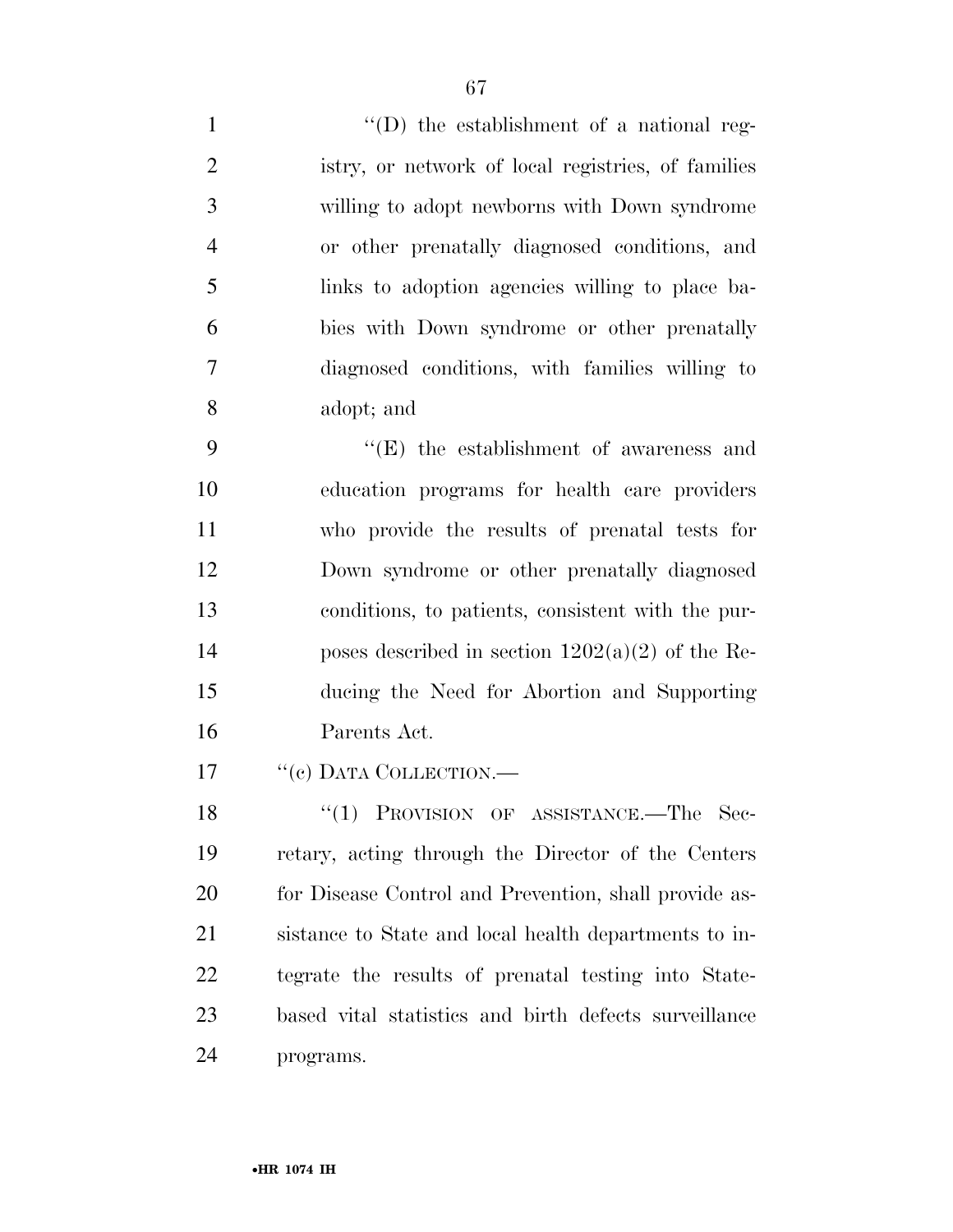1 ''(2) ACTIVITIES.—The Secretary shall ensure that activities carried out under paragraph (1) are sufficient to extract population-level data relating to national rates and results of prenatal testing.

5 "(d) PROVISION OF INFORMATION BY PROVIDERS.— Upon receipt of a positive test result from a prenatal test for Down syndrome or other prenatally diagnosed condi- tions performed on a patient, the health care provider in- volved (or his or her designee) shall provide the patient with the following:

11 ''(1) Up-to-date, scientific, written information concerning the life expectancy, clinical course, and intellectual and functional development and treat- ment options for a fetus diagnosed with or child born with Down syndrome or other prenatally diag-nosed conditions.

 $\frac{17}{2}$  Referral to supportive services providers, including information hotlines specific to Down syn- drome or other prenatally diagnosed conditions, re- source centers or clearinghouses, and other edu- cation and support programs as described in sub-22 section  $(b)(2)$ .

23  $\text{``(e) PRIVACY.}$ 

24 "(1) IN GENERAL.—Notwithstanding sub-sections (c) and (d), nothing in this section shall be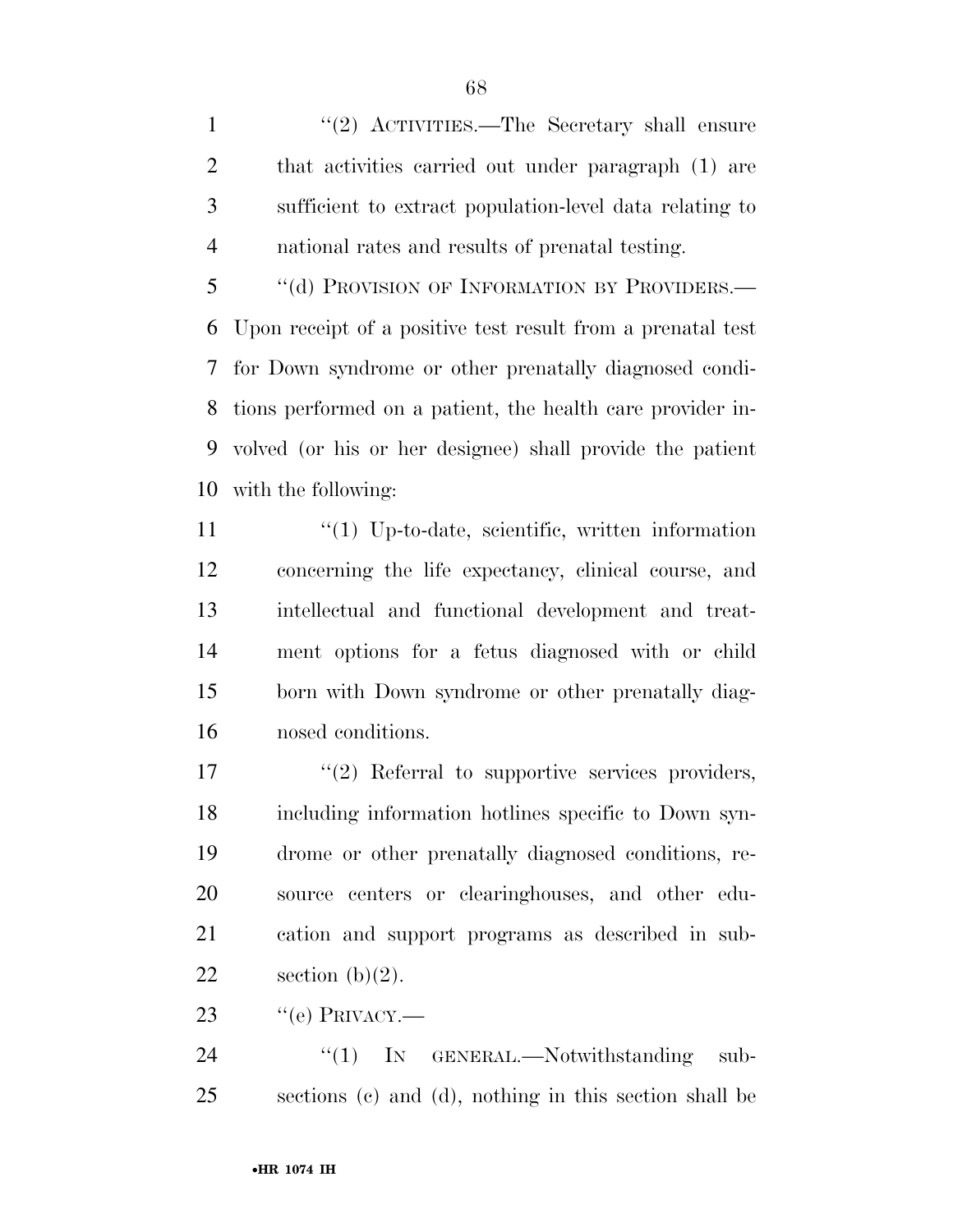| $\mathbf{1}$   | construed to have any effect on laws or policies that |
|----------------|-------------------------------------------------------|
| $\overline{2}$ | protect the confidentiality of medical information on |
| 3              | a patient. Notwithstanding such subsections, nothing  |
| $\overline{4}$ | in this section shall be construed to permit or re-   |
| 5              | quire the collection, maintenance, or transmission,   |
| 6              | without the health care provider obtaining the prior, |
| 7              | written consent of the patient, of—                   |
| 8              | $\lq\lq$ health information or data that iden-        |
| 9              | tify a patient, or with respect to which there is     |
| 10             | a reasonable basis to believe the information         |
| 11             | could be used to identify the patient (including      |
| 12             | a patient's name, address, healthcare provider,       |
| 13             | or hospital); and                                     |
| 14             | $\lq\lq (B)$ data that are not related to the epi-    |
| 15             | demiology of the condition being tested for.          |
| 16             | "(2) GUIDANCE.—Not later than $180$ days              |
| 17             | after the date of enactment of this section, the Sec- |
| 18             | retary shall establish guidelines concerning the im-  |
| 19             | plementation of paragraph (1) and subsection (d).     |
| 20             | "(f) REPORTS.—                                        |
| 21             | ``(1)<br>IMPLEMENTATION REPORT.-Not later             |
| 22             | than 2 years after the date of enactment of this sec- |
| 23             | tion, and every 2 years thereafter, the Secretary     |
| 24             | shall submit a report to Congress concerning the im-  |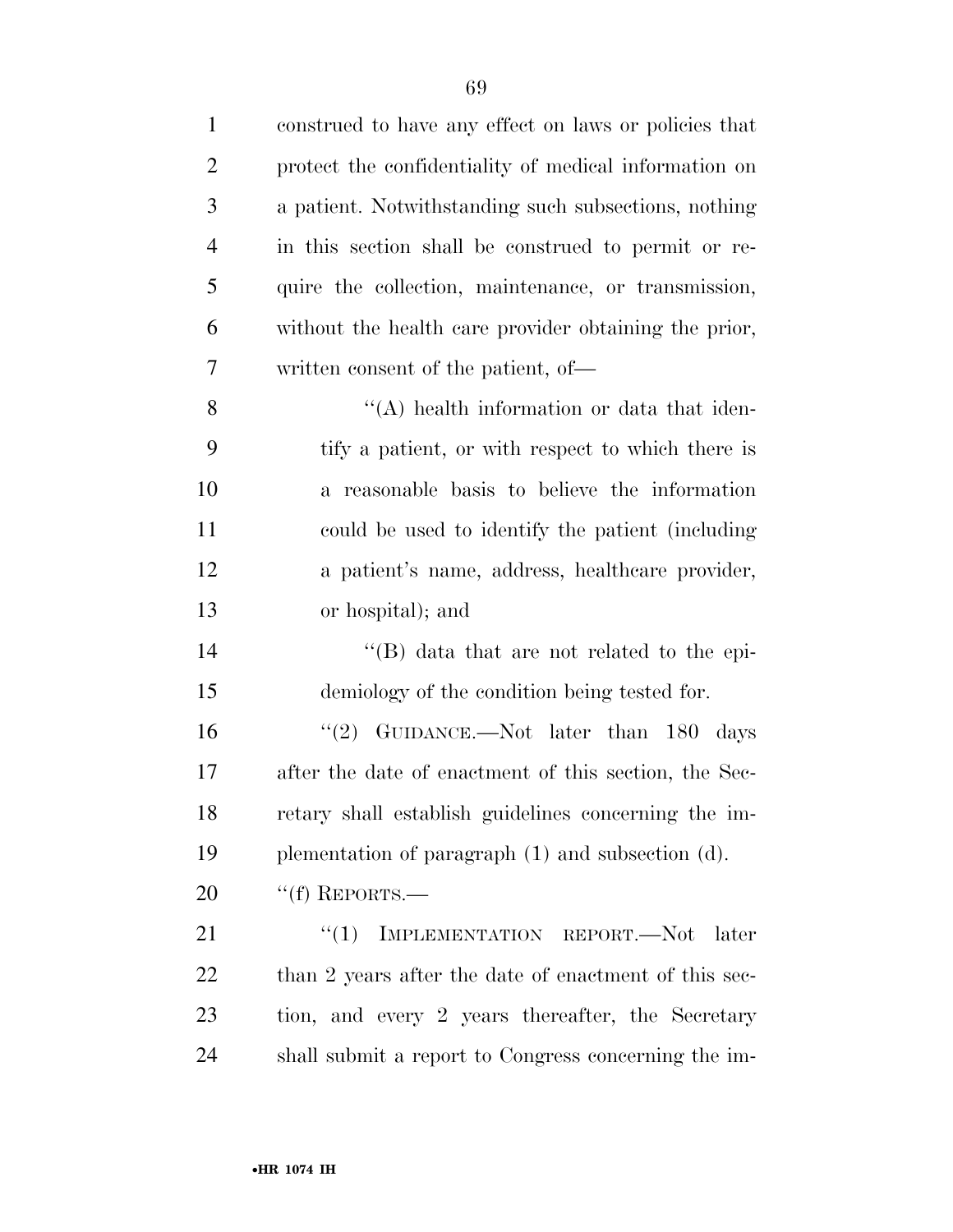plementation of the guidelines described in sub-2 section  $(e)(2)$ .

 ''(2) GAO REPORT.—Not later than 1 year after the date of enactment of this section, the Gov- ernment Accountability Office shall submit a report to Congress concerning the effectiveness of current healthcare and family support programs serving as resources for the families of children with disabil-ities.

10 "(g) AUTHORIZATION OF APPROPRIATIONS.—There is authorized to be appropriated to carry out this section \$5,000,000 for each of the fiscal years 2008 through 2012.''.

# **TITLE XIII—PREVENTING DO- MESTIC VIOLENCE AND SEX-UAL ASSAULT**

 **SEC. 1301. SEPARATE PROGRAM TO IDENTIFY AND TREAT PREGNANT WOMEN AND NEW MOTHERS WHO ARE VICTIMS OF DOMESTIC VIOLENCE, DAT- ING VIOLENCE, SEXUAL ASSAULT, OR STALK-ING.** 

 (a) ALLOTMENTS.—For the purpose described in subsection (b), the Secretary shall, for fiscal year 2008 and each subsequent fiscal year, allot to each State that has transmitted an application for the fiscal year under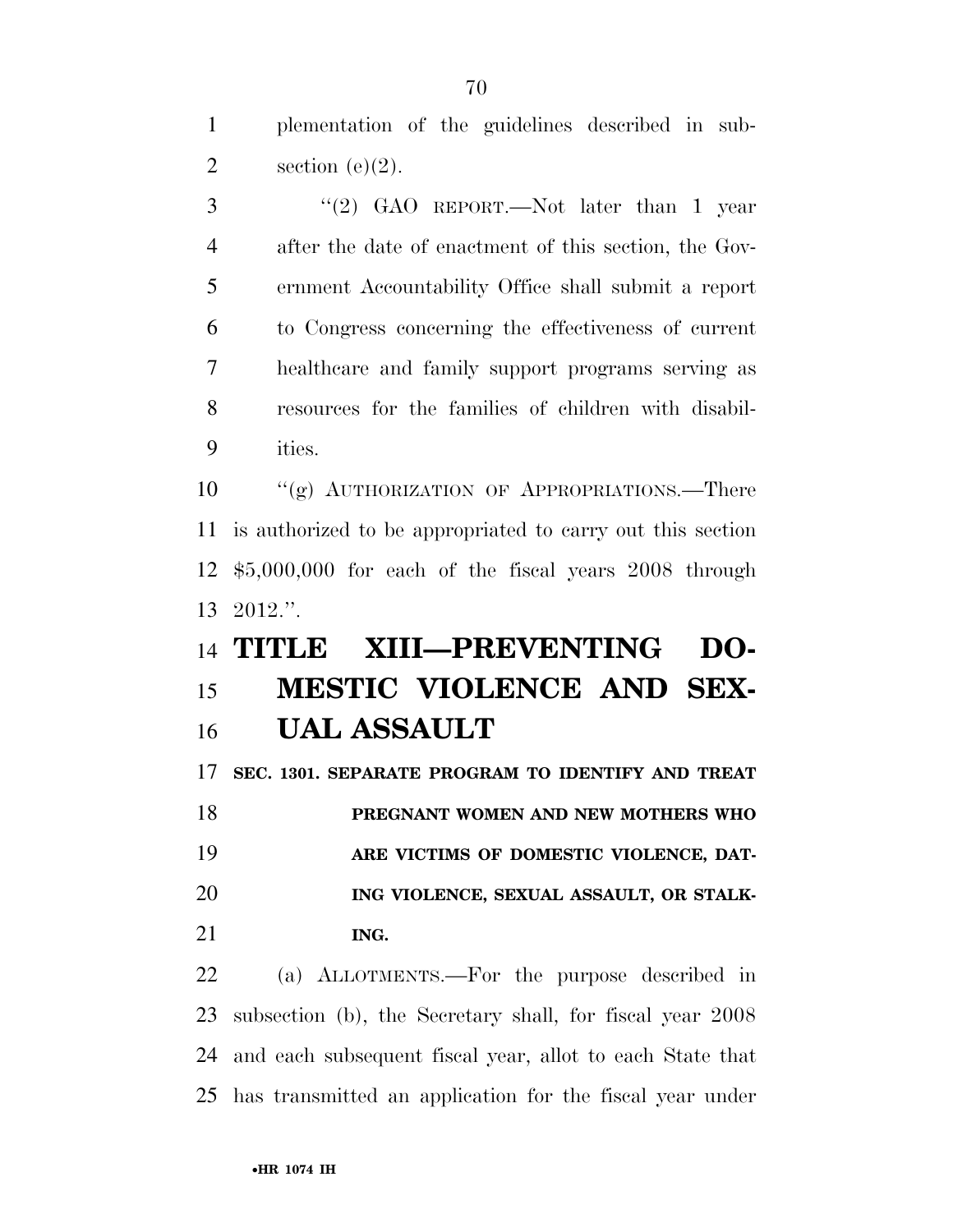section 505(a) of the Social Security Act an amount equal to the product of—

 (1) the amount appropriated under subsection (d) for the fiscal year; and

 (2) the percentage determined for the State 6 under section  $502(c)(1)(B)(ii)$  of such Act.

 (b) PURPOSE.—The purpose of an allotment under subsection (a) with respect to a State is to enable the State to better identify and treat pregnant women and mothers of children up to one year old who are victims of domestic violence, dating violence, sexual assault, or stalking through training health care professionals and be- havioral and public health staff how to identify, assess, treat, and refer such women. Such training shall include—

 (1) identifying patients of clients experiencing domestic violence, dating violence sexual assault, or stalking;

 (2) assessing the immediate and short-term safety of the patient or client, the impact of the abuse on the health of the patient, and assisting the patient in developing a plan to promote his or her safety;

 (3) examining and treating such patients or cli- ents within the scope of the health professional's dis-cipline, training, and practice (including providing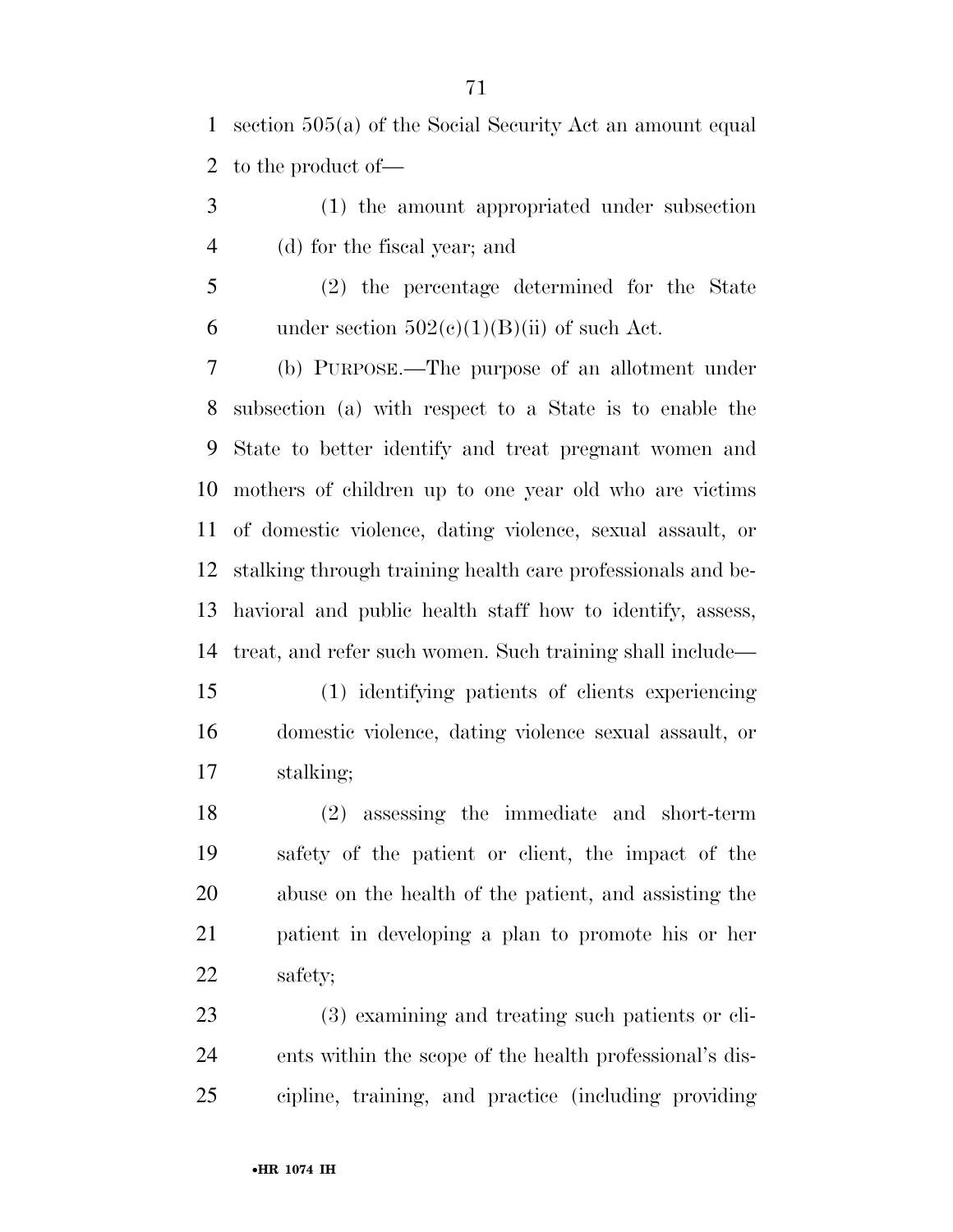| $\mathbf{1}$   | medical advice regarding the dynamics and nature of   |
|----------------|-------------------------------------------------------|
| $\overline{2}$ | domestic violence, dating violence sexual assault, or |
| 3              | stalking);                                            |
| $\overline{4}$ | (4) maintaining complete medical or forensic          |
| 5              | records that include the documentation of the exam-   |
| 6              | ination, treatment given, and referrals made, and re- |
| 7              | cording the location and nature of the victim's inju- |
| 8              | ries, and establishing mechanisms to ensure the pri-  |
| 9              | vacy and confidentiality of those medical records;    |
| 10             | (5) referring the patient or client to public and     |
| 11             | private nonprofit entities that provide services for  |
| 12             | such victims; and                                     |
| 13             | (6) ensuring that all services are provided in a      |
| 14             | linguistically and culturally relevant manner.        |
| 15             | (c) APPLICATION OF PROVISIONS.—                       |
| 16             | (1) IN GENERAL.—Sections 503, 507, and 508            |
| 17             | of the Social Security Act apply to allotments under  |
| 18             | subsection (a) to the same extent and in the same     |
| 19             | manner as such sections apply to allotments under     |
| 20             | section $502(e)$ of such Act.                         |
| 21             | (2) SECRETARIAL DISCRETION.—Sections 505              |
| 22             | and 506 of the Social Security Act apply to allot-    |
| 23             | ments under subsection (a) to the extent determined   |
| 24             | by the Secretary to be appropriate.                   |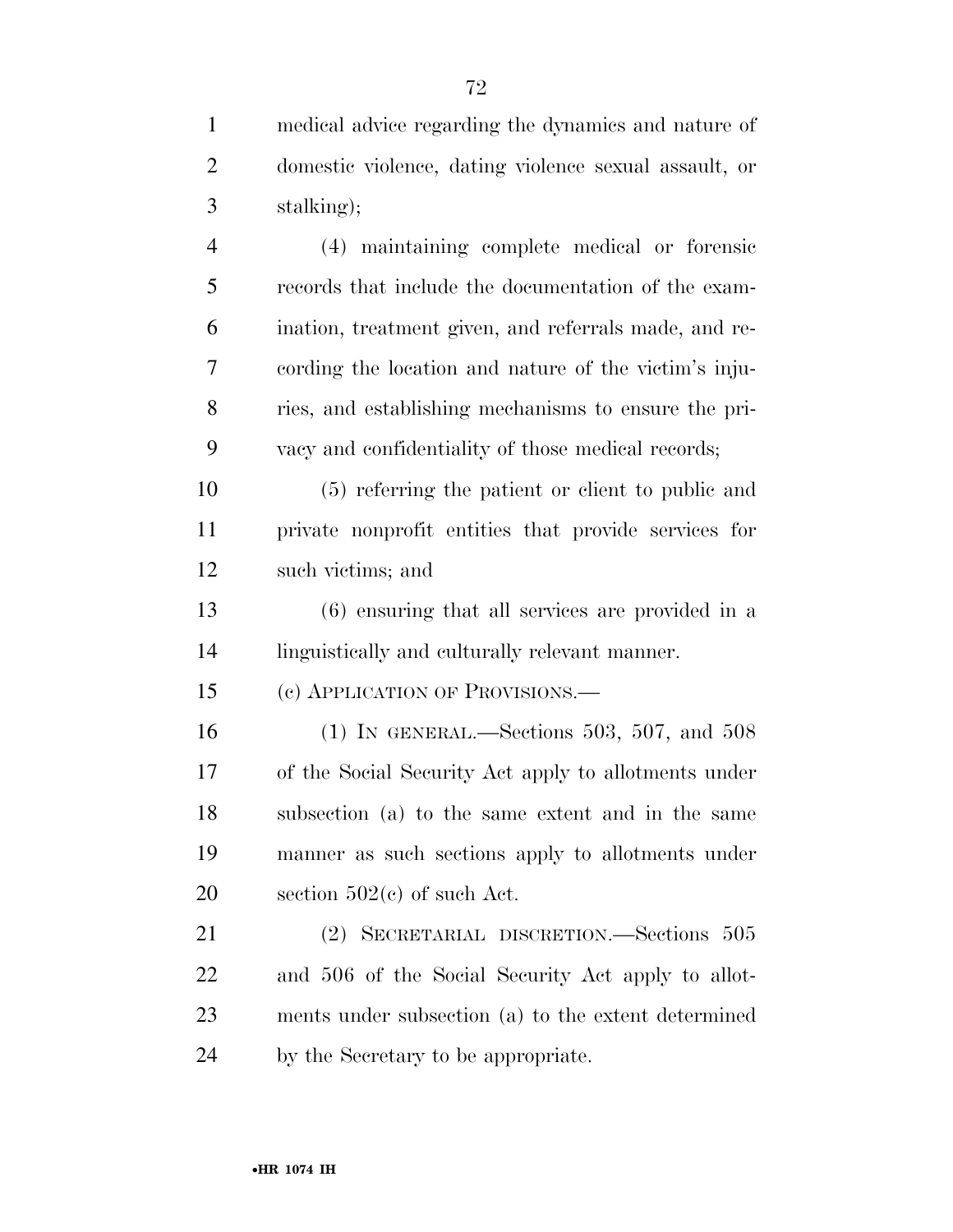(d) AUTHORIZATION OF APPROPRIATIONS.—For the purpose of making allotments under subsection (a), there is authorized to be appropriated \$4,000,000 for each of the fiscal years 2008 through 2012.

### **SEC. 1302. ADDITIONAL AUTHORIZATION OF APPROPRIA- TIONS FOR PUBLIC CAMPAIGN TO INCREASE PUBLIC AWARENESS.**

 Section 403(b) of Public Law 109–162 (119 Stat. 3023) is amended by striking ''such sums'' and all that follows and inserting the following: ''\$5,000,000 for fiscal year 2008, and such sums as may be necessary for each of the fiscal years 2009 through 2012.''.

### **TITLE XIV—SUPPORT FOR PREG-**

# **NANT AND PARENTING STU-DENTS**

#### **SEC. 1401. SUPPORT SERVICES FOR STUDENTS OF INSTITU-**

**TIONS OF HIGHER EDUCATION.** 

 (a) IN GENERAL.—The Secretary may make grants to public institutions of higher education to carry out dem- onstration projects for the purpose of providing services to assist both students who have decided to carry their pregnancies to term, including those anticipating adop- tion, and parenting students in continuing their studies and graduating.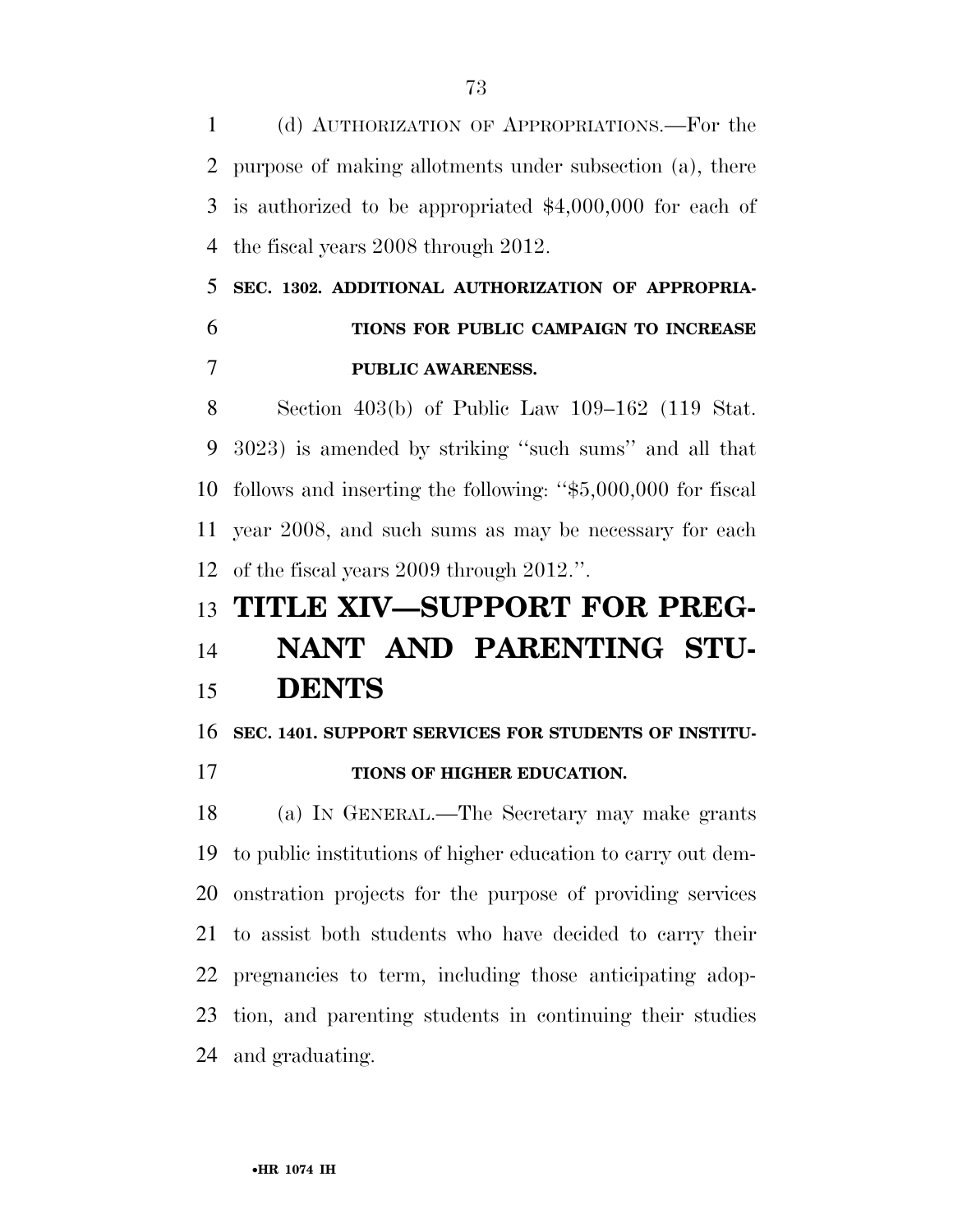(b) CERTAIN REQUIREMENTS FOR GRANTEES.—A grant may be made under subsection (a) only if the insti- tution of higher education involved agrees that the institu-tion—

 (1) will provide the services through on-campus facilities; and

 (2) will submit to the Secretary, for each fiscal year for which the grant is provided, a report de- scribing the activities carried out under the grant and the effects of the activities on the students in-volved.

 (c) APPLICATION FOR GRANT.—A grant may be made under subsection (a) only if an application for the grant is submitted to the Secretary and the application is in such form, is made in such manner, and contains such agreements, assurances, and information as the Sec- retary determines to be necessary to carry out this section. (d) LIMITATIONS ON AMOUNT OF GRANT.—A grant under subsection (a) for a fiscal year may not be made in an amount exceeding \$25,000.

 (e) AUTHORIZATION OF APPROPRIATIONS.—For the purpose of carrying out this section, there are authorized to be appropriated \$500,000 for each of the fiscal years 2008 through 2012.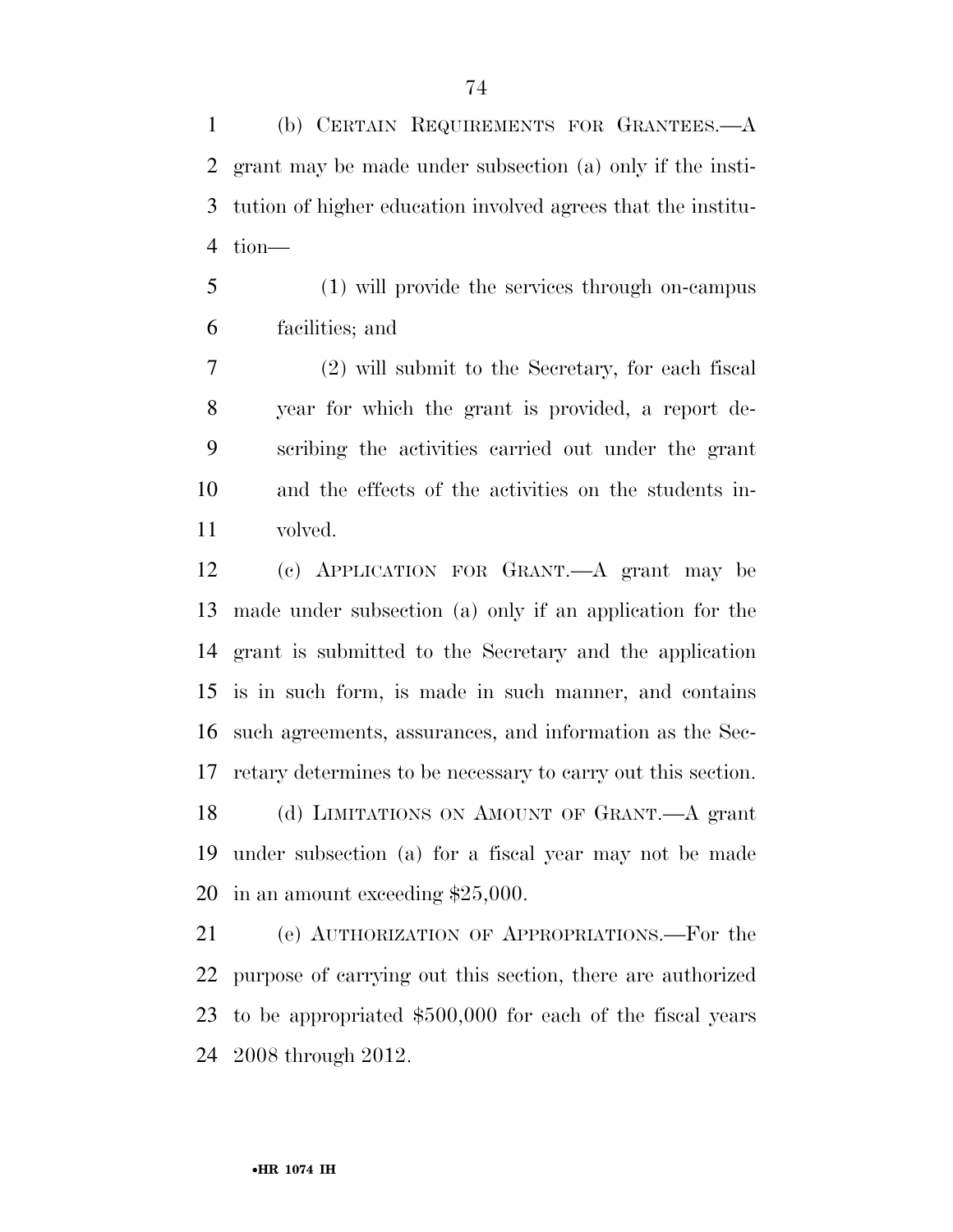**SEC. 1402. CHILD CARE ACCESS MEANS PARENTS IN** 

| $\overline{2}$ | <b>SCHOOL PROGRAM.</b>                                       |
|----------------|--------------------------------------------------------------|
| 3              | (a) MINIMUM GRANT.—Section $419N(b)(2)(B)$ of the            |
| $\overline{4}$ | Education Act of 1965<br><b>Higher</b>                       |
| 5              | $1070e(b)(2)(B)$ is amended by striking "\$10,000" and       |
| 6              | inserting " $$30,000$ ".                                     |
| 7              | (b) DEFINITION OF LOW-INCOME STUDENT.-Sec-                   |
| 8              | tion $419N(b)(7)$ of such Act is amended to read as follows: |
| 9              | "(7) DEFINITION OF LOW-INCOME STUDENT.-                      |
| 10             | For the purpose of this section, the term 'low-income        |
| 11             | student' means a student who-                                |
| 12             | $\lq\lq$ is eligible to receive a Federal Pell               |
| 13             | Grant for the fiscal year for which the deter-               |
| 14             | mination is made; or                                         |
| 15             | "(B) would otherwise be eligible to receive                  |
| 16             | a Federal Pell Grant for the fiscal year for                 |
| 17             | which the determination is made, except that                 |
| 18             | the student fails to meet the requirements of—               |
| 19             | "(i) section $401(c)(1)$ because the stu-                    |
| 20             | dent is enrolled in a graduate or first pro-                 |
| 21             | fessional course of study; or                                |
| 22             | ``(ii)<br>section $484(a)(5)$ because the                    |
| 23             | student is in the United States for a tem-                   |
| 24             | porary purpose.".                                            |
| 25             | (c) AUTHORIZATION OF APPROPRIATIONS.-Section                 |
| 26             | $419N(g)$ of such Act is amended by striking "\$45,000,000   |

#### •**HR 1074 IH**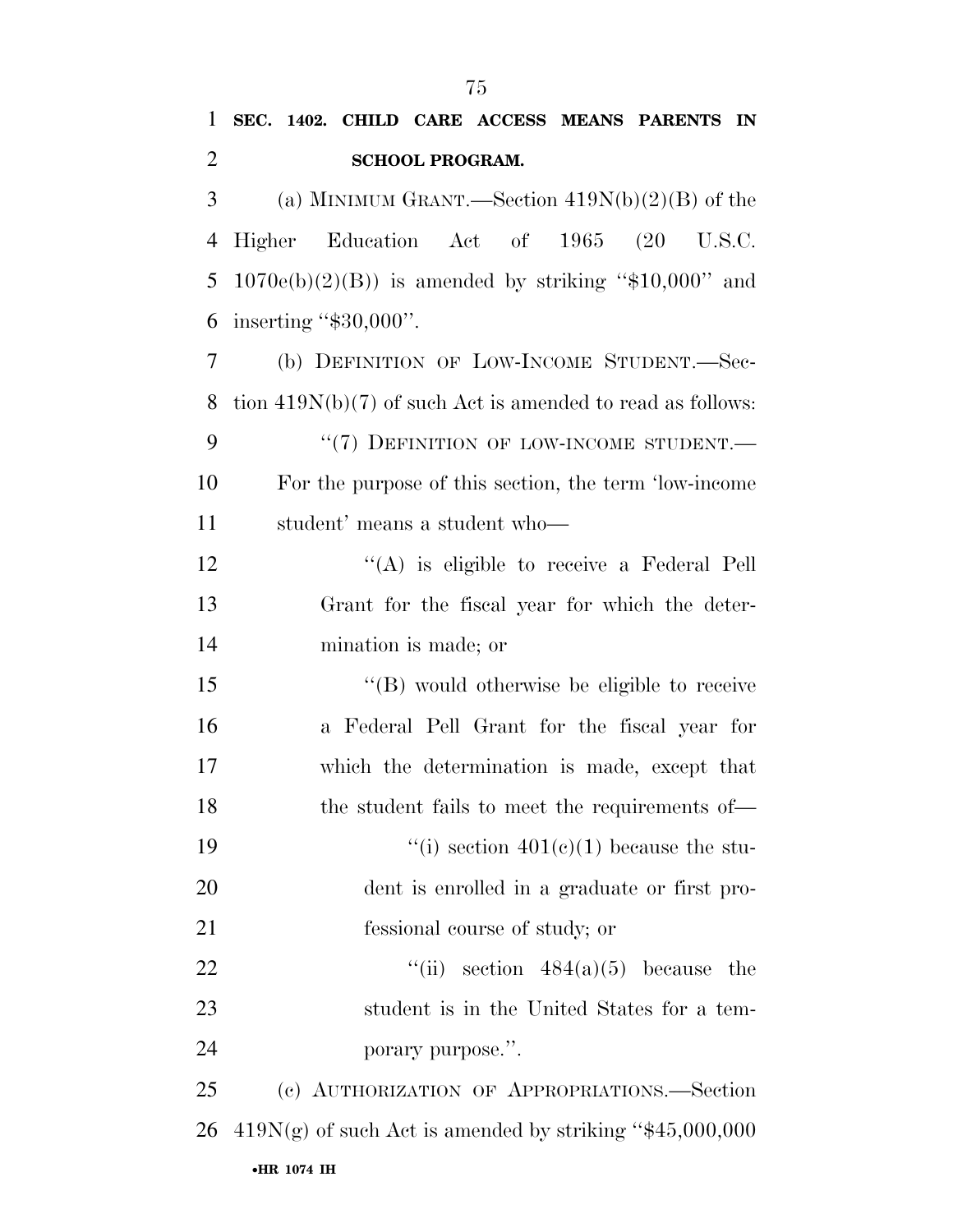for fiscal year 1999'' and inserting ''\$75,000,000 for fiscal year 2008''.

### **TITLE XV—FEDERALLY-FUNDED HOMES FOR PREGNANT AND PARENTING WOMEN**

#### **SEC. 1501. COUNSELING REQUIREMENTS.**

 With respect to any program of grants that is admin- istered by the Secretary and whose purposes include pro- viding funds for group homes for pregnant and parenting women, the Secretary shall require as a condition of mak- ing such grants that the entities operating the group homes provide to such women, upon request—

(1) adoption counseling; and

(2) counseling on parenting skills.

 **SEC. 1502. TREATMENT OF PREGNANT AND PARENTING WOMEN.** 

 Organizations that provide group homes for pregnant and parenting women and receive Federal financial assist- ance shall ensure that all residents are treated in a nonjudgmental manner and are not subject to indignity and humiliation.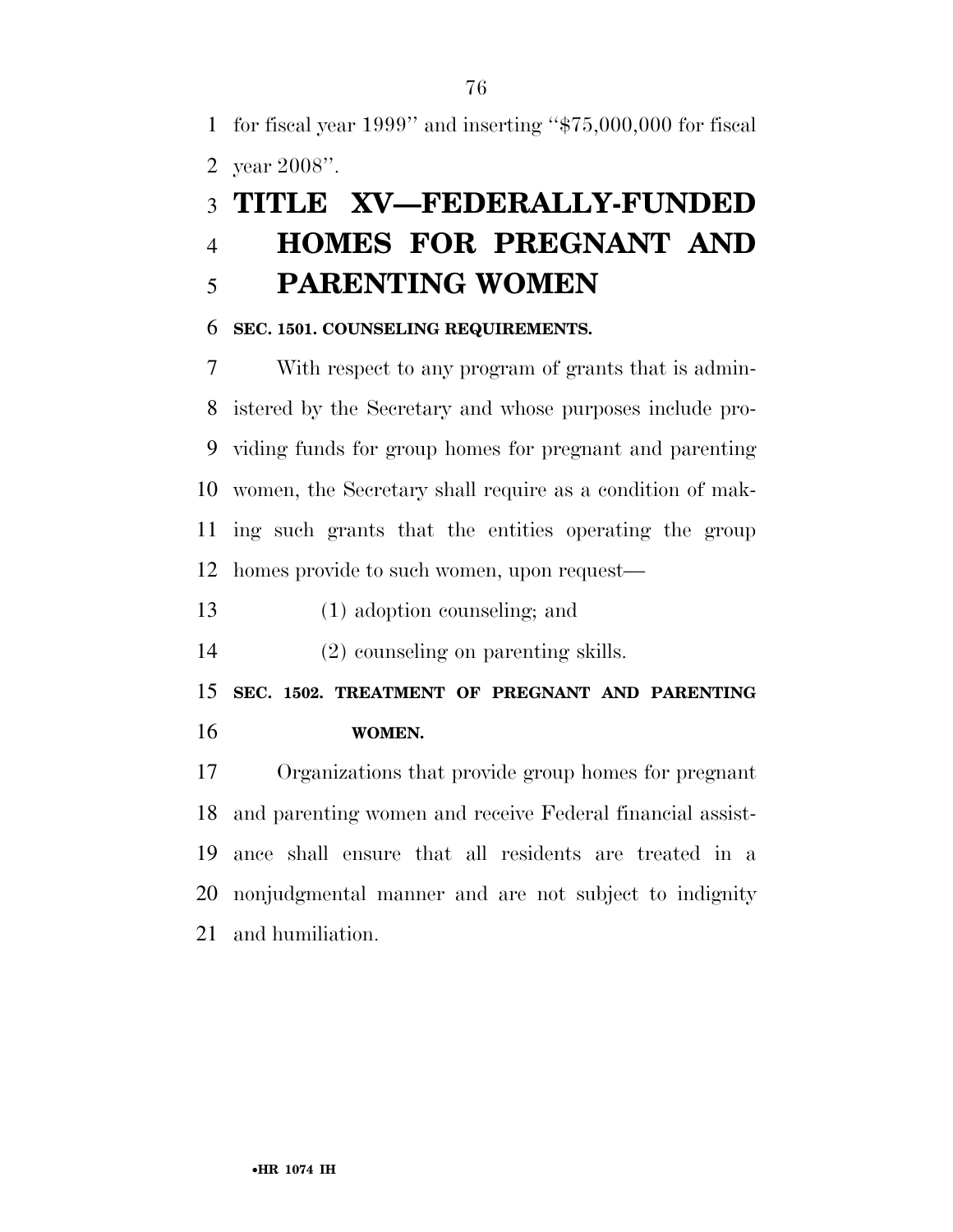# **TITLE XVI—EXPANSION OF ADOPTION CREDIT AND ADOPTION ASSISTANCE PRO-GRAMS**

**SEC. 1601. EXPANSION OF ADOPTION CREDIT AND ADOP-**

**TION ASSISTANCE PROGRAMS.** 

(a) INCREASE IN DOLLAR LIMITATION.—

8 (1) ADOPTION CREDIT.

 (A) IN GENERAL.—Paragraph (1) of sec- tion 23(b) of the Internal Revenue Code of 1986 (relating to dollar limitation) is amended by striking ''\$10,000'' and inserting ''\$15,000''. (B) CHILD WITH SPECIAL NEEDS.—Para- graph (3) of section 23(a) of such Code (relat- ing to \$10,000 credit for adoption of child with special needs regardless of expenses) is amend-ed

18 (i) in the text by striking "\$10,000" 19 and inserting "\$15,000", and

20 (ii) in the heading by striking 21 "\*\$10,000" and inserting "\$15,000".

22 (C) CONFORMING AMENDMENT TO INFLA- TION ADJUSTMENT.—Subsection (h) of section 23 of such Code (relating to adjustments for in-flation) is amended to read as follows: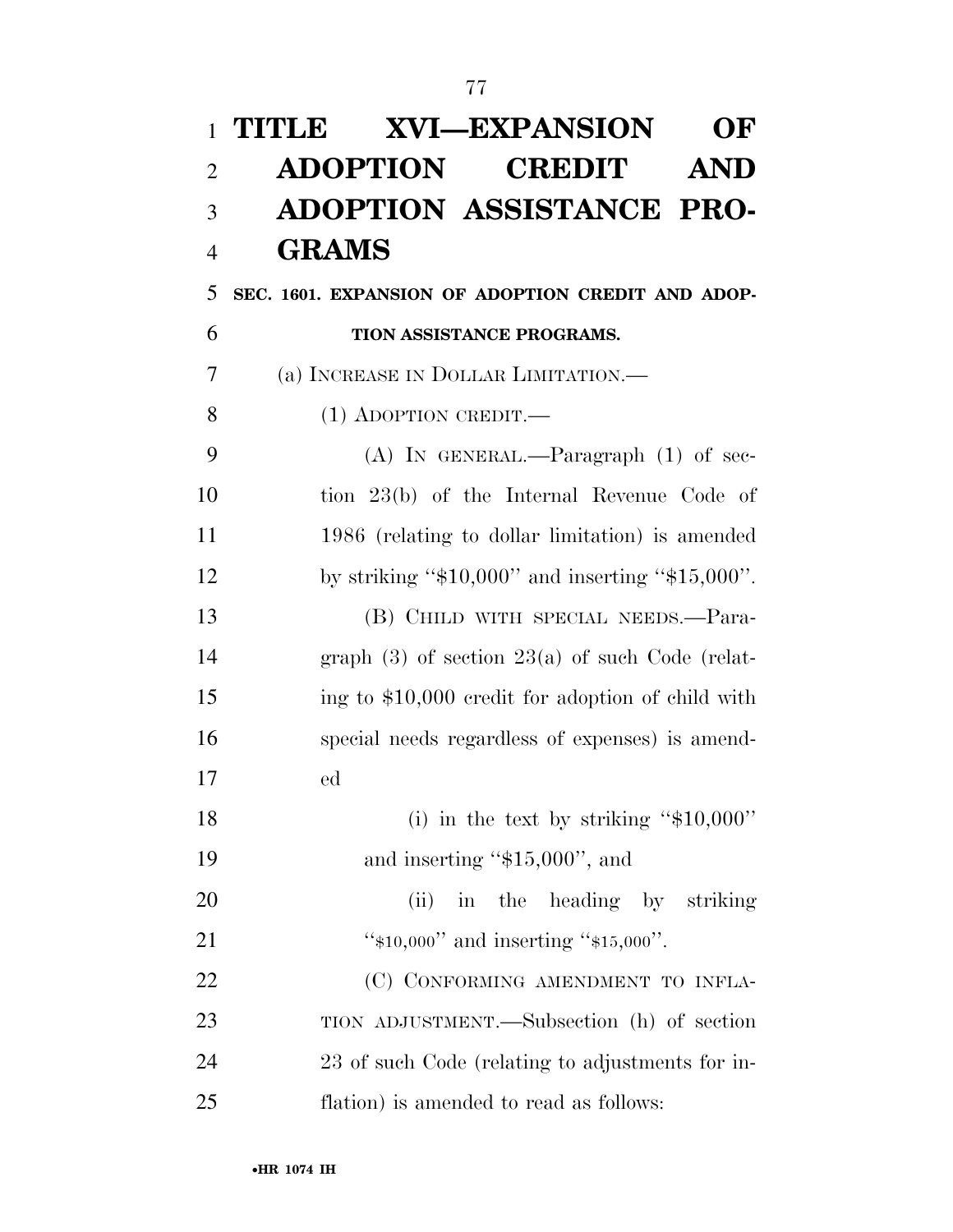| $\mathbf{1}$   | "(h) ADJUSTMENTS FOR INFLATION.-                        |
|----------------|---------------------------------------------------------|
| $\overline{2}$ | "(1) DOLLAR LIMITATIONS.—In the case of a               |
| 3              | taxable year beginning after December 31, 2008,         |
| $\overline{4}$ | each of the dollar amounts in subsections $(a)(3)$ and  |
| 5              | $(b)(1)$ shall be increased by an amount equal to-      |
| 6              | $\lq\lq$ such dollar amount, multiplied by              |
| 7              | $\lq\lq(B)$ the cost-of-living adjustment deter-        |
| 8              | mined under section $1(f)(3)$ for the calendar          |
| 9              | year in which the taxable year begins, deter-           |
| 10             | mined by substituting 'calendar year 2007' for          |
| 11             | 'calendar year 1992' in subparagraph (B)                |
| 12             | thereof.                                                |
| 13             | If any amount as increased under the preceding sen-     |
| 14             | tence is not a multiple of \$10, such amount shall be   |
| 15             | rounded to the nearest multiple of \$10.                |
| 16             | "(2) INCOME LIMITATION.—In the case of a                |
| 17             | taxable year beginning after December 31, 2002, the     |
| 18             | dollar amount in subsection $(b)(2)(A)(i)$ shall be in- |
| 19             | creased by an amount equal to—                          |
| 20             | "(A) such dollar amount, multiplied by                  |
| 21             | $\lq\lq(B)$ the cost-of-living adjustment deter-        |
| 22             | mined under section $1(f)(3)$ for the calendar          |
| 23             | year in which the taxable year begins, deter-           |
| 24             | mined by substituting 'calendar year 2001' for          |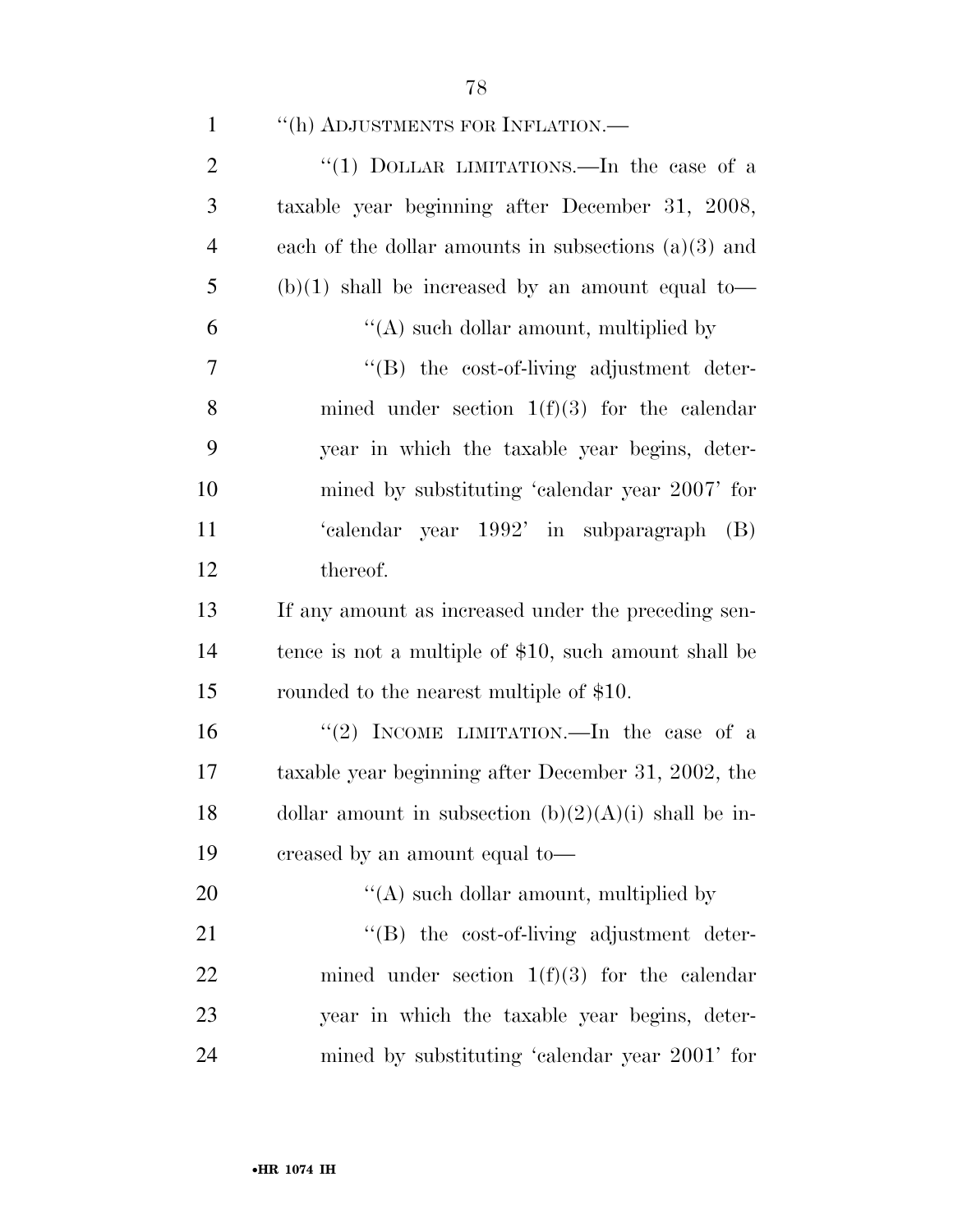| $\mathbf{1}$   | 'calendar year 1992' in subparagraph<br>(B)           |
|----------------|-------------------------------------------------------|
| $\overline{2}$ | thereof.                                              |
| 3              | If any amount as increased under the preceding sen-   |
| $\overline{4}$ | tence is not a multiple of \$10, such amount shall be |
| 5              | rounded to the nearest multiple of \$10.".            |
| 6              | (2) ADOPTION ASSISTANCE PROGRAMS.                     |
| 7              | (A) IN GENERAL.—Paragraph $(1)$ of sec-               |
| 8              | tion 137(b) of the Internal Revenue Code of           |
| 9              | 1986 (relating to dollar limitation) is amended       |
| 10             | by striking " $$10,000"$ and inserting " $$15,000"$ . |
| 11             | (B) CHILD WITH SPECIAL NEEDS.—Para-                   |
| 12             | graph $(2)$ of section 137(a) of such Code (relat-    |
| 13             | ing to \$10,000 exclusion for adoption of child       |
| 14             | with special needs regardless of expenses) is         |
| 15             | amended—                                              |
| 16             | (i) in the text by striking " $$10,000"$ "            |
| 17             | and inserting " $$15,000"$ , and                      |
| 18             | (ii) in the heading by striking                       |
| 19             | " $*10,000$ " and inserting " $*15,000$ ".            |
| 20             | (C) CONFORMING AMENDMENT TO INFLA-                    |
| 21             | TION ADJUSTMENT.—Subsection (f) of section            |
| 22             | 137 of such Code (relating to adjustments for         |
| 23             | inflation) is amended to read as follows:             |
| 24             | "(f) ADJUSTMENTS FOR INFLATION.—                      |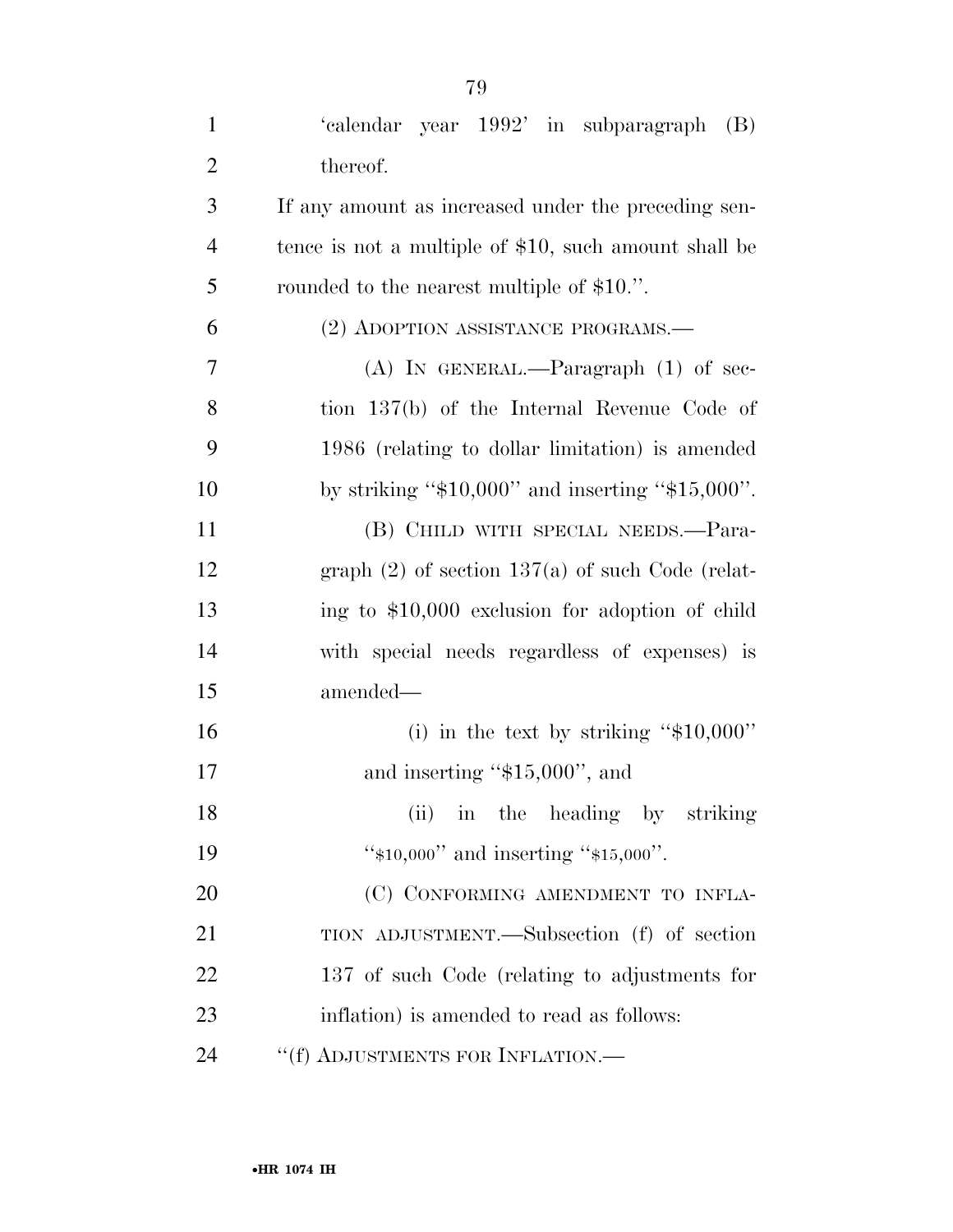| $\mathbf{1}$   | "(1) DOLLAR LIMITATIONS.—In the case of a              |
|----------------|--------------------------------------------------------|
| $\overline{2}$ | taxable year beginning after December 31, 2008,        |
| 3              | each of the dollar amounts in subsections $(a)(2)$ and |
| $\overline{4}$ | $(b)(1)$ shall be increased by an amount equal to-     |
| 5              | $\lq\lq$ such dollar amount, multiplied by             |
| 6              | $\lq\lq(B)$ the cost-of-living adjustment deter-       |
| 7              | mined under section $1(f)(3)$ for the calendar         |
| 8              | year in which the taxable year begins, deter-          |
| 9              | mined by substituting 'calendar year 2007' for         |
| 10             | 'calendar year 1992' in subparagraph (B)               |
| 11             | thereof.                                               |
| 12             | If any amount as increased under the preceding sen-    |
| 13             | tence is not a multiple of \$10, such amount shall be  |
| 14             | rounded to the nearest multiple of \$10.               |
| 15             | "(2) INCOME LIMITATION.—In the case of a               |
| 16             | taxable year beginning after December 31, 2002, the    |
| 17             | dollar amount in subsection $(b)(2)(A)$ shall be in-   |
| 18             | creased by an amount equal to-                         |
| 19             | "(A) such dollar amount, multiplied by                 |
| 20             | $\lq\lq(B)$ the cost-of-living adjustment deter-       |
| 21             | mined under section $1(f)(3)$ for the calendar         |
| 22             | year in which the taxable year begins, deter-          |
| 23             | mined by substituting 'calendar year 2001' for         |
| 24             | 'calendar year 1992' in subparagraph thereof.          |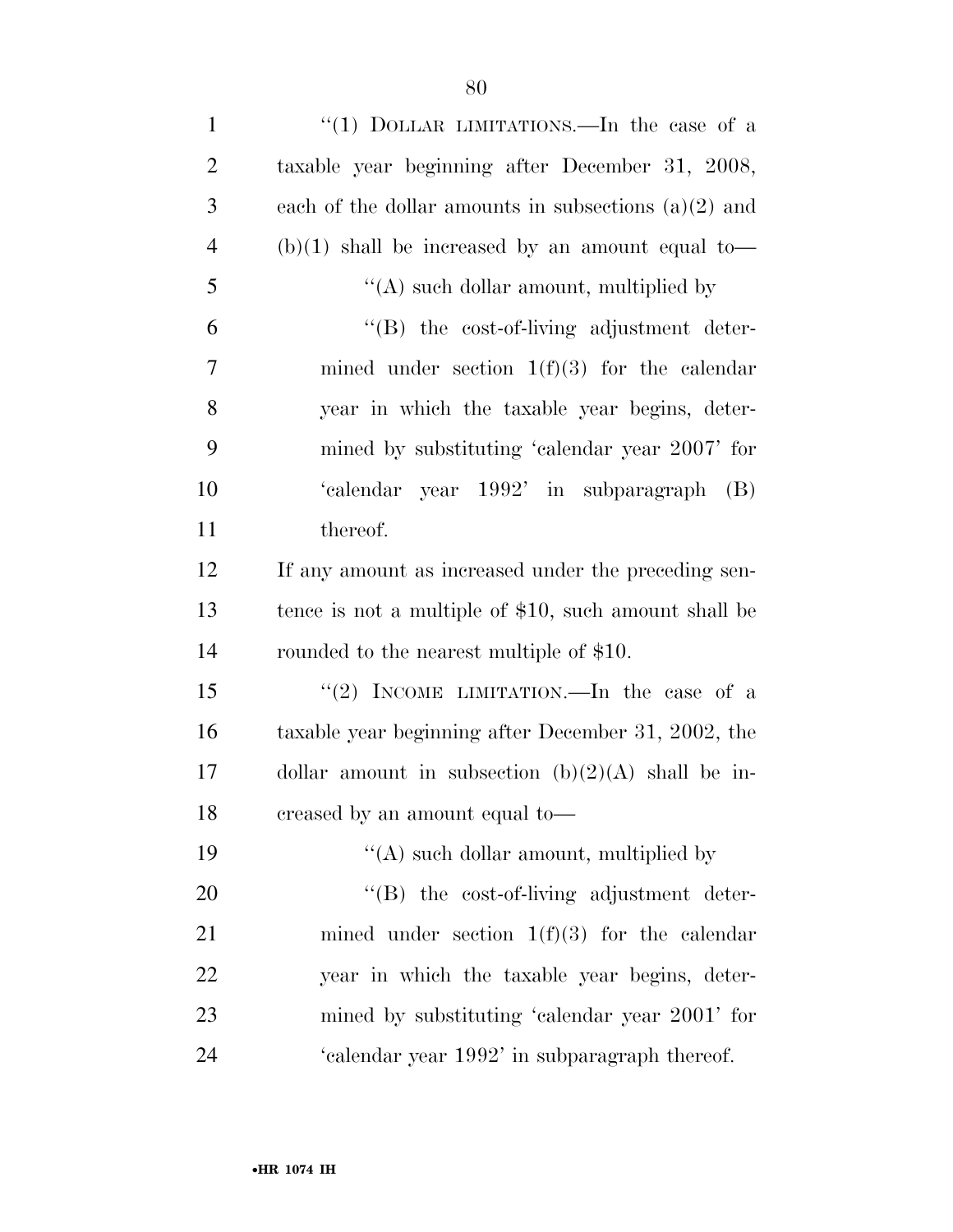| $\mathbf{1}$   | If any amount as increased under the preceding sen-   |
|----------------|-------------------------------------------------------|
| $\overline{2}$ | tence is not a multiple of \$10, such amount shall be |
| 3              | rounded to the nearest multiple of \$10.".            |
| $\overline{4}$ | (b) CREDIT MADE REFUNDABLE.-                          |
| 5              | (1) CREDIT MOVED TO SUBPART RELATING TO               |
| 6              | REFUNDABLE CREDITS.—The Internal<br>Revenue           |
| 7              | Code of 1986 is amended—                              |
| 8              | $(A)$ by redesignating section 36 as section          |
| 9              | 37,                                                   |
| 10             | $(B)$ by redesignating section 23, as amend-          |
| 11             | ed by subsection (a), as section 36, and              |
| 12             | $(C)$ by moving section 36 (as so redesig-            |
| 13             | nated) from subpart $A$ of part IV of subchapter      |
| 14             | A of chapter 1 to the location immediately be-        |
| 15             | fore section 37 (as so redesignated) in subpart       |
| 16             | $C$ of part IV of subchapter A of chapter 1.          |
| 17             | (2) CONFORMING AMENDMENTS.—                           |
| 18             | (A) Section $24(b)(3)(B)$ of such Code is             |
| 19             | amended by striking "sections 23 and" and in-         |
| 20             | serting "section".                                    |
| 21             | (B) Section $25(e)(1)(C)$ of such Code is             |
| 22             | amended—                                              |
| 23             | (i) in clause (i) by striking $"23$ ,                 |
| 24             | $25D$ ," and inserting " $25D$ ", and                 |
| 25             | (ii) in clause (ii) by striking " $23$ ,".            |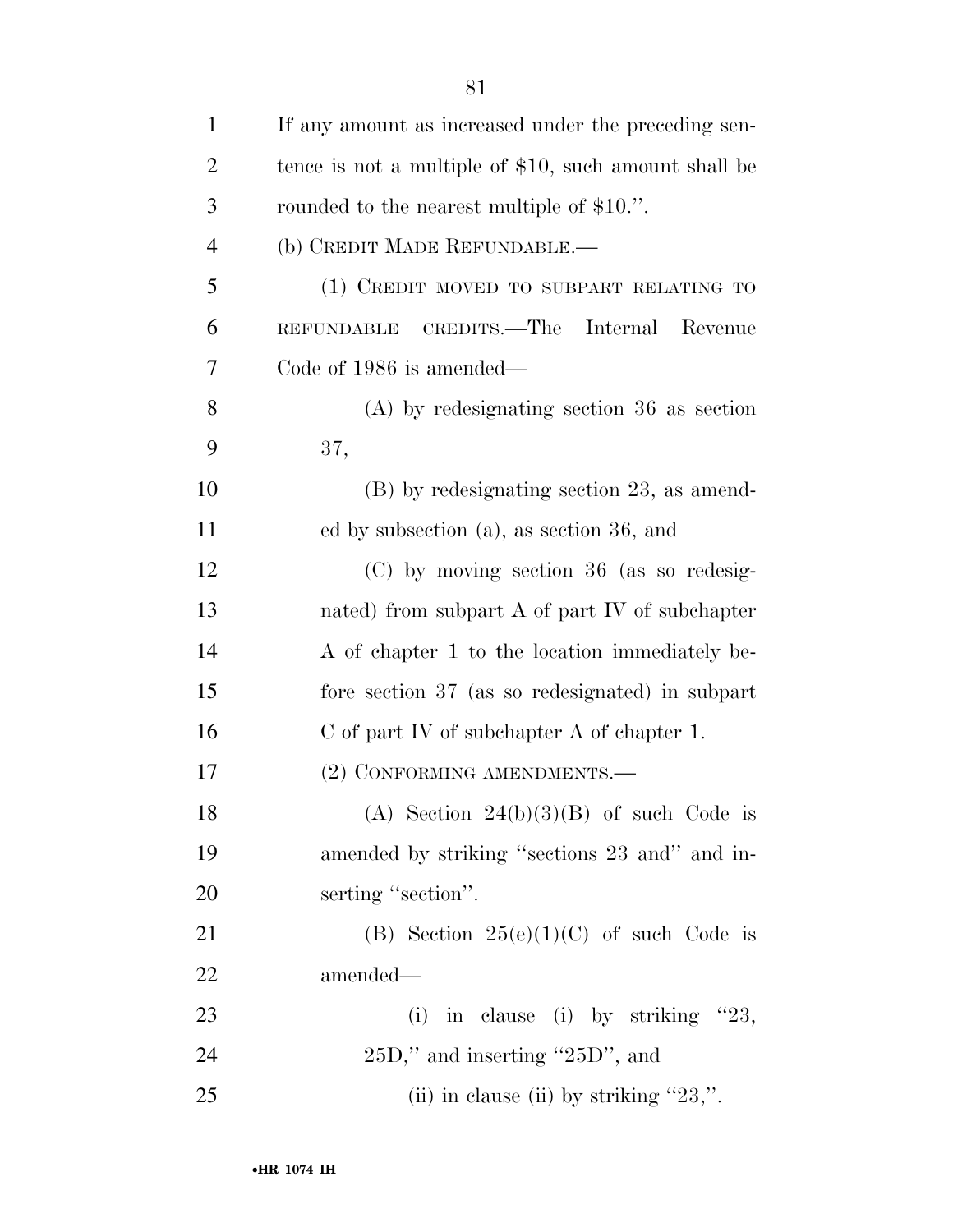| $\mathbf{1}$   | (C) Section $25B(g)(2)$ of such Code is          |
|----------------|--------------------------------------------------|
| $\overline{2}$ | amended by striking "and section 23".            |
| $\mathfrak{Z}$ | (D) Section $25D(e)(2)$ of such Code is          |
| $\overline{4}$ | amended by striking "23, 24," and inserting      |
| 5              | $"24"$ .                                         |
| 6              | (E) Section $26(a)(1)$ of such Code is           |
| $\overline{7}$ | amended by striking "23, 24," and inserting      |
| 8              | $"24"$ .                                         |
| 9              | (F) Section 36 of such Code, as so redesig-      |
| 10             | nated, is amended—                               |
| 11             | (i) by striking paragraph $(4)$ of sub-          |
| 12             | section (b), and                                 |
| 13             | (ii) by striking subsection (c).                 |
| 14             | (G) Section 137 of such Code is amend-           |
| 15             | $ed$ —                                           |
| 16             | (i) in subsection (d) by striking "sec-          |
| 17             | tion $23(d)$ " and inserting "section $36(d)$ ", |
| 18             | and                                              |
| 19             | (ii) in subsection (e) by striking "sec-         |
| 20             | tion $23$ " and inserting "section $36$ ".       |
| 21             | $(H)$ Section 904(i) of such Code is amend-      |
| 22             | ed by striking "23, 24," and inserting "24".     |
| 23             | (I) Section $1016(a)(26)$ is amended by          |
| 24             | striking " $23(g)$ " and inserting " $36(g)$ ".  |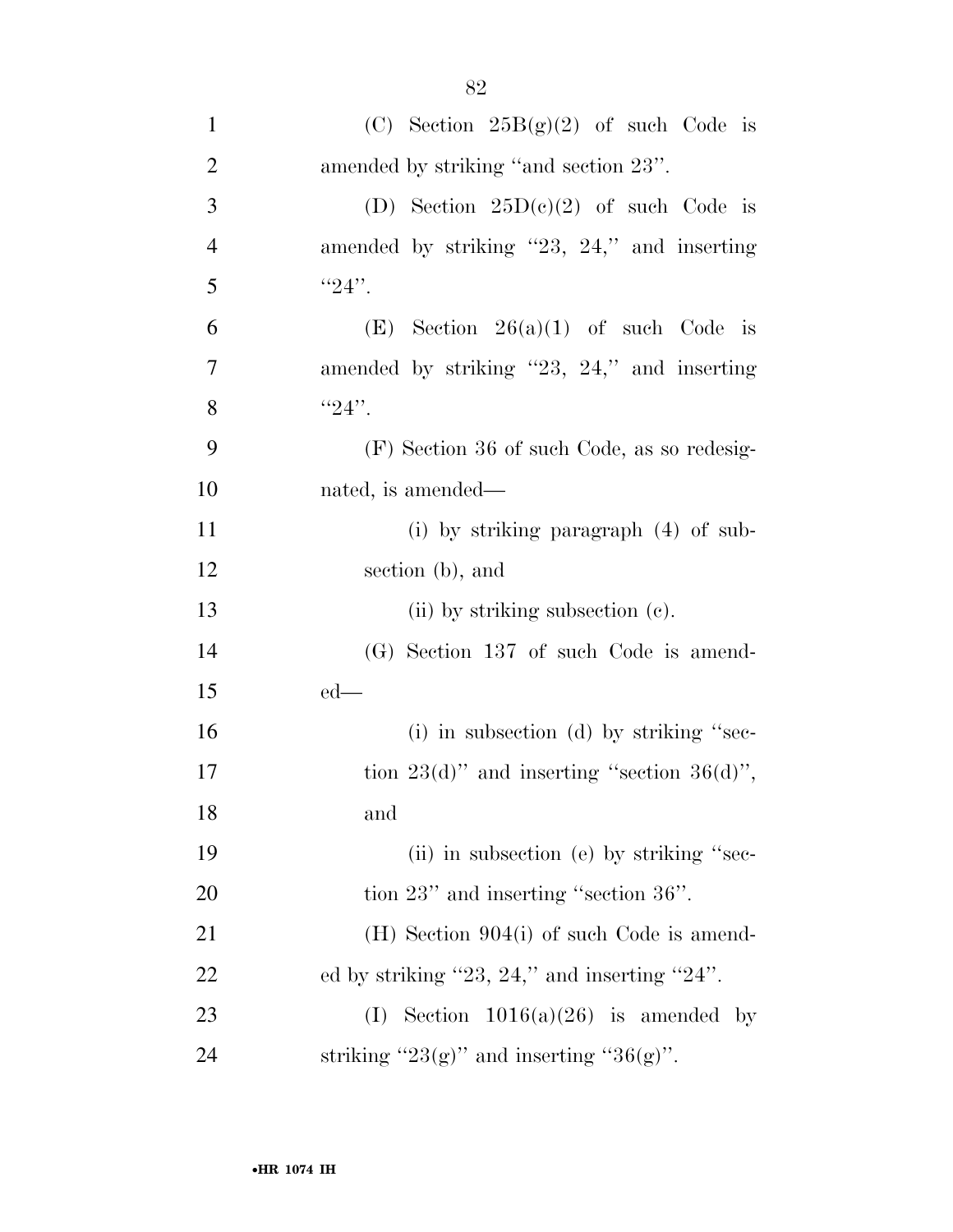| $\mathbf{1}$   | $(J)$ Section 1400 $C(d)$ of such Code is                        |
|----------------|------------------------------------------------------------------|
| $\overline{2}$ | amended by striking "23,".                                       |
| 3              | $(K)$ The table of sections for subpart A of                     |
| $\overline{4}$ | part IV of subchapter A of chapter 1 of such                     |
| 5              | Code of 1986 is amended by striking the item                     |
| 6              | relating to section 23.                                          |
| 7              | (L) Paragraph $(2)$ of section 1324(b) of                        |
| 8              | title 31, United States Code, is amended by in-                  |
| 9              | serting "or 36" after "section 35".                              |
| 10             | $(M)$ The table of sections for subpart C of                     |
| 11             | part IV of subchapter A of chapter 1 of the In-                  |
| 12             | ternal Revenue Code of 1986 is amended by                        |
| 13             | striking the last item and inserting the fol-                    |
| 14             | lowing new items:                                                |
|                | "Sec. 36. Adoption expenses.<br>"Sec. 37. Overpayments of tax.". |
| 15             | (c) MODIFICATIONS MADE BY EGTRRA TO ADOPTION                     |
| 16             | CREDIT MADE PERMANENT.—Title IX of the Economic                  |
| 17             | Growth and Tax Relief Reconciliation Act of 2001 shall           |
| 18             | not apply to the amendments made by section 202 of such          |
| 19             | Act.                                                             |
| 20             | (d) EFFECTIVE DATE.—The amendments made by                       |
| 21             | this section shall apply to taxable years beginning after        |

December 31, 2007.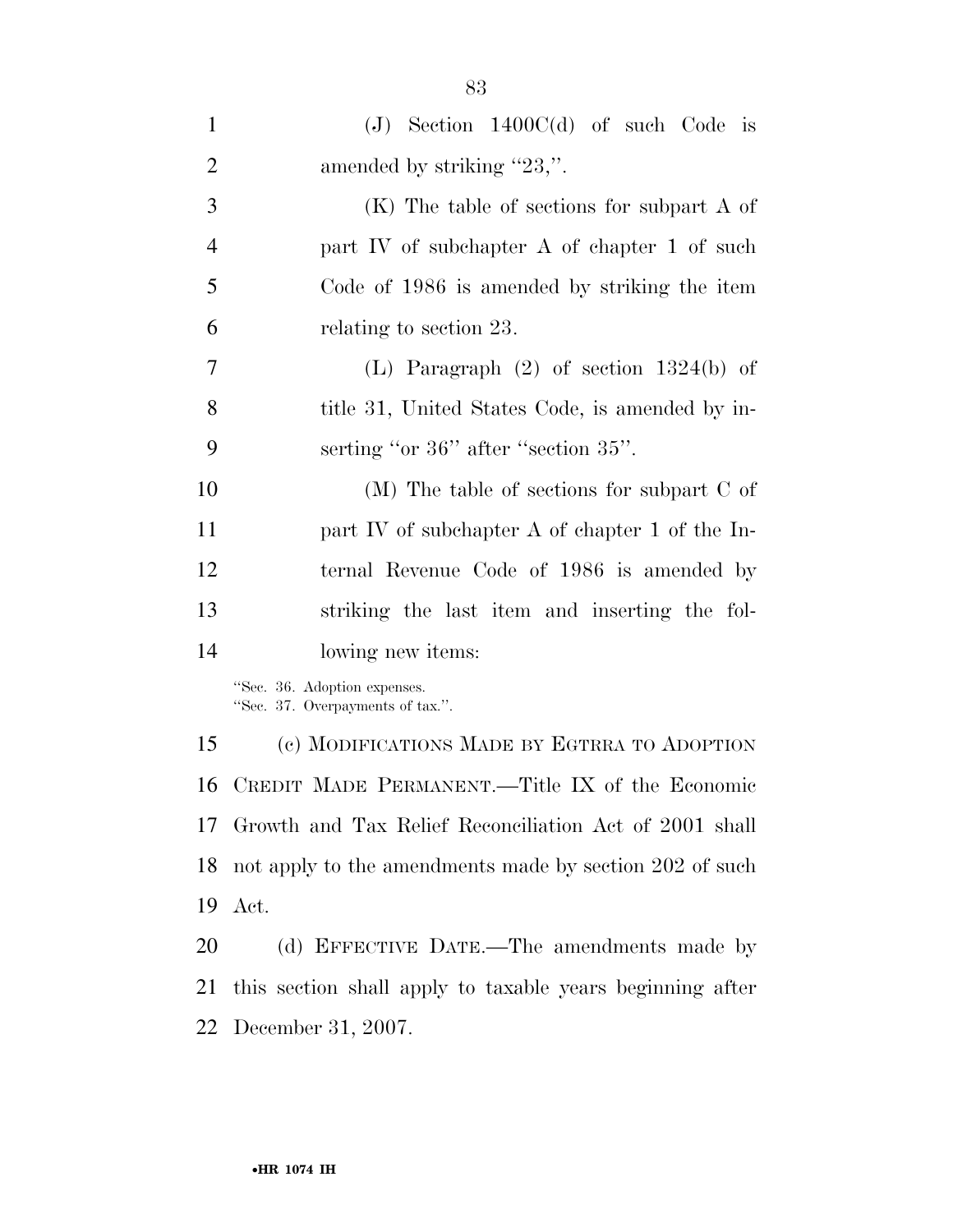**TITLE XVII—PROVIDING SUPPORT TO NEW PARENTS SEC. 1701. INCREASED SUPPORT FOR WIC PROGRAM.**  (a) FINDINGS.—Congress finds the following: (1) The special supplemental nutrition program for women, infants, and children (WIC) authorized by section 17 of the Child Nutrition Act of 1966 (42 U.S.C. 1786) serves over 8,000,000 women, infants, and children. (2) Half of all infants in the United States and 11 1 1 in 4 young children under age 5 get crucial health and nutrition benefits from the WIC Program. (3) It is estimated that every dollar spent on WIC results in between \$1.92 and \$4.21 in Medicaid savings for newborns and their mothers. (4) The WIC program has been proven to in- crease the number of women receiving prenatal care, reduce the incidence of low birth weight and fetal mortality, reduce anemia, and enhance the nutri- tional quality of the diet of mothers and children. (5) The WIC program's essential, effective nu- trition services include nutrition assessment, coun- seling and education, obesity prevention, breastfeeding support and promotion, prenatal and pediatric health care referrals and follow-up, spousal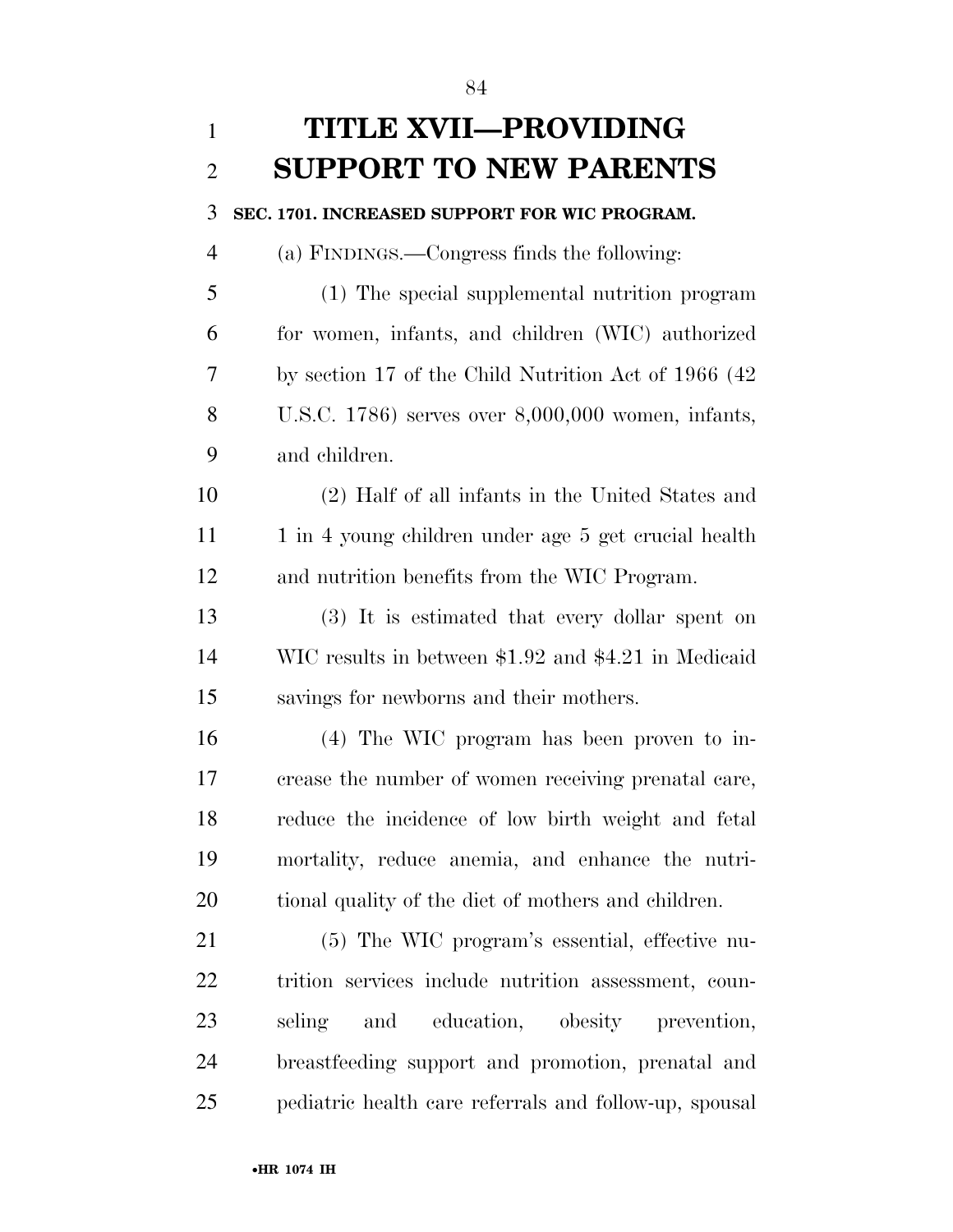| $\mathbf{1}$   | and child abuse referral, drug and alcohol abuse re-        |
|----------------|-------------------------------------------------------------|
| $\overline{2}$ | ferral, immunization screening, assessment and re-          |
| 3              | ferral, and a host of other services for mothers and        |
| $\overline{4}$ | children.                                                   |
| 5              | $(6)$ One in 10 people eligible to participate in           |
| 6              | the WIC program are unable to receive WIC serv-             |
| 7              | ices.                                                       |
| 8              | (b) AUTHORIZATION OF APPROPRIATIONS.-Section                |
| 9              | $17(g)(1)(A)$ of the Child Nutrition Act of 1966 (42 U.S.C. |
| 10             | $1786(g)(1)(A)$ is amended to read as follows:              |
| 11             | "(A) AUTHORIZATION.—Amounts are au-                         |
| 12             | thorized to be appropriated to carry out this               |
| 13             | section as follows:                                         |
| 14             | "(i) $$5,388,000,000$ for fiscal year                       |
| 15             | 2008, of which $$15,000,000$ is for breast-                 |
| 16             | feeding peer counselors, $$14,000,000$ is for               |
| 17             | infrastructure needs, and $$30,000,000$ is                  |
| 18             | for management information systems.                         |
| 19             | "(ii) Such sums as may be necessary                         |
| 20             | for fiscal year 2009.".                                     |
| 21             | SEC. 1702. NUTRITIONAL SUPPORT FOR LOW-INCOME PAR-          |
| 22             | ENTS.                                                       |
| 23             | Section $5(c)(2)$ of the Food Stamp Act of 1977 (7)         |
| 24             | U.S.C. $2014(c)(2)$ is amended by striking<br>"30"          |
| 25             | percentum" and inserting "85 percentum".                    |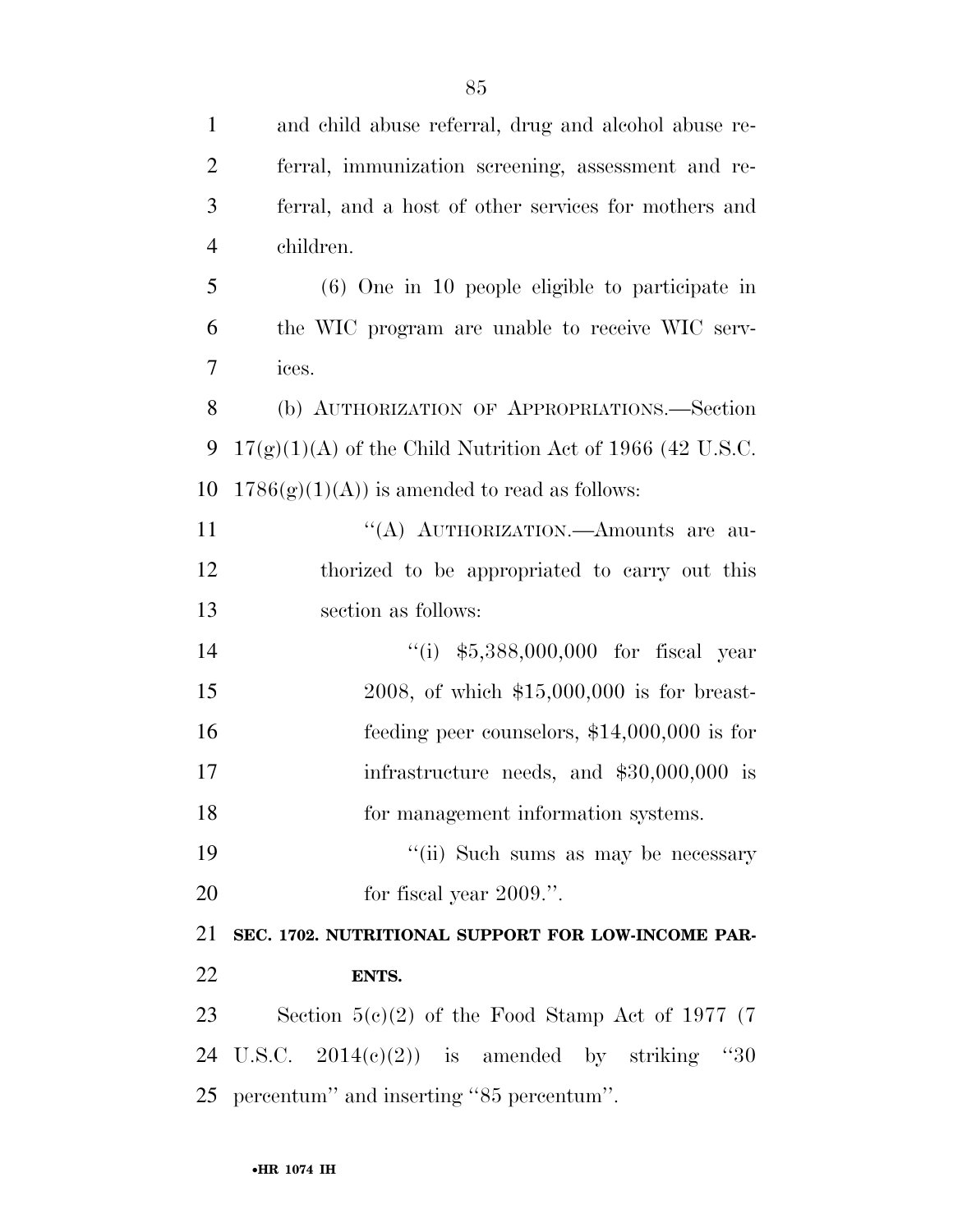of 1990 (42 U.S.C. 9858) is amended to read as follows: **''SEC. 658B. AUTHORIZATION OF APPROPRIATIONS.** 

 ''There are authorized to be appropriated to carry out this subchapter \$2,350,000,000 for fiscal year 2008 and such sums as may be necessary for fiscal years 2008 through 2012.''.

 (b) CONFORMING AMENDMENT.—Section  $658E(c)(3)(D)$  of the Child Care and Development Block Grant Act of 1990 (42 U.S.C. 9858c(c)(3)(D)) is amended by striking ''1997 through 2002'' and inserting ''2008 through 2012''.

#### **SEC. 1704. TEENAGE OR FIRST-TIME MOTHERS; FREE HOME**

- **VISITS BY REGISTERED NURSES FOR EDU-**
- **CATION ON HEALTH NEEDS OF INFANTS.**

 (a) IN GENERAL.—The Secretary may make grants to local health departments to provide to eligible mothers, without charge, education on the health needs of their in-fants through visits to their homes by registered nurses.

(b) ELIGIBLE MOTHER.—

 (1) IN GENERAL.—For purposes of subsection (a), a woman is an eligible mother if, subject to paragraph (2), the woman—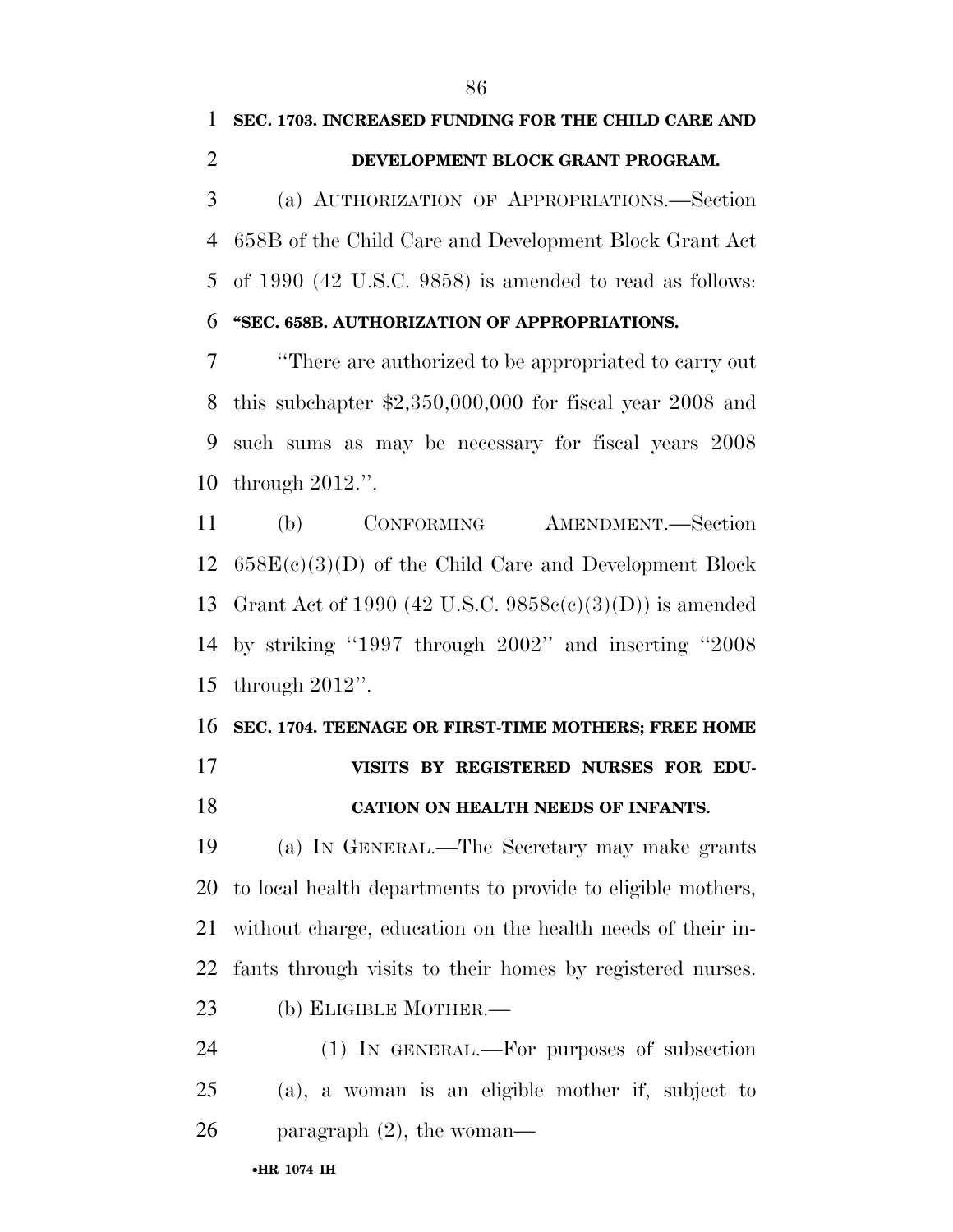| $\mathbf{1}$   | $(A)$ is the mother of an infant who is not              |
|----------------|----------------------------------------------------------|
| $\overline{2}$ | more than 12 months of age; and                          |
| 3              | $(B)(i)$ the woman was under the age of 20               |
| $\overline{4}$ | at the time of birth; or                                 |
| 5              | (ii) the infant referred to in subparagraph              |
| 6              | $(A)$ is the first child of the woman.                   |
| 7              | (2) ADDITIONAL REQUIREMENTS FOR CERTAIN                  |
| 8              | MOTHERS.—In the case of a woman described in             |
| 9              | paragraph $(1)(B)(ii)$ who is 20 years of age or older,  |
| 10             | the woman is an eligible mother for purposes of sub-     |
| 11             | section (a) only if the woman meets such standards       |
| 12             | in addition to the applicable standards under para-      |
| 13             | graph (1) as the local health department involved        |
| 14             | determines to be appropriate.                            |
| 15             | (c) CERTAIN REQUIREMENTS.—A grant may be                 |
| 16             | made under subsection (a) only if the applicant involved |
| 17             | agrees as follows:                                       |
| 18             | (1) The program carried out under such sub-              |
| 19             | section by the applicant will be designed to instill in  |
| 20             | eligible mothers confidence in their abilities to pro-   |
| 21             | vide for the health needs of their newborns, includ-     |
| 22             | ing through—                                             |
| 23             | (A) providing information on child develop-              |
| 24             | ment; and                                                |
| 25             | (B) soliciting questions from the mothers.               |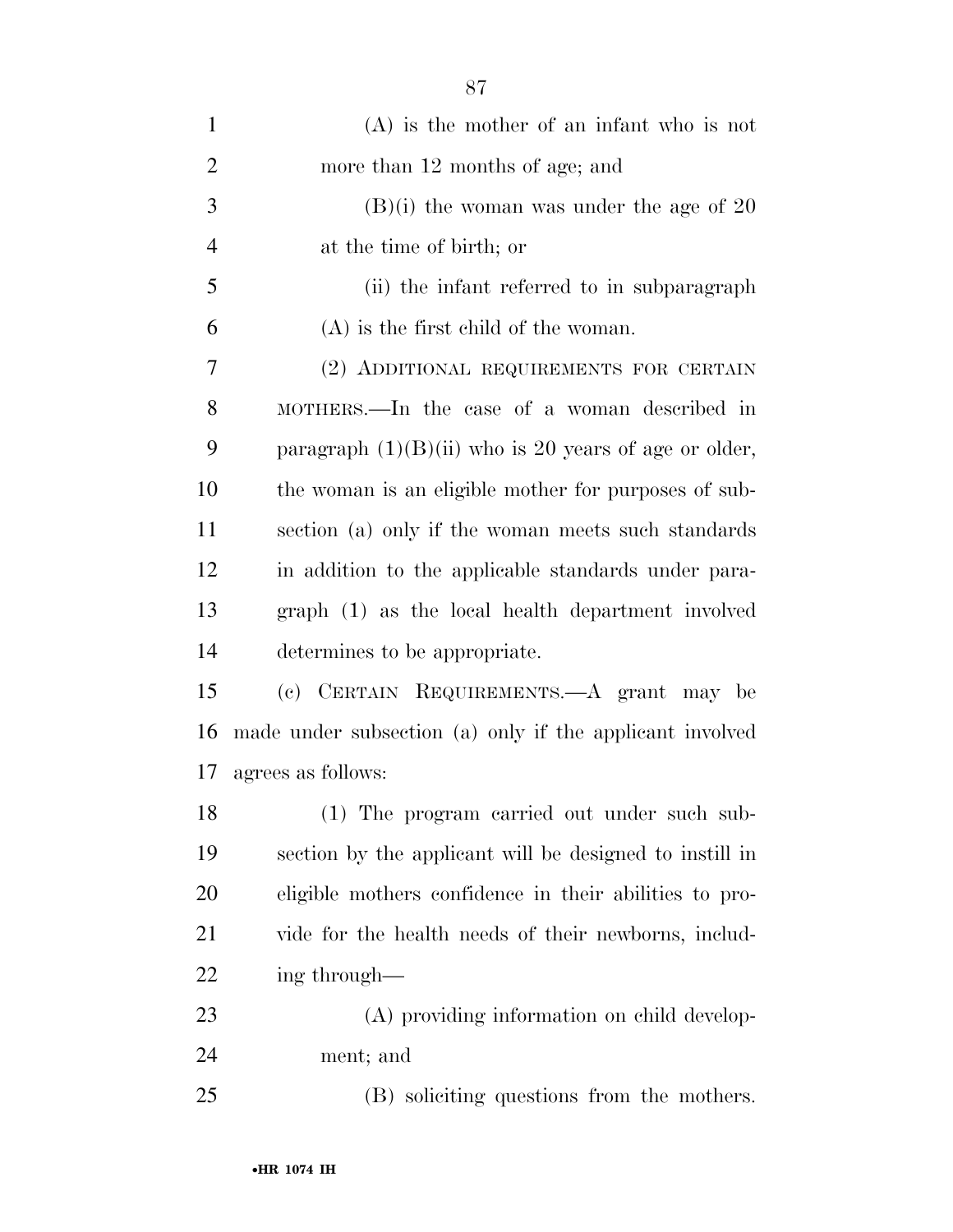| $\mathbf{1}$   | (2) The registered nurses who make home visits         |
|----------------|--------------------------------------------------------|
| $\overline{2}$ | under subsection (a) will, as needed, provide refer-   |
| 3              | rals for health and social services.                   |
| $\overline{4}$ | (3) The period during which the visits will be         |
| 5              | available to an eligible mother will not be fewer than |
| 6              | six months.                                            |
| 7              | (4) An eligible mother will not receive more           |
| 8              | than one visit each month during the period in         |
| 9              | which such visits are available to the woman.          |
| 10             | (d) AUTHORIZED SERVICES.—                              |
| 11             | (1) REQUIREMENTS.—A grant may be made                  |
| 12             | under subsection (a) only if the applicant involved    |
| 13             | agrees that the following services will be provided by |
| 14             | registered nurses in home visits under subsection      |
| 15             | (a):                                                   |
| 16             | (A) Information on child health and devel-             |
| 17             | opment, including suggestions for child-develop-       |
| 18             | mental activities that are enjoyable for parents       |
| 19             | and children.                                          |
| 20             | (B) Advice on parenting, including infor-              |
| 21             | mation on how to develop a strong parent-child         |
| 22             | relationship.                                          |
| 23             | (C) Information on resources about par-                |
| 24             | enting, including identifying books and videos         |
| 25             | that are available at local libraries.                 |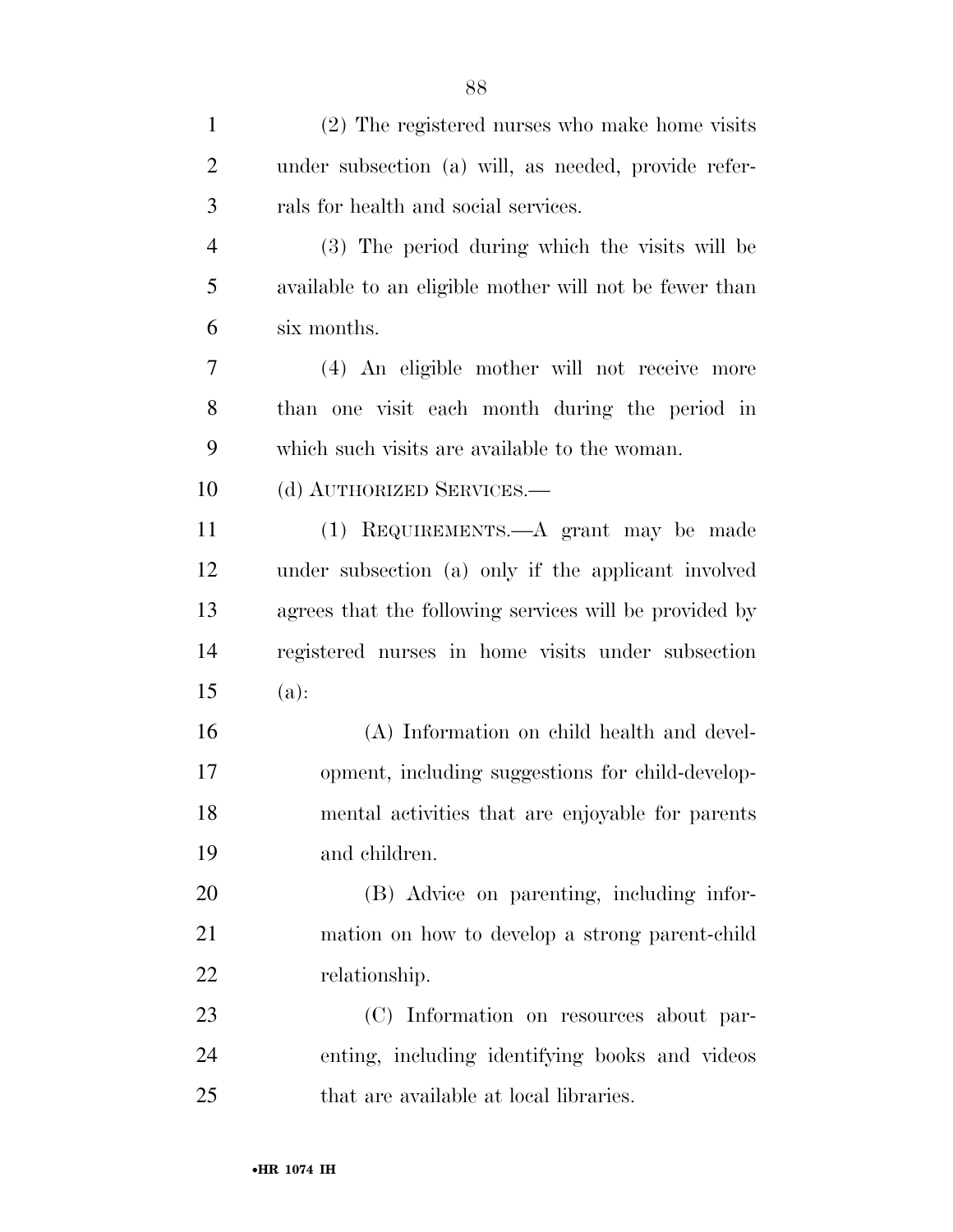| $\mathbf{1}$   | (D) Information on upcoming parenting                      |
|----------------|------------------------------------------------------------|
| $\overline{2}$ | workshops in the local region.                             |
| 3              | (E) Information on programs that facili-                   |
| $\overline{4}$ | tate parent-to-parent support services.                    |
| 5              | (F) Factually and medically accurate and                   |
| 6              | complete information about contraception.                  |
| $\overline{7}$ | (G) In the case of an eligible mother who                  |
| 8              | is a student, information on resources that may            |
| 9              | assist the mother in completing the educational            |
| 10             | courses involved.                                          |
| 11             | (2) ADDITIONAL SERVICES.—A grant under                     |
| 12             | subsection (a) may be expended to provide services         |
| 13             | during home visits under such subsection in addition       |
| 14             | to the services specified in paragraph $(1)$ .             |
| 15             | (e) AUTHORIZATION OF APPROPRIATIONS.—For the               |
| 16             | purpose of carrying out this section, there are authorized |
| 17             | to be appropriated $$3,000,000$ for fiscal year 2008.      |
|                | 18 SEC. 1705. GRANTS FOR INCREASING PUBLIC AWARENESS       |
| 19             | OF RESOURCES AVAILABLE TO WOMEN PRE-                       |
| 20             | PARING FOR CHILD BIRTH.                                    |
| 21             | (a) GRANTS.—The Secretary may make grants to               |
| 22             | States to increase public awareness of resources available |
| 23             | to women preparing for child birth and to new parents.     |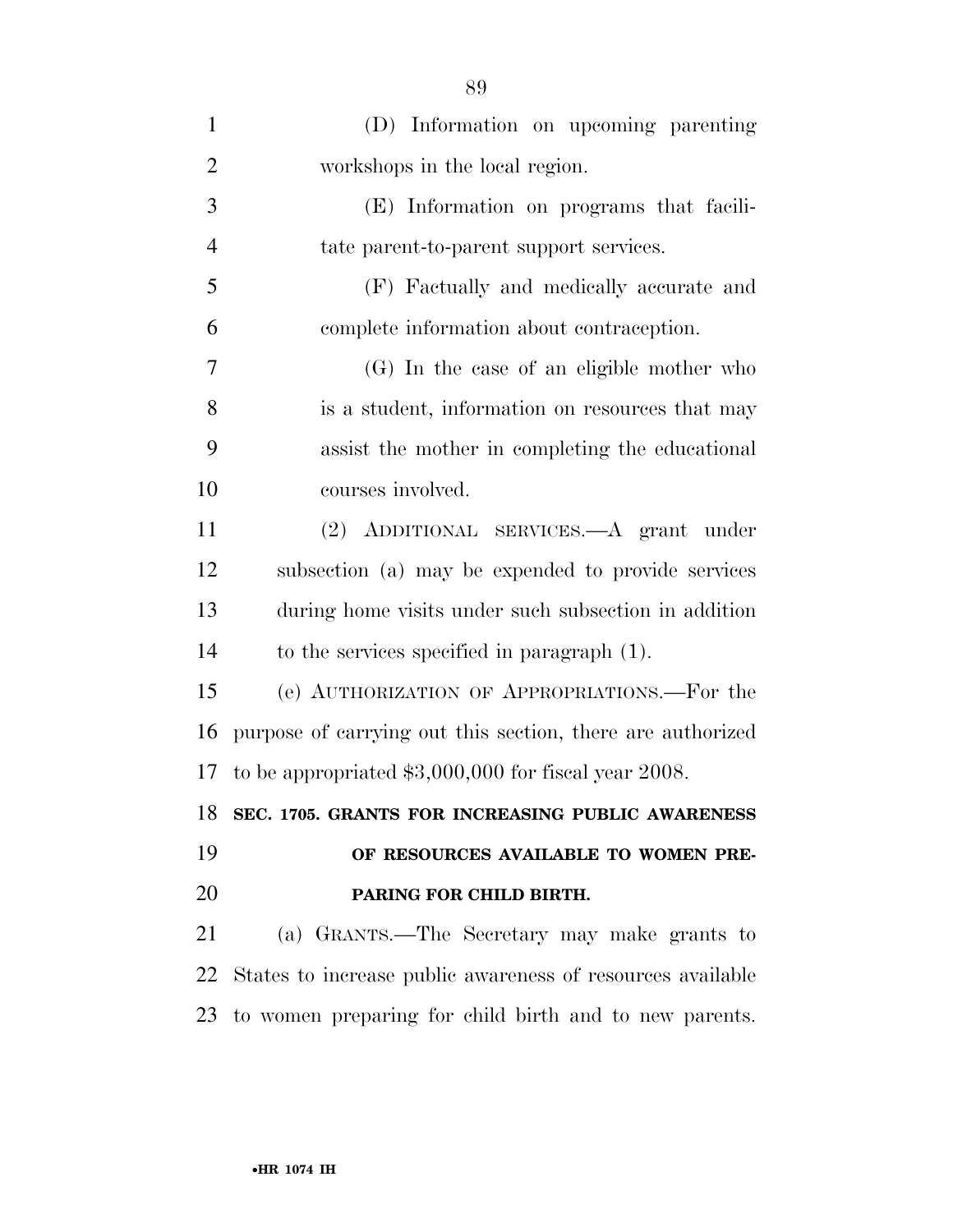| $\mathbf{1}$   | (b) USE OF FUNDS.—The Secretary may make a                   |
|----------------|--------------------------------------------------------------|
| $\overline{2}$ | grant to a State under this section only if the State agrees |
| 3              | to use the grant for the following:                          |
| $\overline{4}$ | (1) Identification of resources available to preg-           |
| 5              | nant women who have decided to carry their preg-             |
| 6              | nancies to term or to new parents, or both.                  |
| 7              | $(2)$ Conducting an advertising campaign to in-              |
| 8              | crease public awareness of such resources.                   |
| 9              | (3) Establishing and maintaining a toll-free                 |
| 10             | telephone line to direct people to—                          |
| 11             | (A) organizations that provide support                       |
| 12             | services for pregnant women who have decided                 |
| 13             | to carry their pregnancies to term;                          |
| 14             | (B) adoption centers; and                                    |
| 15             | (C) organizations that provide support                       |
| 16             | services to new parents.                                     |
| 17             | (c) PROHIBITION.—The Secretary shall prohibit each           |
|                | 18 State receiving a grant under this section from using the |
| 19             | grant to direct people to an organization or adoption cen-   |
| 20             | ter that is for-profit.                                      |
| 21             | (d) IDENTIFICATION OF RESOURCES.—The Secretary               |
| 22             | shall require each State receiving a grant under this sec-   |
| 23             | tion to make publicly available by means of the Internet     |
| 24             | (electronic and paper form) a list of the following:         |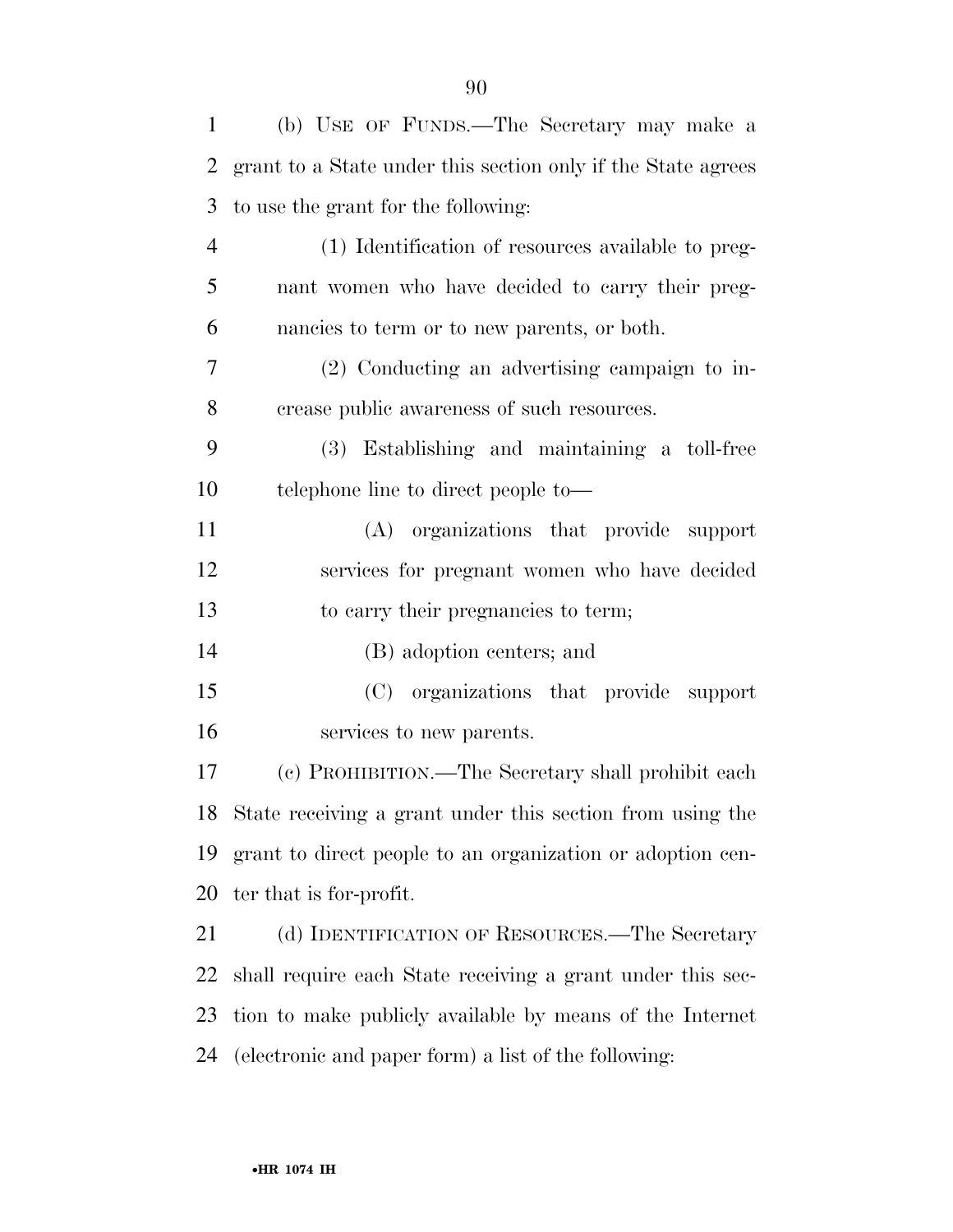(1) The resources identified pursuant to sub-2 section  $(b)(1)$ .

 (2) The organizations and adoption centers to which people are directed pursuant to an advertising campaign or telephone line funded under this sec-tion.

 (e) AUTHORIZATION OF APPROPRIATIONS.—The Sec- retary shall make such funds available as may be nec-essary to carry out the activities of this section.

## **TITLE XVIII—COLLECTING AND REPORTING ABORTION SUR-VEILLANCE DATA**

**SEC. 1801. GRANTS FOR COLLECTION AND REPORTING OF** 

#### **ABORTION SURVEILLANCE DATA.**

 (a) GRANTS.—The Secretary, acting through the Di- rector of the Centers for Disease Control and Prevention, may make grants to States for collecting and reporting abortion surveillance data.

(b) REPORTING REQUIREMENT.—

 (1) IN GENERAL.—The Secretary may make a grant to a State under this section only if the State agrees to submit a report in each of fiscal years 2009 and 2011 on the State's abortion surveillance data.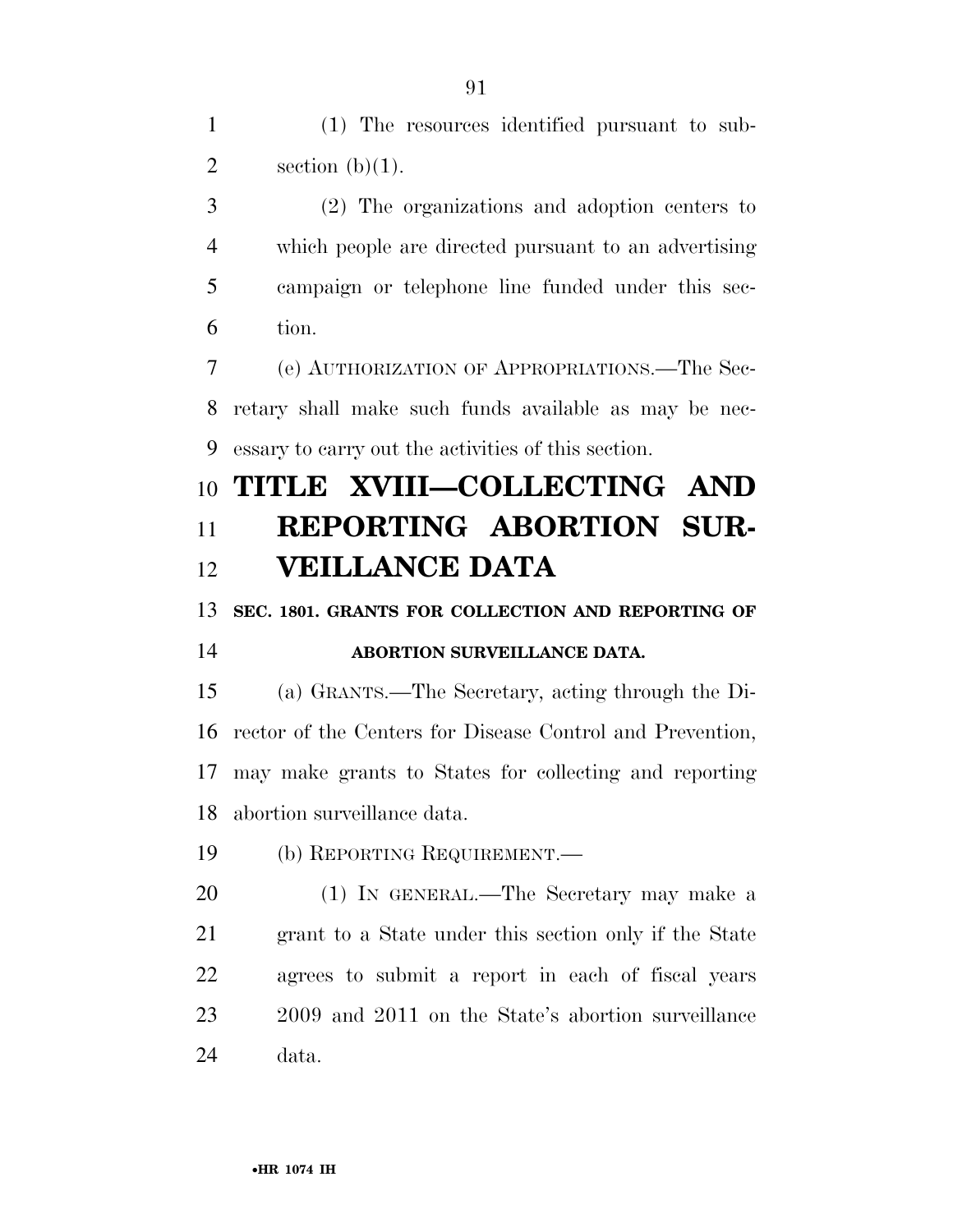(2) CONTENTS.—Each report submitted by a State under this section shall, with respect to the preceding 2 fiscal years, include the number and de- mographic characteristics of women obtaining abor-tions in the State.

 (3) CONFIDENTIALITY.—For purposes of grants under this section, a State may not collect names as part of abortion data. Each report submitted by a State under this section shall report all data in the aggregate and shall not report any individually iden-tifiable information.

 (c) REPORT TO CONGRESS.—Not later than the end of fiscal year 2011, the Secretary shall submit a report to the Congress on the abortion surveillance data reported to the Secretary under this section.

 (d) AUTHORIZATION OF APPROPRIATIONS.—To carry out this section, there are authorized to be appropriated such sums as may be necessary for each of fiscal years 2008 through 2011.

 **SEC. 1802. REPORT ON REASONS WHY WOMEN CHOOSE TO HAVE AN ABORTION.** 

 (a) IN GENERAL.—The Secretary shall enter into an agreement with the Institute of Medicine to study the rea- sons why women choose to have an abortion. The Sec-retary shall ensure that a report from the Institute de